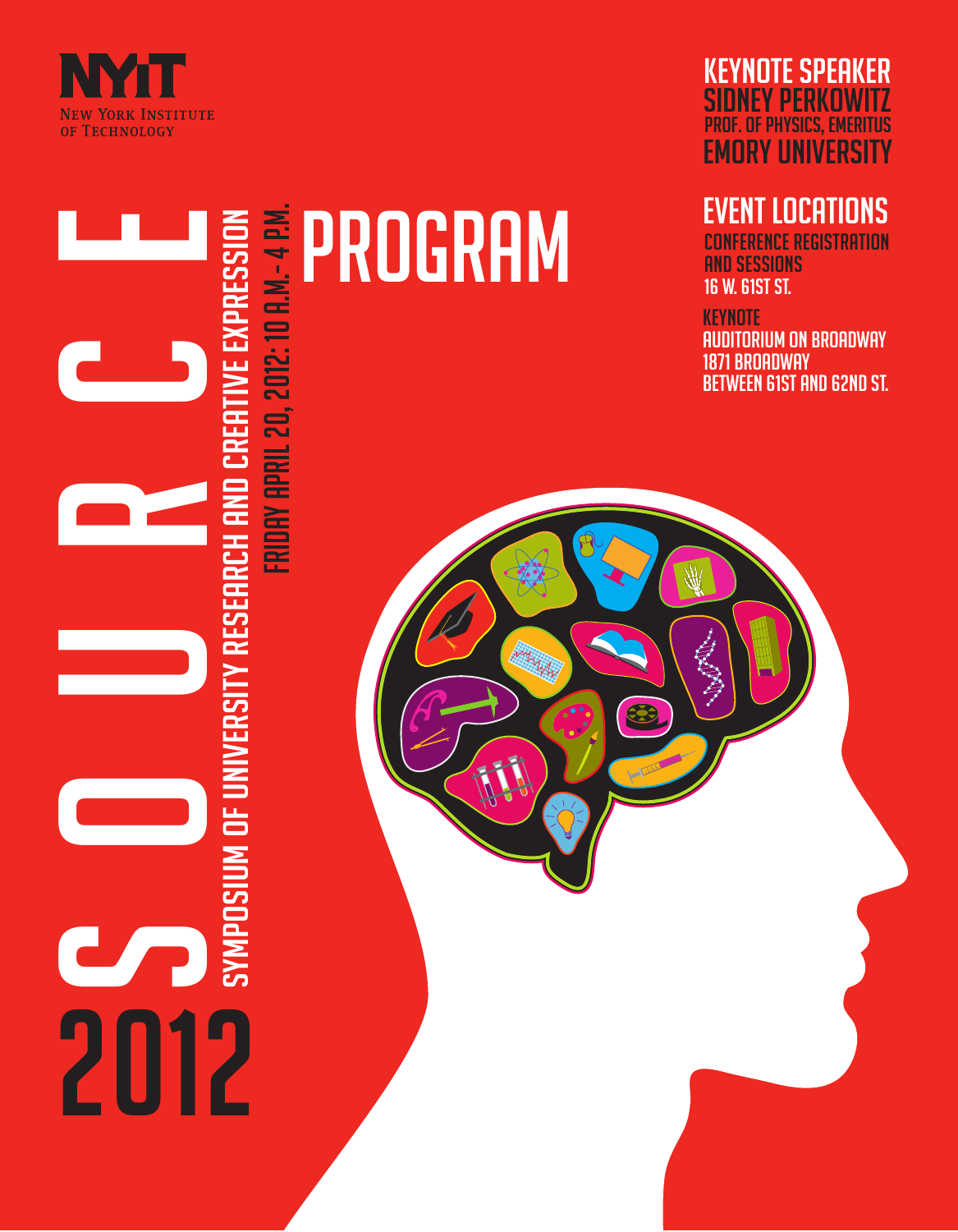| <b>Symposium on University Research and Creative Expression</b><br>2012 Program |                                                                                                                                                                                                   |  |
|---------------------------------------------------------------------------------|---------------------------------------------------------------------------------------------------------------------------------------------------------------------------------------------------|--|
| $10:00$ AM - $10:20$ AM                                                         | <b>REGISTRATION and BREAKFAST</b><br>NYIT Conference Center, 11 <sup>th</sup> Floor, 16 W. 61 <sup>st</sup> Street, New York, NY 10023                                                            |  |
| 10:30 AM - 11:45 AM                                                             | <b>SESSION I</b>                                                                                                                                                                                  |  |
| $12:00$ PM - $1:00$ PM                                                          | <b>LUNCH and KEYNOTE PRESENTATION</b><br><b>Science and Art: Closer Than You Think</b><br><b>By: Professor Sidney Perkowitz</b><br>NYIT Auditorium on Broadway, 1871 Broadway, New York, NY 10023 |  |
| $1:15$ PM $- 2:00$ PM                                                           | <b>EXHIBITION HALL</b>                                                                                                                                                                            |  |
| 2:15 PM - 3:30 PM                                                               | <b>SESSION II</b>                                                                                                                                                                                 |  |
| 3:45 PM - 4:45 PM                                                               | <b>CERTIFICATE PRESENTATION</b><br><b>Provost Rahmat Shoureshi</b><br>NYIT Auditorium on Broadway, 1871 Broadway, New York, NY 10023                                                              |  |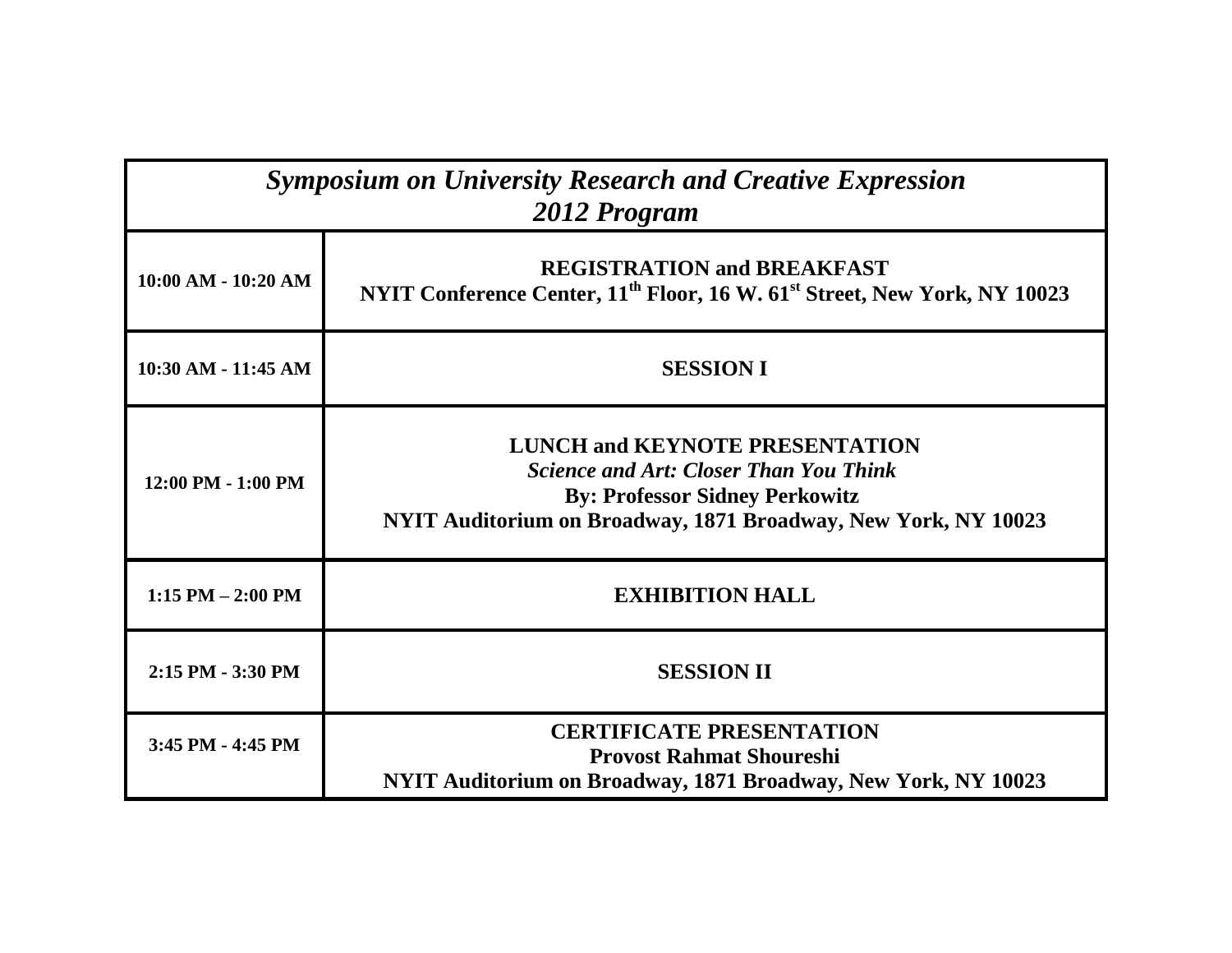| <b>Session I</b><br>10:30 AM-<br>11:45 AM | $8th$ Floor<br><b>Room 822</b><br><b>Moderator:</b><br><b>Karen Friel</b>                                                                          | 8 <sup>th</sup> Floor<br><b>Room 821</b><br><b>Moderator:</b><br>Lisa Sparacino                                                          | 10 <sup>th</sup> Floor<br><b>Room 1029</b><br><b>Moderator:</b><br><b>Claude Gagna</b>                                          | $10^{th}$ Floor<br>TV Studio/ Room 1021<br><b>Moderator:</b><br>Yuko Oda                                       | $10^{\text{th}}$ Floor<br><b>Room 1026</b><br><b>Moderator:</b><br><b>Nicholas Bloom</b> |
|-------------------------------------------|----------------------------------------------------------------------------------------------------------------------------------------------------|------------------------------------------------------------------------------------------------------------------------------------------|---------------------------------------------------------------------------------------------------------------------------------|----------------------------------------------------------------------------------------------------------------|------------------------------------------------------------------------------------------|
| 10:30 AM                                  | "Stretching with Whole Body<br>Vibration Helps to Increase Hamstring<br>Flexibility: A Case Study"                                                 | "Harnessing The Elderly"                                                                                                                 | "Hookah Smoking, A New Rapidly<br>Growing Trend in Social Culture"                                                              | "Art as a Means to Adventure"                                                                                  | "The Crossroad of Energy"                                                                |
|                                           | Terrence O'Grady<br>and Michael Tautonico                                                                                                          | <b>Brook Stevenson</b>                                                                                                                   | Mannu Shergill, Nabeel Arain,<br>Rajavijay Lothugedda,<br>and Gurus Abaishvili                                                  | Marine Mounier, Han Chen, Diana<br>Papa, Jessica Doughty, Maria Fazio,<br>and Yi Tang                          | Paul Garcia and Manish Taneja                                                            |
| 10:45 AM                                  | "Comparison Of Lower Extremity<br>Kinematic Patterns in Individuals with<br>Parkinson's Disease and Healthy<br>Controls During Stationary Cycling" | 'Diffraction Enhanced Imaging of an<br>Alzheimer's Disease Mouse Model"                                                                  | "The Effects of Two Fixatives on<br>Blepharisma Stained with the Feulgen<br>Reaction: DNA Content, Structure and<br>Morphology" | "Sport Anchor's Impact on Mass<br>Media"                                                                       | "Spatial Holes Under<br>Conditions"                                                      |
|                                           | Nicole Saladino, Marina Lascarides,<br>Comfort Obadina, Catherine<br>Sturniolo, and Melissa Mathew                                                 | Peter Ghali                                                                                                                              | Anjali Thomas, Sonam Kapoor, Janki<br>Patel, Elphas Kimutai, Upama<br>Maskey, and Marie Delva                                   | Filip Van Eylen                                                                                                | David Chang, Nada Hassan,<br>Neal Sanger, Renne Avalos,<br>Marie Gallo and Eddy Liz      |
| 11:00 AM                                  | "Rewriting The Anatomy Textbook:<br>Modern Dissections Reveal A Hand<br>Muscle Most Sources Leave Out"                                             | "A Longitudinal Follow- up of the<br><b>Balanced Approach Home Physical</b><br>Therapy Program: Case Study"                              | "Investigation Of Protein Kinase C In<br>Vitro And In Vivo Substrates<br>$(Part I)$ "                                           | "Senior Thesis Paper"                                                                                          | "Influence People Have on<br>Each Other"                                                 |
|                                           | Peter Morrison                                                                                                                                     | Chelsea Jean, Raymon Lukose,<br>Brooke Nielsen, Ruhul Alam,<br>and Priya Mathews                                                         | Madiha Yasin, Bareia Chaudhry,<br>and Anahita Ahuja                                                                             | John Santamaria                                                                                                | Jaishel Linch Bennett                                                                    |
| 11:15 AM                                  | "Dermal Structure in the Hind Limb<br>of Dicerorhinus Sumatrensis"                                                                                 | "Comparing The Efficacy of<br>Physical Activity Interventions on<br>Pediatric Obesity: A Review of<br>Literature"                        | "Investigation Of Protein Kinase C In<br>Vitro and in Vivo Substrates (Part II)"                                                | "Moving Targets"                                                                                               | "A Real Connection: The<br>Social Stigma Attached to<br>Male Emotions"                   |
|                                           | Mariya Milko                                                                                                                                       | Robert Ziegelbaum, Jonathan Pekor,<br>Jennifer Kolasinski, Jessica Raspen,<br>and Justine Clifford                                       | Sarita Singh, Neetu Krishnan,<br>and Darshi Patel                                                                               | Keith Upton                                                                                                    | Katherine Fernandez                                                                      |
| 11:30 AM                                  | "Lock and Load: Functional<br>Morphology and Evolution of<br>Shoulder Lock in Rhinos and Other<br>Large Ungulates"                                 | "Effectiveness of Simulation in<br>Preparation for Global Health<br>Fieldwork: Linking Theoretical<br>Knowledge to Practical Experience" |                                                                                                                                 | "Nomads on Motorcycles, Energy<br>Conservation, Efficiency, and<br>Renewable Energy on the Tibetan<br>Plateau" |                                                                                          |
|                                           | Daniel Kapner                                                                                                                                      | Vanessa Parisi                                                                                                                           |                                                                                                                                 | Andrea Lynn Poniecki                                                                                           |                                                                                          |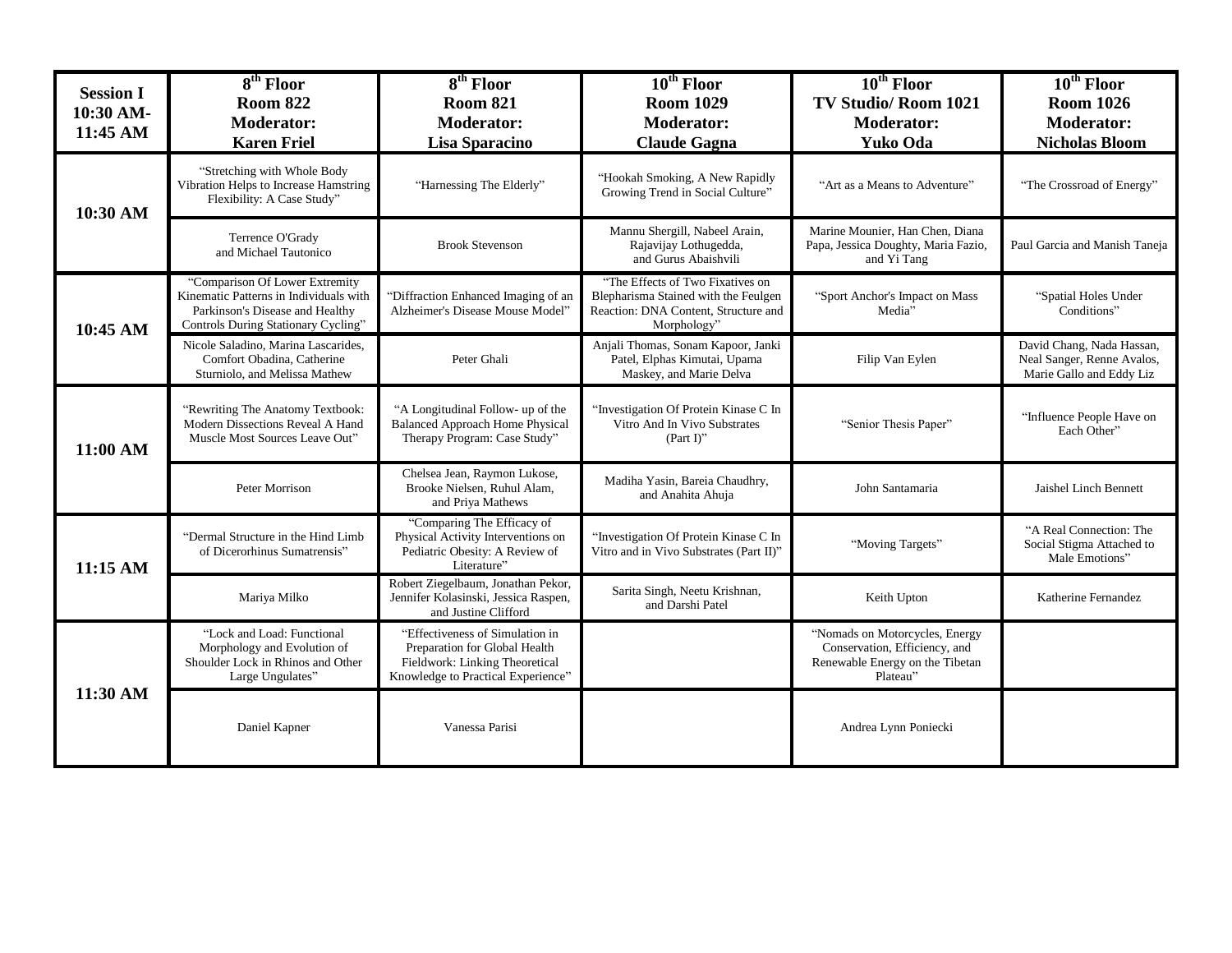| <b>Session II</b><br>2:15 PM -<br>3:30 PM | $8th$ Floor<br><b>Room 822</b><br><b>Moderator:</b><br><b>Rosemary Gallagher</b>                               | 8 <sup>th</sup> Floor<br><b>Room 821</b><br><b>Moderator:</b><br><b>Youjeong Kim</b> | $10^{\text{th}}$ Floor<br><b>Room 1029</b><br><b>Moderator:</b><br>Niharika Nath                                            | $10^{\text{th}}$ Floor<br><b>Room 1021</b><br><b>Moderator:</b><br><b>Elizabeth Donaldson</b> |
|-------------------------------------------|----------------------------------------------------------------------------------------------------------------|--------------------------------------------------------------------------------------|-----------------------------------------------------------------------------------------------------------------------------|-----------------------------------------------------------------------------------------------|
| 2:15 PM                                   | "Deep Cervical Flexor Endurance and<br><b>Associated Cervical Spine</b><br>Impairments: A Literature Review"   | "Control Systems and Lego"                                                           | "The Role of Antibiotics in Intravitreal<br>Injections: Characterizing the Rate of<br>Infection"                            | "Recycling Awareness"                                                                         |
|                                           | Pasquale Iannucci<br>and Gary DeBarbieri                                                                       | Rahul Jain                                                                           | Peter Alex Stanciu                                                                                                          | Victoria Torres Arroyo                                                                        |
| 2:30 PM                                   | "Retinal Images Classification Based<br>on Eye Features and Lesions<br>Detection"                              | "Autonomous-Collision<br>Avoidance Robot"                                            | "VCD based Chirality Determination<br>of Fungal Metabolite Oxysporone"                                                      | "The Background, Benefits and Risks<br>of Popular Alternative Medicines"                      |
|                                           | Shengwei Zhao                                                                                                  | Mohamed Shaaban, Sukhdip Singh,<br>Samir Tamang, and Xiaodi Hu                       | Susan Kunjachan                                                                                                             | Pallavi Khanna                                                                                |
| 2:45 PM                                   | "Effects of Martial Art Training on<br>Arterial Stiffness in Middle Aged<br>Practitioners"                     | "Applying SIEM in Telecom<br>Industries"                                             | "DNA Sequence Analysis of Plasmids<br>of Corynebacterium"                                                                   | "Space Based Solar Power (SBSP)"                                                              |
|                                           | John Petrizzo, Caitlin Burke, Vincen<br>Cherian, Meredith Herbst, Christopher<br>McCutchan, George Stamatinos  | Layth Abu-Halimeh                                                                    | Afnan Al Ganawi                                                                                                             | <b>Gunpreet Singh</b>                                                                         |
|                                           | "Effects of Calf-sleeve versus Full-<br>Length Lower Extremity Compression<br>Garments on Running Performance" | "The Role of Reverse Engineering in<br>Malware Detection"                            | "Comparison of Two Different DNA<br><b>Isolation Procedures"</b>                                                            | "Agriculture Renaissance: A New<br>Dimension in Between City, People<br>and Food"             |
| 3:00 PM                                   | Rori Alter, Andrew Cerullo, Shawn<br>Cheripuram, Christopher Mohammed,<br>Janki Patel and Toral Patel          | <b>Haitham Nomans</b>                                                                | Ritaum Biswas, Jain Joseph, Elizabeth<br>Thomas, Deena Zacharia, Christina<br>Yohannan, Manpreet Parhar, and<br>Sagar Patel | Chien-Hao Lin                                                                                 |
|                                           | "Cognitive Behavior Therapy (Change<br>Your Thinking Change Your<br>Actions)"                                  | "Security Guidelines in ASP.NET<br>Applications"                                     |                                                                                                                             |                                                                                               |
| 3:15 PM                                   | Terrence Beach                                                                                                 | Jaffar Nizar Shubber                                                                 |                                                                                                                             |                                                                                               |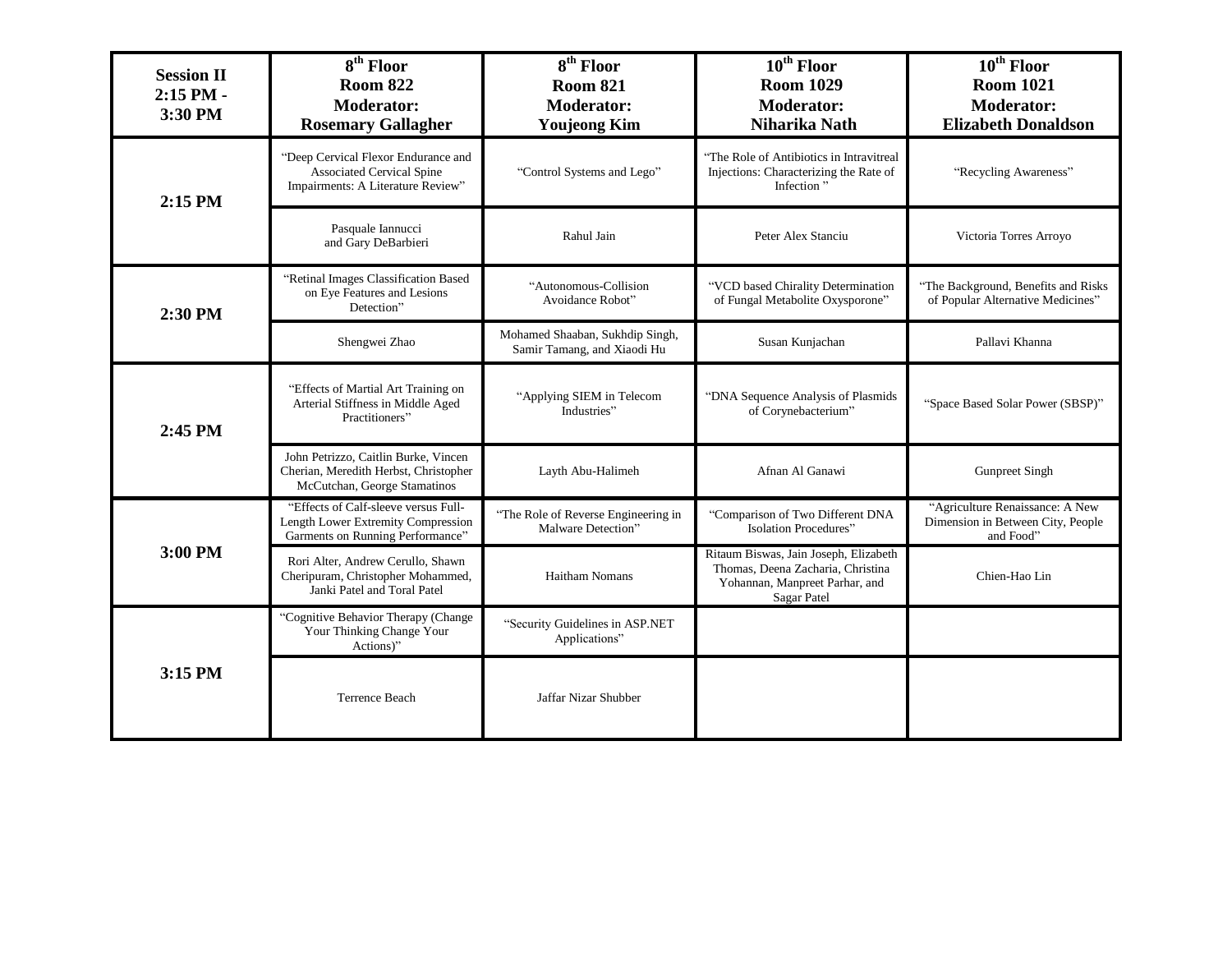| <b>On Permanent Display in Exhibition Hall</b><br><b>Conference Center Lobby, 11<sup>th</sup> Floor</b>            |                                                                         |  |
|--------------------------------------------------------------------------------------------------------------------|-------------------------------------------------------------------------|--|
| "Xalkori: Non-Small Cell Lung Cancer (NSCLC) Treatment"                                                            | Irshad Ally                                                             |  |
| "Levi's Ad Campaign"                                                                                               | <b>Robert Wimmer</b>                                                    |  |
| "Ethiopian Refugee Camp Design"                                                                                    | Jamena Grant                                                            |  |
| "Manufacturing Infographic"                                                                                        | Tanisha Isaacs                                                          |  |
| "Structural Composition of Myocardial Infarction Scar Does Not Differ Between<br>Male and Female Middle-Aged Rats" | Eugene Bogatyryov, Molly Kelly, Lance Christensen and Robert Tomanek    |  |
| "Effects Of Banning Alcohol Advertising Versus Counter-Alcohol PSAs on<br>Alcohol Consumption"                     | Roshni Ashar                                                            |  |
| "Photo Portfolio Demo Reel"                                                                                        | Andrew Lai                                                              |  |
| "Point of Care Learning Preferences of Physician Assistants"                                                       | Matthew Graupman, Amanda Russell, Kristen Cofer and Stephanie Burkhardt |  |
| "Optimal Control System of a Wind Turbine"                                                                         | Hassan Mughal and Omer Zia                                              |  |
| "A Palimpsest of Ideas"                                                                                            | Julianne Cantelmi                                                       |  |
| "All They Have is a Pomegranate"                                                                                   | Nina Mirhabibi                                                          |  |
| "Art and the African American Experience"                                                                          | <b>Briana Strong</b>                                                    |  |
| "Jupiter Sadge"                                                                                                    | Earl Holder                                                             |  |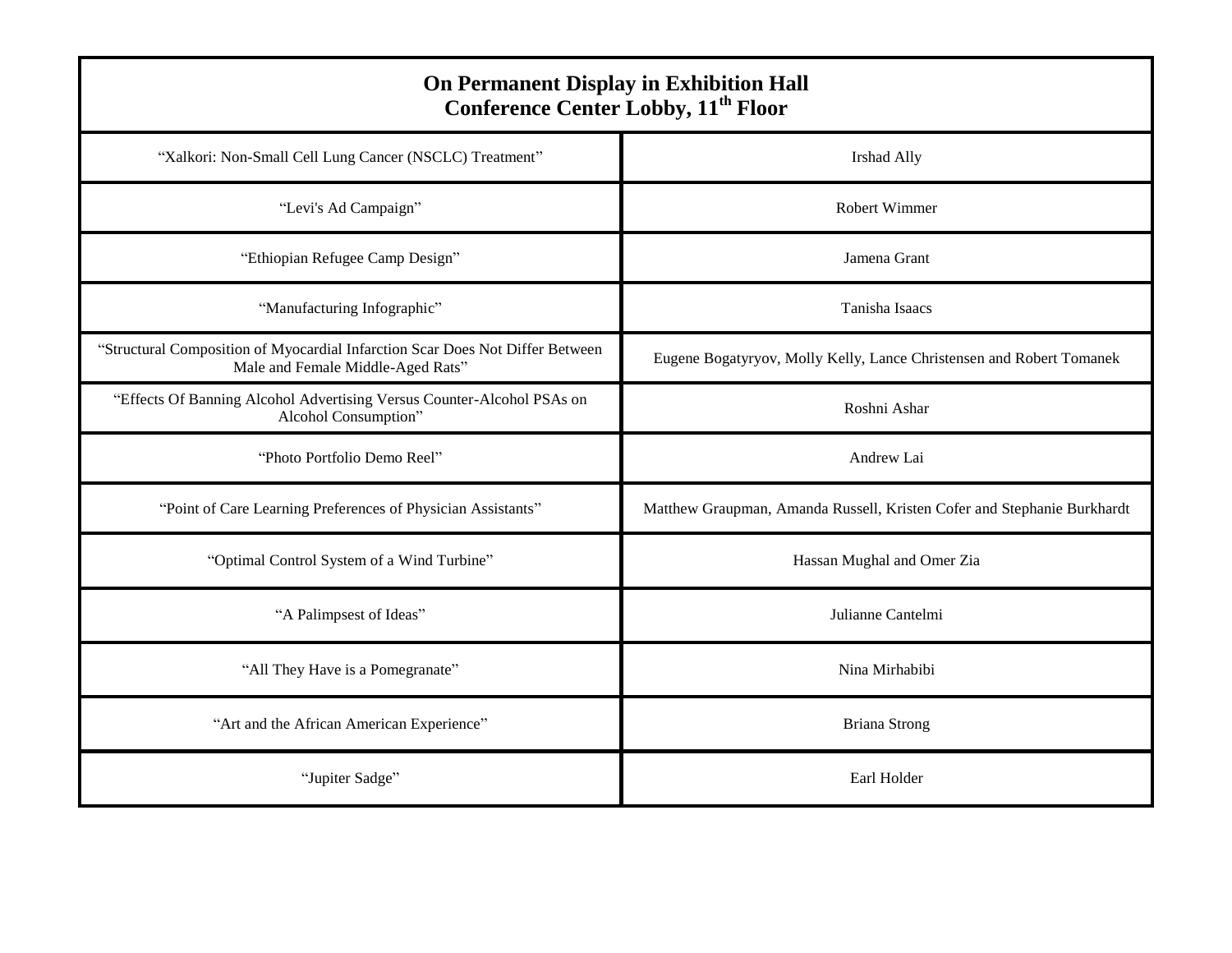| <b>On Permanent Display in Exhibition Hall</b><br><b>Conference Center Lobby, 11<sup>th</sup> Floor</b>       |                                                              |  |
|---------------------------------------------------------------------------------------------------------------|--------------------------------------------------------------|--|
| "Life Expectancy in the U.S. Infographics"                                                                    | Shannon Ifill                                                |  |
| "Planetary Boundary Infographic"                                                                              | Nina Roman                                                   |  |
| "Sentience"                                                                                                   | Mercedeh Mirshamsi                                           |  |
| "Smoking Among Women and Men in the USA"                                                                      | Savvas Pitzio                                                |  |
| "The Zombie and You"                                                                                          | Ashley Foster and Victoria Reyes                             |  |
| "Trouble Sleeping?"                                                                                           | Alexandra Correale                                           |  |
| "Absolute Configuration Determination of Organophosphorus Pesticides"                                         | Qurratul Jameel and Mosadoluwa Obatusin                      |  |
| "Ammonia-Ammonium Chloride Buffer Capacity Titration & Activity Coefficient"                                  | Fateha Ahmed, Aisha Ashfaq, Fauzia Bagum, and Larab Giniyani |  |
| "Characterization of Glutamate Neurotransmission in the RAIC"                                                 | Heather Magnuson and Mohammad Zohaib                         |  |
| "Circulating Osteogenic Cells in Type 2 Diabetes Mellitus"                                                    | Ligy Thadathil                                               |  |
| "Helical Molecular Programming via Supramolecular Complexation Of Bis-<br>Porphyrins"                         | Dolu Obatusin                                                |  |
| "Modification of Non-Steroidal Anti-Inflammatory Drug (NSAID) Structure for<br>Enhanced Anti-Cancer Activity" | Kerin Munawar, Afnan Haq and Mitali Chattopadhyay            |  |
| "Control Cell Counts: Normal and Cancerous Tissue Sections"                                                   | Nisha Rowzani, Roshan Chhatlani and Binju Bose               |  |
| "Does Territorial Aggession In Wild Blue Monkeys (Cercopithecus Mitis) Escalate<br>With Limited Food Supply?" | Aisha Ashfaq and Fauzia Bagum                                |  |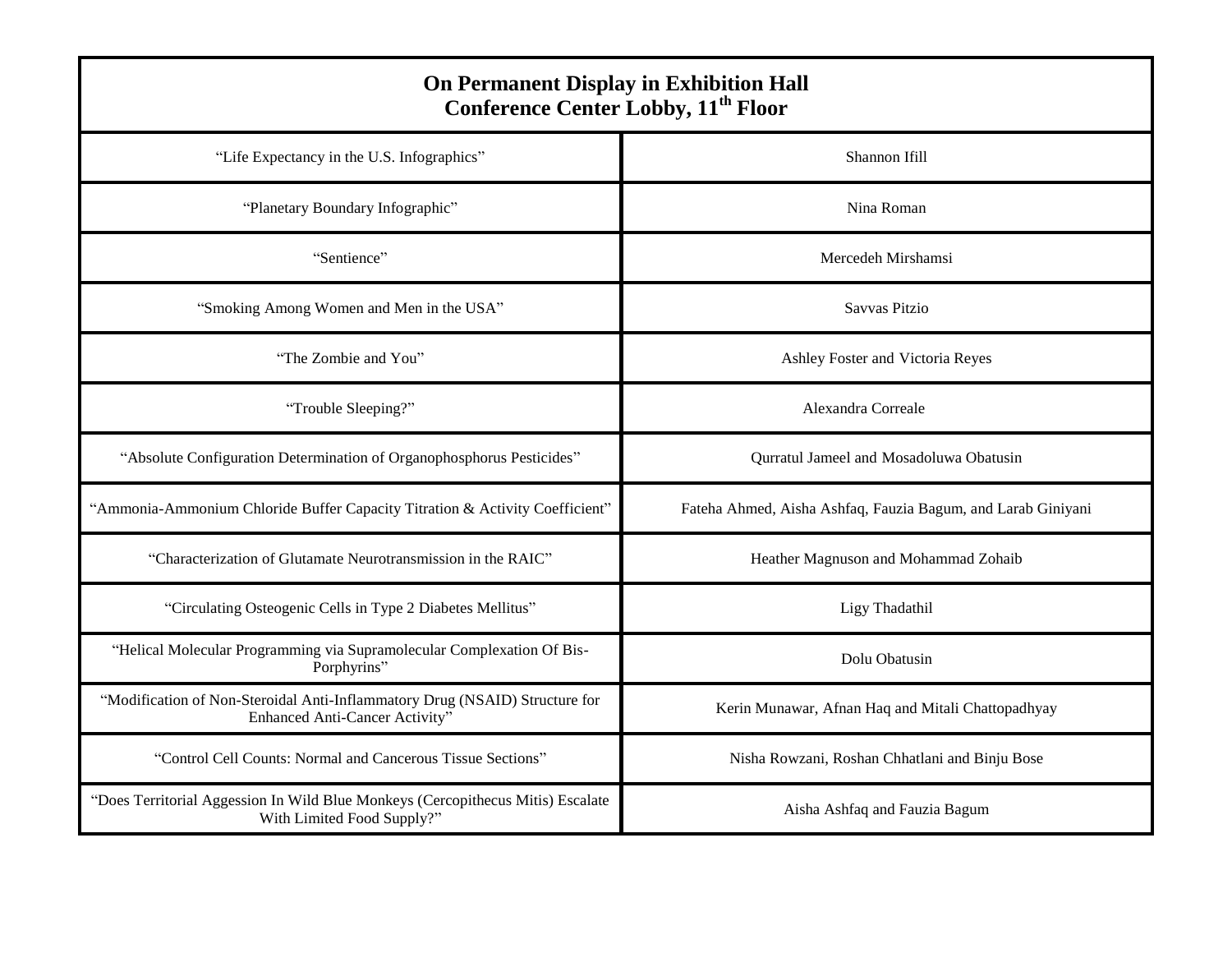| <b>On Permanent Display in Exhibition Hall</b><br><b>Conference Center Lobby, 11<sup>th</sup> Floor</b>                |                                                                                                                                                    |  |
|------------------------------------------------------------------------------------------------------------------------|----------------------------------------------------------------------------------------------------------------------------------------------------|--|
| "Epidemiology and Diagnosis of Y. pestis"                                                                              | Saila Mukta, Crystal Haroon, Amanda Eng, and Charlotte Chen                                                                                        |  |
| "Exploring the Expression of Y. Pestis Virulence Factors"                                                              | Julie Tang, Neetu Shaji, Andrew Shehata, Alvin Babu, and Irshad Ally                                                                               |  |
| "FCSC M02 Methods of Storage for Renewable Energies"                                                                   | Frank Annunziata, Brian Matthews, Donald Hebel, William Chen,<br>and Gerald Park                                                                   |  |
| "FCSC-101: The Future of Organ Transplantation"                                                                        | Ilona Aleksandrovich, Joy Otibu, Monay Clancy, and Erik Singletary                                                                                 |  |
| "Fragile X Syndrome: the FMR1 Gene Inactivation Affects Production of FMRP"                                            | Jennifer Ardila                                                                                                                                    |  |
| "Hydrogen Sulfide-Releasing Aspirin Inhibits The Growth of Colon Cancer Cells<br>And Induces the Phase II Enzyme NQO1" | Thuy Tien Le Cao                                                                                                                                   |  |
| "Tangent Line Method for Determining Titration Equivalence Point"                                                      | Ronika Sethi                                                                                                                                       |  |
| "The United Nations as a Forum for Undergraduate Nursing Global Education"                                             | Jeannette Cruz, Christian Velez, Jenna Callahan and Shanie Kowlessar                                                                               |  |
| "Bill #A1977-B/S2553-A: Education: Registered Nurses to Earn a<br>Bachelors Degree within 10 Years of Licensure"       | Team Leader: Jenna Callahan<br>Vicky Adelson, Hanna Dawidowicz, Viktoria Fodor, Radhaisi Gomez,<br>Sherly George, Hyun Joo Kim and Angie Theronier |  |
| "Bill # A921/S4553: Practice: Establish Minimum Nurse to Patient Staffing Ratios<br>in Acute Care Facilities"          | Team Leader: Katie Oswald<br>Christine Gasser, Kristin Schmidt, Mary Carson, Shanie Kowlessar<br>and Ruth Bonilla                                  |  |
| "Bill # A1370-B/S2470-B: Policy: Safe Patient Handling Policies to Reduce Lifting<br>Injuries Among Nurses"            | Team Leader: Kiranjit Sahota<br>Christian Velez, Jeanette Cruz, Fatima Agunaga, Sherry John<br>and Neenu Puthusseril                               |  |
| "Education and Experience: What Affects Physician Assistants' Reporting of Child<br>Abuse?"                            | Ashley Uhuad, Laura Wagner, Ashley Hill, Jessica Remstein and Matthew Conte                                                                        |  |
| "An Assessment of New York State Physician Assistants' Utilization of<br>Interpreting Services"                        | Allison Mead, Danielle Camenzuli, Laura Michel and Jessica Pollak                                                                                  |  |
| "Is Community Acquired Methicillin-Resistant Staphylococcus auerus Colonizing<br>Primary Care Facilities?"             | Jessica Stein, Heather Strahl, Ryan Black and Kerby Pierre-Louis                                                                                   |  |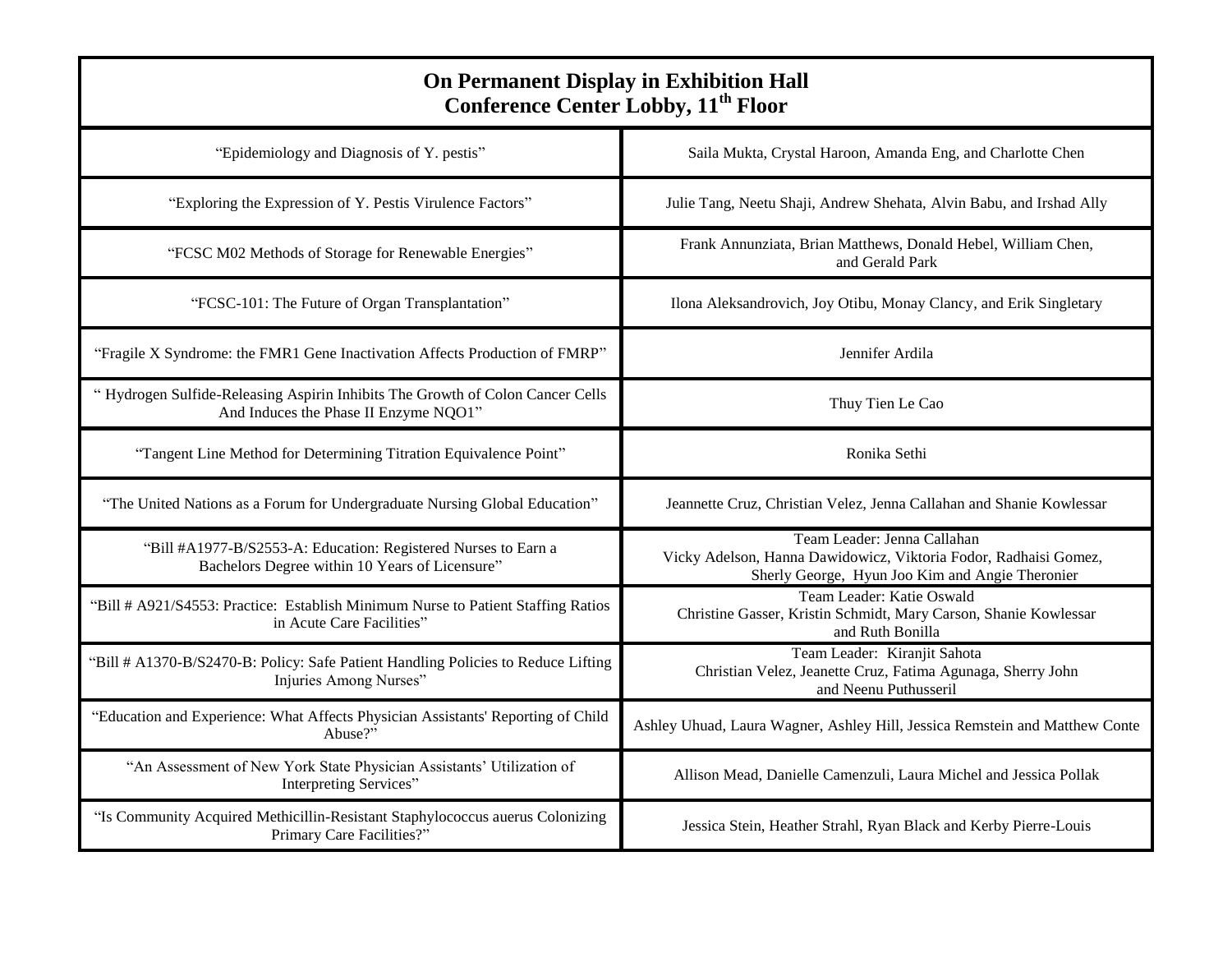| <b>On Permanent Display in Exhibition Hall</b><br>Conference Center Lobby, 11 <sup>th</sup> Floor |                         |  |
|---------------------------------------------------------------------------------------------------|-------------------------|--|
| "Eve of Construction"                                                                             | Colton Sheehan          |  |
| "Arts, Science and Technology"                                                                    | Amina Tayyub            |  |
| "Musical Art History"                                                                             | Jeed Ahmed Alam-El-Deen |  |
| "Clockwork Workclock"                                                                             | William Labourier       |  |
| "The Opportunities and Challenges Brought by Growing China"                                       | Sitan Jin               |  |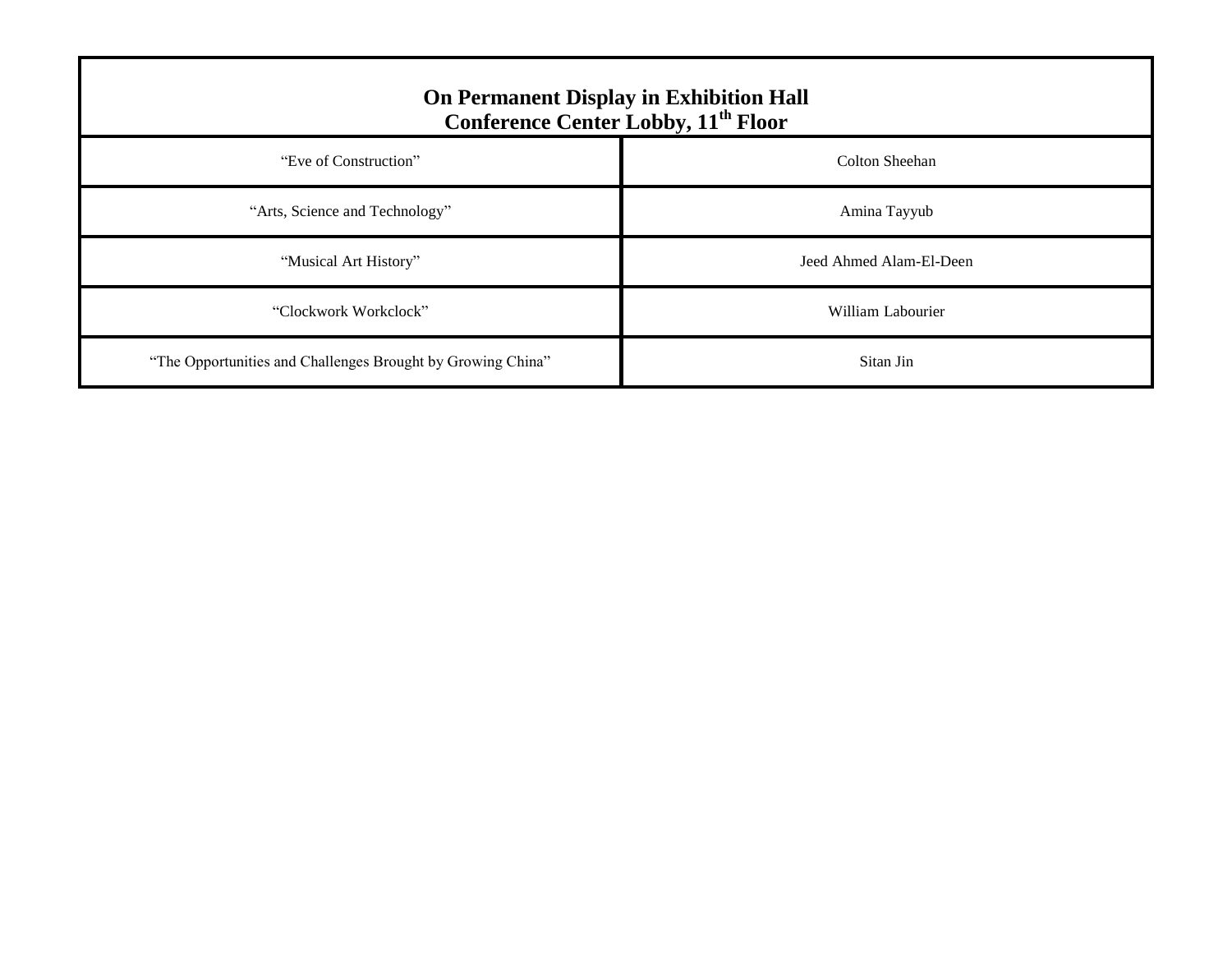**Session I Presentations 8 th Floor Room 822 Moderator: Karen Friel 10:30 am-11:45 am**

- "Stretching with Whole Body Vibration Helps to Increase" Hamstring Flexibility: A Case Study" By: Terrence O'Grady and Michael Tautonico
- "Comparison Of Lower Extremity Kinematic Patterns in Individuals with Parkinson's Disease and Healthy Controls During Stationary Cycling" By: Nicole Saladino, Marina Lascarides, Comfort Obadina, Catherine Sturniolo, and Melissa Mathew
- "Rewriting The Anatomy Textbook: Modern Dissections Reveal A Hand Muscle Most Sources Leave Out" By: Peter Morrison
- "Dermal Structure in the Hind Limb of Dicerorhinus Sumatrensis" By: Mariya Milko
- "Lock and Load: Functional Morphology and Evolution of Shoulder Lock in Rhinos and Other Large Ungulates" By: Daniel Kapner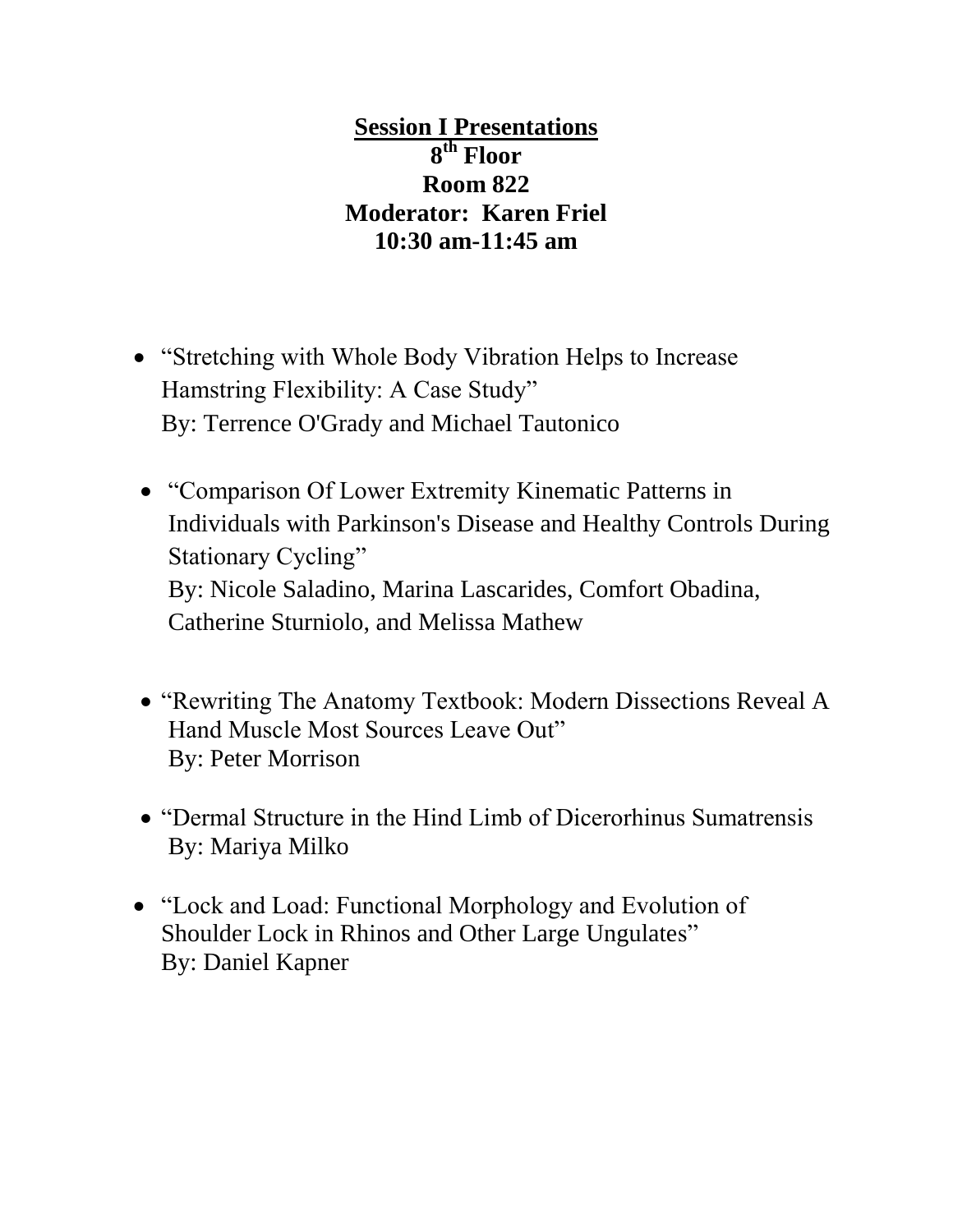#### **Stretching with Whole Body Vibration Helps to Increase Hamstring Flexibility: A Case Study**

| <b>Student Name:</b>   | Terrence O'Grady and Michael Tautonico         |
|------------------------|------------------------------------------------|
| <b>Faculty Mentor:</b> | William Werner                                 |
| Department:            | Physical Therapy, School of Health Professions |

Increasing muscle length is a common goal in rehabilitation and is commonly implemented to decrease overuse injuries of the lower extremity in both patients and athletes. Those affected by Parkinson's disease (PD) can have a variety of movement disorder manifestations and clinicians should be able to adapt their interventions to the needs of their patient. The use of whole body vibration along with stretching has not been examined in a Parkinson's population. Vibration training is believed to increase flexibility by altering pain sensations and by providing reciprocal inhibition; the same mechanisms involved in PNF stretching. Hypothesis: Our hypothesis is that in individuals with Parkinson's disease, there will be a significant increase in hamstring flexibility when stretching along with whole body vibration. Subjects: Two subjects were recruited for this study; one more subject should be completed by the time of the presentation. Subjects had a diagnosis of PD with a Hoehn and Yahr stage of 2. Methods: Outcome Measure: Goniometric measurements were performed with the subject in supine and hip flexed to 90 $A^{\circ}$ . The subject's knee was positioned to 90 $A^{\circ}$  and brought into passive knee extension until the subjects felt moderate discomfort, at which point the knee angle was recorded. The contra-lateral limb was stabilized in neutral with Velcro straps attached at the mid-thigh and the pelvis at the level of the anterior superior iliac spine. One tester monitored the hip angle and ensured that the subject maintained the required position. The other tester measured the degree of knee extension. An average of the three measurements were used for pre and post test measures. Intervention: The subjects placed their left heel on the Vibraflex (a platform that vibrated at 15.5 Hz) with the toe pointed toward the ceiling to avoid any internal or external rotation of the hip. The tested knee was fully extended and both hands resting on the leg that was stretched. The pelvis was maintained in an anterior tilt to yield the greatest results. Once the 60-second stretch ended, each subject removed his or her leg from the elevated surface and the other leg was stretched in the same manner. There were 4 stretches on each leg. Results: Hamstring flexibility increased by an average of 13.4 degrees. Conclusions: In this case study, hamstring stretching with vibration increased hamstring flexibility in two subjects. We propose that the experiment is expanded to include more subjects and control groups (stretching without vibration and no stretching) to determine if these improvements are statistically significant and if vibration provides an added benefit to stretching alone.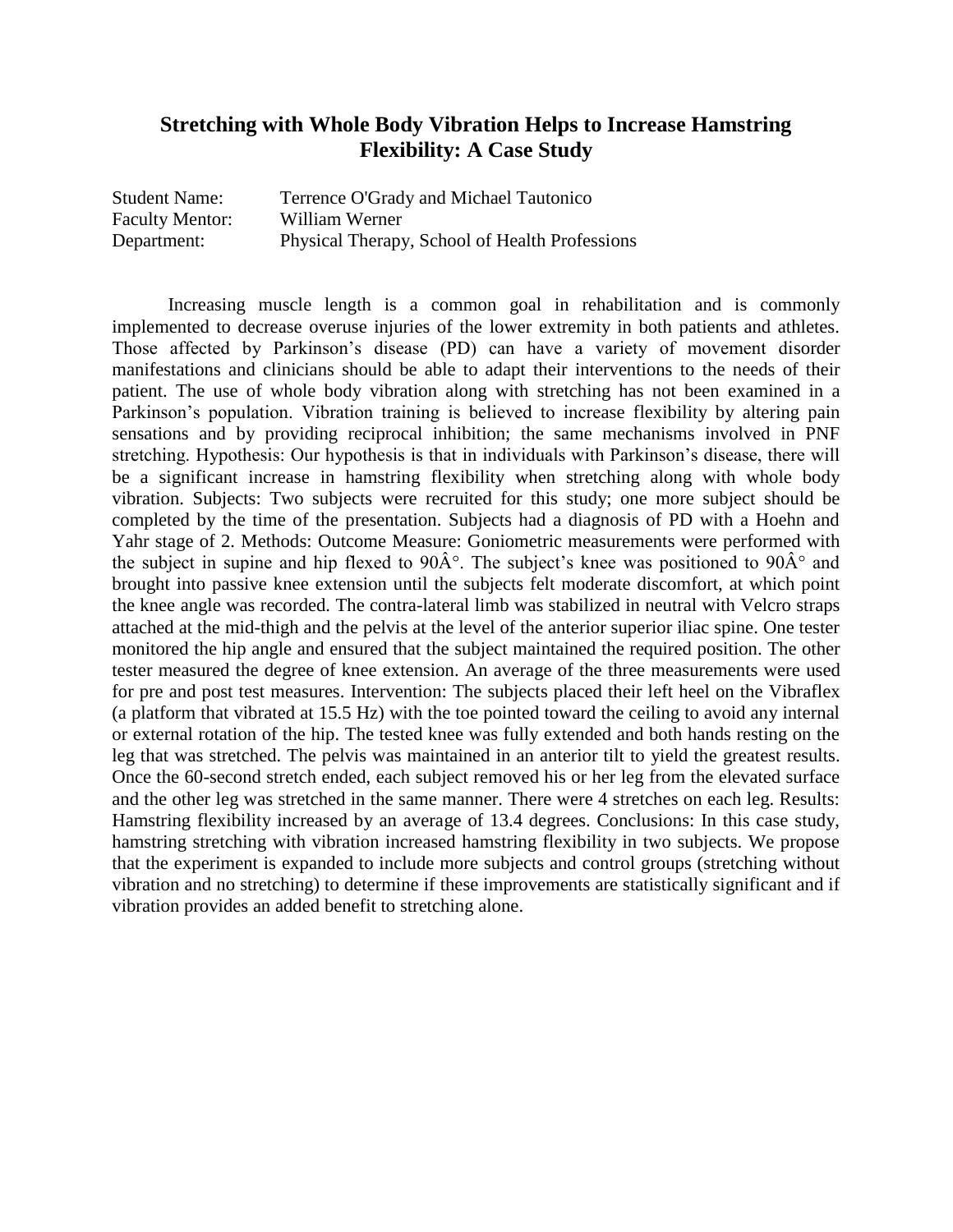#### **Comparison Of Lower Extremity Kinematic Patterns in Individuals with Parkinson's Disease and Healthy Controls During Stationary Cycling**

| <b>Student Names:</b>  | Nicole Saladino, Marina Lascarides, Comfort Obadina, |
|------------------------|------------------------------------------------------|
|                        | Catherine Sturniolo, and Melissa Mathew              |
| <b>Faculty Mentor:</b> | <b>Rosemary Gallagher</b>                            |
| Department:            | Physical Therapy, School of Health Professions       |

Cycling is a common tool used in rehabilitation for a variety of patient populations. Many studies have been conducted on the effects of cycling in healthy subjects, resulting in the understanding of normal biomechanics in this population. However, despite recommendations of physical therapy, including cycling, for individuals with Parkinson's Disease (PD), no known studies have been conducted on the biomechanics of cycling in this population. In this preliminary study, we compared the cycling biomechanics of subjects with PD on a stationary bicycle to those without PD. A total of 8 subjects between the ages of 55 and 75 years participated, 4 with PD (Hoehn and Yahr stages 2-3), and 4 healthy controls with no history of neurological disorder. After collection of baseline data, subjects cycled on a stationary bicycle while biomechanical data was recorded using 3D motion capture analysis. Subjects with PD exhibited more knee and ankle flexion throughout with less overall joint excursions compared to control subjects. The results from this study may contribute to future research using the bicycle as an exercise modality to influence joint biomechanics in those with PD.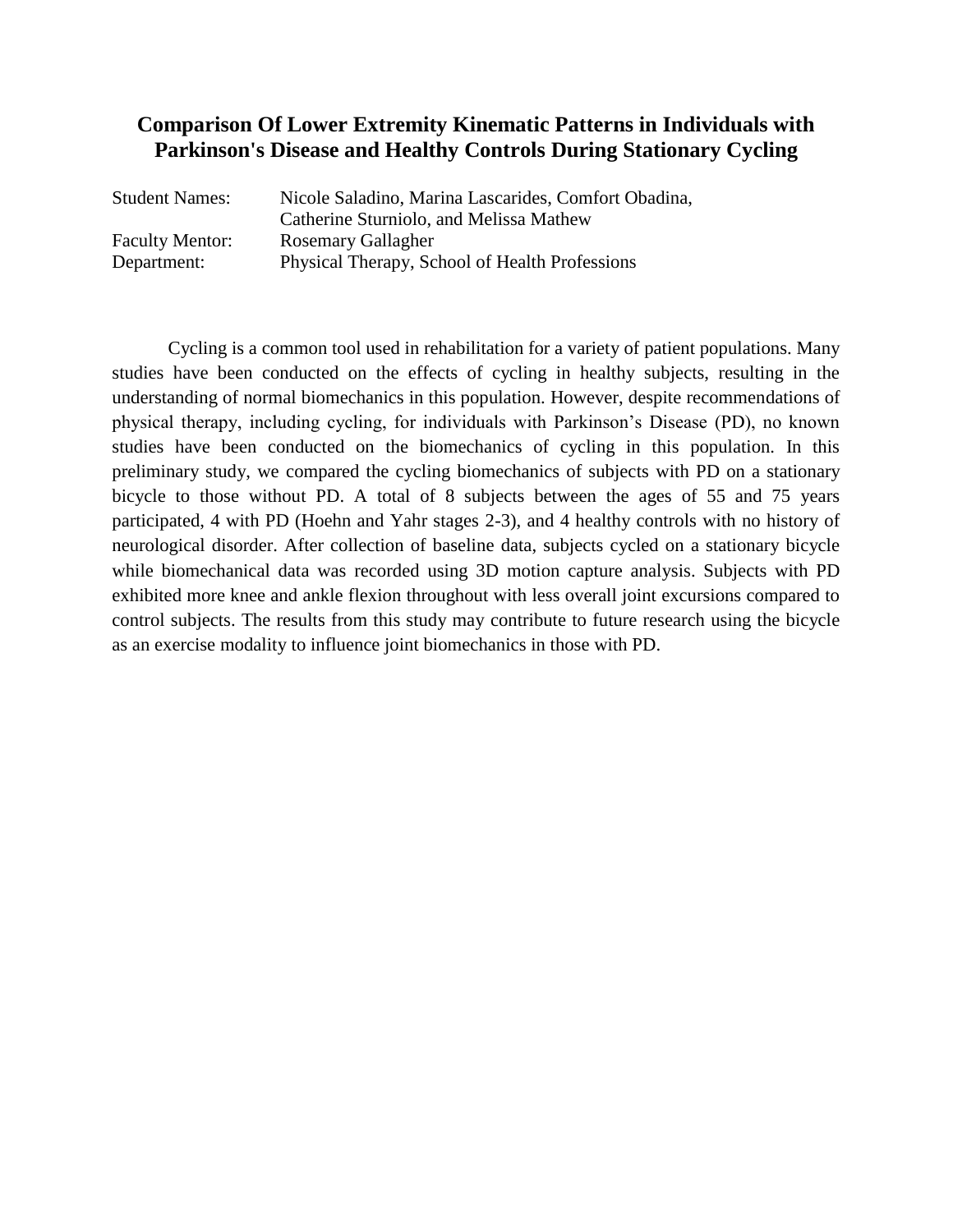#### **Rewriting The Anatomy Textbook: Modern Dissections Reveal A Hand Muscle Most Sources Leave Out**

| <b>Student Name:</b>   | Peter Morrison |
|------------------------|----------------|
| <b>Faculty Mentor:</b> | Robert Hill    |
| Department:            | Anatomy, NYCOM |

Several small muscles in the human hand serve to spread the fingers apart (abduct) or pull them tightly together (adduct). These muscles are described as "interosseous" because they lie sandwiched between the metacarpal bones of the hand. Anatomists generally agree that there are four interosseous muscles in the back of the human hand, but the number and identity of the interosseous muscles in the palm remains contentious. Recent studies suggest that a majority of human hands possess four palmar interossei, yet most contemporary textbooks suggest the presence of only three. The pollical palmar interosseous muscle (PPIM), associated with the thumb, has been alternatively interpreted as a distinct muscle, part of another hand muscle, or nonexistent. We examined 45 hands from 23 human cadavers to investigate the prevalence of this muscle and found it present in 91% of specimens. We also tested the hypothesis that the PPIM forms the smaller part of a "parallel muscle combination", acting as a proprioceptive monitor for the nearby, larger adductor pollicis muscle. Our results did not show a significantly higher density of muscle spindles in the PPIM relative to the adjacent adductor pollicis, provisionally refuting this hypothesis. The presence of the PPIM, observed in the majority of hands from several populations, indicates that it should be regularly included in mainstream anatomy texts and atlases as a fourth palmar interosseous muscle.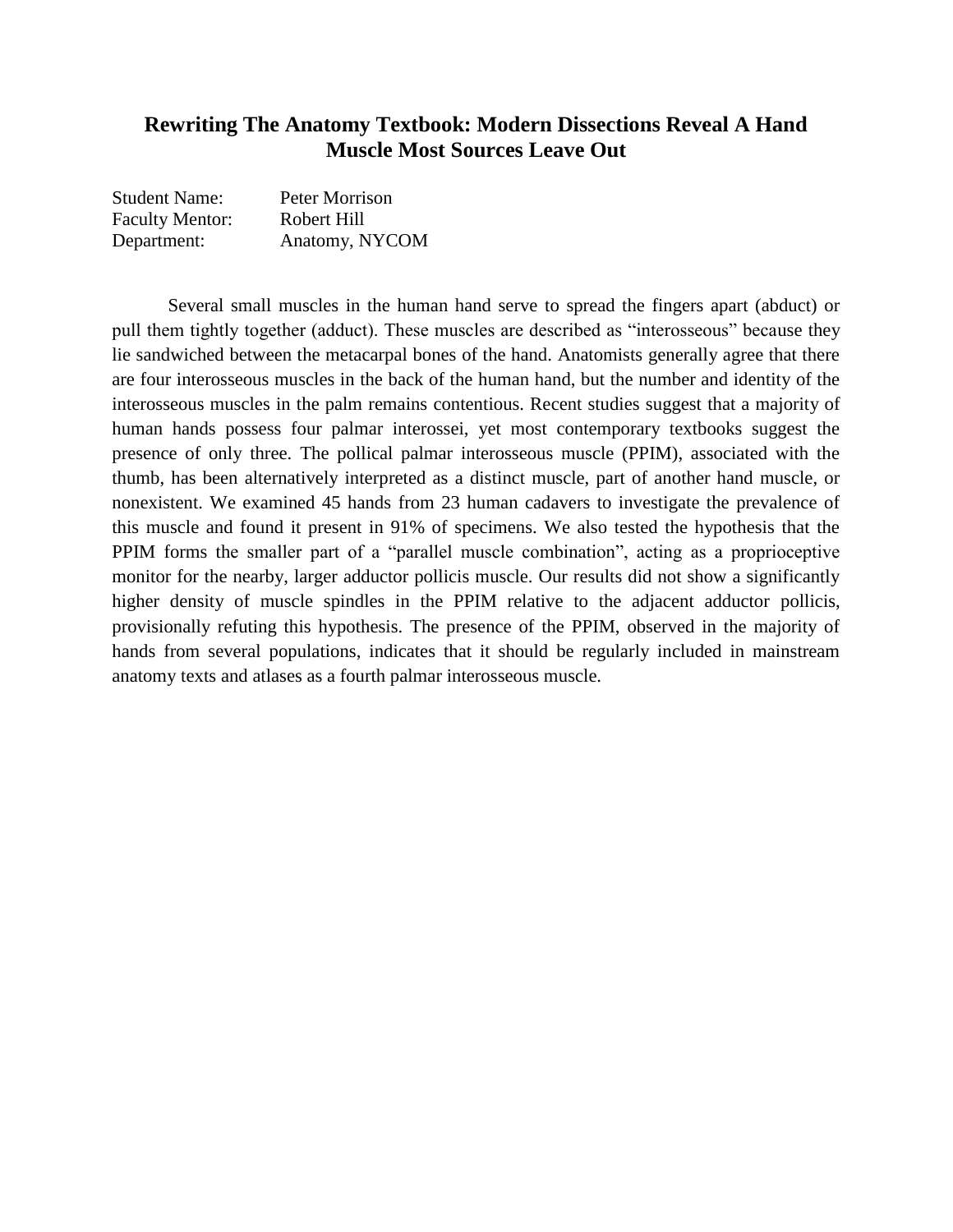#### **Dermal Structure in the Hind Limb of Dicerorhinus Sumatrensis**

| <b>Student Name:</b>   | Mariya Milko        |
|------------------------|---------------------|
| <b>Faculty Mentor:</b> | <b>Brian Beatty</b> |
| Department:            | Anatomy, NYCOM      |

The Sumatran rhino (Dicerorhinus sumatrensis), is the rarest large terrestrial mammal alive today (IUCN Red List). Estimates of the number of remaining D. sumatrensis have fallen to less than 275 individuals (Dinerstein, 2003). Since this species of rhinoceros is so rare, and they tend to be cryptic and solitary, D. sumatrensis has been a challenge to study. Many prehistoric rhinos had lower incisor tusks to fight conspecifics with instead of, or in addition to, horns, and questions persist about whether those tusks had coevolved with integumentary specializations (Mihlbachler, 2005). The primary source of mortality in modern African rhinos is from conspecifics, especially among young males that inflict injuries to each other with their horns while competing over females. In studies of these species, only the skin of the back, flanks, and belly were studied, so it is unclear whether specializations of this dermis exist in specific regions of the body that are commonly injured in intraspecific combat where attacks are made to the limbs in order to flip an opponent. D. sumatrensis is unusual in that its horns are not enlarged and sharp, but its incisors are enlarged and sharp (Groves and Kurt, 1972). Though they have never been observed to engage in behaviors that could lead to socially-mediated mortality, they have been observed to aggressively respond to human threats by opening their mouths and exposing their enlarged lower tusks (Evans, 1904; Hubback 1939). Thus, the presence of durable skin in D. sumatrensis may indicate that it is maintained as a plesiomorphy in this taxon, or that its existence is related to something other than socially-mediated mortality (such as simply protection from predators). However, without knowledge of the origins of these integumentary specializations, we cannot know whether these dermal specializations coincide with the evolution of these dental specializations for fighting. Though it is impossible to know the structure of skin in fossil rhinos or early perissodactyls from which they evolved to put this into a complete context, a first step in answering these questions is to compare the structure of living rhinos to optimize the origins of these features to a common node in their phylogeny. Rapunzel, a Sumatran rhino that had been housed and cared for at the Bronx Zoo in New York died. In July 2006, her remains were loaned to faculty at the New York College of Osteopathic Medicine for dissection and study. In this study, we describe the structure of the integument of this specimen in order to fill in this important gap in the evolution of rhinoceros integument, and explore how it informs us of its relationship to the origins of intraspecific behaviors. Because D. sumatrensis share a most common ancestor with African rhinos so far back in time, this would suggest that these integumentary specializations evolved far back in rhinocerotid history, and that tuskbearing fossil rhinos are likely to have engaged in intraspecific combat like their horned and tusked modern relatives.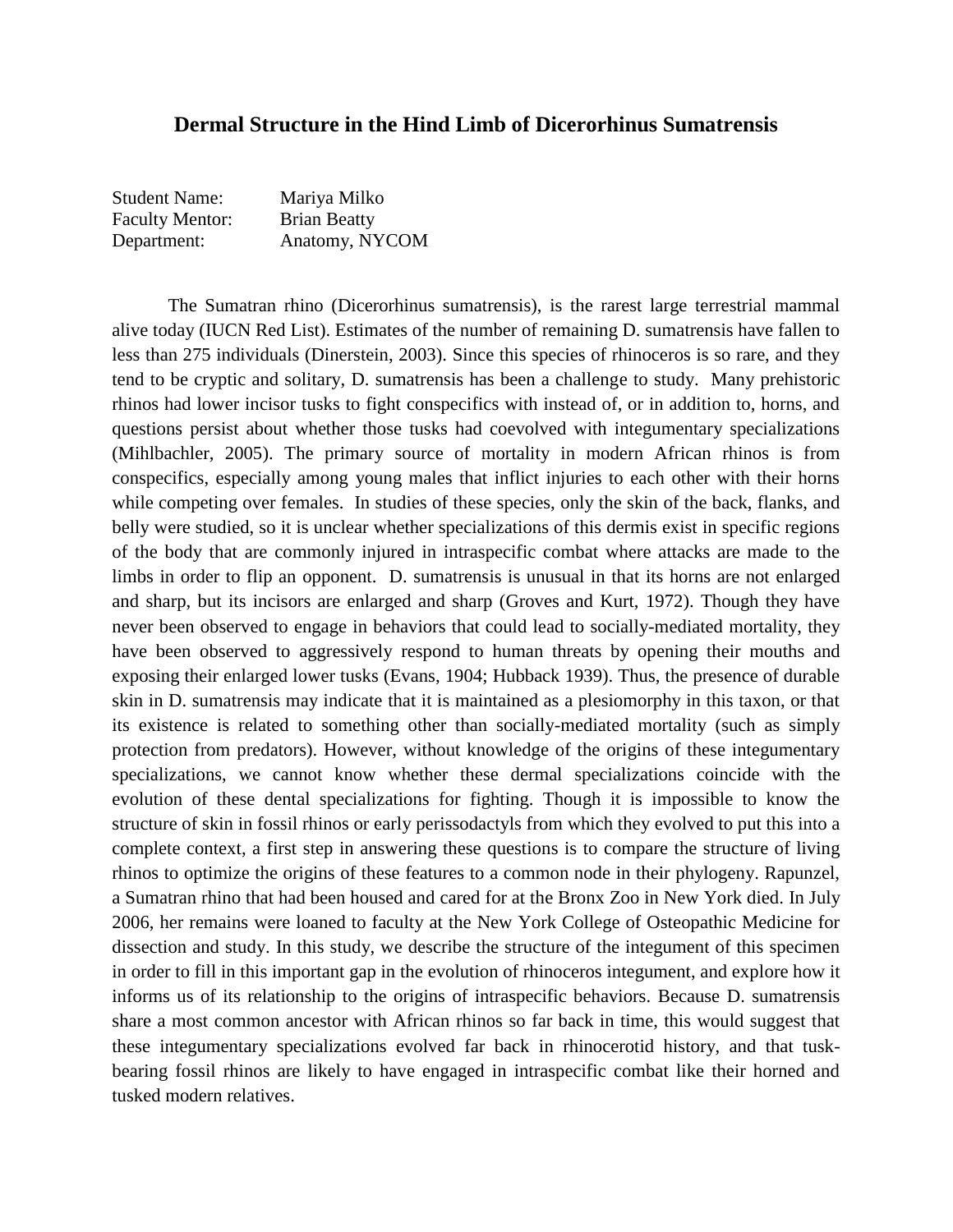#### **Lock and Load: Functional Morphology and Evolution of Shoulder Lock in Rhinos and Other Large Ungulates**

| <b>Student Name:</b>   | Daniel Kapner              |
|------------------------|----------------------------|
| <b>Faculty Mentor:</b> | <b>Matthew Mihlbachler</b> |
| Department:            | Anatomy, NYCOM             |

Numerous evolutionary parallelisms, thought to reflect repeated adaptation to open habitats that appeared during the Miocene epoch (23-5.2 MA), have been documented among nearly every lineage of mammalian ungulate, living and extinct. A less adequately studied morphological adaptation that has been attributed to the Miocene spread of open habitats is the evolution of passive stay apparati (PSAs) (Hermanson and MacFadden 1992, 1996). PSAs are musculoskeletal adaptations involving specializations in bones, muscles, ligaments, and deep fascia that transfer the role of supporting the body from active muscles to non-fatiguing structures in both the forelimb and hindlimb, thus allowing allow an animal to resist fatigue during prolonged periods of standing (Dyce et al., 1987). More careful study of PSAs in other extant ungulates and quantification of diagnostic osteological markers for PSAs in fossil species are warranted to understand the phylogenetic, geographic, and temporal distributions of PSAs and make inferences about the adaptive processes that led to the evolution of PSAs. The phylogenetic distribution of a knee PSA in rhinocerotoids suggests that its appearance preceded the evolution of the knee PSA of horses by many millions of years, suggesting that the evolutionary proliferation of PSAs in ungulates is not directly attributable to a singular climate event such as the Miocene appearance of grasslands, but may be attributed to behavioral shifts among species brought about at different times in geologic history due to the complex interplay of global cooling, continued habitat evolution, and evolving behavior systems within various ungulate lineages. While it seems clear that hindlimb PSAs evolved in rhinos, horses, and many other ungulates, it has been suggested that forelimb PSAs only occur in horses (Hermanson and MacFadden, 1992). However, several ungulates, including extant giraffids (Fraipont, 1907), the extinct camelid, Camelops (Webb, 1965), and a variety of rhinocerotids (Ringstram, 1924; Mihlbachler 2002, Mihlbachler unpublished data), have a greatly enlarged intermediate tubercle on the proximal humerus. This osteological feature plays a prominent role in the shoulder PSA of horses. A cursory examination of the humeral morphology of living and extinct rhinos indicates that an enlarged intermediate tubercle is present in some, but not all rhinos, suggesting the presence of a shoulder PSA in some species, but that a shoulder PSA was less widely distributed than the knee PSA and may have evolved much later in time among numerous independent lineages. We propose to undertake a more comprehensive analysis of rhinoceros shoulder morphology to understand the phylogenetic, temporal, and geographic distribution of shoulder PSAs in this family.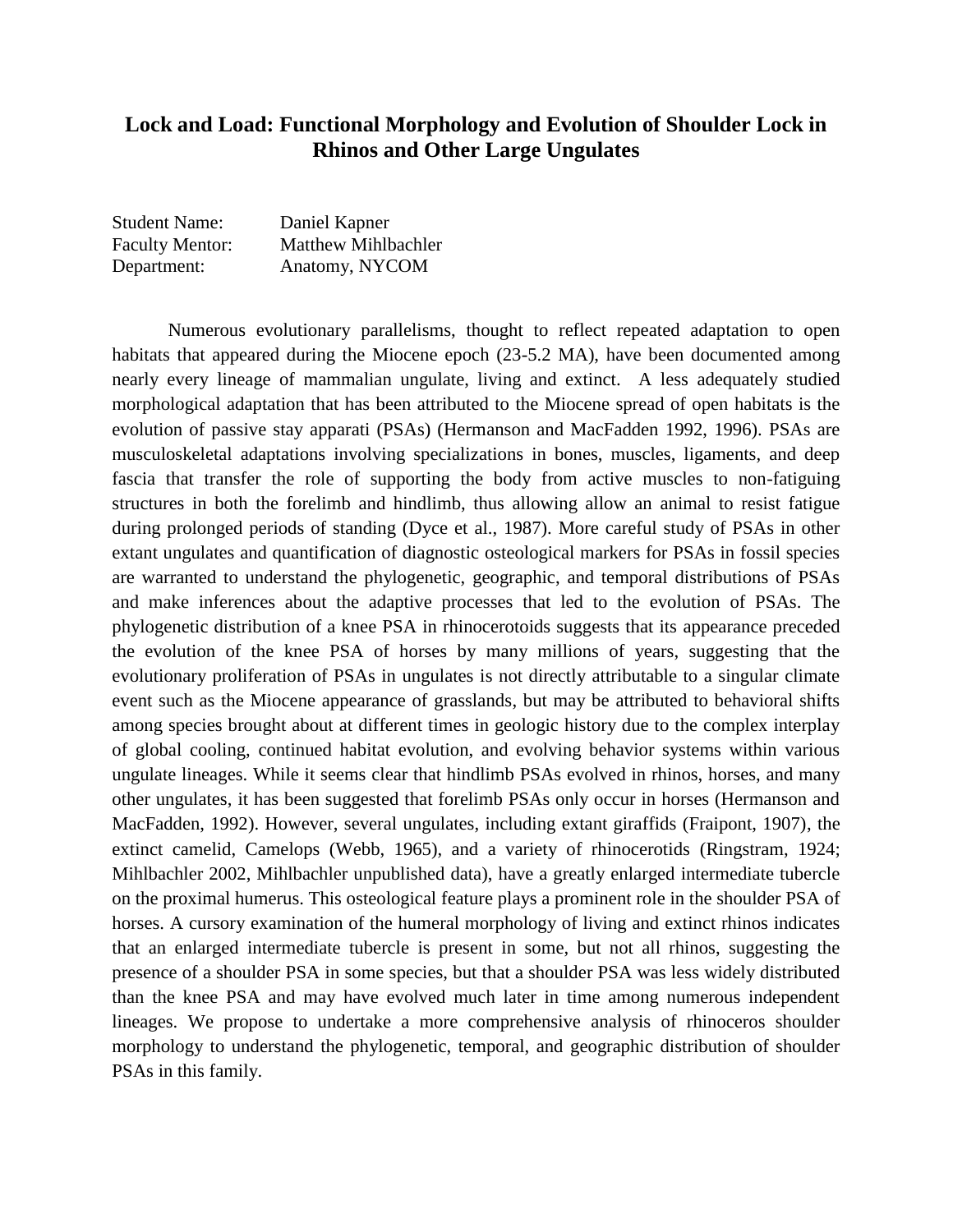# **Session I Presentations 8 th Floor Room 821 Moderator: Lisa Sparacino 10:30 am-11:45 am**

- "Harnessing The Elderly" By: Brook Stevenson
- "Diffraction Enhanced Imaging of an Alzheimer's Disease Mouse Model" By: Peter Ghali
- "A Longitudinal Follow- up of the Balanced Approach Home" Physical Therapy Program: Case Study" By: Chelsea Jean, Raymon Lukose, Brooke Nielsen, Ruhul Alam, and Priya Mathews
- "Comparing The Efficacy of Physical Activity Interventions on Pediatric Obesity: A Review of Literature" By: Robert Ziegelbaum, Jonathan Pekor, Jennifer Kolasinski, Jessica Raspen, and Justine Clifford
- "Effectiveness of Simulation in Preparation for Global Health Fieldwork: Linking Theoretical Knowledge to Practical Experience" By: Vanessa Parisi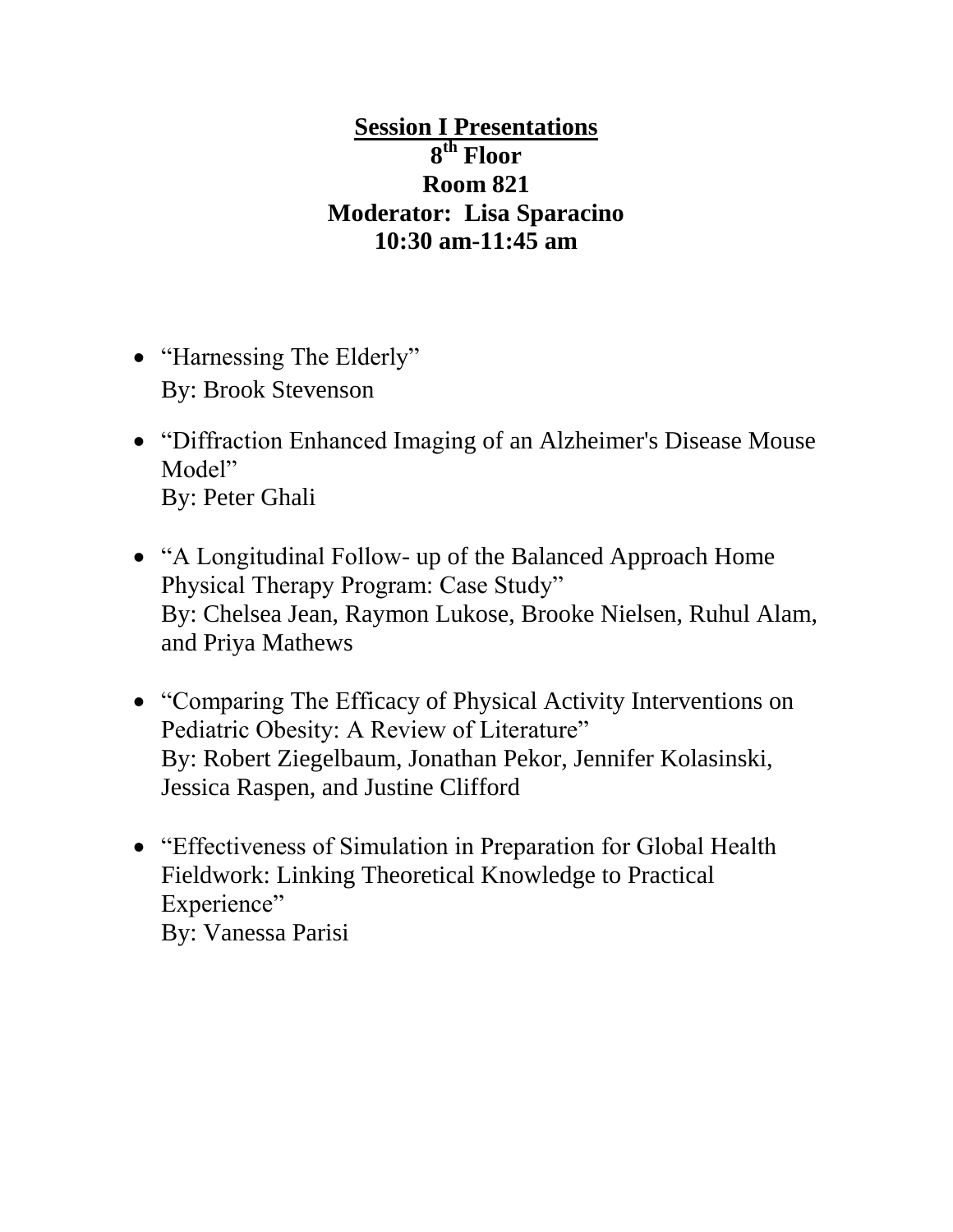#### **Harnessing The Elderly**

| <b>Student Name:</b>   | <b>Brook Stevenson</b>            |
|------------------------|-----------------------------------|
| <b>Faculty Mentor:</b> | Mike Nolan                        |
| Department:            | School of Architecture and Design |

Harnessing The Elderly is the title of my Architectural thesis project. I draw upon my economics background to develop a way to prepare for an increasing elderly population. The issues addressed can be found in my video, which only shows my starting point: [https://vimeo.com/33967325.](https://vimeo.com/33967325) While I am still working on a specific design, the concepts I am building around involve social, mental, and physical health. Specifically how they are synergized by financial opportunity. Incentivizing part-time work for the good of self and community. For example, we know fresh vegetables are good for everyone and so is moderate physical activity. I am proposing to have an onsite Aquaponics farm (think Gotham Greens plus fish) that residents will be paid to work in. A big issue I'm tackling, which is not in my video, is the increasing financial woes, specifically of retirees. My goal is to have a workable business plan in place by May.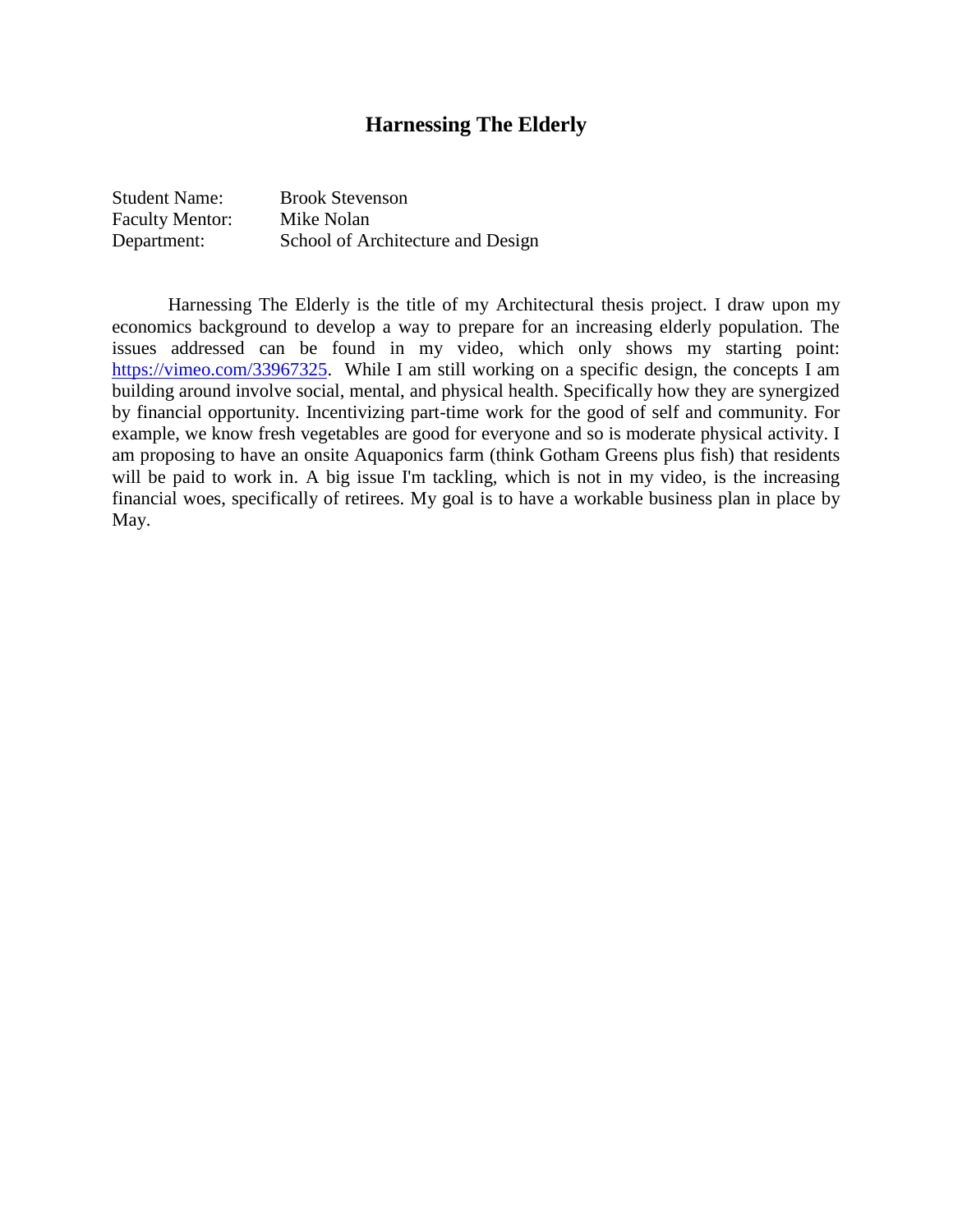#### **Diffraction Enhanced Imaging of an Alzheimer's Disease Mouse Model**

| <b>Student Name:</b>   | Peter Ghali                                 |
|------------------------|---------------------------------------------|
| <b>Faculty Mentor:</b> | Niharika Nath                               |
| Department:            | Life Sciences, College of Arts and Sciences |

The understanding of early stages of Alzheimer's disease (AD) is obscure due to the inability of clearly imaging a brain sample in vivo. What is understood is that amyloid beta  $(A\beta)$ plaques located in the brain are an indication of this disease. In exploring or trying to image these plaques neither radiography nor magnetic resonance imaging provides the clarity achieved through Diffraction Enhanced Imaging (DEI). DEI provides a greater soft tissue contrast image and generates higher resolution images. Furthermore, we used DEI on the brains of Alzheimer's disease model mice in order to determine if the plaques can be imaged. In a prior study, Formalin-fixed brains extracted from the skull were used and placed in a plastic tube with minimal external compression. Next the monochromator and analyzer crystals were calibrated and aligned to the 20 keV silicon [333] reflection. The height of the x-ray beam was 3 mm and width was adjusted to about 36 mm. Results showed that amyloid beta plaques could be imaged. This study sought to image the brain with the skull intact. We found that imaging through the skull caused refraction and extinction of the x-rays making it difficult to image the Aβ plaques. We began with the same imaging parameters as the previous study, and according to the results these parameters were slightly adjusted. Results revealed Aβ plaques were scattered throughout the brain in the transgenic mouse sample; whereas, in the wild type mouse sample the plaques were not. The majority of these isolated plaques were seen in the cerebral cortex of the brain. Furthermore, when radiograph and CT images were taken of the samples and compared with the DEI imagery, we found that DEI provided us with clearer and higher resolution images that showed greater detail of the brain and the Aβ plaques. Therefore, with DEI, we can see promising evidence that can help us understand the early stages of AD. We hope to further our studies and take the experiment to the next step by imaging the brain in vivo.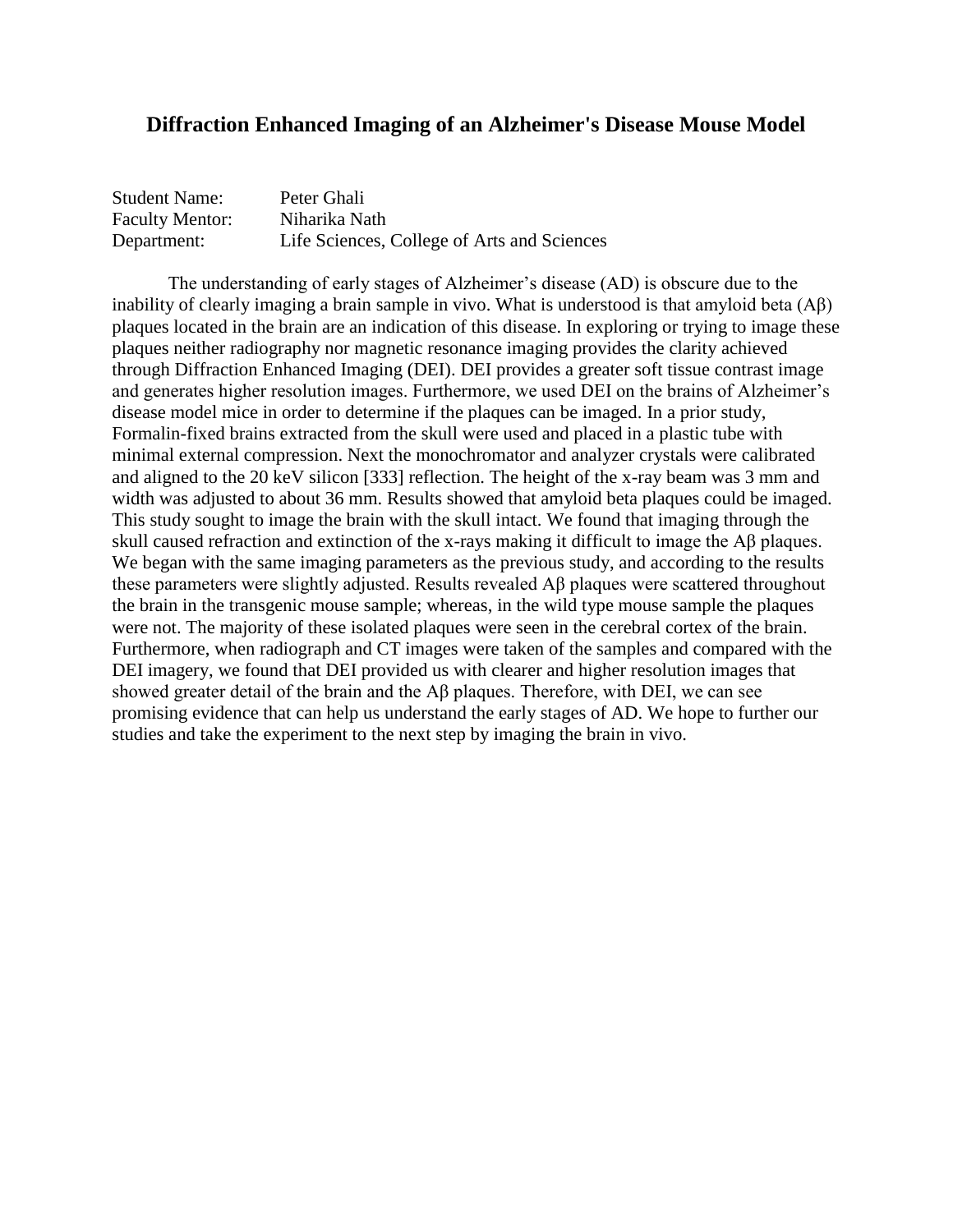#### **A Longitudinal Follow- up of the Balanced Approach Home Physical Therapy Program: Case Study**

| <b>Student Name:</b>   | Chelsea Jean, Raymon Lukose, Brooke Nielsen, Ruhul Alam, |
|------------------------|----------------------------------------------------------|
|                        | and Priya Mathews                                        |
| <b>Faculty Mentor:</b> | Veronica Southard                                        |
| Department:            | Physical Therapy, School of Health Professions           |

Background and Purpose: According to the Center for Disease Control and Prevention, one out of three adults age 65 and older falls each year. The yearly direct and indirect cost of fall injuries is expected to reach \$54.9 billion (in 2007 dollars) by 2020. Twenty to thirty percent of individuals who fall suffer moderate to severe injuries therefore, decreasing the ability to live independently and increasing the risk of an early death. The prediction and prevention of falls are two important issues that must be further studied. The purpose of this case study is to assess how the "Balanced Approach" Home Program, in addition to usual care affects the outcome of an 85 year old female status post a total knee replacement (TKR). Case Examination: A patient has a past medical history of hypertension and severe osteoarthritis underwent a total knee replacement. On initial examination, significant findings included a Tinetti score of 22/28, Activity Specific Balanced Confidence Scale score of 26.3%, positive one leg stance time (right lower extremity: 2 seconds versus left lower extremity: 4 seconds), the Borg scales rate of perceived exertion score of 13/20, 30 second Chair to Stand test resulted in a score of 7x and finally a Timed Up and Go test score of 35 seconds with a rolling walker. Scores on these exams improved substantially at discharge, with a final Tinetti score of 27/28 and an Activity Specific Balanced Confidence Scale score of 74.3%. Intervention: Secondary to the impairments noted above, this patient status post a TKR fell within a moderate to high risk for falls category in the physical assessments and an extreme risk for falls and fear of falling on the Activity Specified Balanced Confidence Scale (ABC). The patient was prescribed a plan of care consisting of hip flexion, abduction, extension, heel raises, and knee flexion exercises with emphasis on balance activities. This Balanced Approach Home Program was implemented to address all functional limitations /impairments noted in lower extremity ROM, strength, gait and transfers to improve balance, home safety, confidence in walking, and reduction in falls incidence. Results: The patient was discharged from home care physical therapy after seven visits. The patient was given monthly logs that assessed continued exercise, any falls or rehospitalizations. At 6 months post discharge (April 2012), via telephone conversation the patient's general status and Activity Specific Balanced Confidence Scale (ABC) will be re-administered. Thus far the patient has remained free of falls and has progressed to a cane for ambulation. Results displayed significant improvement upon implementing the balance program.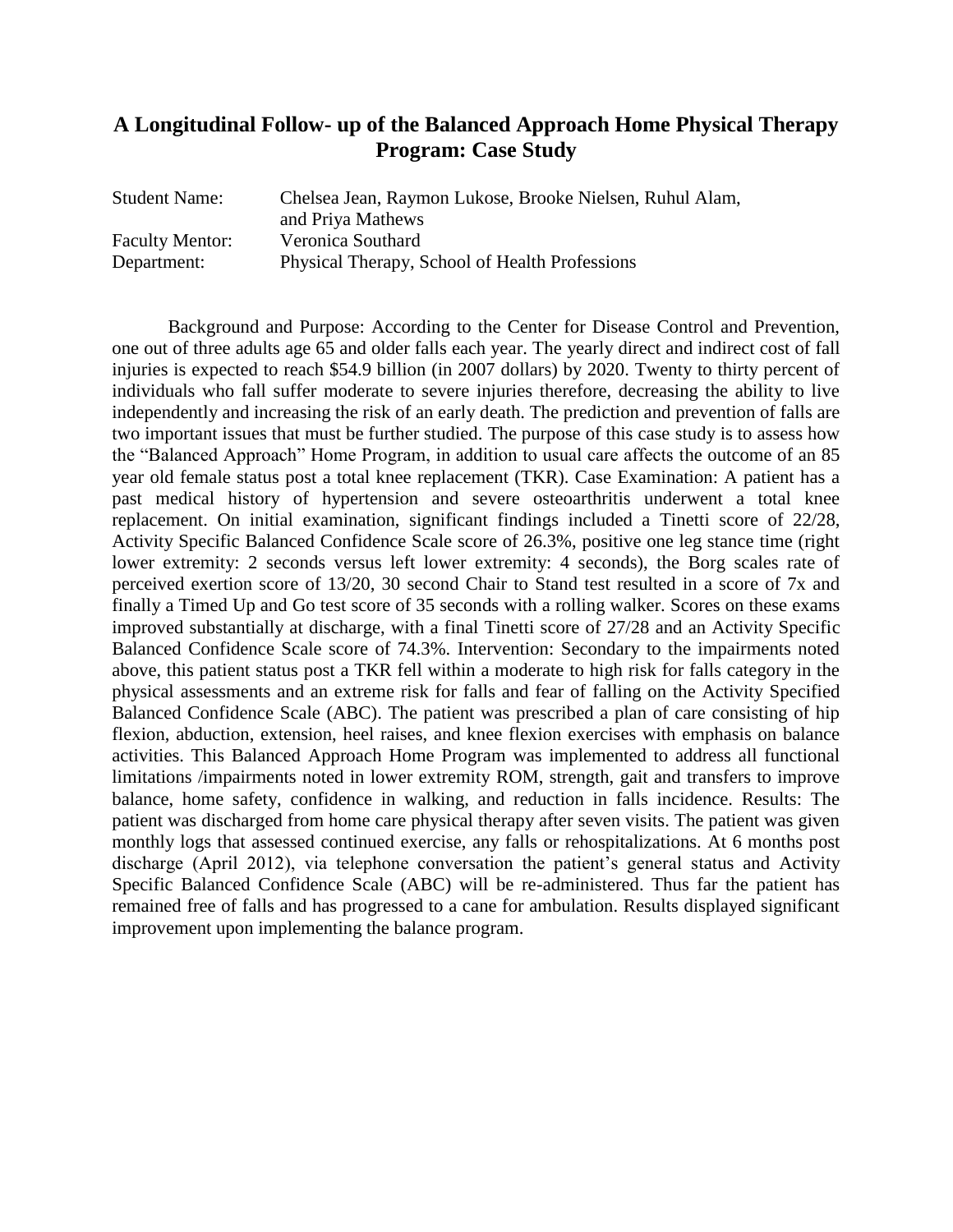#### **Comparing The Efficacy of Physical Activity Interventions on Pediatric Obesity: A Review of Literature**

| <b>Student Name:</b>   | Robert Ziegelbaum, Jonathan Pekor, Jennifer Kolasinski, Jessica Raspen,<br>and Justine Clifford |
|------------------------|-------------------------------------------------------------------------------------------------|
| <b>Faculty Mentor:</b> | Cheryl Hall                                                                                     |
| Department:            | Physical Therapy, School of Health Professions                                                  |

Background: Pediatric Obesity in the United States has been identified as a primary causative factor of the increases in heart disease, diabetes, and cancer. Objectives: The purpose of this paper is to summarize and assess the efficacy of current physical activity interventions in the management and treatment of pediatric obesity. Methods: A systematic literature review of the most commonly employed physical activity interventions used to manage and treat pediatric overweight and obesity was performed. Inclusion and exclusion criteria were used to select specific articles. Results: Twelve studies out of a total of 318 articles met inclusion and exclusion criteria. After evaluating study strength using the PEDro, 5 were included in this systematic review. The studies, comprised of Randomized Controlled Trials (RCT) of level I evidence, were evaluated for methodological quality using the PEDro Scale. A score of 7 or greater on the PEDro was deemed acceptable for this study. Conclusion: It was found that to ensure proper management and treatment of pediatric obesity, the most successful strategy of intervention was through a multidisciplinary approach utilizing physical activity, nutrition, and behavioral strategies. This systematic review of the literature, found no single best physical activity to combat pediatric obesity. However, based on effect size from the included articles, children participating in team sports after school showed the greatest results in reversing obesity.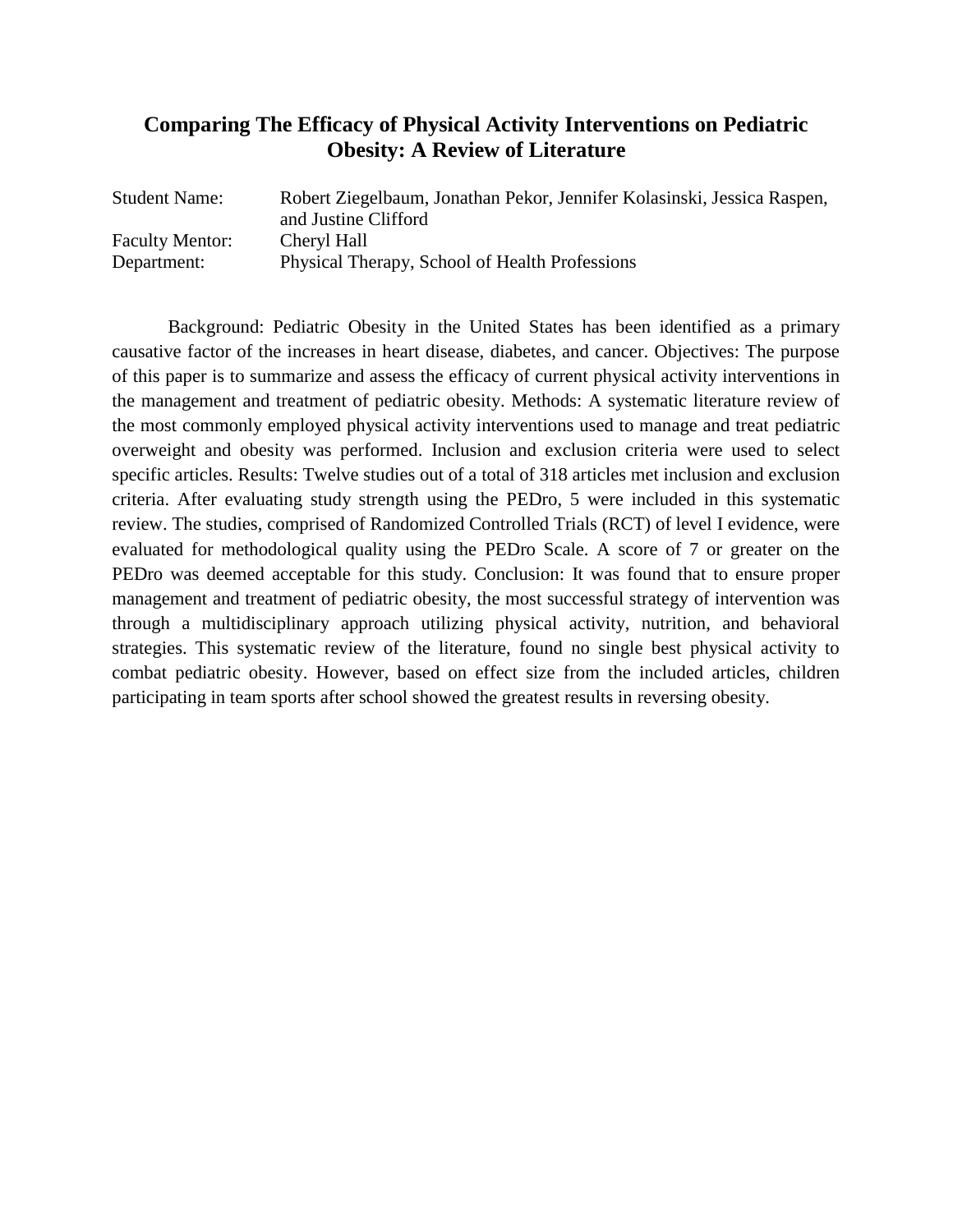#### **Effectiveness of Simulation in Preparation for Global Health Fieldwork: Linking Theoretical Knowledge to Practical Experience**

| <b>Student Name:</b>    | Vanessa Parisi                                            |
|-------------------------|-----------------------------------------------------------|
| <b>Faculty Mentors:</b> | Zehra Ahmed, Deborah Lardner                              |
| Department:             | Physician Assistant Studies, School of Health Professions |

As global health studies become incorporated into medical education, through didactics, lecture series, and discussion, fieldwork opportunities are becoming a critical part of this curriculum. There is little evidence that experiential global health training occurs within medical schools however. Since simulations have proven to be an effective tool for training medical professionals, we believed that a course integrating coursework and simulations would accomplish this. We hypothesized that a program consisting of international fieldwork scenarios would be instrumental in linking theoretical knowledge to practical experience. After completing the global health coursework involved in the NYIT Center for Global Health's Certificate Program, students underwent our simulation program, consisting of five scenarios. Simulations are both practical and challenging because of their interactive nature and resource utilization capabilities. They provide students with a safe and controlled environment to apply their knowledge; yielding a great sense of accomplishment at the end of each session. Although simulation does not replace actual experience, we believe that it has significant utility in preparing participants for global health fieldwork. In addition, the simulation program will likely train participants to be culturally competent providers who utilize resources effectively.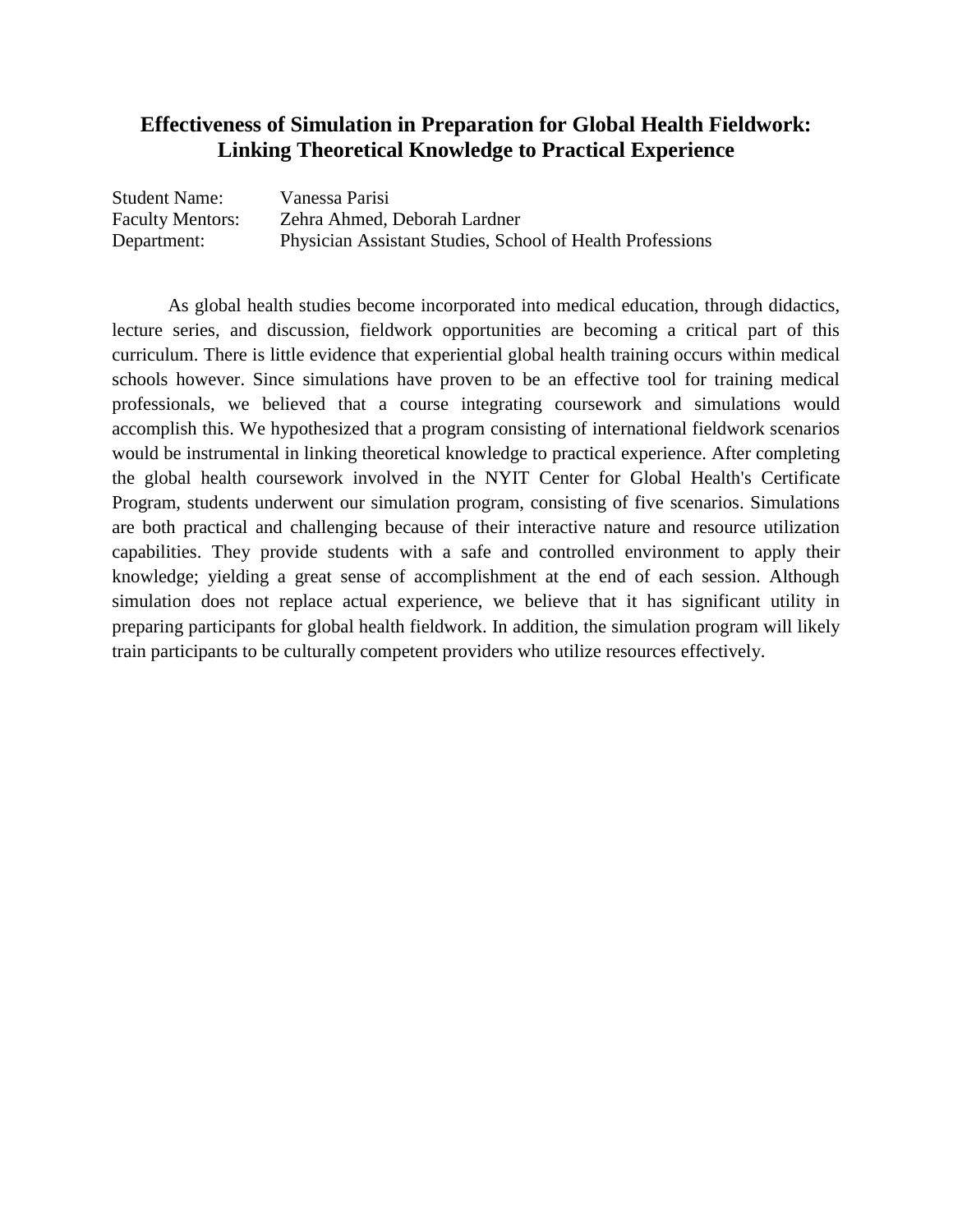# **Session I Presentations 10th Floor Room 1029 Moderator: Claude Gagna 10:30 am-11:45 am**

• "Hookah Smoking, A New Rapidly Growing Trend in Social Culture"

By: Mannu Shergill, Nabeel Arain, Rajavijay Lothugedda, and Gurus Abaishvili

- "The Effects of Two Fixatives on Blepharisma Stained with the Feulgen Reaction: DNA Content, Structure and Morphology" By: Anjali Thomas, Sonam Kapoor, Janki Patel, Elphas Kimutai, Upama Maskey, and Marie Delva
- "Investigation Of Protein Kinase C In Vitro And In Vivo Substrates (Part I)" By: Madiha Yasin, Bareia Chaudhry, and Anahita Ahuja
- "Investigation Of Protein Kinase C In Vitro and in Vivo Substrates (Part II)" By: Sarita Singh, Neetu Krishnan, and Darshi Patel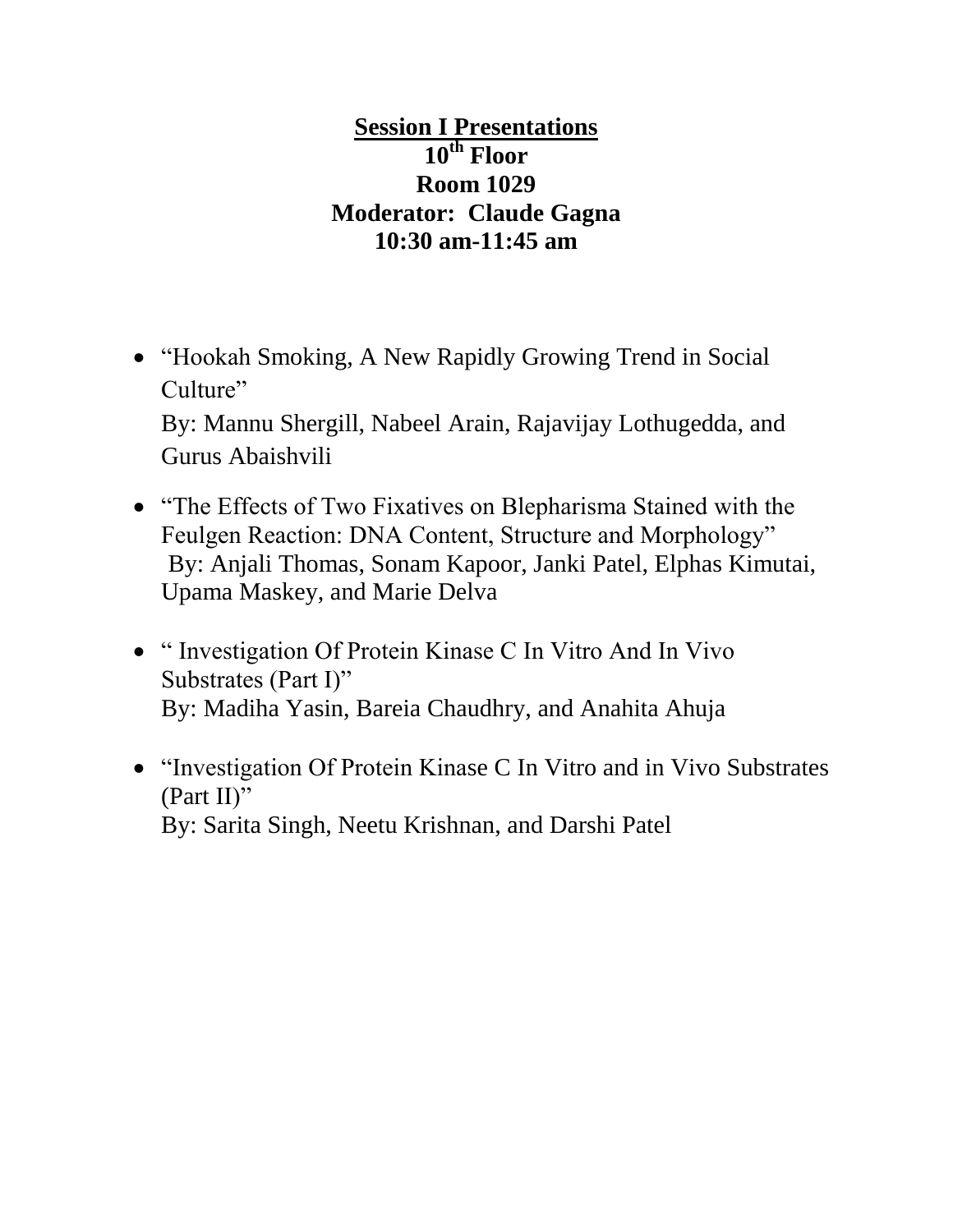#### **Hookah Smoking, A New Rapidly Growing Trend in Social Culture**

| <b>Student Name:</b>   | Mannu Shergill, Nabeel Arain, Rajavijay Lothugedda,<br>and Gurus Abaishvili |
|------------------------|-----------------------------------------------------------------------------|
| <b>Faculty Mentor:</b> | Claude Gagna                                                                |
| Department:            | Life Sciences, College of Arts and Sciences                                 |

Despite consistent warning labels and public health service messages against the effects of tobacco smoking a recent growing trend in social culture has caught on and is doing exactly what the Surgeon General's warnings have asked the population not to. This trend is the socially accepted norm of smoking a hookah pipe or a "water pipe". Approximately 60% of hookah smokers interviewed started at age 18 or under. There are many reasons for the growth in the social phenomenon. Smoking cigarettes is not as widely accepted as smoking hookah, the reasoning behind this is possibly the notion and widely spread belief that hookah is safer than cigarette smoking and that any carcinogens in hookah smoke are filtered by a water bowl and only steam is inhaled. Unfortunately, not much research can be found on the exact chemical makeup of hookah smoke unlike cigarette smoking that is known to contain over 250 carcinogenic chemicals. The common denominator in both types of smoking is tobacco which warrant enough reason to study the long term effects of this hookah culture. Although hookah smoking and cigarette smoking can be seen as two separate social activities with possibly different long term effects, the common piece connecting the two is the primarily heavy use of tobacco. Tobacco is used in both to create a thick heavy smoke that is inhaled into the lungs. As research has shown us smoking, chewing, or any other method of tobacco use greatly increases ones chances of developing Cancer. Research has shown that smoking of 15 cigarettes leads to a single genome mutation within cells of the lungs and other areas of the respiratory system. Whether or not this rate of mutation is consistent with hookah smoking should be explored. If tobacco is at fault for these mutations, our calculations show that an average hookah smoking session of 1 hour, up to 90 litres of hookah smoke may be pushed through the lungs. Results of our theoretical calculations show that hookah smoking sessions use much greater amount of tobacco for longer, meaning it is possible that a 1 hour session of hookah may actually cause greater mutations within the respiratory tract at a faster pace. If 15 exposures to cigarette tobacco cause 1 mutation, a 1-hour session may multiply this effect many times over. Overall this trend has spread quickly and although not being taken as seriously as it should, we may see a rapid increase in rates of lung as esophageal cancer within the next ten years if the trend continuous to grow. Currently there are very little legal guidelines to control the usage, sale and set up of hookah bars and other hookah social environments. Perhaps more should be done.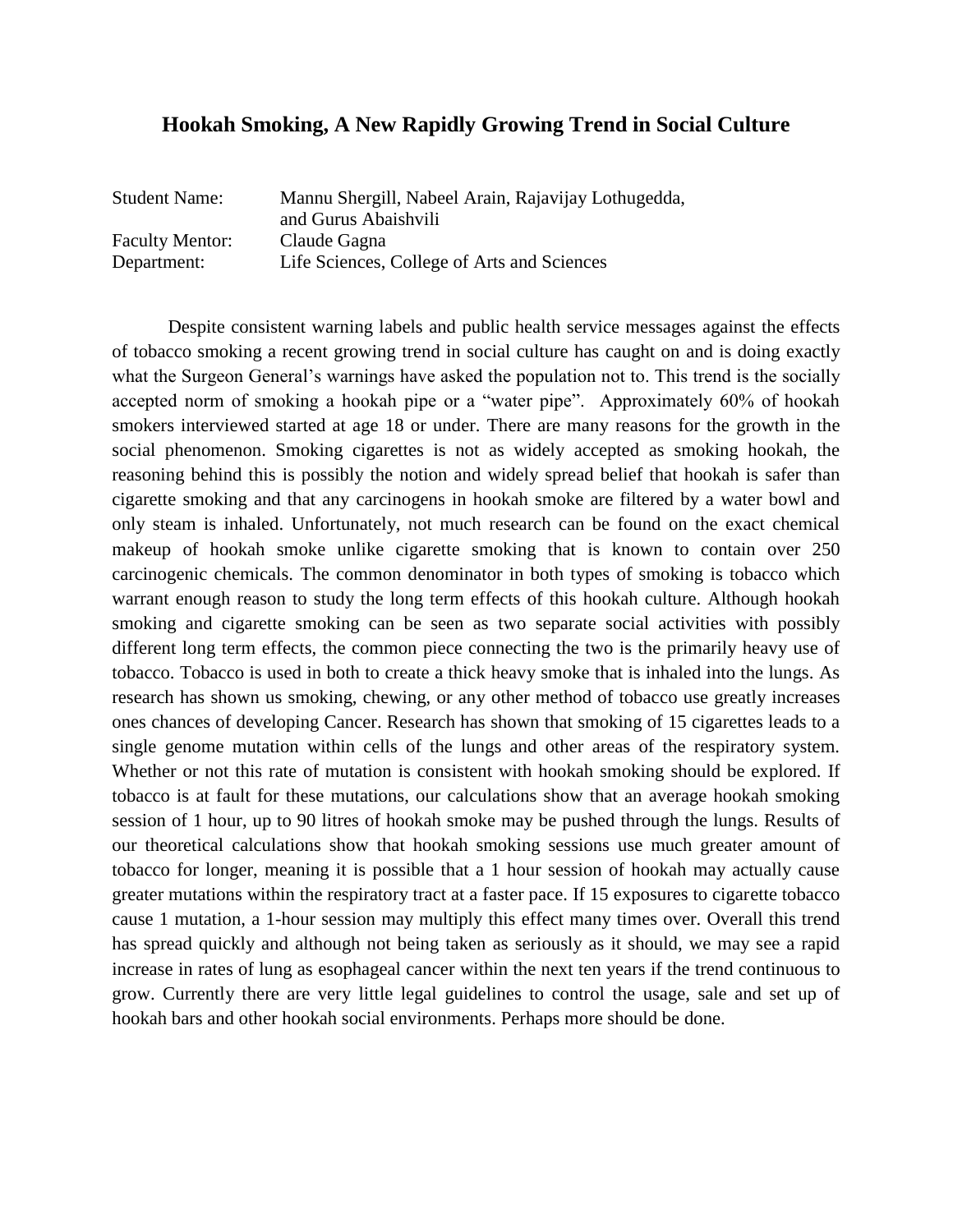#### **The Effects of Two Fixatives on Blepharisma Stained with the Feulgen Reaction: DNA Content, Structure and Morphology**

| <b>Student Name:</b>   | Anjali Thomas, Sonam Kapoor, Janki Patel, Elphas Kimutai, |
|------------------------|-----------------------------------------------------------|
|                        | Upama Maskey, and Marie Delva                             |
| <b>Faculty Mentor:</b> | Claude Gagna                                              |
| Department:            | Life Sciences, College of Arts and Sciences               |

In order to better understand the molecular biology of the Blepharisma organism and its role in the ecosystem, we have performed an experiment that has never been done before. Blepharisma are protists that are microphagous filter feeders which range in size from  $150\hat{A}\mu$  to  $300\text{\AA}\mu$ . Blepharisma are also ciliates and are thus classified in the phylum Ciliophora. Ciliates are known to be the most evolved and complex of the protozoans. Ciliates, such as Blepharisma are single celled organisms that have organelles, such as cilia, that help in movement and food gathering. Blepharisma generally eat bacteria from decomposing vegetation. The bacteria is taken into the buccal cavity and then passed to the food vacuoles at the posterior end of the cell. Our group used nine different tissue fixatives to preserve the Blepharisma organism, which was mounted on glass slides that were treated with poly-L-lysine. The reason for using nine different fixatives was to see which one best-preserved DNA structure and content as well as the morphology of the organism. In this initial study, we discuss the results of two of the nine different fixatives, namely, Davidson and Histochoice. All fixed organisms were originally stained for the presence of DNA using the Feulgen reaction (shows DNA content). After careful evaluations, we have determined that Davidson is a better fixative than Histochoice in reference to the overall morphology of the organism, and with preserving nuclear components of the DNA and cytoplasm. Additionally, we stained the Blepharisma with anti-ds-B-DNA antibodies. These results revealed that Davidson did a better job in preserving double-stranded (ds-) DNA than Histochoice. Concerning Histochoice, the organism seemed to swell, became much larger (about four times larger) and started to lose identifying morphological characteristics. The cytoplasmic background stained dark, which made it difficult to clearly view the nucleus and cytoplasmic components. Anti-single-stranded (ss-) DNA antibodies revealed more denatured DNA in the Blepharisma fixed with Histochoice than with Davidson. In conclusion, data from this ongoing experiment will allow researchers to choose among many different fixatives to find the best ones for their individual research of Blepharisma to learn the following: 1. molecular biology, genetics and reproduction of the organism, 2. infectious properties of the microorganism, (example: in humans) 3. the role this organism plays in maintaining the ecosystem, 4. evolution of DNA (why does this organism have a complex genome?), 5. better understand the molecular biology of other similar organisms, 6. the effect of alternative and multistranded nucleic acids in the genome of the Blepharisma. The importance of the research we have conducted will eventually allow researchers to choose the proper fixative for their specific experiment involving the Blepharisma and other more dangerous microorganisms.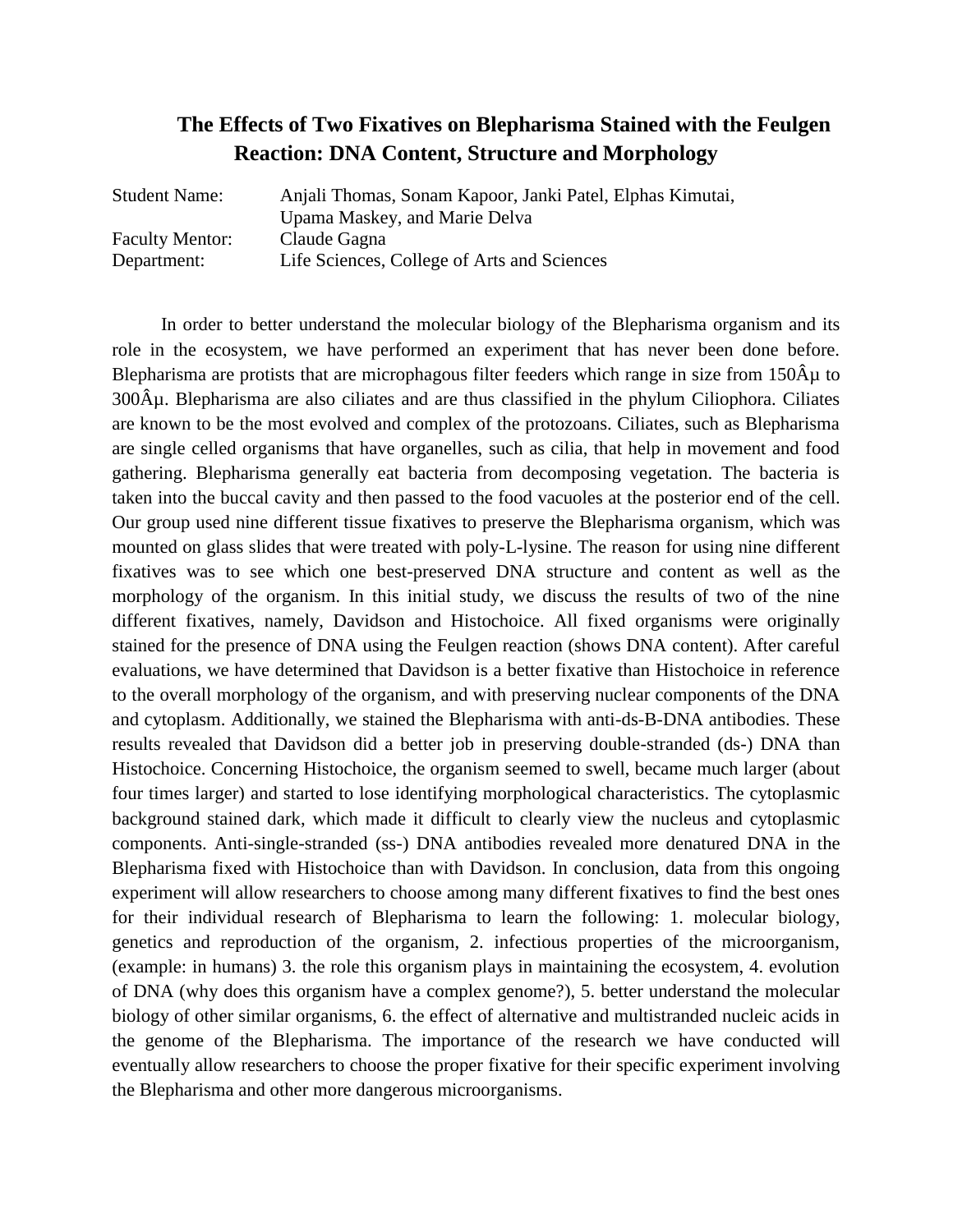#### **Investigation Of Protein Kinase C In Vitro and in Vivo Substrates (Part I)**

| <b>Student Name:</b>   | Madiha Yasin, Bareia Chaudhry, and Anahita Ahuja |
|------------------------|--------------------------------------------------|
| <b>Faculty Mentor:</b> | Marianne Land                                    |
| Department:            | Life Sciences, College of Arts and Sciences      |

Classical Protein Kinase C (PKC)s are a family of enzymes that phosphorylate specific serine/threonine amino acids in their substrates, thereby regulating many biological processes, such as growth, secretion, differentiation, and neuronal function. A number of diseases are associated with mutations within PKC genes or misexpression of PKC, for example ataxia in humans, heart failure in mice, and Parkinsonian syndrome in rats, Alzheimer's disease, and cancer. PKC-2 is the only classical isoform that is activated by both calcium and diacylglycerol in the nematode worm C.elegans. Most signal transduction pathways and genes that are found in humans are present in C. elegans and many, such as the aging and apoptosis (cell death) pathways, were discovered in this worm. Understanding of the regulation, substrates, and members of PKC pathway in nematodes may be extended to humans, and enable the development of therapeutic agents.

The consensus site of PKC, Arg/Lys-X-X-Ser/Thr-X-Arg/Lys, where X represents any amino acid, is fairly short, and if found within a protein may not necessarily become phosphorylated by PKC. In addition sites that do not conform to the PKC consensus site have been found to become phosphorylated by PKC. Therefore it is not easy to predict sites within a substrate that may become phosphorylated in vitro and in vivo by PKC. Since only one gene encodes cPKCs in C.elegans, a gene knockout of pkc-2 will specifically eliminate all cPKCs in this organism. Proteins that are differentially expressed in pkc-2 null worms and PKC-2 overexpressing worms have been identified. Proteins with shifted mobilities in pkc-2 null worms relative to PKC-2 overexpressing worms may be PKC-2 substrates. In addition, any genes that, when mutated, suppress the phenotype of PKC-2 over expression, may encode PKC-2 substrates. PRDX-2, a peroxyredoxin, was identified as a differentially expressed protein, expressed in E.coli as a Histidine tagged fusion protein, purified, and tested as a cPKC substrate in vitro. The His-PRDX-2 generated in and purified from E. coli was phosphorylated to high stoichiometry by cPKC relative to our negative control substrate red fluorescent protein which was not a cPKC substrate. Mutational analysis allowed us to identify a specific threonine amino acid within the PRDX amino acid sequence, Gly-Ser-Asp-Thr-Ile-Lys, to be the cPKC substrate site. The identified site in PRDX-2 only partially conforms to the PKC consensus site. The physiological relevance of phosphorylation of PRDX-2 by cPKC is now being tested.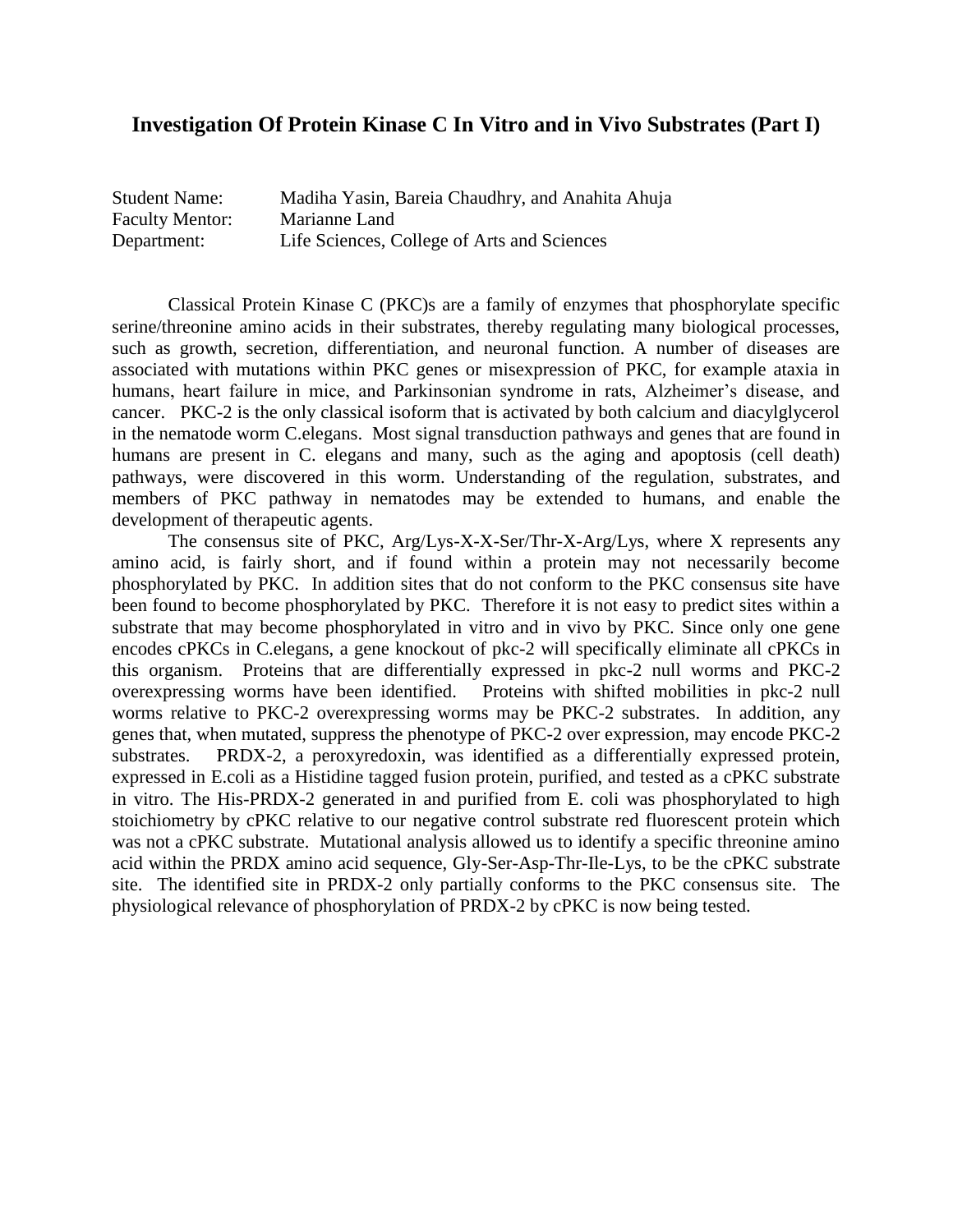#### **Investigation Of Protein Kinase C In Vitro And In Vivo Substrates (Part II)**

| <b>Student Name:</b>   | Sarita Singh, Neetu Krishnan, and Darshi Patel |
|------------------------|------------------------------------------------|
| <b>Faculty Mentor:</b> | Marianne Land                                  |
| Department:            | Life Sciences, College of Arts and Sciences    |

Signals that generate diacylglycerol and calcium are disseminated by classical protein kinase Cs (cPKCs). A number of cPKC substrates have been identified in vitro and in cell culture but few have been studied for their physiological relevance in a whole living animal. We are investigating the physiological relevance of the specific sites that become phosphorylated in PRDX-2 by cPKC, in the free living nematode worm, C.elegans.

PRDX-2 is a thioredoxin that is involved in the detoxification of reactive oxygen species and elimination of peroxide generated by growth factors and metabolism. High levels of oxygen free radicals are very reactive and may generate gene mutations and cell death. prdx-2 null worms have a thermotaxis defect that is similar to pkc-2 null worms and in addition prdx-2 null worms suppress the thermotaxis phenotype of PKC-2 over expression (Land).

We have generated the promoter (gene regulatory) DNA sequence of prdx-2 using the polymerase chain reaction (PCR) of WT worms and are cloning it in to a worm expression vector, together with the cDNA sequence encoding PRDX-2. The resulting construct will be injected into prdx-2 null C.elegans to generate transgenic nematodes, and rescue of the null mutant phenotypes will be tested. In addition, mutant forms of PRDX-2 will be generated by manipulating the identified cPKC phosphorylation site, expressed in prdx-2 null worms, and tested for mutant phenotypes. We hypothesize that substitution of the threonine amino acid 180 in PRDX-2 to an alanine amino acid will prevent phosphorylation and mimic the unphosphorylated substrate. Substitution of a threonine for an aspartate amino acid will mimic the phosphorylated substrate. This will allow us to determine the physiological relevance of this cPKC phosphorylation site in PRDX-2, in C.elegans.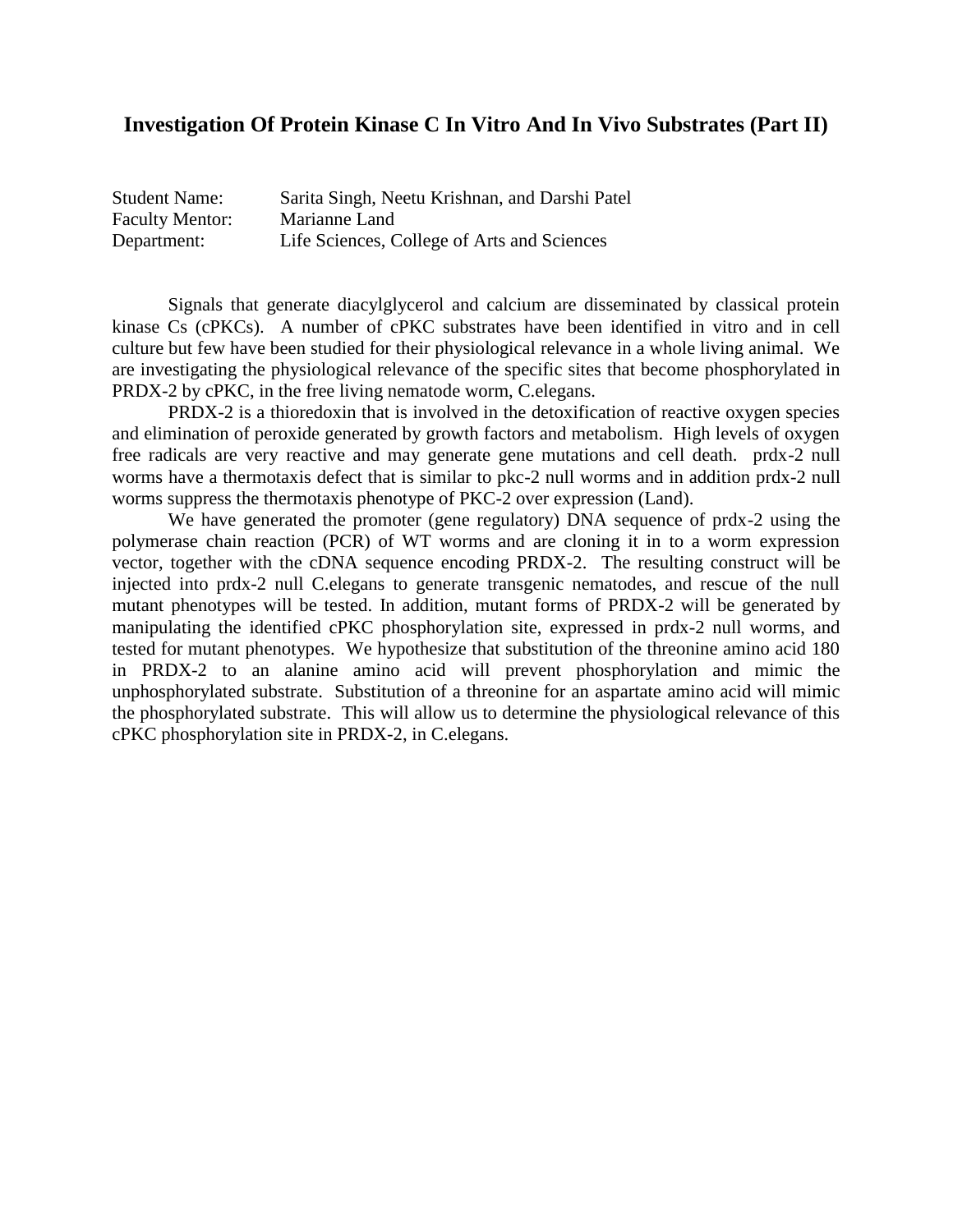**Session I Presentations 10th Floor Room 1021 Moderator: Yuko Oda 10:30 am-11:45 am**

- "Art as a Means to Adventure" By: Marine Mounier, Han Chen, Diana Papa, Jessica Doughty, Maria Fazio, and Yi Tang
- "Sport Anchor's Impact on Mass Media" By: Filip Van Eylen
- "Senior Thesis Paper" By: John Santamaria
- "Moving Targets" By: Keith Upton
- "Nomads on Motorcycles, Energy Conservation, Efficiency, and Renewable Energy on the Tibetan Plateau" By: Andrea Lynn Poniecki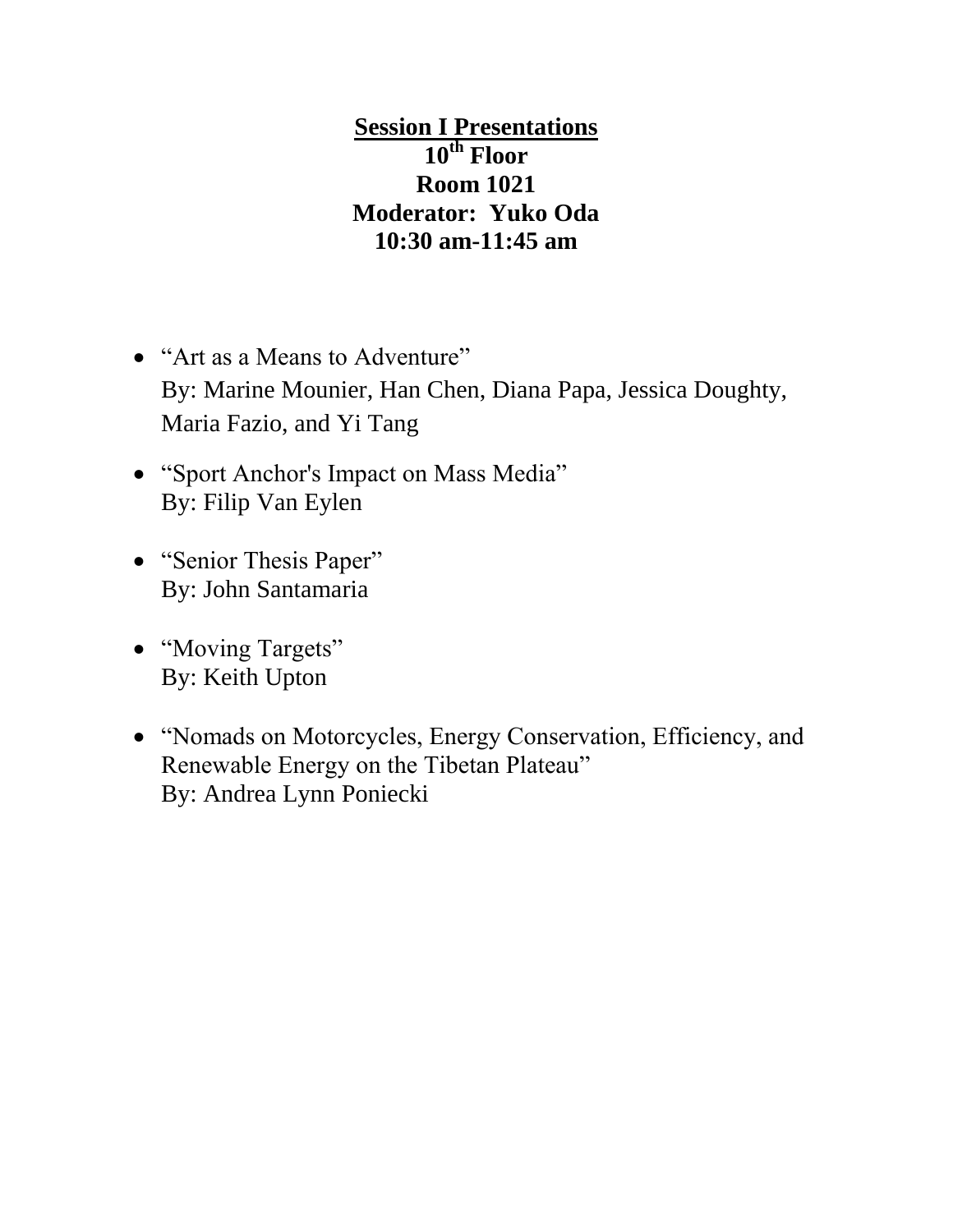#### **Art as a Means to Adventure**

| <b>Student Names:</b>  | Marine Mounier, Han Chen, Diana Papa, Jessica Doughty, Maria Fazio, |
|------------------------|---------------------------------------------------------------------|
|                        | and Yi Tang                                                         |
| <b>Faculty Mentor:</b> | Susan Landgraf                                                      |
| Department:            | Fine Arts, College of Arts and Sciences                             |

Through our Art in Mass Communication class, we have started a journey through the NYC art scene. We are discovering museums, galleries, artists, art works and the ideas they engage with whether market-driven or aesthetic-driven. Beyond the cultural aspect of our work, we are studying our encounters with individual artworks. We are creating a video of our experiences as a group with some of the artworks. This project has allowed us, as an international group, to learn to work together and express our individual responses on our encounters on the video. From our first decision to embark on this project, we have added many aspects of working together yet maintaining our individuality. The group of students working on this project numbers 22, yet a selected group will make the presentation to SOURCE to meet the guidelines.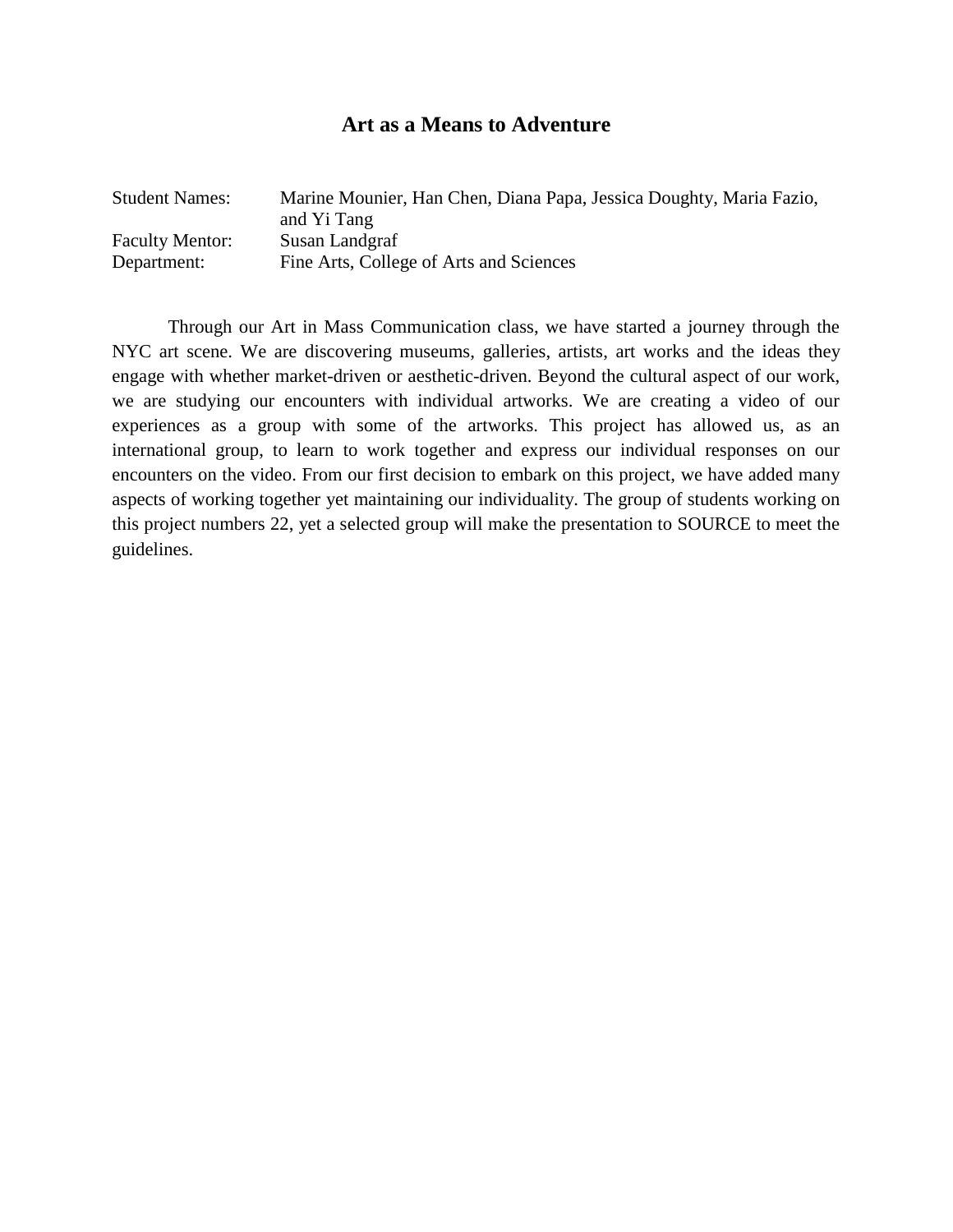### **Sport Anchor's Impact on Mass Media**

| <b>Student Name:</b>   | Filip Van Eylen                                  |
|------------------------|--------------------------------------------------|
| <b>Faculty Mentor:</b> | James Fauvell                                    |
| Department:            | Communication Arts, College of Arts and Sciences |

We all know how radio/news/talk show hosts such as Don Imus, Rush Limbaugh, Jay Leno, Ellen DeGeneres, Oprah Winfrey... have a big influence on the American population. But in my research paper, I will research how far the influence of sports reporters reaches, because I am convinced that we underestimate the impact that they can have on the people.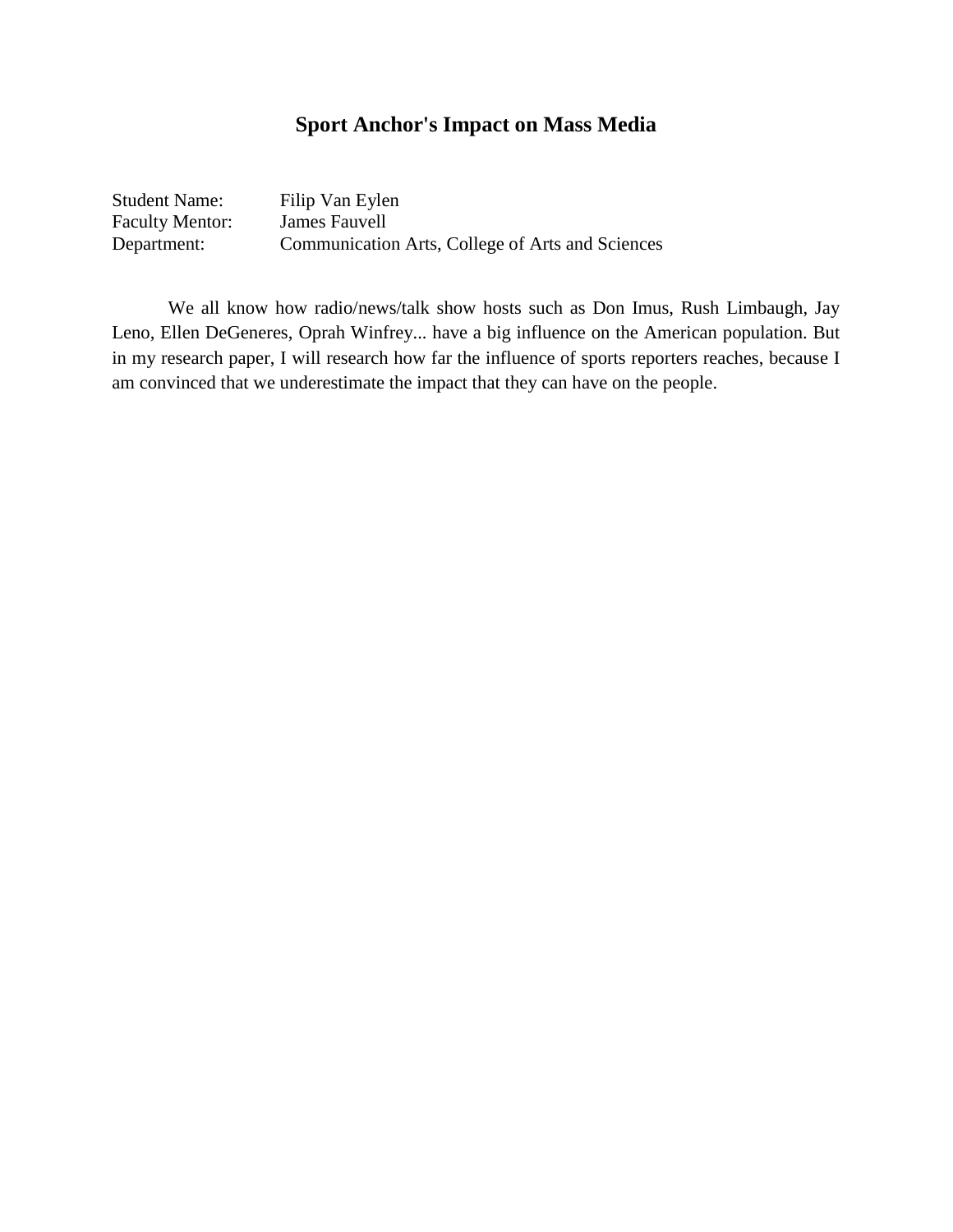#### **Senior Thesis Paper**

| <b>Student Name:</b>   | John Santamaria                                  |
|------------------------|--------------------------------------------------|
| <b>Faculty Mentor:</b> | James Fauvell                                    |
| Department:            | Communication Arts, College of Arts and Sciences |

Mass media rely heavily on sports for viewership and thus profit across the globe. Over time, there have been many changes in sports media and its coverage with many more resources and features to see the games and get the news in different perspectives. This is creating Social Integration that is creating a "communal" focus that binds society. It is also promoting social change because of its multi-cultural appeal and racial diversity. This paper is going to: 1. Explain the history, changes, developments and look into what might come next 2. Explain how it impacts culture globally 3. Explain the challenges media outlets face through continuous global changes.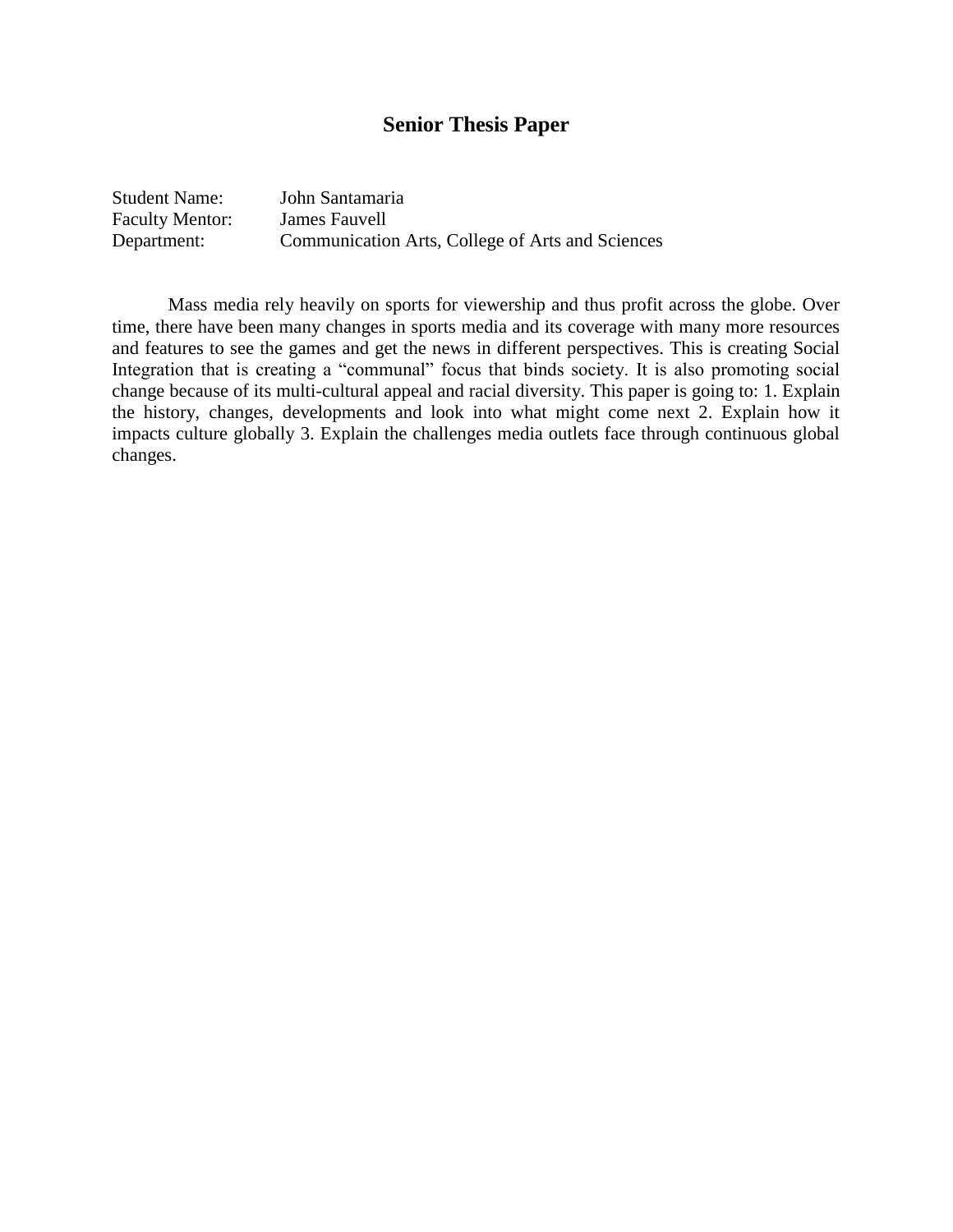#### **Moving Targets**

Student Name: Keith Upton Faculty Mentors: James Fauvell, Donald Fizzinoglia, and Jueman Zhang Department: Communication Arts, College of Arts and Sciences

Moving Targets (URL: http://www.movingtargetsnow.com/) is a new form of journalism and entertainment, a program targeting a college-aged audience, a series that draws on the skills of students from the various specializations within the Communication Arts major. Teams of two students produce a series of videos and upload them to their video blogs. Then each team designs a poster for the Website of Moving Targets and links the poster to the team's video blog. I am presenting on behalf of the two video blogging classes that contribute to this project.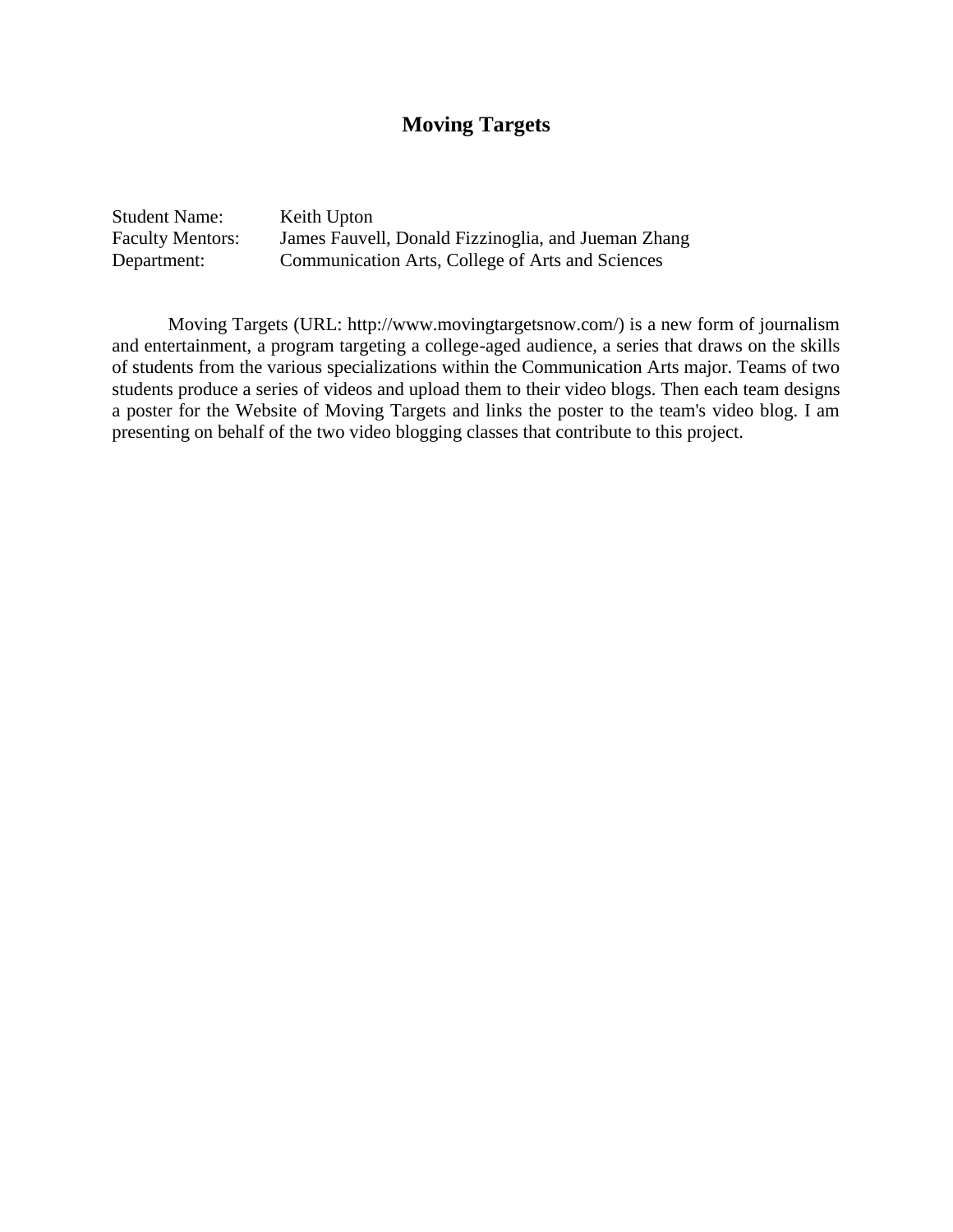#### **Nomads on Motorcycles, Energy Conservation, Efficiency, and Renewable Energy on the Tibetan Plateau**

| <b>Student Name:</b>   | Andrea Lynn Poniecki                    |
|------------------------|-----------------------------------------|
| <b>Faculty Mentor:</b> | Robert Amundsen                         |
| Department:            | Energy Management, School of Management |

I spent a good deal of the last year working on studies regarding the effects of cultural identity and cultural norms on renewable energy and energy efficiency adoption. This project would take a narrower view and incorporate information gained from my travel and studies in China and Tibet over the last 3 years - specifically using photos and stories I collected in my August 2011 trip to the Amdo nomadic region of Tibet, traveling the eastern end of the Tibetan Plateau, discussing how the cultural history and beliefs of the region influence the adoption of these technologies (in parallel with the economic and social gains from these).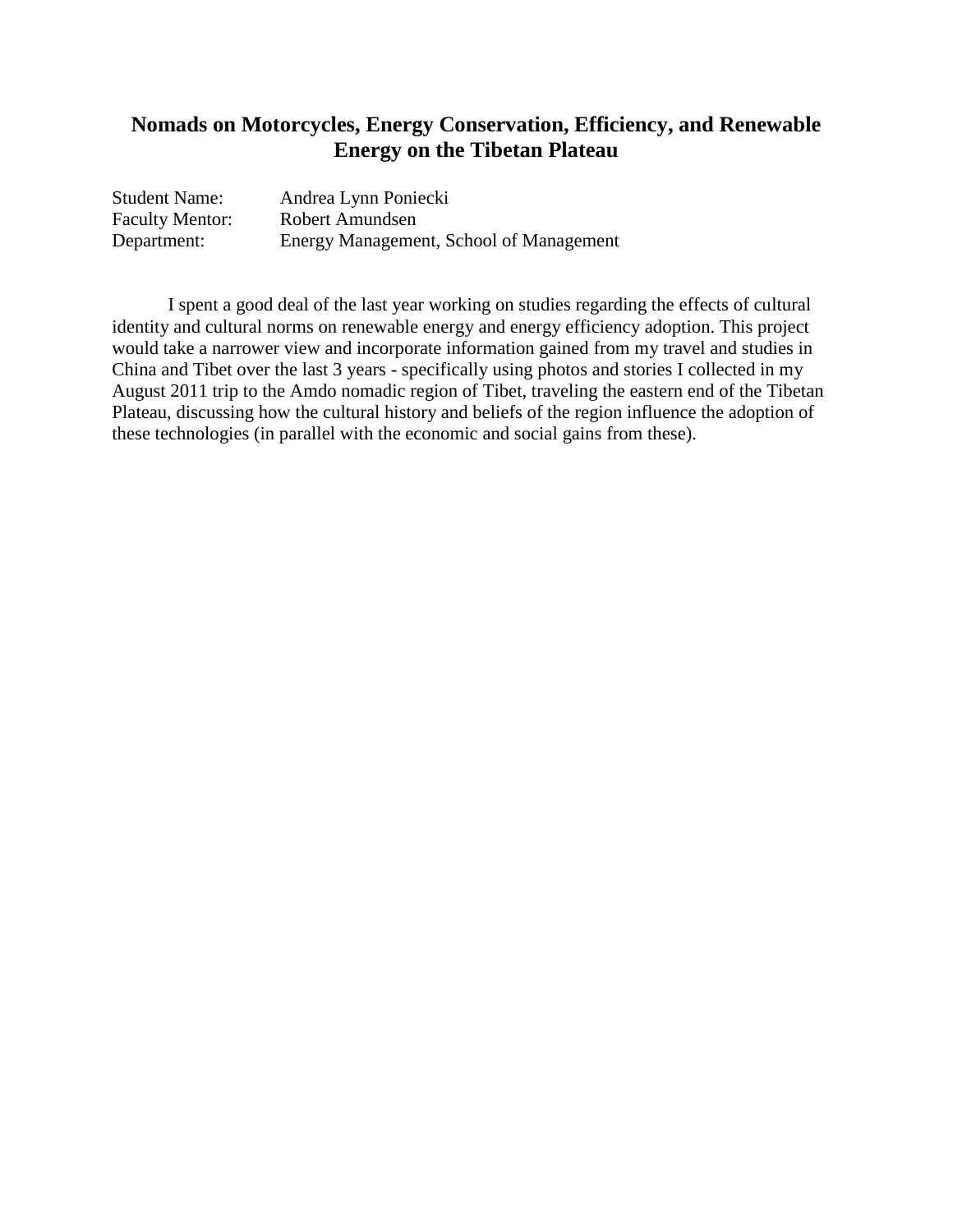# **Session I Presentations 10th Floor Room 1026 Moderator: Nicholas Bloom 10:30 am-11:45 am**

- "The Crossroad of Energy" By: Paul Garcia and Manish Taneja
- "Spatial Holes Under Conditions" By: David Chang, Nada Hassan, Neal Sanger, Renne Avalos, Marie Gallo and Eddy Liz
- "Influence People Have on Each Other" By: Jaishel Linch Bennett
- "A Real Connection: The Social Stigma Attached to Male Emotions" By: Katherine Fernandez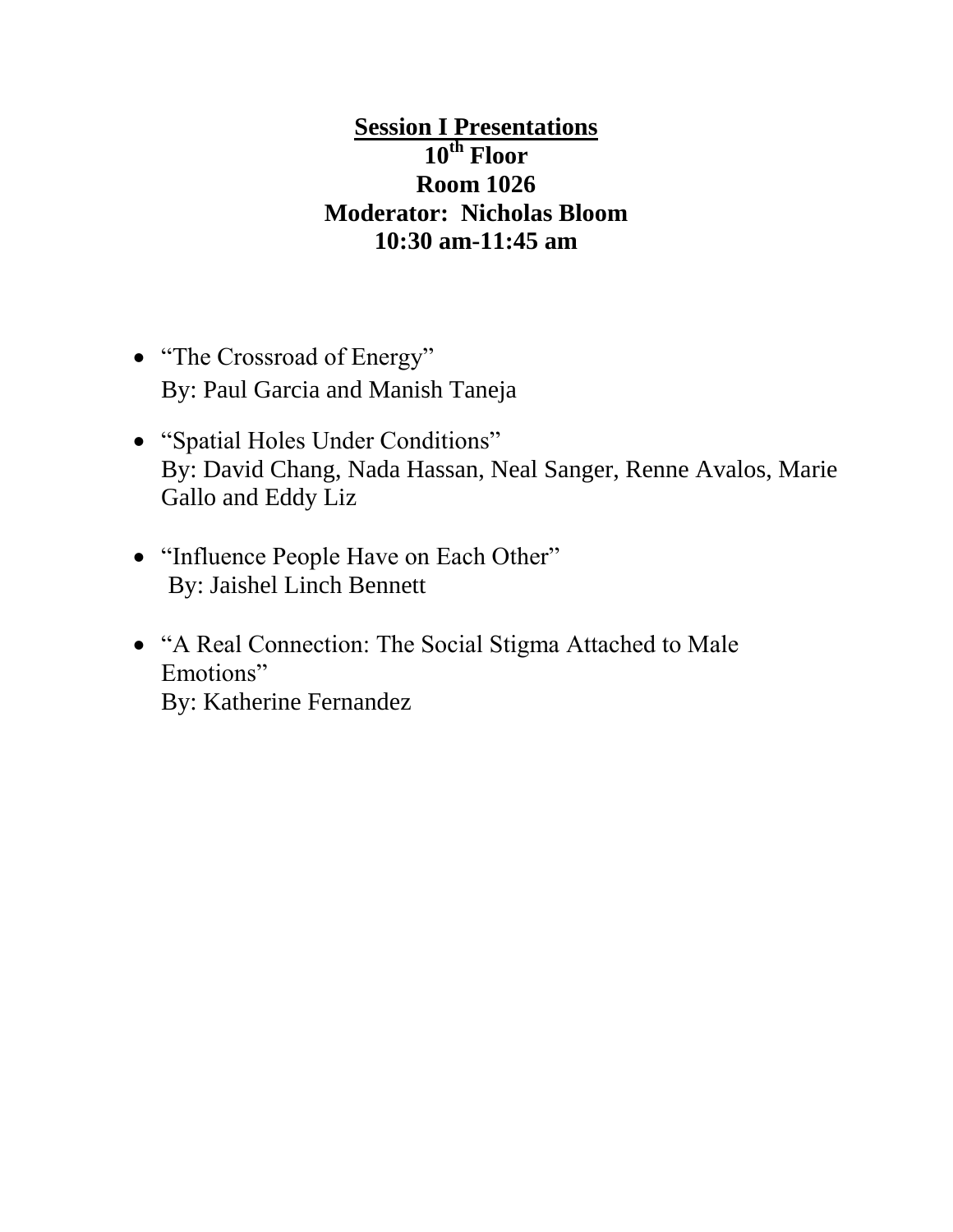#### **The Crossroad of Energy**

Student Name: Paul Garcia and Manish Taneja Faculty Mentor: Lenore Snyder Department: Interdisciplinary Studies, College of Arts and Sciences

Our research focuses on the environment and the crossroads that we are at right now. We begin by discussing the history of energy and how we got to today in terms of carbon emissions. We then discuss a crossroad we are in. On one side we have a future where we keep oil as a main source of energy. In this scenario we see almost complete devastation to the planet by 2100, a place that has almost 200% more emissions than current levels. The words "breathe easy" will become a luxury for the rich and smoking a cigarette will be the closest you get to taking a deep breath. On the other path we see hope, prosperity, and a brighter future. We start by presenting the solar power energy technology. For the first time in history the price of solar is half of that of natural gas. We also take a look at amazing transportation vehicles that will help us reduce emissions by a factor of 100. In the next 100 years we see the eradication of a combustion engines, gas stations, and so many more common daily items. The power that these new technologies bring enables us to bring a world of abundance in the coming years according to Peter Diamandis. Technologies like cars from tesla that can go 0-60 MPH faster than a Porsche 911 and 280 miles on a single charge. Cutting down your cost of a fully charged car to 1 dollar is projected to be a reality in the next 20 years. What about technology that helps you charge your car without ever stopping? What about your home generating enough energy to make you money? We also talk about the economics of renewable energy technology. The word "possibilities" will be and is on the mind of every investor and entrepreneur. We also discuss the cost of a product and how it will be dramatically decreased even further. This is done by giving companies the ability to buy technology to capture energy from natural sources. What do you think the price of your products will be when energy is no longer a factor in production lines?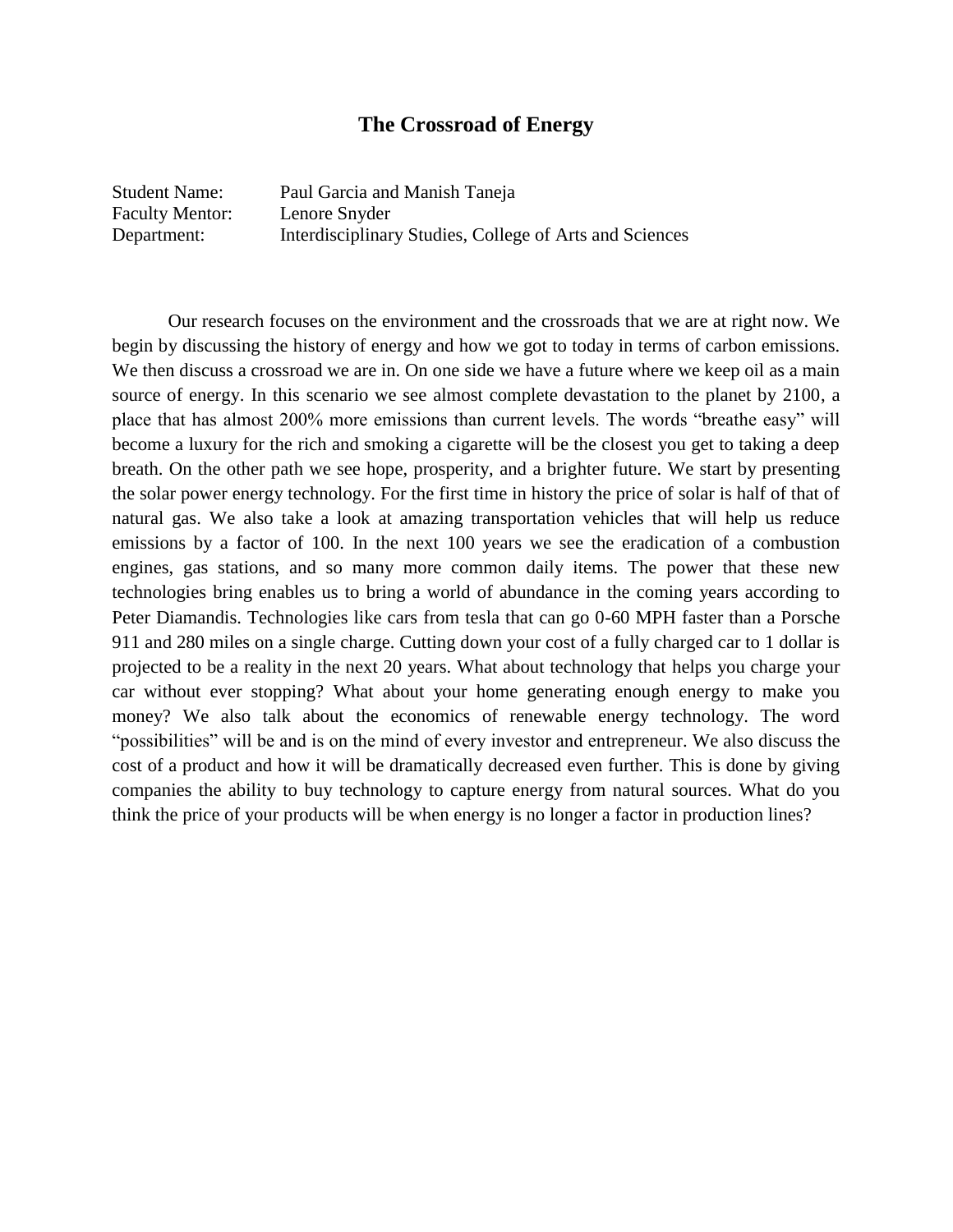#### **Spatial Holes Under Conditions**

| <b>Student Name:</b>   | David Chang, Nada Hassan, Neal Sanger, Renne Avalos, Marie Gallo |
|------------------------|------------------------------------------------------------------|
|                        | and Eddy Liz                                                     |
| <b>Faculty Mentor:</b> | Afife Tansel                                                     |
| Department:            | Life Sciences, College of Arts and Sciences                      |

Although Einstein was known as the father of physics for his scientific contributions with his theory of general relativity, some of his theories were left incomplete. One of these was the theory of the white hole. Using Einstein's "Field Equations" a white hole can best be described as an eternal black hole with no charge or rotation. As an eternal black hole, it was believed to have limitless capacity for nearby matter and particles within space. Having no capacity, the white hole is believed to be residing at the end of the black hole. Diagramed as a cylindrical shape, the white hole is pictured as a cone whose tip touches that of the black hole at end. Rather than having the same functions as the black hole, the white hole has many similar properties. Using mass, charge, and angular momentum, instead of absorbing light and dark particles, the white hole's normal nature is to repulse all content attracted by the black hole. Recent theories propose the white hole create new sectors of the galaxies by populating them with matter and particles attracted by the black hole. While proposing the white hole, Einstein also proposed the theory to wormholes. Considered as *shortcuts* in space, wormholes were defined as a manner to enter and escape from one sector of the galaxy to another faster than the speed of light. Most importantly these white holes are considered to be located within black holes using the similar approach. Using physics, and field equations derived from Einstein, Our Group has proposed a second set of functions to the Black & White Hole. While black holes can absorb content, it could be possible that under certain conditions black holes can revert to either function on the spot; the first function leading to the white hole, while the other leading to a wormhole. Our Group, will research the functions of the black and white hole and how it behaves (under certain conditions).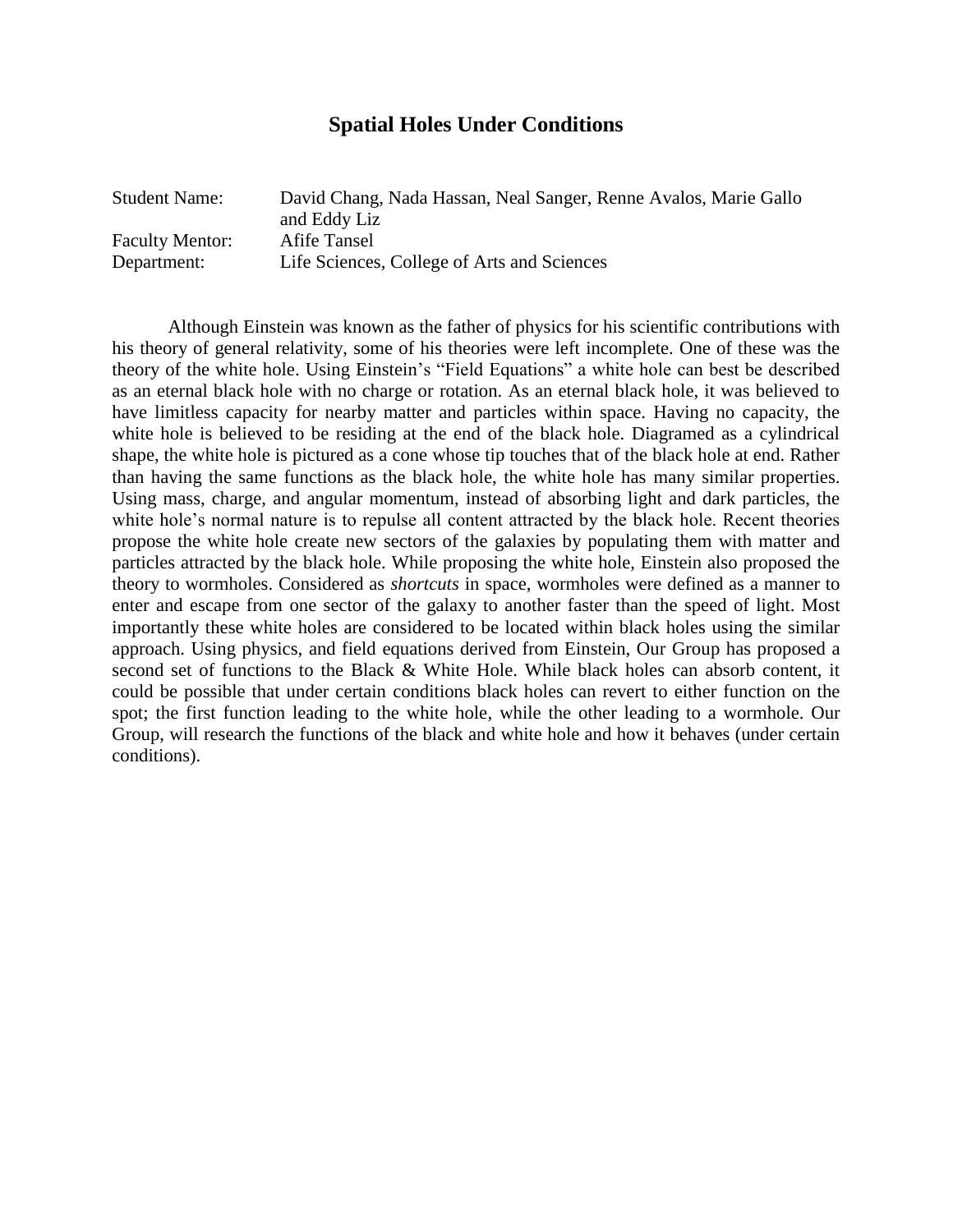#### **Influence People Have on Each Other**

| <b>Student Name:</b>   | Jaishel Linch Bennett        |
|------------------------|------------------------------|
| <b>Faculty Mentor:</b> | Zennabelle Sewell            |
| Department:            | Student Affairs, Campus Life |

I will be talking about the advantages large groups have on individuals. During my presentation I will explain a few main points in psychology which is also the major I am pursuing. During my PowerPoint presentation I will be talking about an article I found in the New York Times, which explains how a pastor helped a big church fight obesity by working together. Also I will be talking about bullying and how it affects individuals differently. The last thing I will be explaining is how teenagers are influenced by their peers to do either good things or bad things. Overall I want to show that it is just part of human nature to be influenced by what we may see every day. People always try to find a comfort zone in someone and sometimes that may lead them to do extremely good or bad.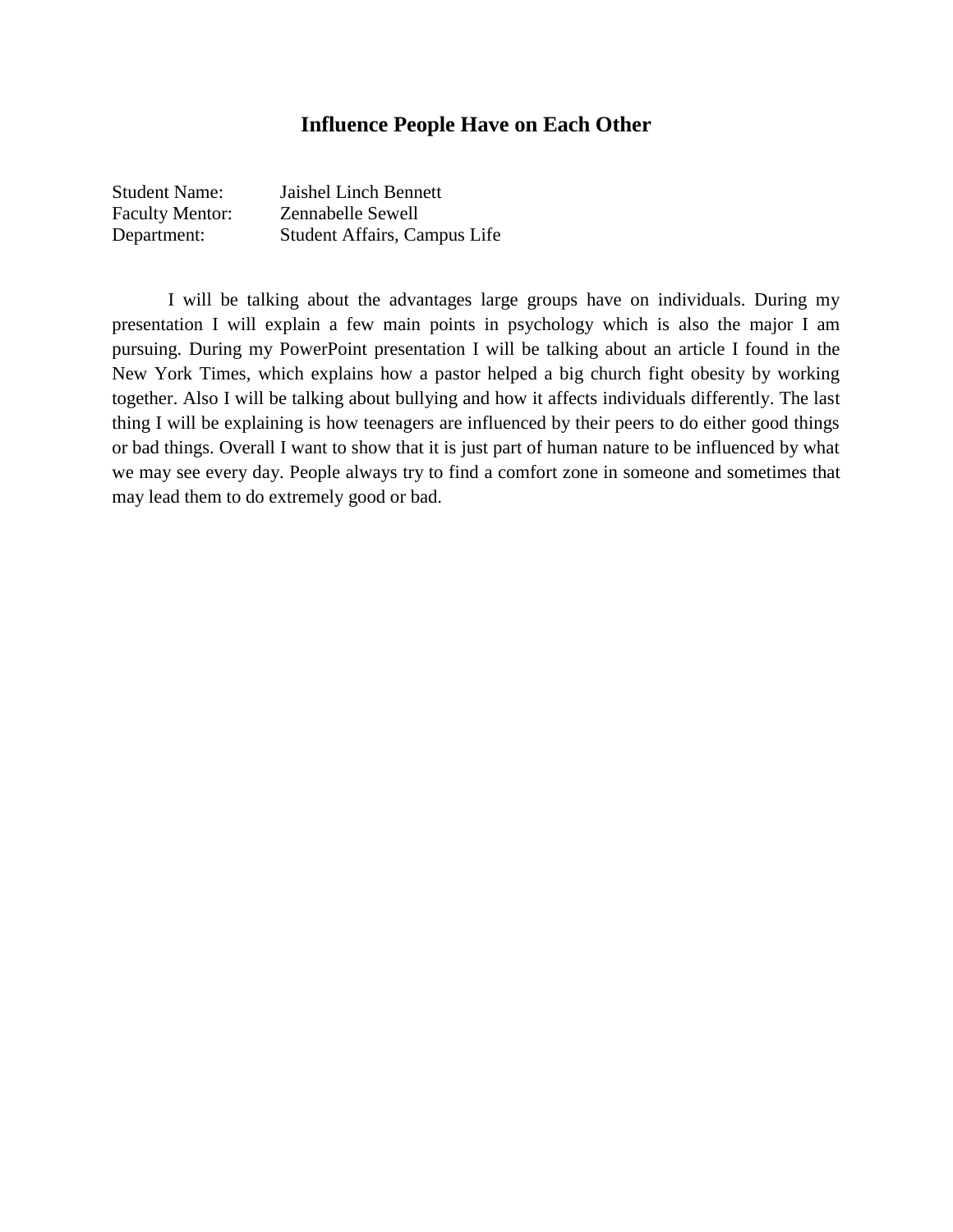#### **A Real Connection: The Social Stigma Attached to Male Emotions**

| <b>Student Name:</b>   | Katherine Fernandez          |
|------------------------|------------------------------|
| <b>Faculty Mentor:</b> | Zennabelle Sewell            |
| Department:            | Campus Life, Student Affairs |

"If a man does not make new acquaintance as he advances through life, he will soon find himself left alone...", Samuel Johnson, 18th century writer.

Niobe Way, a professor at NYU and an expert in developmental psychology in adolescents, released a book in which she challenges the idea that males are incapable of holding intimate friendships with their male counterparts. "Deep Secrets: Boys' Friendships and the Crisis of Connection" is a collection of 20 years worth of interviews, following the lives of boys from all over the globe. As of September 2011, the book has begun to circulate at a few schools here in the New York City area.

The New York Times published an article by Jan Hoffman titled, "Allowing Teenage Boys to Love Their Friends" in which Dr. Way explains the purpose of her book and recounts moments in her life that strengthen her argument. Young boys are in fact in tune with their emotions, able to understand the power of friendship- I have seen it myself working with children pre-schoolers in the past. As boys grow up their attachment for their male friend fades be it because of competition, the traditional male stereotypes, or fear of homosexuality. With these mental blocks it is seen, by Dr. Way, her researchers and even I, that it becomes very difficult for men to forge new relationships that last with other men. Her work can hopefully end the stereotypes that gradually shut down sensitivity in boys creating emotionally disconnected men.

For this project I will discuss Dr. Way's thoughts on the matter with examples from her book, as well as insight from her published interviews. I plan to interview a few men from different age groups and social situations to reveal the connections seen right in front of us. From the preliminary interview process I have found that most men, outgoing or not, consider themselves loners of sorts and find that establishing friendships with women is much easier than bonding with new male friends. This is an unofficial movement for adults, parents and teachers to encourage young boys to embrace their need for intimate friendship.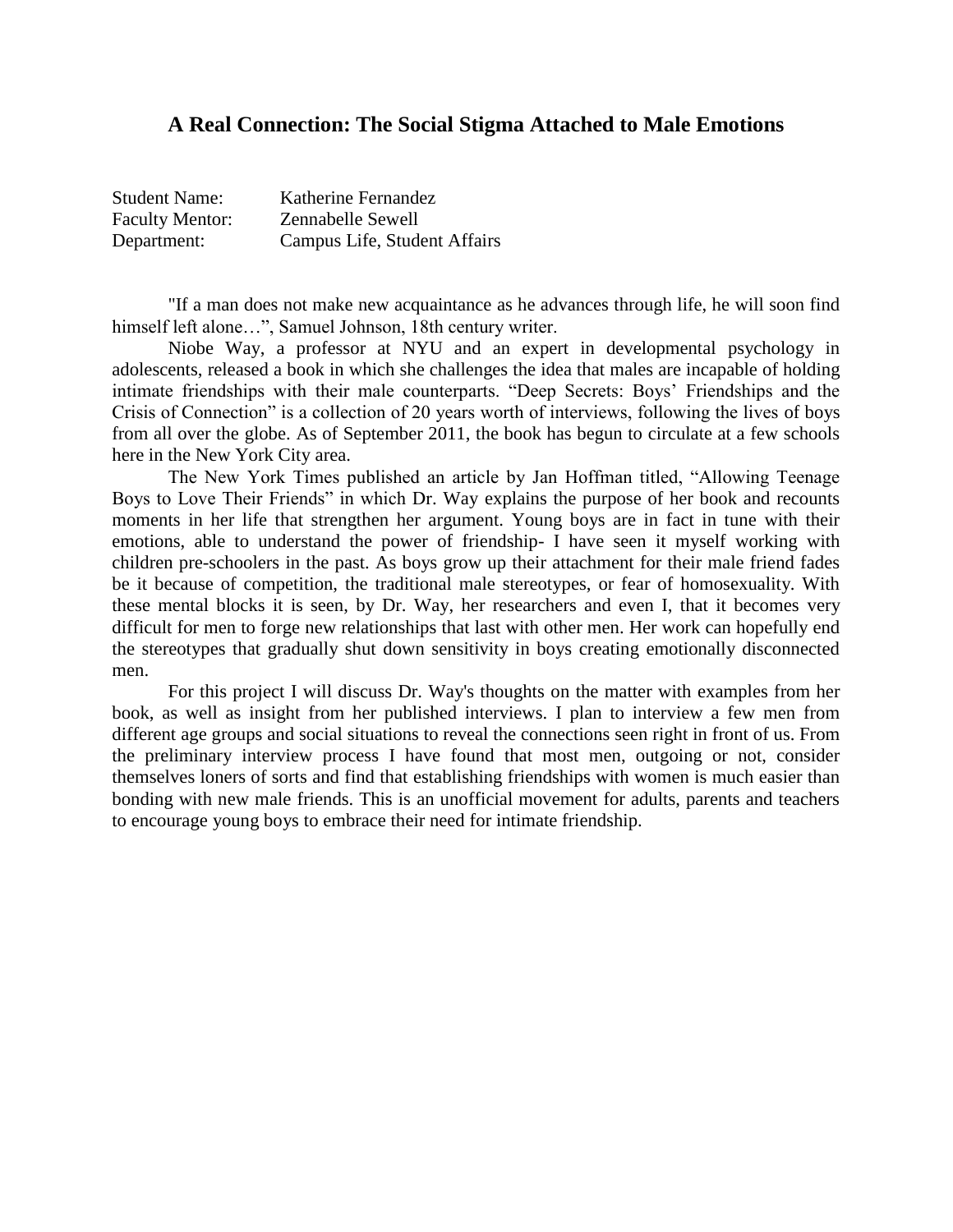# **Session II Presentations 8 th Floor Room 822 Moderator: Rosemary Gallagher 2:15 pm-3:30 pm**

- "Deep Cervical Flexor Endurance and Associated Cervical Spine" Impairments: A Literature Review" By: Pasquale Iannucci and Gary DeBarbieri
- "Retinal Images Classification Based on Eye Features and Lesions Detection" By: Shengwei Zhao
- "Effects of Martial Art Training on Arterial Stiffness in Middle Aged Practitioners" By: John Petrizzo, Caitlin Burke, Vincen Cherian, Meredith Herbst, Christopher McCutchan, George Stamatinos
- "Effects of Calf-sleeve versus Full-Length Lower Extremity Compression Garments on Running Performance" By: Rori Alter, Andrew Cerullo, Shawn Cheripuram, Christopher Mohammed, Janki Patel and Toral Patel
- "Cognitive Behavior Therapy (Change Your Thinking Change Your Actions)" By: Terrence Beach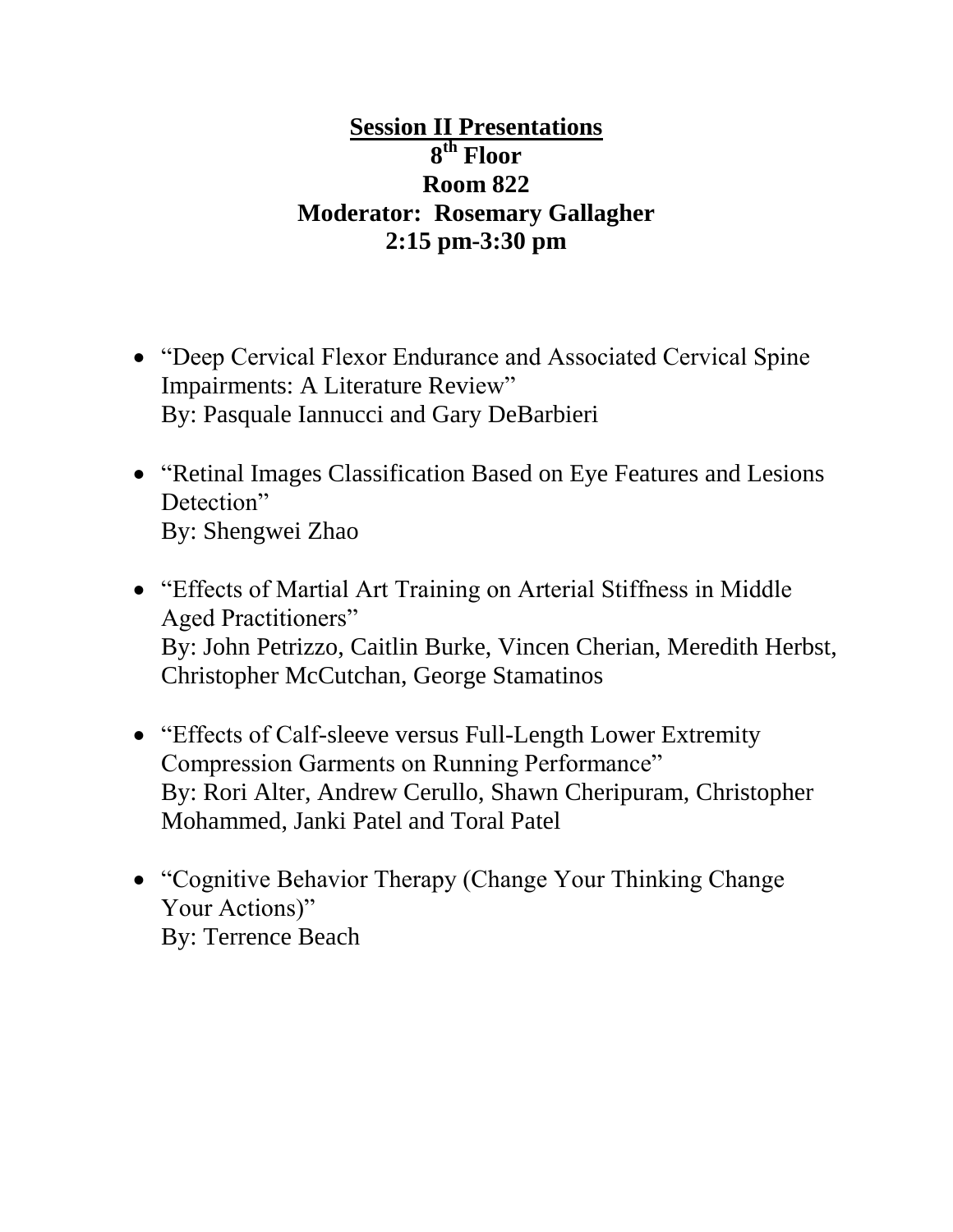## **Deep Cervical Flexor Endurance and Associated Cervical Spine Impairments: A Literature Review**

| <b>Student Name:</b>   | Pasquale Iannucci and Gary DeBarbieri          |
|------------------------|------------------------------------------------|
| <b>Faculty Mentor:</b> | <b>Howard Makofsky</b>                         |
| Department:            | Physical Therapy, School of Health Professions |

Cervical dysfunction is often associated with neck pain and headaches, but the link between the two has not yet been fully understood. Various studies have tried to find an association between cervical dysfunction and pain, whether it be in the form of neck pain or headaches. With 54% of the adult population experiencing some type of neck pain in a 6-month period of which 5% have considerable limitations with daily activity, the issue is clearly one that needs to be taken seriously. The cervical vertebral column is very much dependent on muscular support to stabilize the head. Decreased deep cervical spine flexor (DCF) endurance is associated with increased cervical spine lordosis, delayed feed forward activation of DNF, and altered input to joint receptors of the cervical spine leading to dysfunction and impairment. Changes in cervical musculature, primarily in the deep cervical flexors, may be a result of injury, pain, disease, nerve pathology, or inflammation. The Craniocervical Flexion Test (CCFT) is a widely used, reliable evaluative tool for DCF endurance and can be used as an effective retraining method giving objective feedback. The purpose of this study is to review and discuss the current literature on deep cervical muscle endurance, associated impairment, possible implications, testing methods, and retraining. The literature review will serve as a basis for a pilot study that will test the effect of a mechanical stretch to the cervical extensors on deep cervical flexor endurance.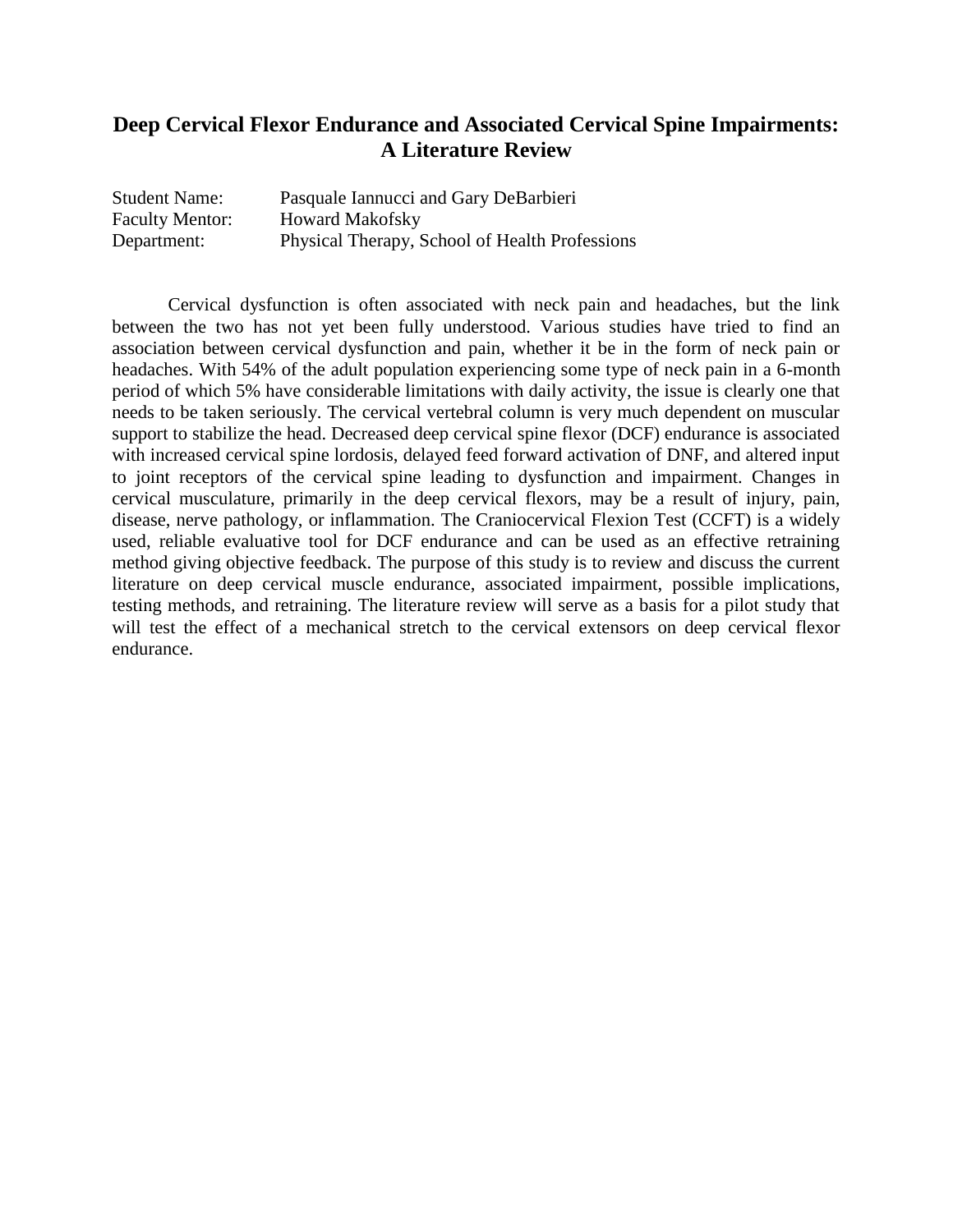#### **Retinal Images Classification Based on Eye Features and Lesions Detection**

Student Name: Shengwei Zhao Faculty Mentor: Vesna Zeljkovic Department: School of Engineering and Computing Sciences

Diabetes is very often causing blindness. Diabetic retinopathy represents the progressive pathological changes in the retinal microvasculature manifested as damaged tiny blood vessels inside the retina which is the light-sensitive tissue at the back of the eye. Regular cost-effective eye screening for diabetic patients enabled by developing algorithms for retinal image analysis and monitoring will be very helpful and beneficial. This paper presents algorithms for automated eye features and lesions detection for classification of retinal images of diabetic patients. Three salient features have been extracted: optic disc, exudates and blood vessels. We classified fundus images into normal and the ones affected by diabetes, based on the detected optic disc and exudates. In the study, 262 fundus images were analyzed. Five groups of pictures were identified: normal retinal images and mild, moderate, severe and proliferative diabetic retinopathy images. We propose two novel algorithms for optical disc detection and apply exudates and blood vessels methods found in the literature. The detection of the optic disc is a very important because it has similar attributes as exudates, which are diabetic retinopathy indicator, in terms of brightness, color and contrast. We propose two methods for optic disc detection. 1) We apply contrast enhancement and morphological closing on the green channel of the retinal image and binarize the obtained image using its maximum intensity as the threshold value. We find the gravity centre of the detected brightest and largest region and perform morphological dilatation on it with structuring element of similar size to the size of optic disc. We morphologically reconstruct the detected region of the original green channel of the image and subtract it from the original green channel. The obtained difference image is binarized to identify the optic disc. The results show 87.79% accuracy. 2) We improve the contrast of the green channel of the retina image, binarize it and calculate the number of white pixels.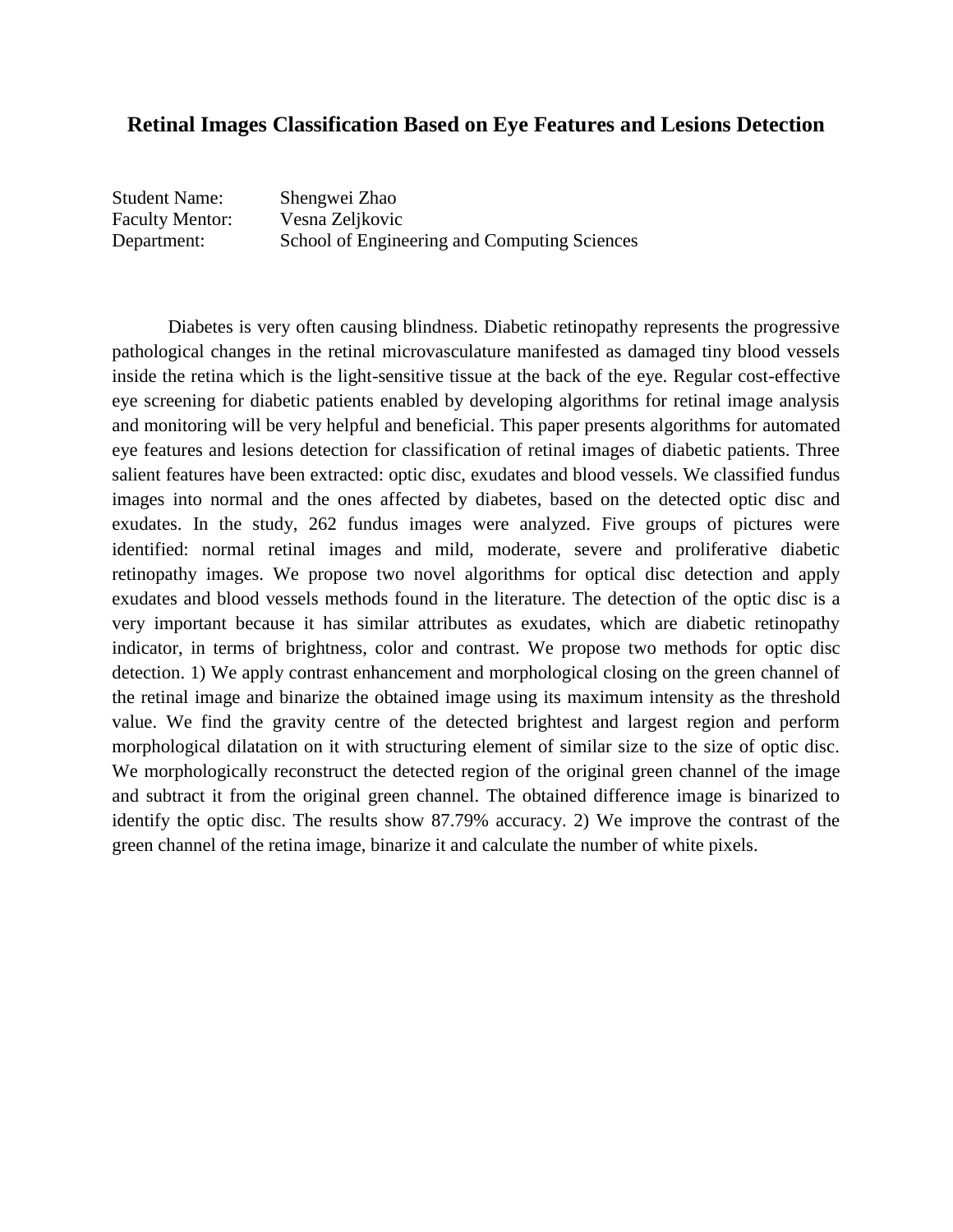## **Effects of Martial Art Training on Arterial Stiffness in Middle Aged Practitioners**

Student Name: John Petrizzo, Caitlin Burke, Vincen Cherian, Meredith Herbst, Christopher McCutchan, George Stamatinos Faculty Mentors: Peter Douris, Teresa Ingenito, Barbara Piccirill Department: Physical Therapy, Physician Assistant Studies, School of Health Professions

A majority of evidence supports the hypothesis that lower arterial elasticity or increased stiffness is directly associated with aging and an increased risk of cardiovascular disease manifestations. Arterial stiffness is also associated with an increased risk of coronary artery disease in younger and middle aged patients. There are a number of strategies to reduce arterial stiffness such as lifestyle changes such as reducing body weight, lowering salt and alcohol intake, pharmacologic, and aerobic exercise. A recent study has demonstrated a positive correlation was shown between increased flexibility of the trunk and lower extremities and decreased arterial stiffness in middle and older aged subjects. Flexibility exercises are the cornerstone of martial art training. The purpose of our research study is to measure and compare arterial stiffness and flexibility in middle aged martial artist in comparison to sex and aged matched sedentary controls. Middle-aged adults who regularly participate in martial art training will have decreased arterial stiffness and greater flexibility when compared to their sedentary controls. We will be conducting a match design study. There will be two groups of subjects between the ages of 40 and 65 years old. One group will be made up of sedentary individuals while the other group will be made up of individuals who primarily practice martial arts on a regular basis. Arterial compliance will be measured by high-resolution ultrasound imaging of the common carotid artery. The pulse wave velocity (PWV) is the speed at which the forward pressure is transmitted from the aorta to the vascular tree and that speed increases with increased arterial stiffness. A standard sit and reach box will be used to measure the flexibility of the trunk. The subjects will then be also assessed for passive hamstring length with a standard gonoimeter. The independent variables are the matched martial artist and sedentary individuals. The dependent variables are arterial stiffness and flexibility. To test the hypothesis that marital artist will possess decreased arterial stiffness because of greater flexibility we will perform paired test between the matched groups on PWV and flexibility. Flexibility exercises as a result of this study maybe considered as an intervention to reduce the effects of aging on arterial stiffness.

The obtained accuracy is 87.40%. Exudates represent visible lesions resulting from diabetic retinopathy. They are major cause of vision loss, and are manifested as yellow patches on the retina with variable size, shape, and position. We applied the exudates detection method from the literature and obtained 99.04% results accuracy for the diabetes affected retinal images. The algorithm shows to be very sensitive when tested on healthy patients' retinal images. Finally we applied the algorithm from the literature for blood vessels detection, which gave good results.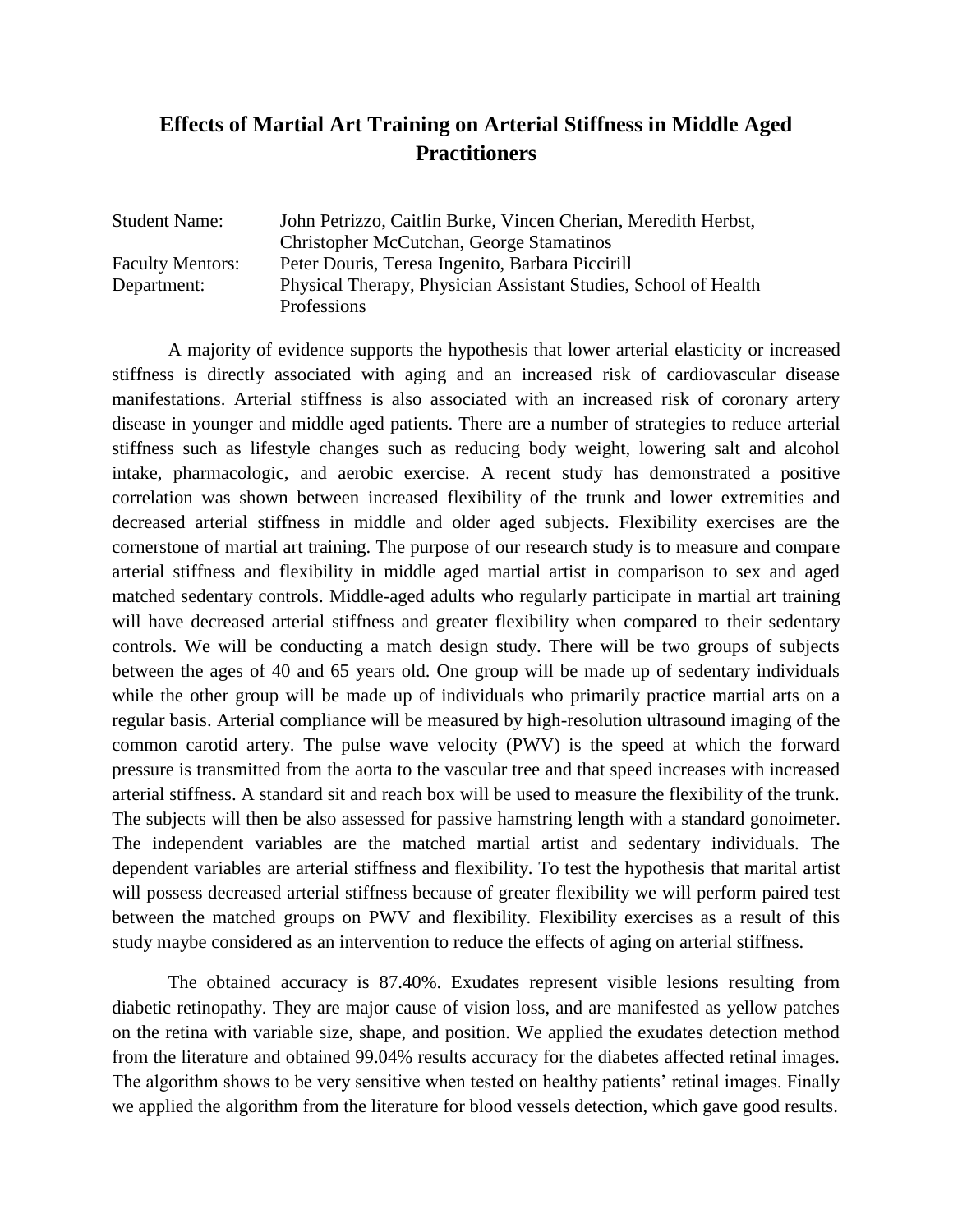# **Effects of Calf-sleeve versus Full-Length Lower Extremity Compression Garments on Running Performance**

| <b>Student Name:</b>   | Rori Alter, Andrew Cerullo, Shawn Cheripuram, Christopher Mohammed, |
|------------------------|---------------------------------------------------------------------|
|                        | Janki Patel and Toral Patel                                         |
| <b>Faculty Mentor:</b> | John Handrakis                                                      |
| Department:            | Physical Therapy, School of Health Professions                      |

Compression garments (CG) have traditionally been utilized by the medical field for the prevention of deep vein thrombosis, post-operative edema, and treatment of venous insufficiency. During the past 4 decades, CG have made their way into athletics secondary to anecdotal evidence of benefits on muscle performance and recovery. More recently, CG have been marketed as having performance and recovery benefits in endurance sports such as running, cycling, and triathlons. Objectives: Primary: to determine if CG provide performance or recovery benefits among trained male and female runners. Secondary: to determine if effects on performance or recovery differ between full-length or calf-sleeve garments. Tertiary: to determine if gender influences the effects of CG. Background: Available research has suggested that the use of CG during running may increase venous return, decrease muscle oscillation, and reduce muscle impact. Therefore, potential performance benefits would include increased clearance of metabolites and delivery of oxygen due to increased circulation while muscle fatigue may be decreased secondary to energy conservation and muscle stabilization. Recovery would also be enhanced due to decreased muscle damage and delayed onset muscle soreness. However, consistent data supporting the effects of CG are limited and no studies have been conducted that compare the effect of full-leg versus calf-sleeve CG on running performance or physiological indices. Most published studies on CG are conducted on untrained or moderately trained male athletes and gender effects of CG have not been addressed. The majority of the research available has inconclusive results and prediction of real-world performance is limited due to study design. Study Design: A prospective observational study. The design was a 2 group (male, female) by 3 condition (full-length, calf-sleeve, control) repeated measures experimental design. Methods: Twelve trained runners  $(8 \text{ males}, 4 \text{ females}, \text{age } 36\text{\AA} \pm 4.4 \text{ years})$  were consented for this study. Each runner performed a 2 mile timed track run under three conditions, with full-length CG, calf-sleeve CG, and standard running tights (control). The order of assigned garments was randomized. Each runner served as his or her own control. Elapsed times, heart rates, and rates of perceived exertion were collected for each lap during all 3 running sessions. McGill pain questionnaires were collected for 24, 48 and 72 hours post-run time points for each testing session. All runs were performed on separate occasions with at least 1 week separating each session.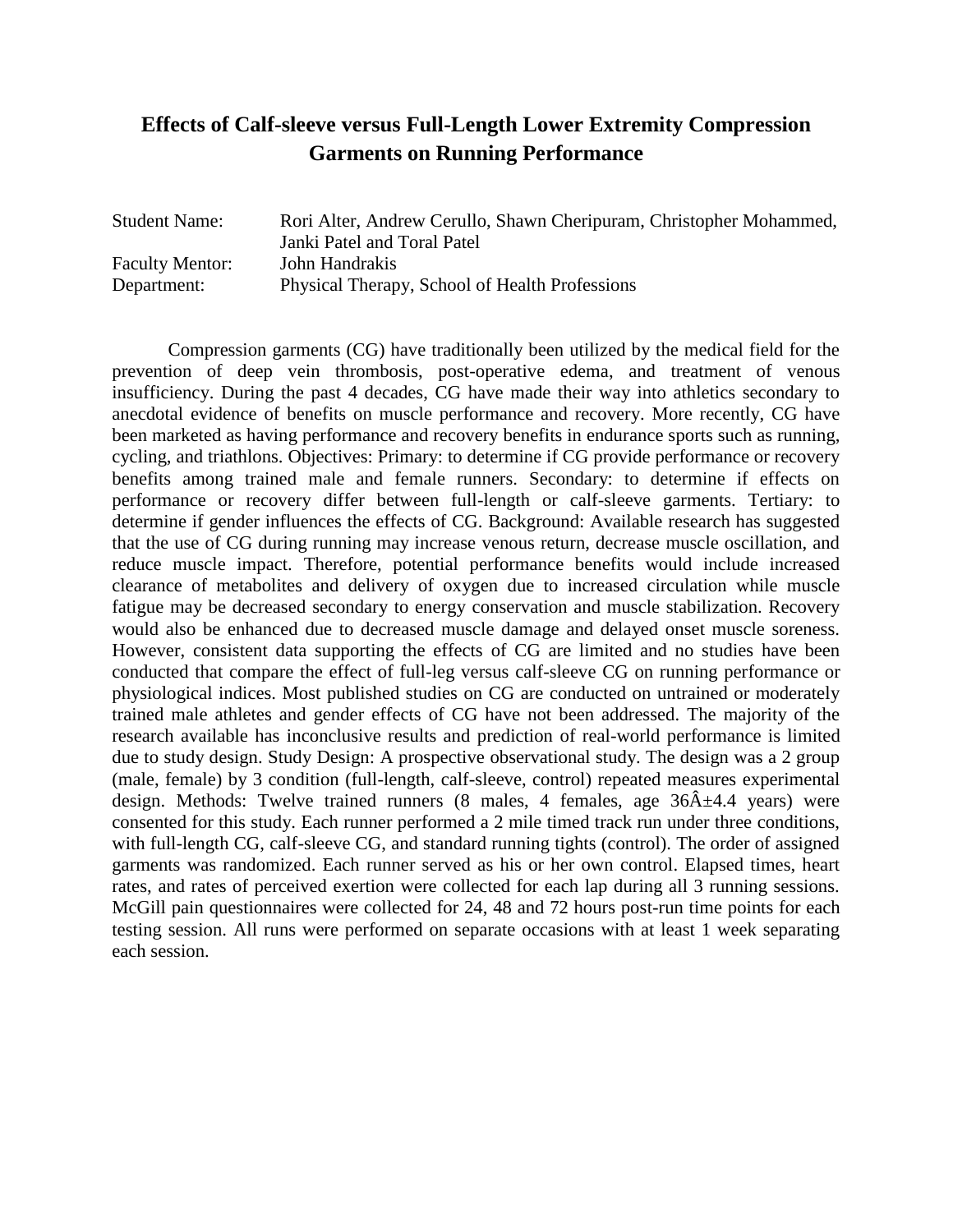# **Cognitive Behavior Therapy (Change Your Thinking Change Your Actions)**

| <b>Student Name:</b>   | Terrence Beach                                    |
|------------------------|---------------------------------------------------|
| <b>Faculty Mentor:</b> | <b>Leonard Tester</b>                             |
| Department:            | Behavioral Sciences, College of Arts and Sciences |

This project is a documentary film developed from a research project for Psychology 101, entitled "Change Your Thinking Change Your Actions". Many of us have the opportunity to make changes in our life but do not know how much the way we think can effect those changes. I want to show the film as well as give a presentation from my point of view to discuss how important this subject is in our everyday lives.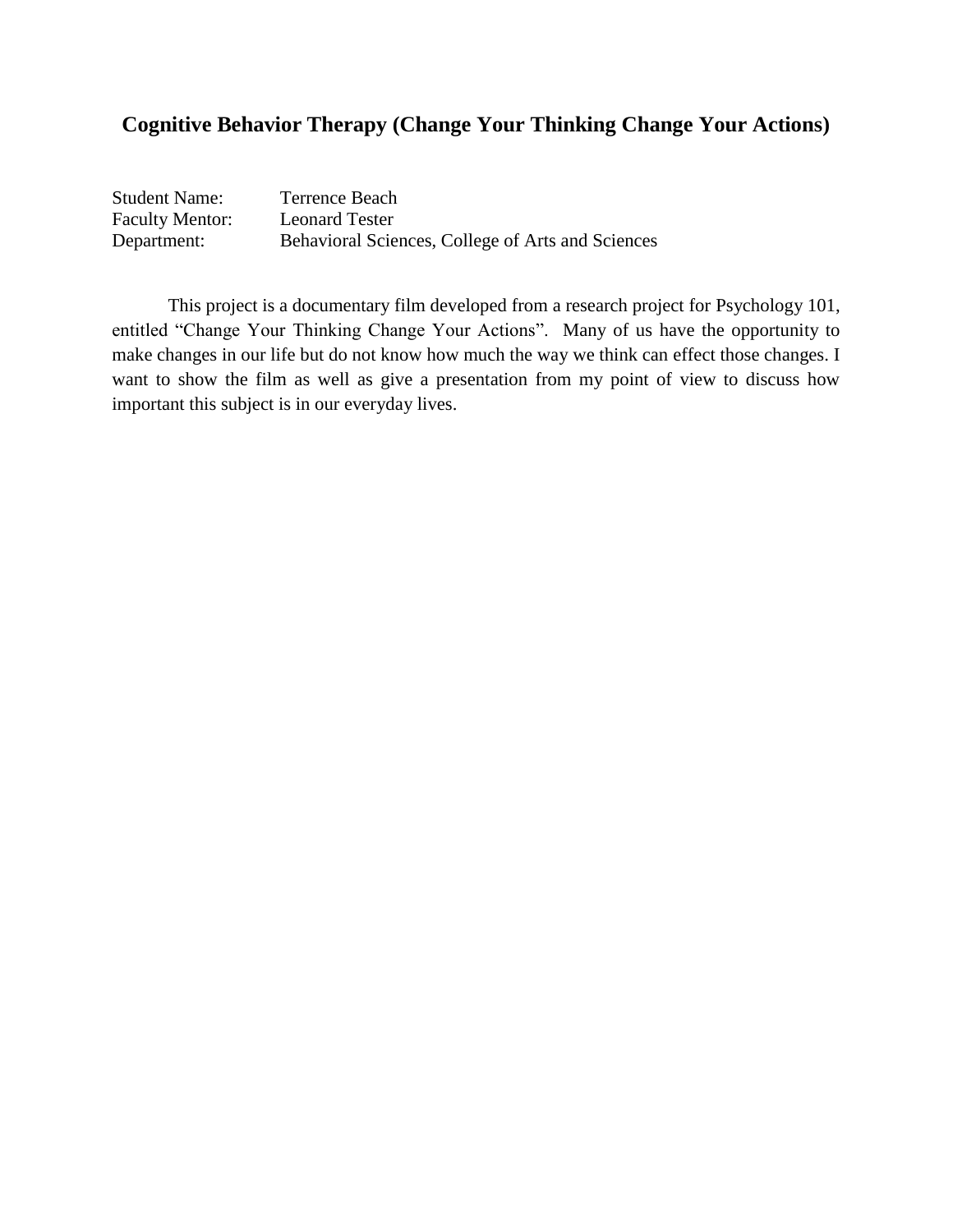**Session II Presentations 8 th Floor Room 821 Moderator: Youjeong Kim 2:15 pm-3:30 pm**

- "Control Systems and Lego" By: Rahul Jain
- "Autonomous-Collision Avoidance Robot" By: Mohamed Shaaban, Sukhdip Singh, Samir Tamang, and Xiaodi Hu
- "Applying SIEM in Telecom Industries" By: Layth Abu-Halimeh
- "The Role of Reverse Engineering in Malware Detection" By: Haitham Nomans
- "Security Guidelines in ASP.NET Applications" By: Jaffar Nizar Shubber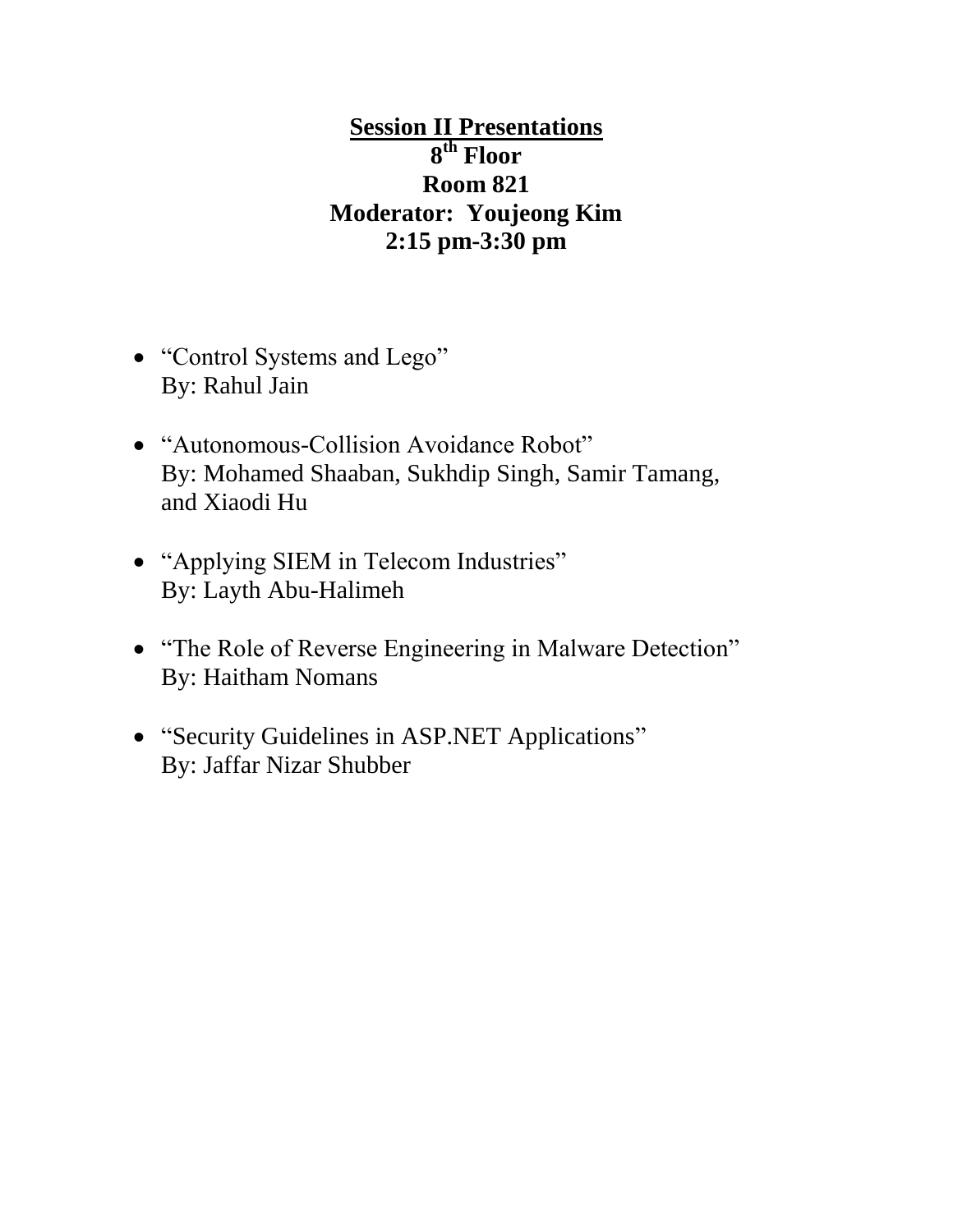#### **Control Systems and Lego**

| <b>Student Name:</b>   | Rahul Jain                                   |
|------------------------|----------------------------------------------|
| <b>Faculty Mentor:</b> | Sabiha Wadoo                                 |
| Department:            | School of Engineering and Computing Sciences |

The cost of establishing a traditional control systems laboratory usually runs into many thousands of dollars. This project introduces an alternative method of teaching a control systems laboratory for undergraduate engineering students using Lego NXT kits and ROBOTC software. The total cost of the kit and software is under \$350 which makes this combination a very cheap alternative for establishing a control systems laboratory. The set of experiments described here are ideal for colleges and universities that wish to introduce a control system laboratory curriculum at a minimal cost. In the first experiment the students observe and explore the working of a PID controller for the Lego NXT motor. In the second experiment, tuning of the PID controller assuming the system equations of the Lego NXT motor system are unknown and studied. Ziegler-Nichols (Z-N) method and its Tyreus-Luyben (T-L) modification are studied. In the third experiment, the transfer function of the Lego NXT motor is derived using system identification by the experimental data modeling approach. PID control design using the new model is then finally studied in the fourth experiment using the experimentally obtained transfer function.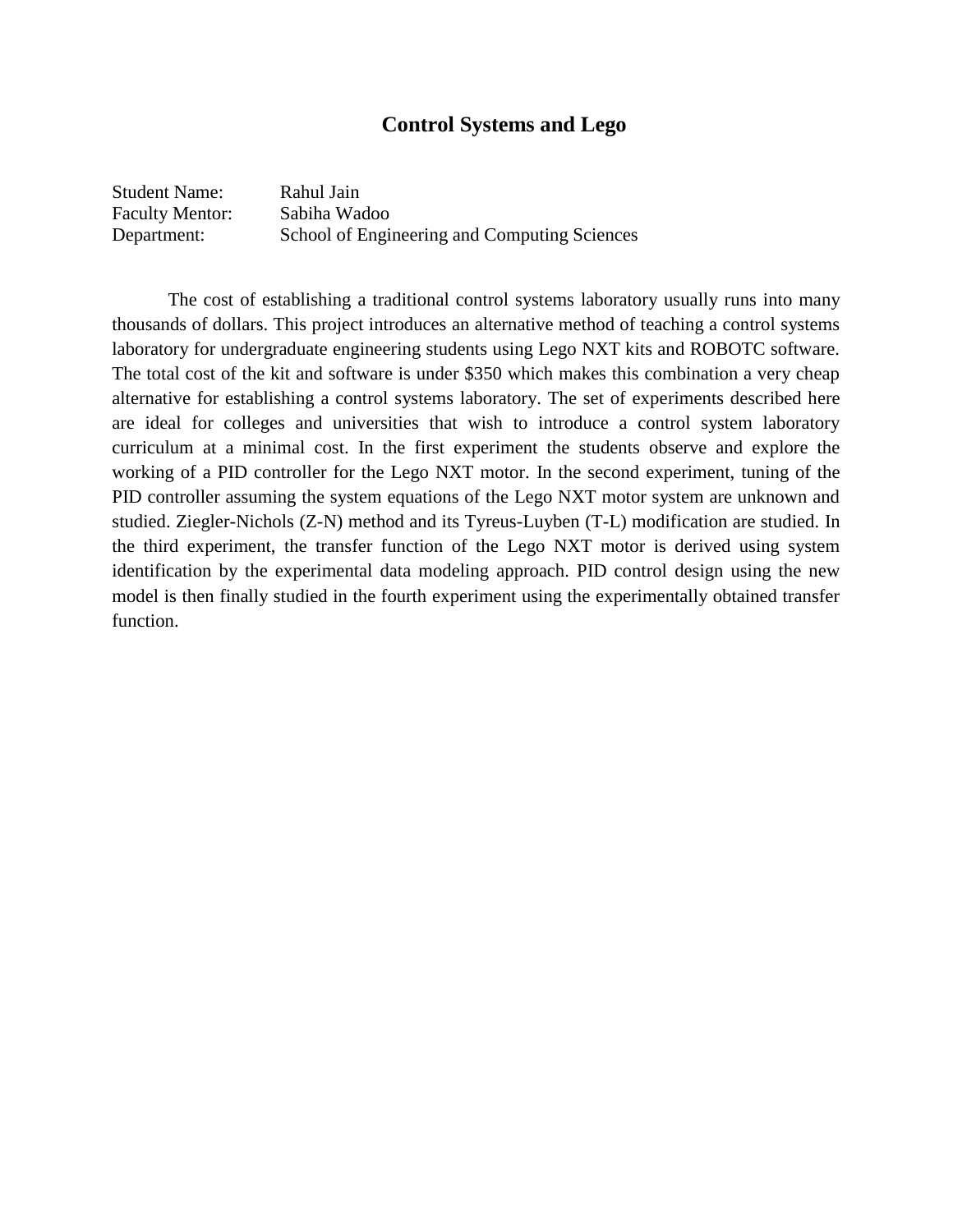## **Autonomous-Collision Avoidance Robot**

| <b>Student Name:</b>   | Mohamed Shaaban, Sukhdip Singh, Samir Tamang, and Xiaodi Hu |
|------------------------|-------------------------------------------------------------|
| <b>Faculty Mentor:</b> | Zigian Dong                                                 |
| Department:            | School of Engineering and Computing Sciences                |

Team Electron of the School of Engineering and Computing Sciences is working on a senior design project by building a small-scale vehicle with an ultrasonic sensor to avoid collisions. This project is a design to implement safer driving for consumers. With advance technology already implemented in many luxury cars today, such as blind spot assist and lane detection warning, this technology will revolutionize driving in an innovative way. In the next five to ten years, many of our cars will be driving autonomously and the automobile market is already leading towards that today. Team Electron wants to participate in this event to show how NYIT is moving forward towards advanced technology on a small scale.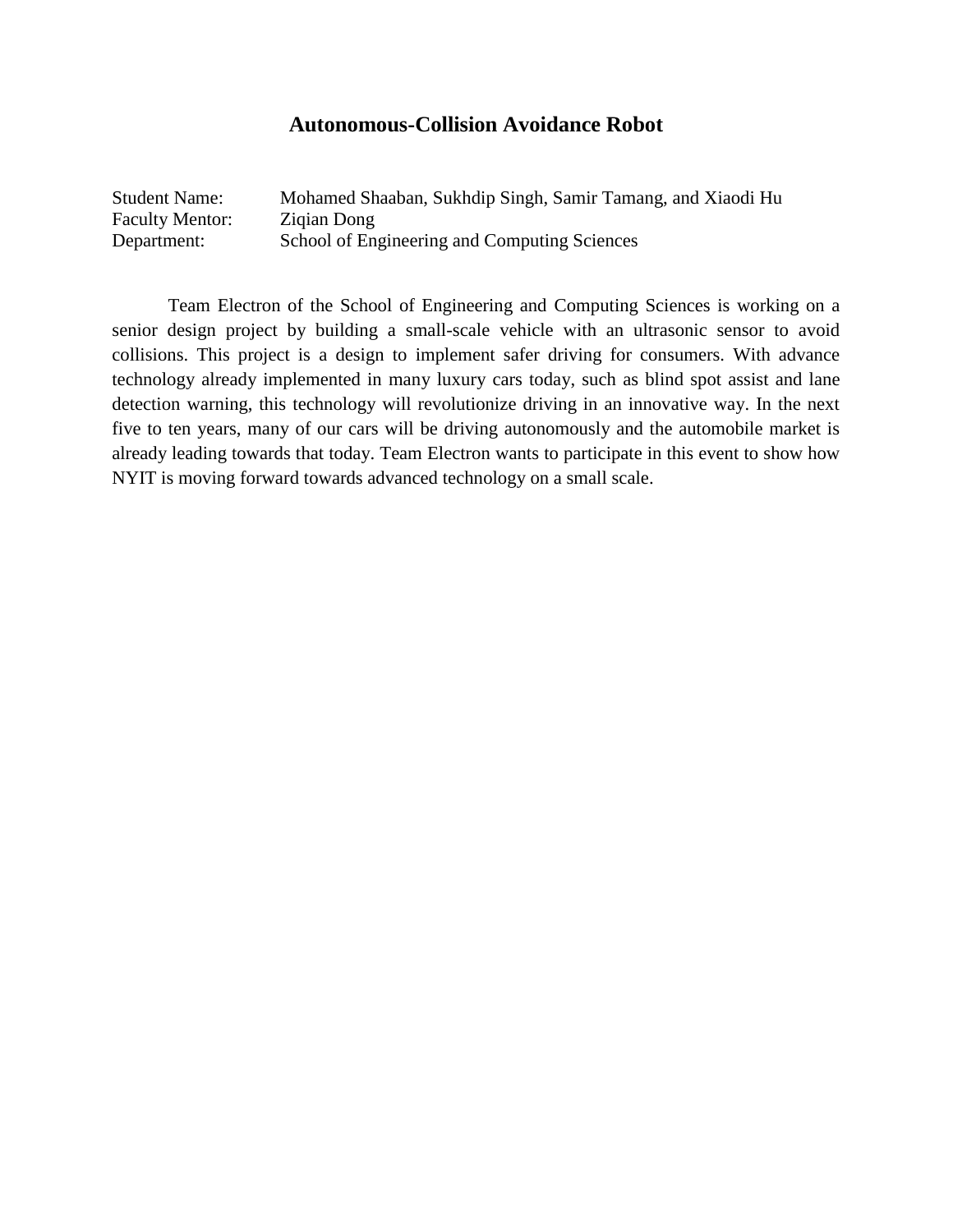#### **Applying SIEM in Telecom Industries**

Student Name: Layth Abu-Halimeh Faculty Mentor: Raed Abu Zitar Department: School of Engineering and Computing Sciences

Currently, the security analysis process has been made harder due to the large number of insider threats, external threats, and the huge time and number of resources needed for log management when there is no central point of managing security systems and operational inefficiency. Enterprise companies in general and telecom industries in specific, need to protect and obtain a consolidated view of their wide assets, threats and vulnerabilities. Managing and monitoring security operations in real time must be the optimum and most efficient trend in huge business industries. This security trend requires centralizing and automating the process of collecting and managing logs and interpreting for risks. It is also essential to effectively monitor privileged and trusted users who access internal systems to ensure that they are only accessing the proper information. Security Information and Event Management (SIEM) technology provides two major functions for security events from networks, systems and applications. The first, Security information management (SIM), allows log management and compliance reporting. The second, Security event management, (SEM) provides real time monitoring and incident management. This research covers the meaning of SIM, SEM and SIEM combined together. It also deliberately discusses the differences between SIM and SEM. It provides us with the motivation why we need SIEM in general and in the telecom industry in specific. Ways to deploy SIEM are also discussed. Within this research paper we will evaluate various vendors available for SIEM implementations. This research also will suggest what would be best SIEM implementations for the telecom market. In summary, within this research, we will: 1) Compare various SIEM vendors and make clear recommendations for the system's architecture. It is expected that centralized SIEM will be most suitable for telecommunication environments by using agentless architecture. 2) Provide reasons for having SIEM as the main solution introduced to our client's customers. We expect that the proper solution is to have a full SIEM that integrates with other MSS (Managed Security Services) through SOC (Security Operation Center). 3) Investigate SIEM implementation scope. We contemplate that the scope of implementing SIEM will be divided in three main areas; backend and IT systems, GSM elements, and customer faced assets. Keywords: Security Information Management, Security Event Management, SIM, SEM, SIEM, SOC, MSS, Security threat, Vulnerability.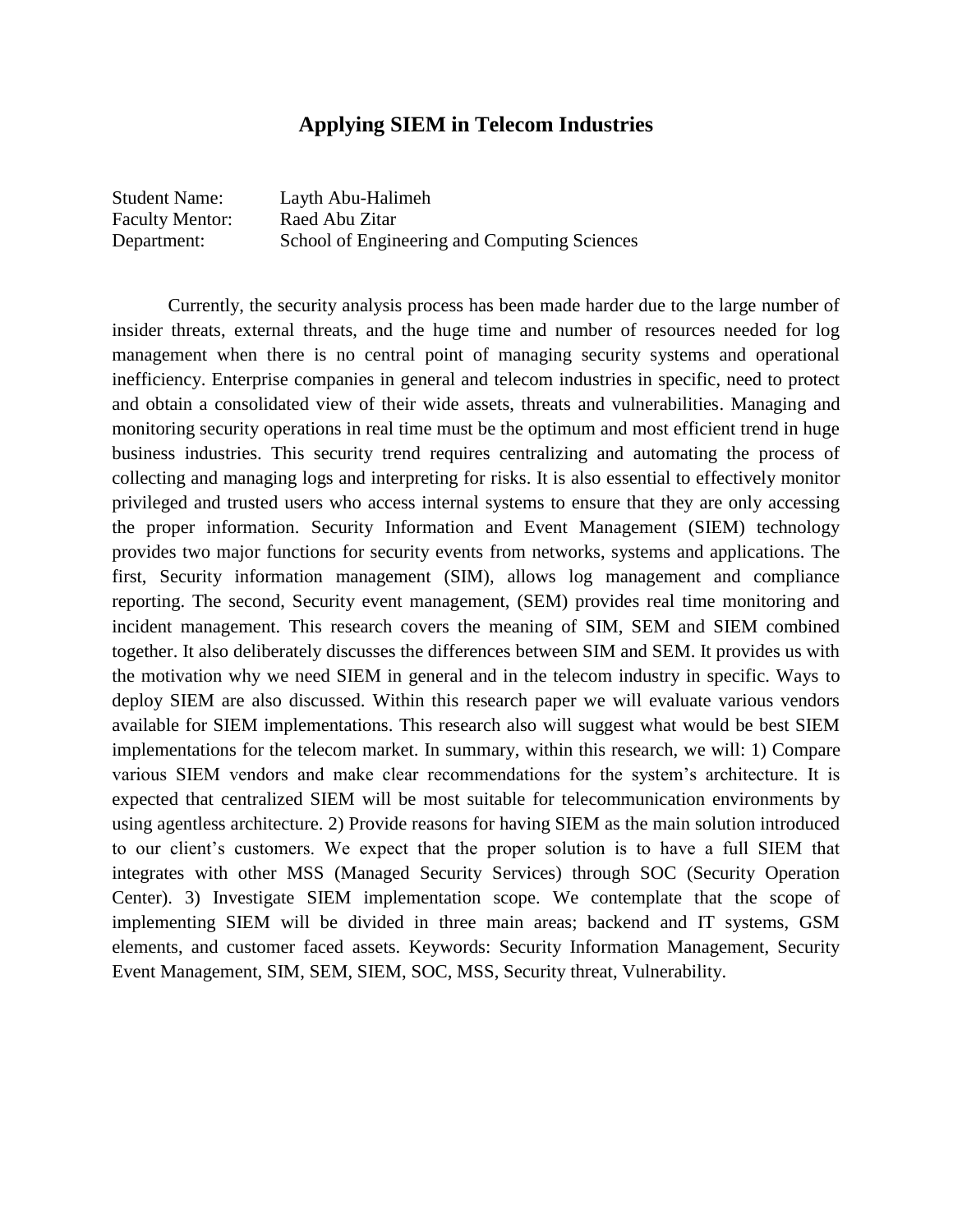#### **The Role of Reverse Engineering in Malware Detection**

| <b>Student Name:</b>   | <b>Haitham Nomans</b>                        |
|------------------------|----------------------------------------------|
| <b>Faculty Mentor:</b> | Raed Abu Zitar                               |
| Department:            | School of Engineering and Computing Sciences |

In computers security terms, vulnerability is a flaw in the computer system due to a bug or weakness in the software, security policy and/or overall system configuration. Vulnerabilities are recognized if they are exploited by attackers using a tool to allow system violation. Unfortunately, there is no one standard for vulnerability reporting to date, and the debate continues between the supporter of full discloser, non-discloser. We follow the responsible disclosure definition outlined by Shepherd by reporting the issue to the vendor first and wait for a month for a vendor to establish a meaningful connection or provide a suitable fix. Otherwise go public with full disclosure. In this project we discuss some techniques to exploit a weakness point in Yahoo Messenger client. We successfully build a Trojan, called Caruso, which basically allows the attacker to gain access into the victim's Yahoo account without the need to know the password. The project emphasizes mainly on a technique used to detect these kinds of suspicious malicious programs like "Caruso" which is a Trojan that exploits a weakness in Yahoo messenger and allows the attacker to gain access to the victim's account. This technique called Reverse Engineering in order to clarify that the antivirus and the firewall are sometimes not enough to eliminate the dangers of the Trojans. Applying the reverse engineering technique practically by using Ollydbg assembler tool on "Caruso" to analyze its behavior and to identify the attacker who is using it by extracting the attacker data from the Trojan also to explain the methodologies that used by the attacker to protect his Trojan from being analyzed by using a technique called obfuscation. The methodology sheds the light on uncommon Trojans defensive techniques to teach the people not to rely only on antivirus and firewalls also to explain how to identify the attacker identity. The project also bring the attention to the new vulnerability that the author found in Yahoo Messenger and to explain how Yahoo messenger users can protect themselves from this vulnerability. Sometimes malicious software could be undetectable from antivirus software; therefore people need another protection to rely on. Moreover it's helpful to identify the Trojan behavior and the attacker identity to trace the attacker and to report the Trojan to the antivirus security center.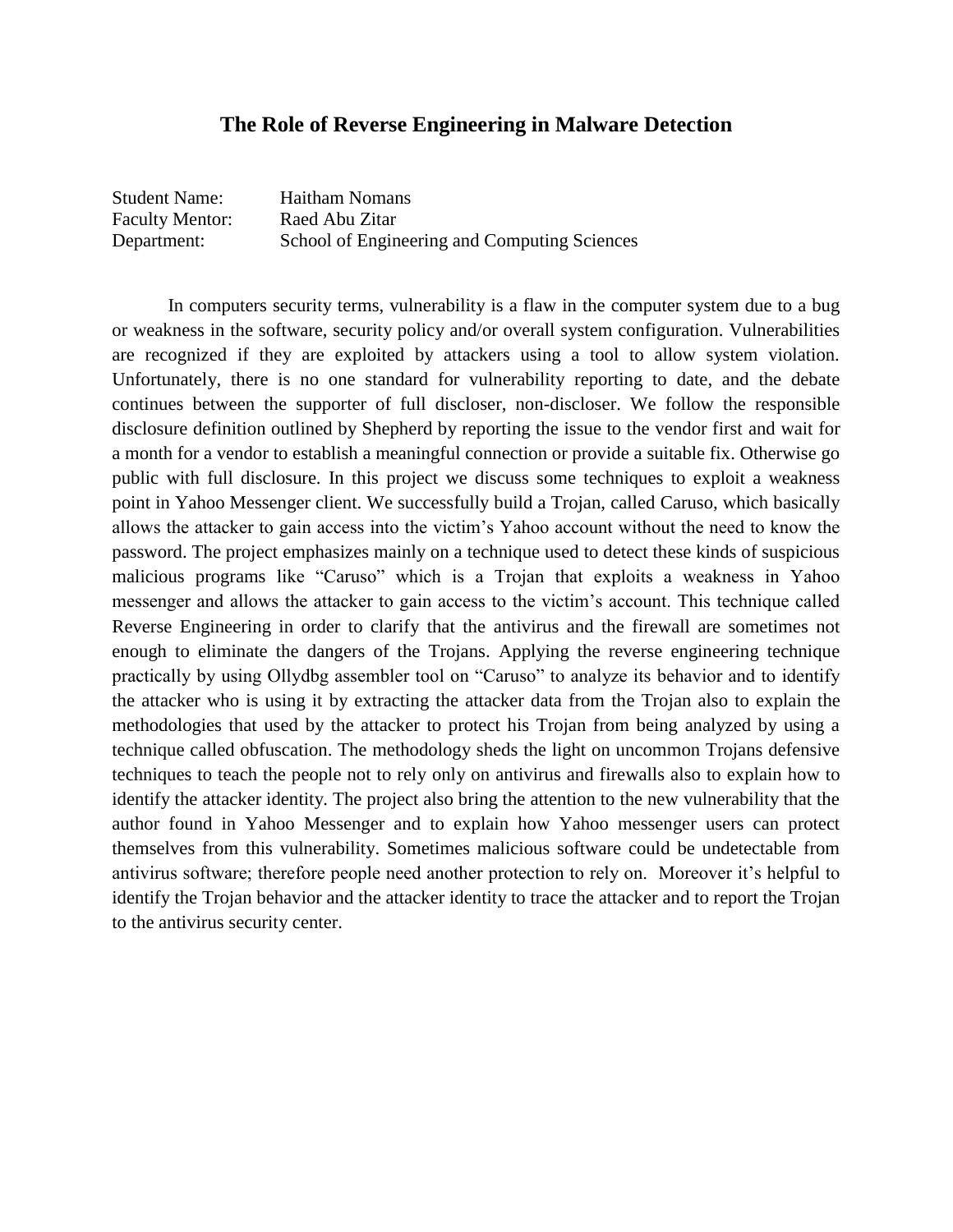#### **Security Guidelines in ASP.NET Applications**

| <b>Student Name:</b>   | Jaffar Nizar Shubber                         |
|------------------------|----------------------------------------------|
| <b>Faculty Mentor:</b> | Raed Abu Zitar                               |
| Department:            | School of Engineering and Computing Sciences |

The World Wide Web has grown rapidly and plays a large part in most people's life. However, this development is accompanied by ignorance or lack of knowledge in critical security aspects. This makes it prone to attack and can harm the entire web. Many researchers and open forums bring good solutions and help to develop, deploy and maintain web applications. What gives the importance to the web applications is that these applications are always available and accessible to the users at anytime. Furthermore, the world internet usage and population grew in 2000-2011 by 480.4%. The internet lacks national controls and this has led to concerns about the security of online business. Vulnerabilities in web applications give the attacker a good chance to abuse the functionality of the website or harm the data that belongs to it. My project will bring benefits to web developers by giving them more awareness in web application security, through clarifying four major parts: 1- Clarifying the top 10 risks in web applications and how to resolve or delegate these risks using ASP.NET framework 2- Security risks of web application programming languages, by mentioning a statistical information about 1700 critical websites built on deferent frameworks. 3- Apply security measures for web servers. In this part I would like to enlighten the deployer about the risks in the web-hosting. 4- Scan your web application for possible vulnerabilities using a penetration tool. I try in this paper to give more awareness to those developers about how to resolve or mitigate most common security vulnerabilities in web applications.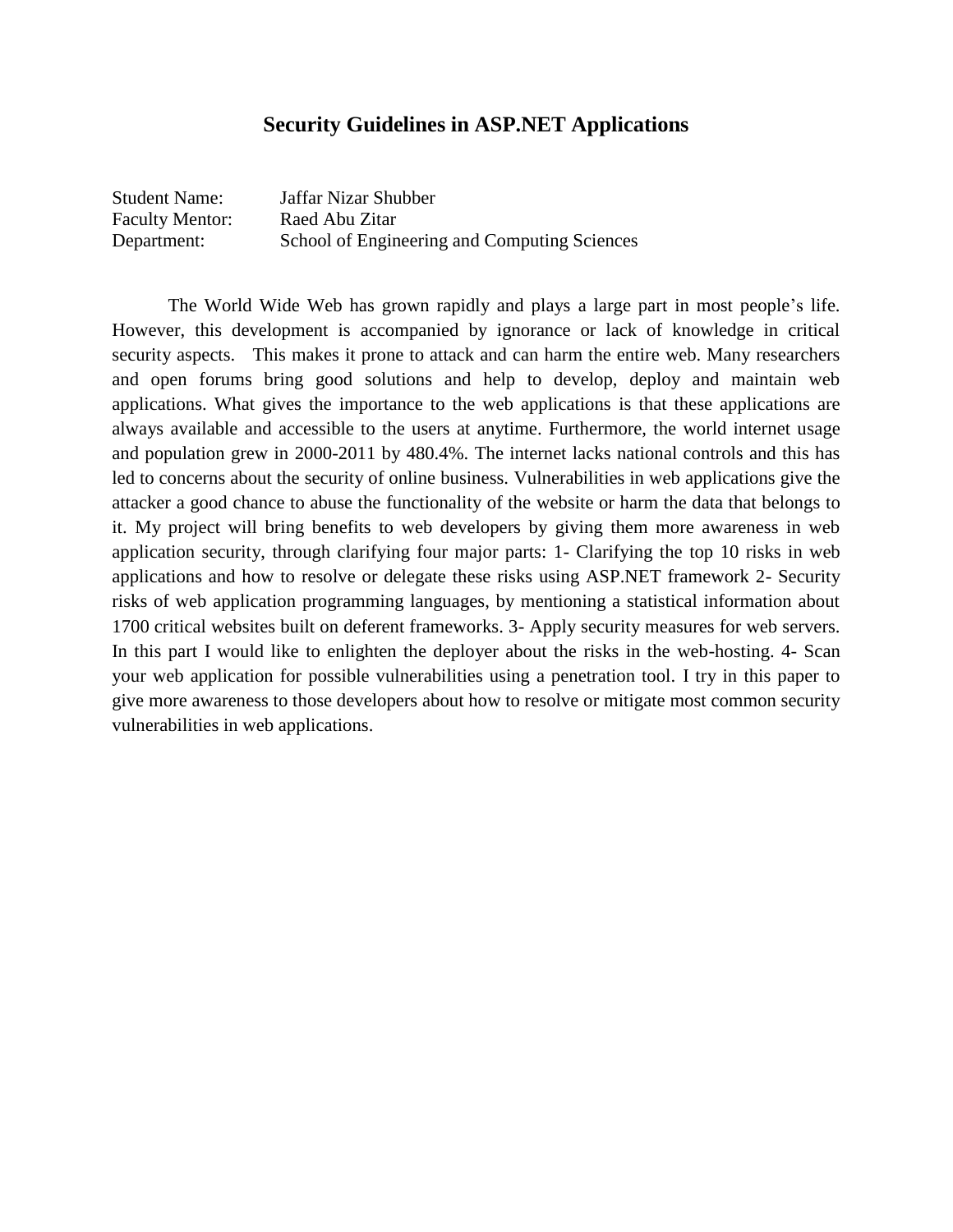# **Session II Presentations 10th Floor Room 1029 Moderator: Niharika Nath 2:15 pm-3:30 pm**

- "The Role Of Antibiotics In Intravitreal Injections: Characterizing the Rate of Infection" By: Peter Alex Stanciu
- "VCD based Chirality Determination of Fungal Metabolite Oxysporone" By: Susan Kunjachan
- "DNA Sequence Analysis Of Plasmids of Corynebacterium" By: Afnan Al Ganawi
- "Comparison of Two Different DNA Isolation Procedures" By: Ritaum Biswas, Jain Joseph, Elizabeth Thomas, Deena Zacharia and Christina Yohannan, Manpreet Parhar, and Sagar Patel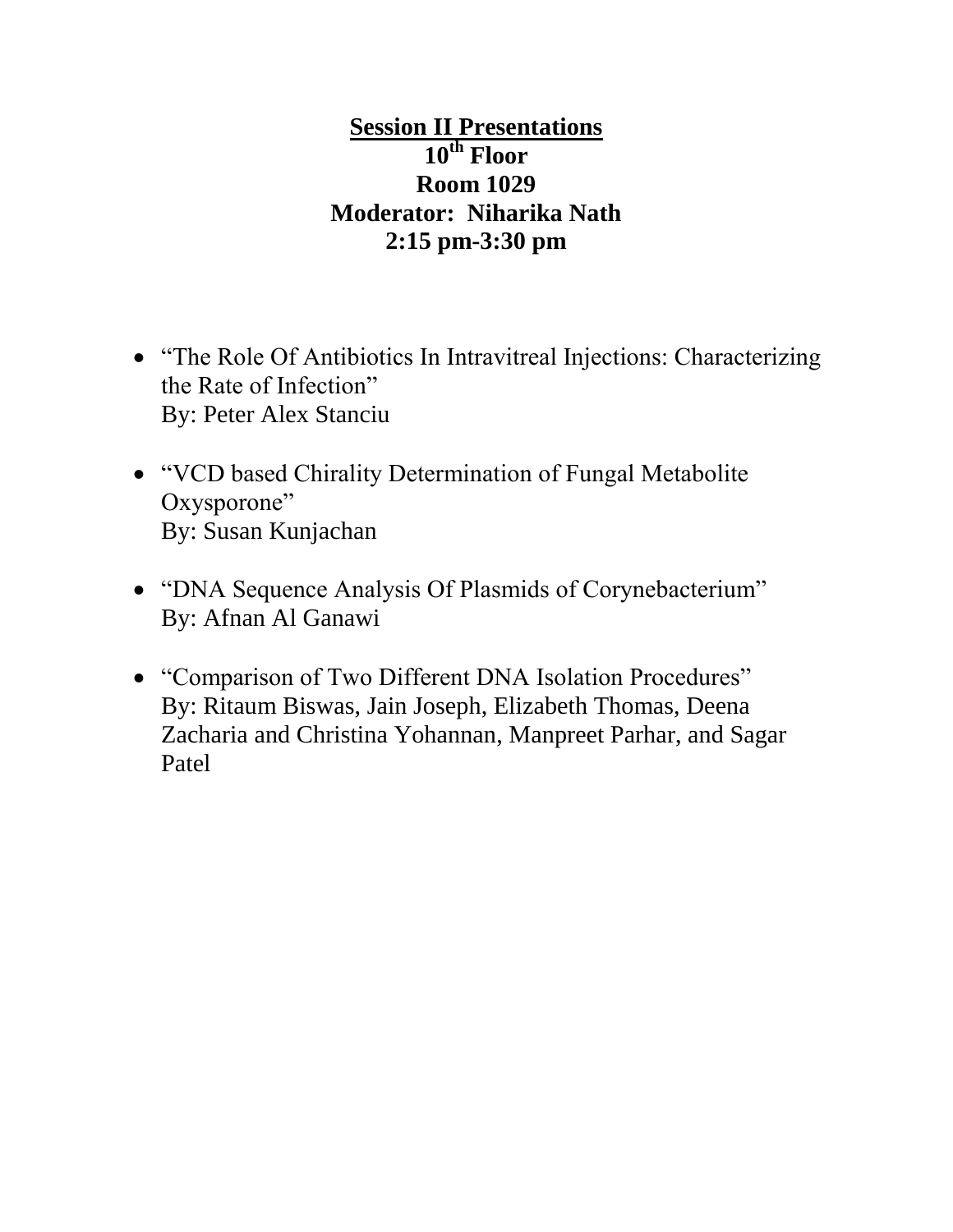# **The Role of Antibiotics in Intravitreal Injections: Characterizing the Rate of Infection**

| <b>Student Name:</b>   | Peter Alex Stanciu                          |
|------------------------|---------------------------------------------|
| <b>Faculty Mentor:</b> | Claude Gagna                                |
| Department:            | Life Sciences, College of Arts and Sciences |

The Role of Antibiotics in Intravitreal Injections in the Human eye: Characterizing the Rate of Infection BPEI NYIT Abstract The drug delivery method known as intravitreal injections has rapidly emerged as the preferred procedure of administering pharmaceutical agents among ophthalmologists in the treatment of many retinal dieseases including neovascular Age Related Macular Degeneration (AMD), proliferative Diabetic Retinopathy (PDR) and macular edema from a variety of disorders. With the advent of Anti VEGF Drugs injected into the vitreous of the human eye and the soaring rate of injections in the last 5 years, a growing concern among Ophthalmologists is the rate and risk of endophthalmitis infection. Overview of injection applications and protocols will shed light on antibiotic role in treatment administration. The research will focus solely on how antibiotics should be administered if at all, in intravitreal injections given the rate of endophthalmitis per injections. I conducted this study in Summer 2011 at Bascom Palmer Eye Institute, Miami, FL. Shadowing several physicians performing injections over several months and pooling data revealed that the rate of infection is low approx. 0.001 percent based on 34000 injections over 5 years. The low rate is not indicative of the general agreement that a certain risk is present and the controversy that post injection antibiotics could be beneficial in higher risk patients. I am continuing this study with Dr. Gagna at NYIT, since I discovered that he performs molecular biological research involving the normal and cataractous ocular lens (1997). Together we are performing database searches and recent literature searches (Pub Med, Ovid) to update the study and shed more data to light.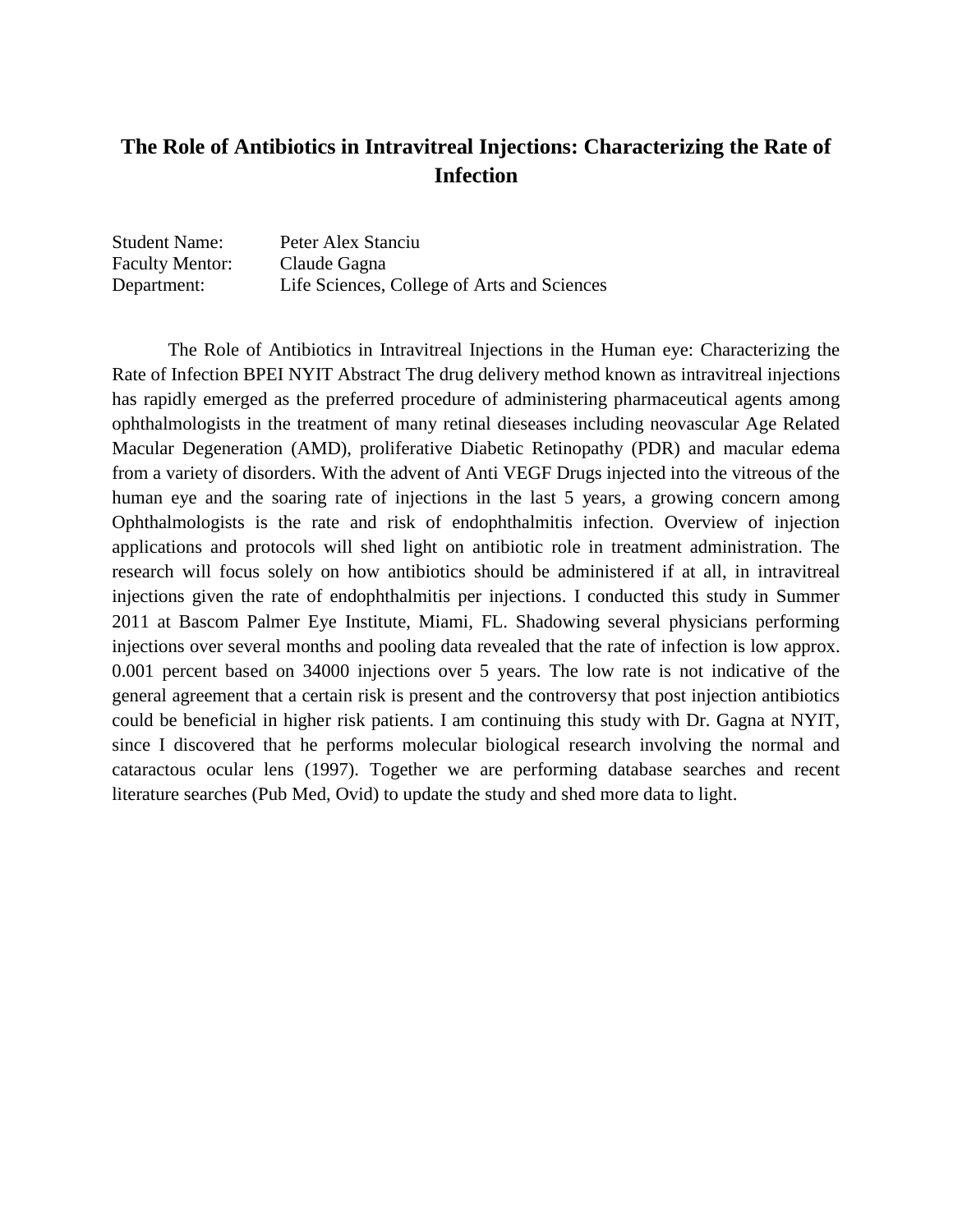## **VCD based Chirality Determination of Fungal Metabolite Oxysporone**

| <b>Student Name:</b>   | Susan Kunjachan                             |
|------------------------|---------------------------------------------|
| <b>Faculty Mentor:</b> | Ana Petrovic                                |
| Department:            | Life Sciences, College of Arts and Sciences |

Fungal species produce a wide range of natural compounds that differ in chemical structure, biological activity, mechanism of action, and environmental impact1. Among them, oxysporone, is a metabolite isolated from fungi and is considered as an interesting potential source of novel natural herbicides. Oxysporone is a chiral molecule and, hence, the nature of its activity and extent of applicability are highly dependent on its Absolute Configuration (conformation and chirality). Although the relative configuration has been inferred via NMR spectroscopy, the Absolute Configuration associated with the three stereogenic centers remained inconclusive. The application of Vibrational Circular Dichroism (VCD) spectroscopy will be presented as means of reliably assigning the Absolute Stereochemistry of oxysporone. Specifically, a synergy of quantum mechanical simulations and VCD experimental spectroscopic measurements allows for reliable identification of all of the stable conformers and determination of the Absolute Configuration. These studies are of importance in a view of a potential practical large-scale application of oxysporone and its analogues as a natural, safe herbicide agent.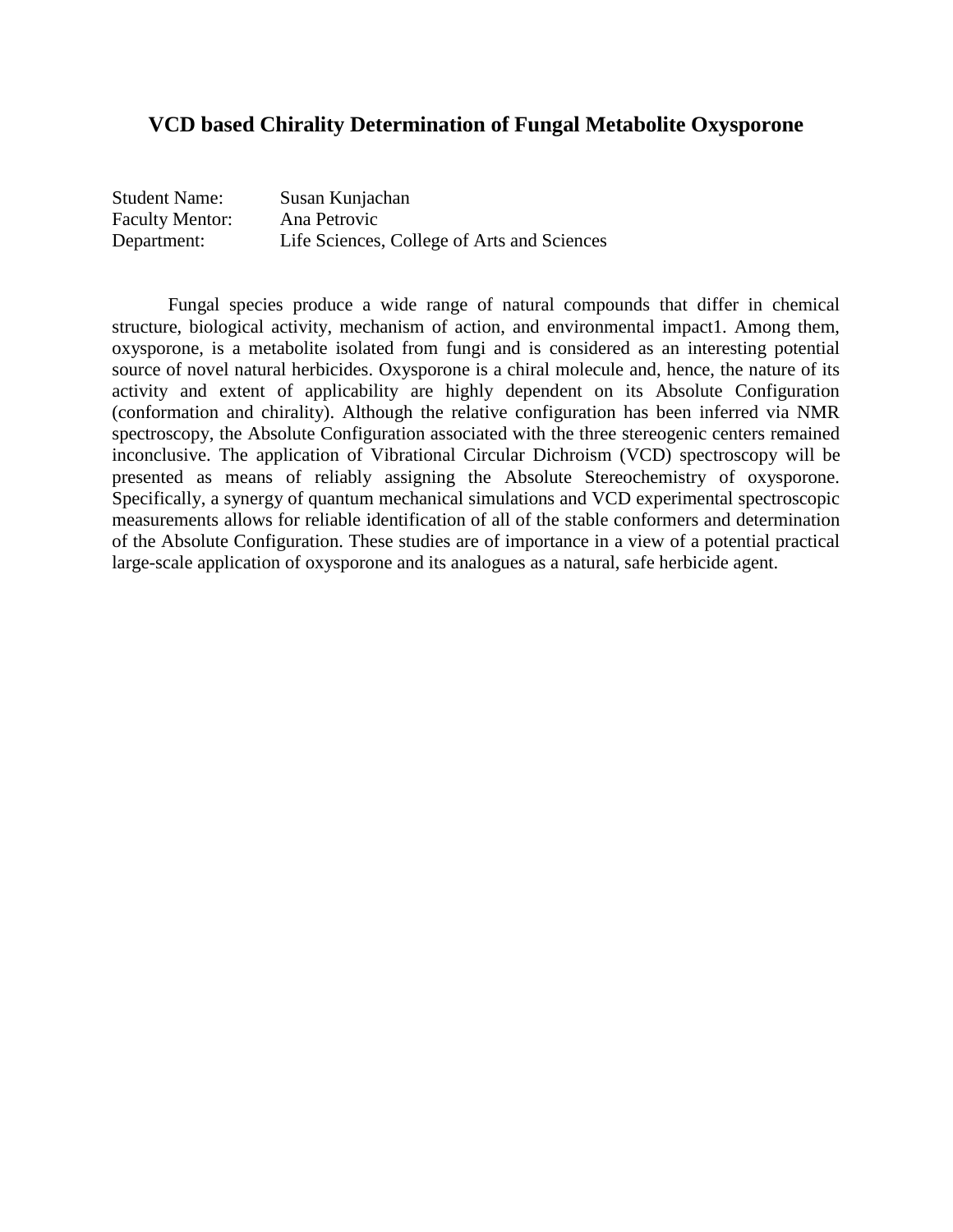#### **DNA Sequence Analysis of Plasmids of Corynebacterium**

| <b>Student Name:</b>   | Afnan Al Ganawi                             |
|------------------------|---------------------------------------------|
| <b>Faculty Mentor:</b> | Niharika Nath                               |
| Department:            | Life Sciences, College of Arts and Sciences |

DNA holds the genetic information required for an organism to develop and function. Therefore, analysis of the DNA sequence is essential in most biological research, and is important for genetic engineering with plasmid vectors. Plasmid vectors are circular, doublestranded DNA molecules that are not part of the chromosome and that are naturally found in bacteria. They are often manipulated and then used to clone and express genes in the laboratory. I am doing a project on DNA sequence analysis of plasmids of Corynebacterium. Corynebacterium are rod shaped gram-positive bacteria, frequently found in nature. In the project I will be analyzing the plasmid DNA sequence of some of C. renale for origin of replication, ORFs and the sites of restriction enzymes and comparing them with other plasmids of Corynebacterium. The potential of these plasmids to be used as vectors for gram-positive bacteria will be assessed.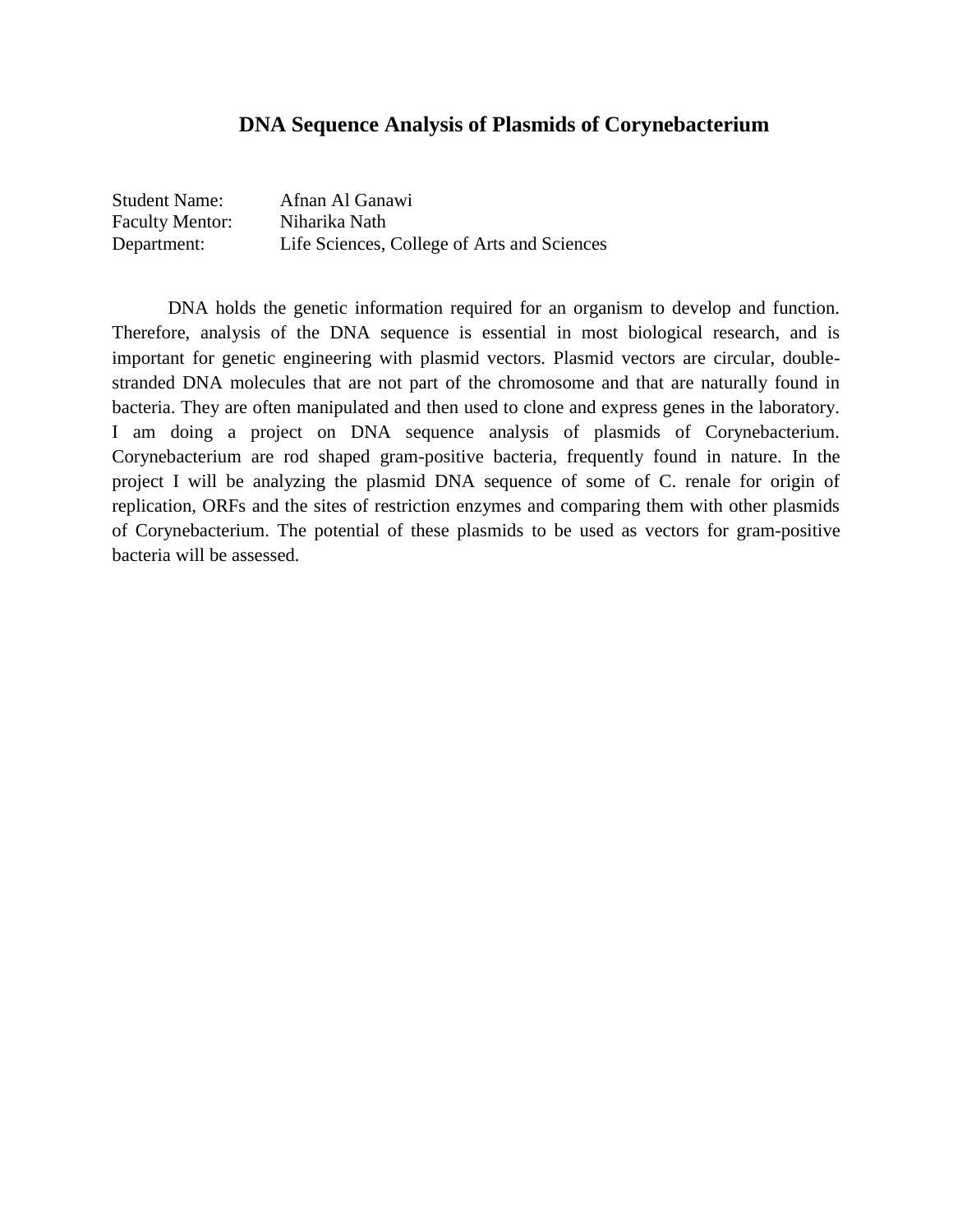#### **Comparison of Two Different DNA Isolation Procedures**

| <b>Student Name:</b>    | Ritaum Biswas, Jain Joseph, Elizabeth Thomas, Deena Zacharia, |
|-------------------------|---------------------------------------------------------------|
|                         | Manpreet Parhar, Sagar Patel, and Christina Yohannan          |
| <b>Faculty Mentors:</b> | Claude Gagna                                                  |
| Department:             | Life Sciences, College of Arts and Sciences                   |

As part of the Biomedical Research II class (BIOL-455) we have undertaken a project that will compare two different DNA isolation procedures [Wheat Germ Kit (Carolina Biological Inc., 2700 York Road, Burlington, NC 27215), and the Promega DNA Isolation Kit (Promega Corporation, 2800 Woods Hollow Road, Madison, WI 53711)]. The first procedure we performed was using a kit from Carolina Biological, which will allow us to isolate DNA. This nucleic acid is mainly in the form of double-stranded (ds-) DNA/protein complexes. This isolation kit allows for the removal of cellular debris (example: cell membrane). The second procedure is a more advanced DNA isolation kit from Promega Corporation that allows for the isolation of highly purified high-molecular weight, undenatured ds-DNA. This DNA has no DNA/protein complexes, since the DNA binding proteins have been denatured and removed from solution. The reason for our wanting to obtain DNA from two different nucleic acid isolation procedures is that we will use these nucleic acids as: 1. controls for other ongoing experiments isolating DNA from the normal bovine ocular lens, 2. controls for other ongoing experiments isolating DNA from cataract bovine ocular lens, 3. experiments involving in vivo DNA-protein complexes (novel DNA microarray), 4. to see which isolation procedure results in undamaged, intact ds-DNA. The project we undertook is part of several other ongoing experiments in order to obtain different types of DNA (e.g., single-stranded DNA, ds-DNA, DNA/protein complexes). The DNA obtained from our group's isolation of DNA will also be used for cell death studies. As a group, we learned how to isolate DNA using two different methods. We also learned how to use a micro-plate reader to quantitate anti-B-DNA and antisingle-stranded DNA antibodies. Finally, our group also learned how to use a refrigerated ultracentrifuge for the isolation of DNA.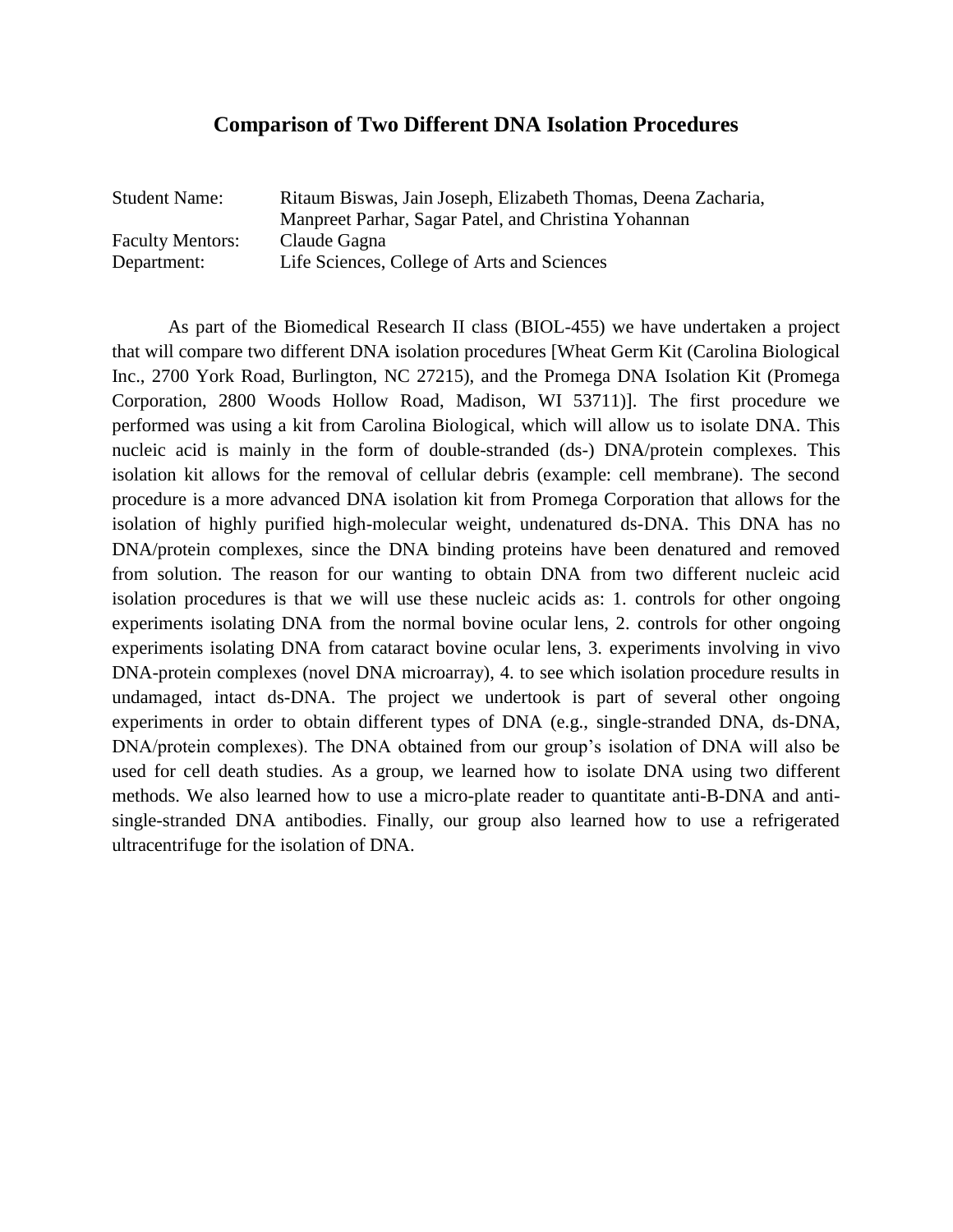# **Session II Presentations 10th Floor Room 1021 Moderator: Elizabeth Donaldson 2:15 pm-3:30 pm**

- "Recycling Awareness" By: Victoria Torres Arroyo
- "The Background, Benefits and Risks of Popular Alternative Medicines" By: Pallavi Khanna
- "Space Based Solar Power (SBSP)" By: Gunpreet Singh
- "Agriculture Renaissance: A New Dimension in Between City, People and Food" By: Chien-Hao Lin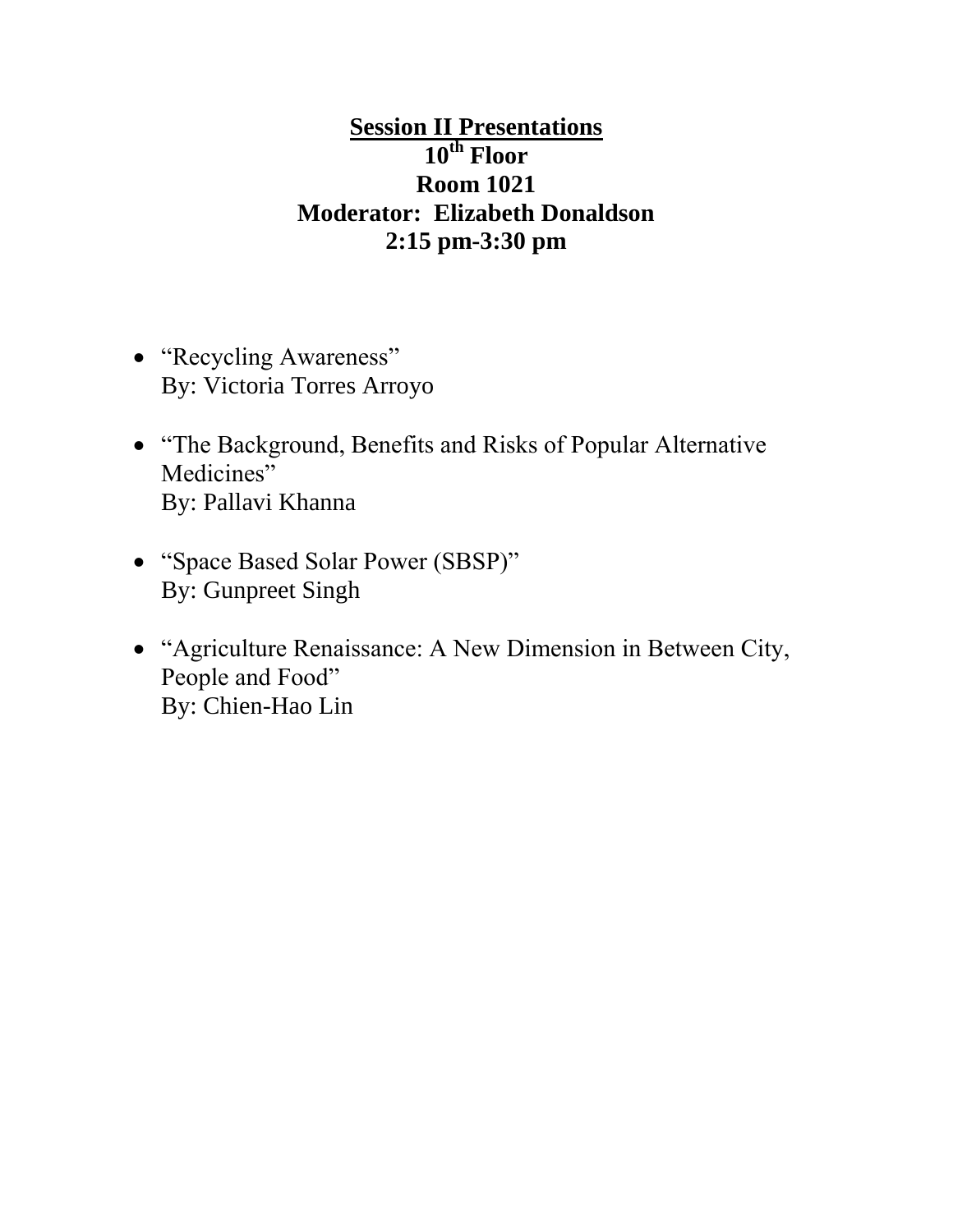## **Recycling Awareness**

| <b>Student Name:</b>   | Victoria Torres Arroyo                |
|------------------------|---------------------------------------|
| <b>Faculty Mentor:</b> | David Hogsette                        |
| Department:            | English, College of Arts and Sciences |

If you are interested in understanding recycling on a deeper level, why it is so important, simple, and beneficial, this report will be very useful and valuable. This report underlines how waste is distressing our earth and it promotes recycling awareness. Once the necessity to take action is understood, this report generates recycling awareness by explaining the simple ways to recycle, the different classifications of recyclable materials, and how all of these things tie back to prevent the harmful accumulation of waste. This report will also analyze why people recycle by conducting a small survey, and how easy would be to recycle without changing our life style as well as how it would actually improve our life and save us money.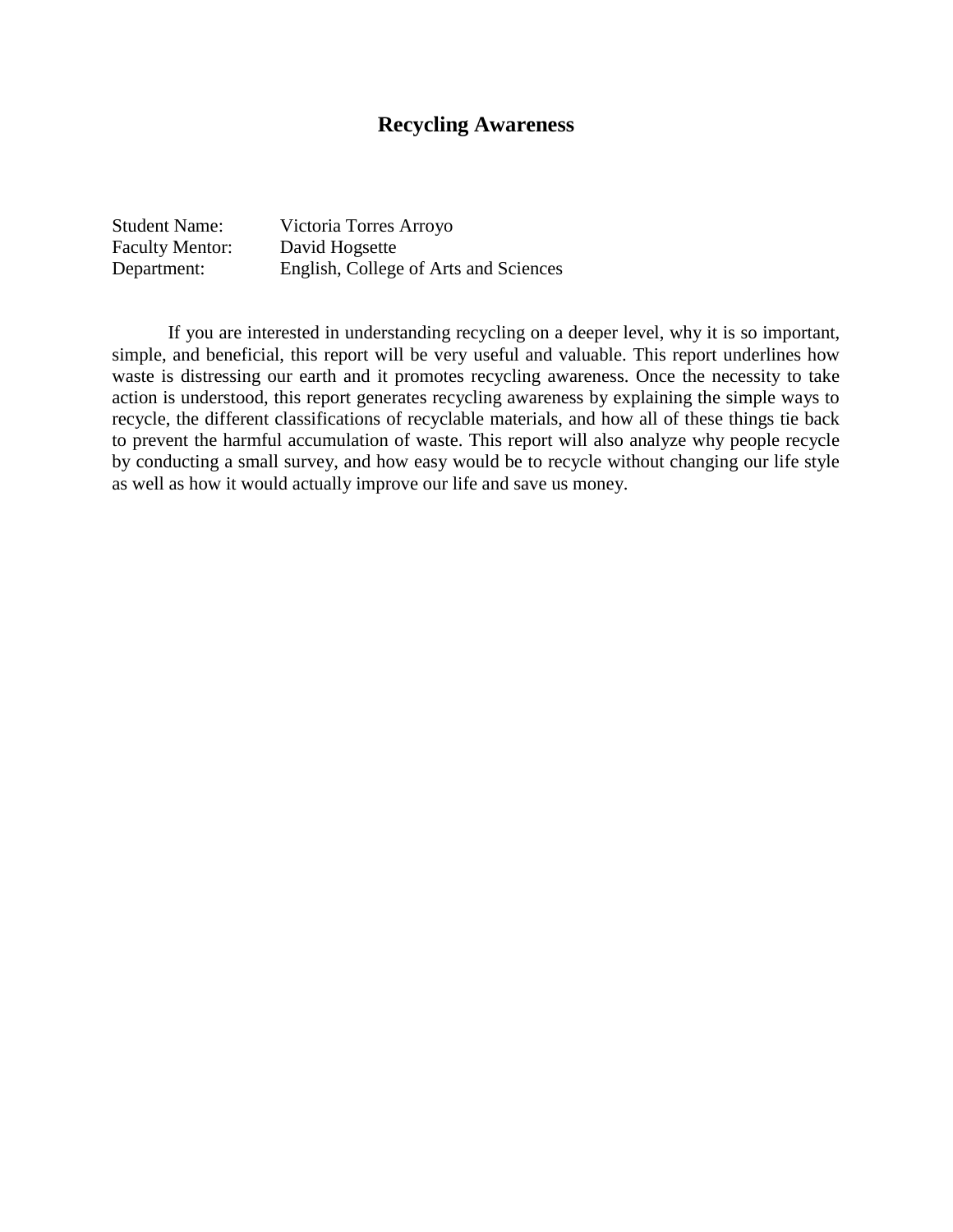#### **The Background, Benefits and Risks of Popular Alternative Medicines**

Student Name: Pallavi Khanna Faculty Mentor: James Duffy Department: English, College of Arts and Sciences

Alternative medicine, defined as any medical technique or healthcare system not conventionally accepted by modern American and European medicine, has recently started to gain popularity in North America. Though most alternative medicines are very specific and detail oriented, there are only a few that treat the patient as a whole and take into consideration the connection between the mind, body, and nature. Two examples of these healthcare systems include Ayurvedic medicine (also known as Ayurveda) and traditional Chinese medicine (TCM). Both alternative medicine systems originated thousands of years ago in Ancient India and China, respectively, and obtained their ideology through the Hindu and Taoist religions. Each system emphasizes the impact natural forces (such as yin and yang, and the vatta, pitta, and kapha doshas) and the five elements of nature have on your mental and physical health and how any imbalance of these forces will create disharmony and disease in the body. They also encourage lifestyle changes and treatments that will complement your own personal energy/consciousness. Treatments common to Ayurveda and TCM include massage, meditation, yoga, and herbal medicine. Herbal medicine is especially significant in today's world, due to the fact that modern technology has allowed researchers to study and test the claims made by Ayurvedic and TCM practitioners about certain herbal treatments. For example, turmeric and ginger are two very common herbal medicines used in Ayurveda and TCM for a variety of different maladies such as indigestion and inflammation. The active ingredients of both plants have been proven in laboratory settings to function as claimed. However, there are always risks to taking any type of medicine without consulting a healthcare professional. Because alternative medicines are unregulated by the FDA and are labeled as dietary supplements, it is even more difficult to understand the active ingredients and how they will interact with each other and with your body.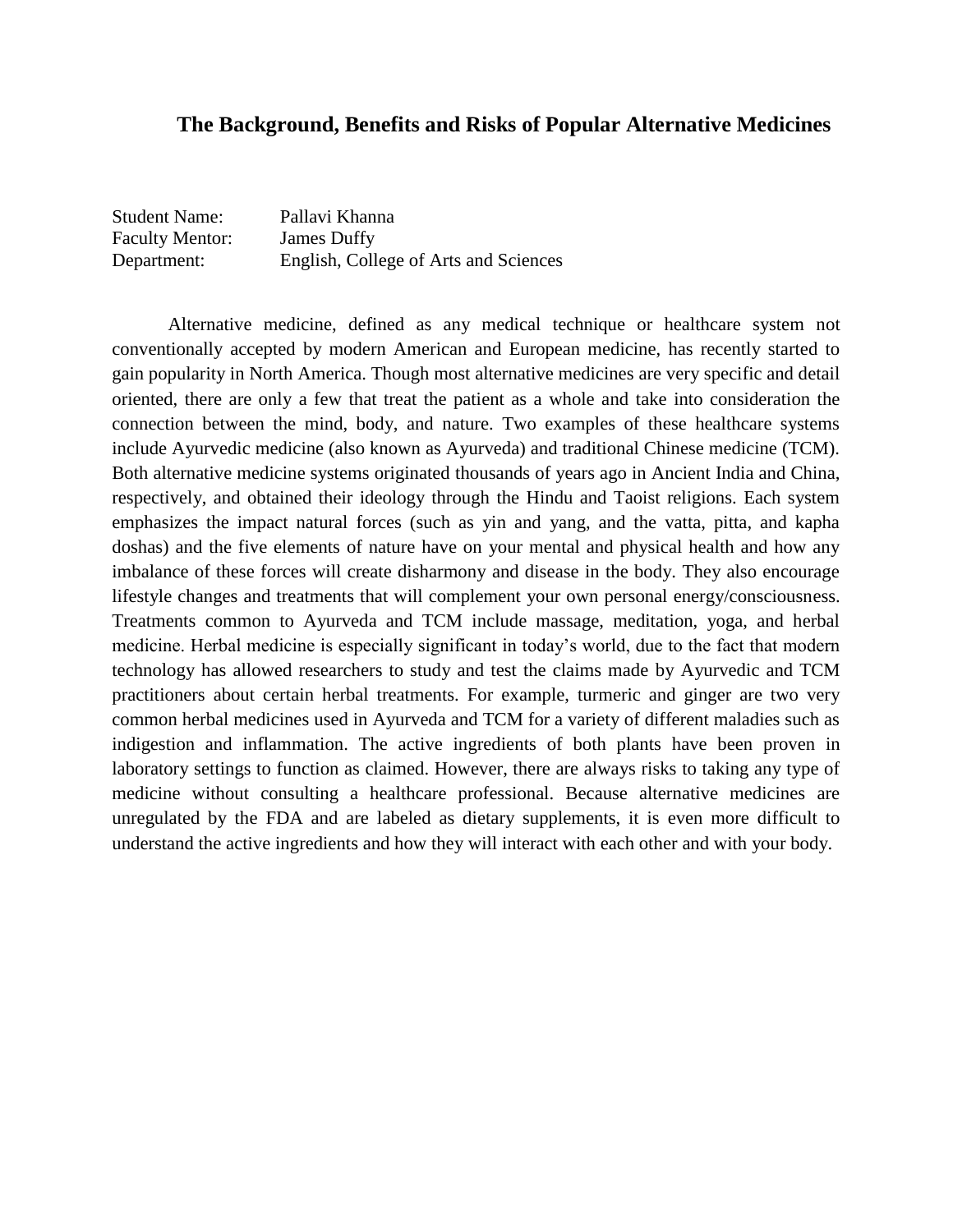#### **Space Based Solar Power (SBSP)**

Student Name: Gunpreet Singh Faculty Mentor: Herbert Fox Department: School of Engineering and Computing Sciences

The concept of Space Based Solar Power (SBSP) is a new approach to global energy in which a space station transmits energy from space to Earth. This concept was invented by Dr. Peter Glaser of Arthur Dlittle in 1967.

In SBSP the solar radiation from the sun will be converted into electricity by using photovoltaic cells which will be placed in a form of large platform called space satellite, and helps to generate the DC electricity. Some of this power will be used to drive the wireless power transmission (WPT) system which will convert the remaining power into electromagnetic waves, either- laser, radio or microwaves. The space satellite will be placed in geosynchronous orbit of space so as to keep it aliened with the receiver called rectina, back on earth ground surface. The electromagnetic waves received by the rectina will be converted back to DC power and further distributed to the utilities.

This system does not depend upon nighttime, weather, or the changing seasons. Even in terms of utilization of fixed capacity, the SPS concept has the potential to achieve much greater energy efficiency then ground based solar power systems. In the past twenty years many aspects of the technology came into existence, and there has been incredible progress in reducing the cost of access to space. Recent studies indicate that much more credible projection of economic feasibility. Also in recent years, it has been identified that current human practices for energy acquisition and utilization leads to some serious environmental risks, including global climate change, that has increased the sense of urgency for the development of sustainable and clean energy sources, like that of space-based solar power plants.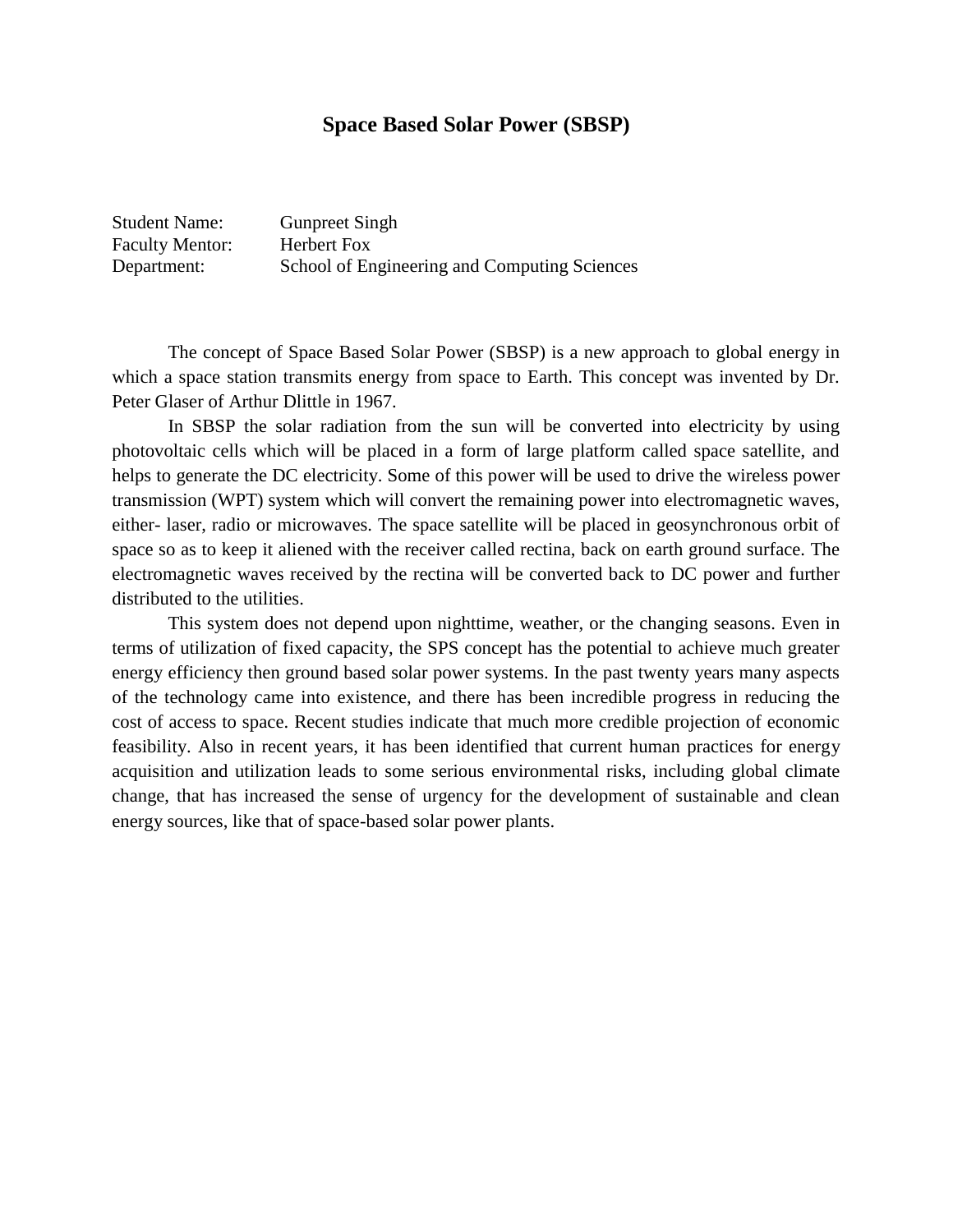## **Agriculture Renaissance: A New Dimension in Between City, People and Food**

Student Name: Chien-Hao Lin

Faculty Mentor: Giovanni Santamaria Department: School of Architecture and Design

Urban or Rural? Back to the time when city and farmland were clearly defined, the edge in between those two areas remained in balance. However, after industrialization, the city started to expand without control, the farmland was taken over eaten by the city next to it -- they started to involve each other. Therefore, since the boundary between the city and farmland is never clearly defined, why not mix them? By this way, we find a new dimension, a new possibility, a new quality to not only the city land but also the farmland. In 2050, the growth of total population will be 9.4 billion, and 20 percent of the world's population in developed countries consumes most resources of the world. By using agriculture patterns to urbanize, to manipulate the system of land, in 2050, it will be possible to plan a capable to balancing its own consumption.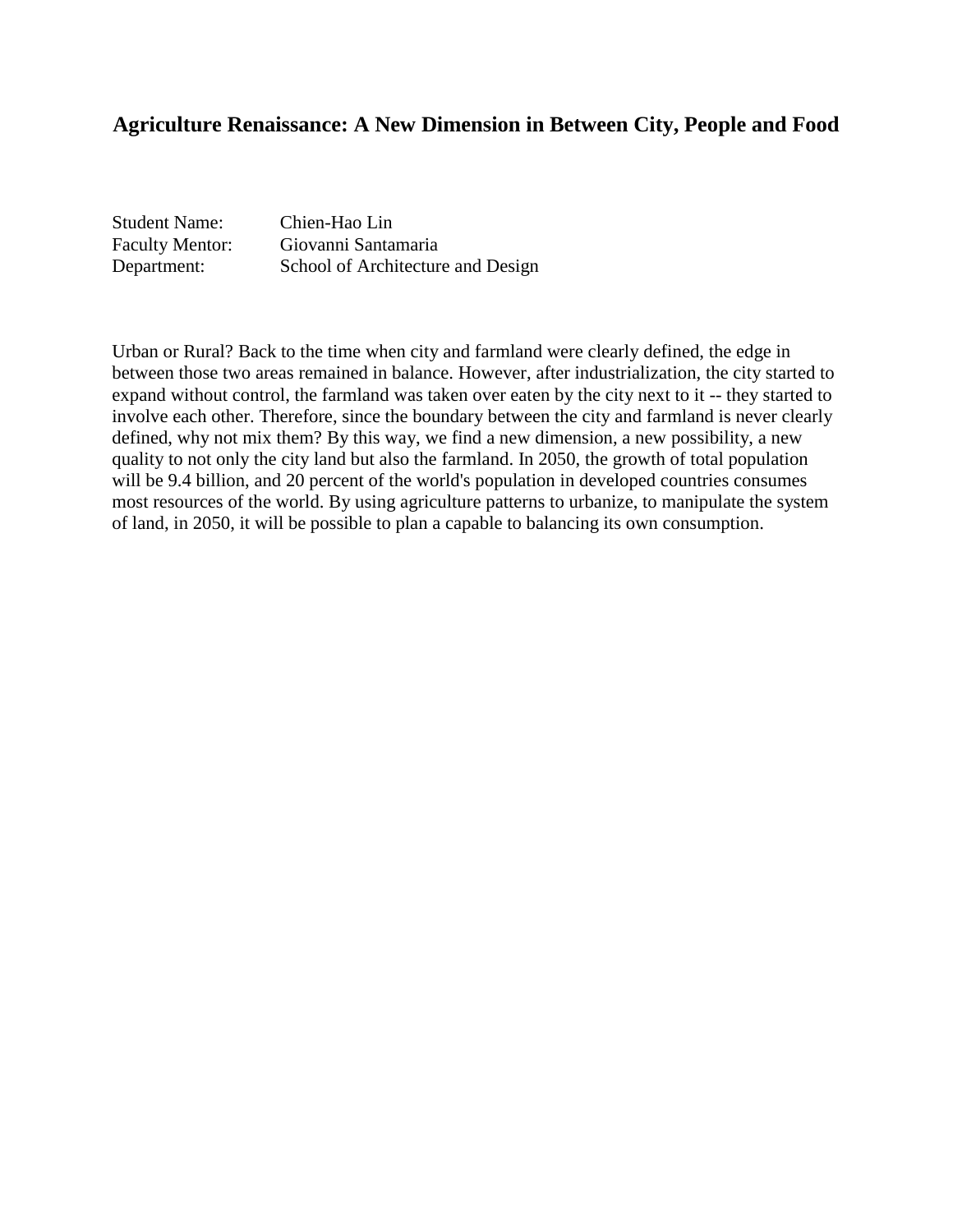# **On Permanent Display in Exhibition Hall 11th Floor Conference Center Lobby**

- "Xalkori: Non-Small Cell Lung Cancer (NSCLC) Treatment" By: Irshad Ally
- "Levi's Ad Campaign" By: Robert Wimmer
- "Ethiopian Refugee Camp Design" By: Jamena Grant
- "Manufacturing Infographic" By: Tanisha Isaacs
- "Structural Composition of Myocardial Infarction Scar Does Not Differ Between Male and Female Middle-Aged Rats" By: Eugene Bogatyryov, Molly Kelly, Lance Christensen and Robert Tomanek
- "Effects Of Banning Alcohol Advertising Versus Counter-Alcohol PSAs on Alcohol Consumption" By: Roshni Ashar
- "Photo Portfolio Demo Reel" By: Andrew Lai
- "Point of Care Learning Preferences of Physician Assistants" By: Matthew Graupman, Amanda Russell, Kristen Cofer and Stephanie Burkhardt
- "Optimal Control System of a Wind Turbine" By: Hassan Mughal and Omer Zia
- "A Palimpsest of Ideas" By: Julianne Cantelmi
- "All They Have is a Pomegranate" By: Nina Mirhabibi
- "Art and the African American Experience" By: Briana Strong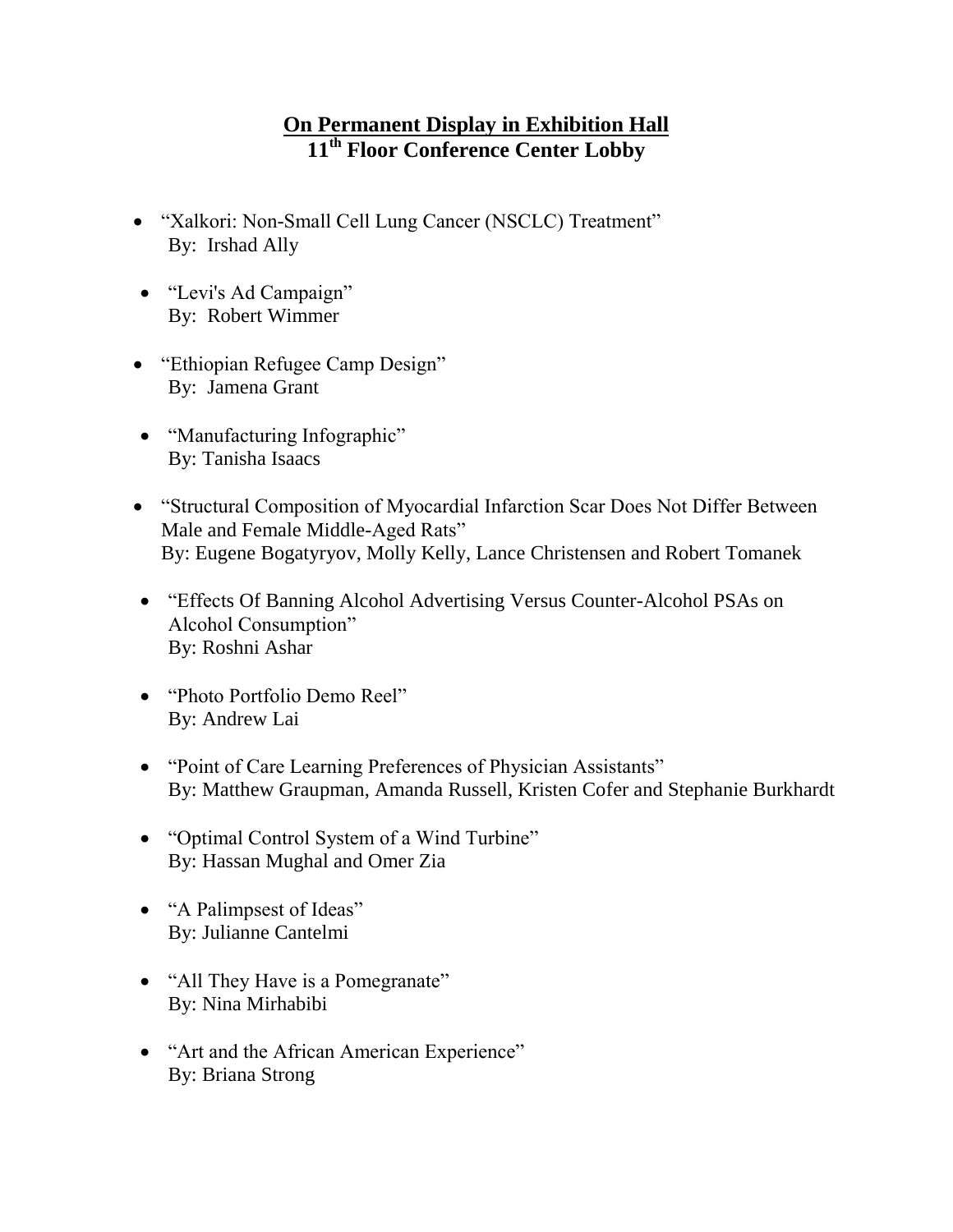- "Jupiter Sadge" By: Earl Holder
- "Life Expectancy in the U.S. Infographics" By: Shannon Ifill
- "Planetary Boundary Infographic" By: Nina Roman
- "Sentience" By: Mercedeh Mirshamsi
- "Smoking Among Women and Men in the USA" By: Savvas Pitzio
- "The Zombie and You" By: Ashley Foster and Victoria Reyes
- "Trouble Sleeping?" By: Alexandra Correale
- "Absolute Configuration Determination of Organophosphorus Pesticides" By: Qurratul Jameel and Mosadoluwa Obatusin
- "Ammonia-Ammonium Chloride Buffer Capacity Titration & Activity Coefficient" By: Fateha Ahmed, Aisha Ashfaq, Fauzia Bagum, and Larab Giniyani
- "Characterization of Glutamate Neurotransmission in the RAIC" By: Heather Magnuson and Mohammad Zohaib
- "Circulating Osteogenic Cells in Type 2 Diabetes Mellitus" By: Ligy Thadathil
- "Helical Molecular Programming via Supramolecular Complexation Of Bis-Porphyrins" By: Dolu Obatusin
- "Modification of Non-Steroidal Anti-Inflammatory Drug (NSAID) Structure for Enhanced Anti-Cancer Activity" By: Kerin Munawar, Afnan Haq and Mitali Chattopadhyay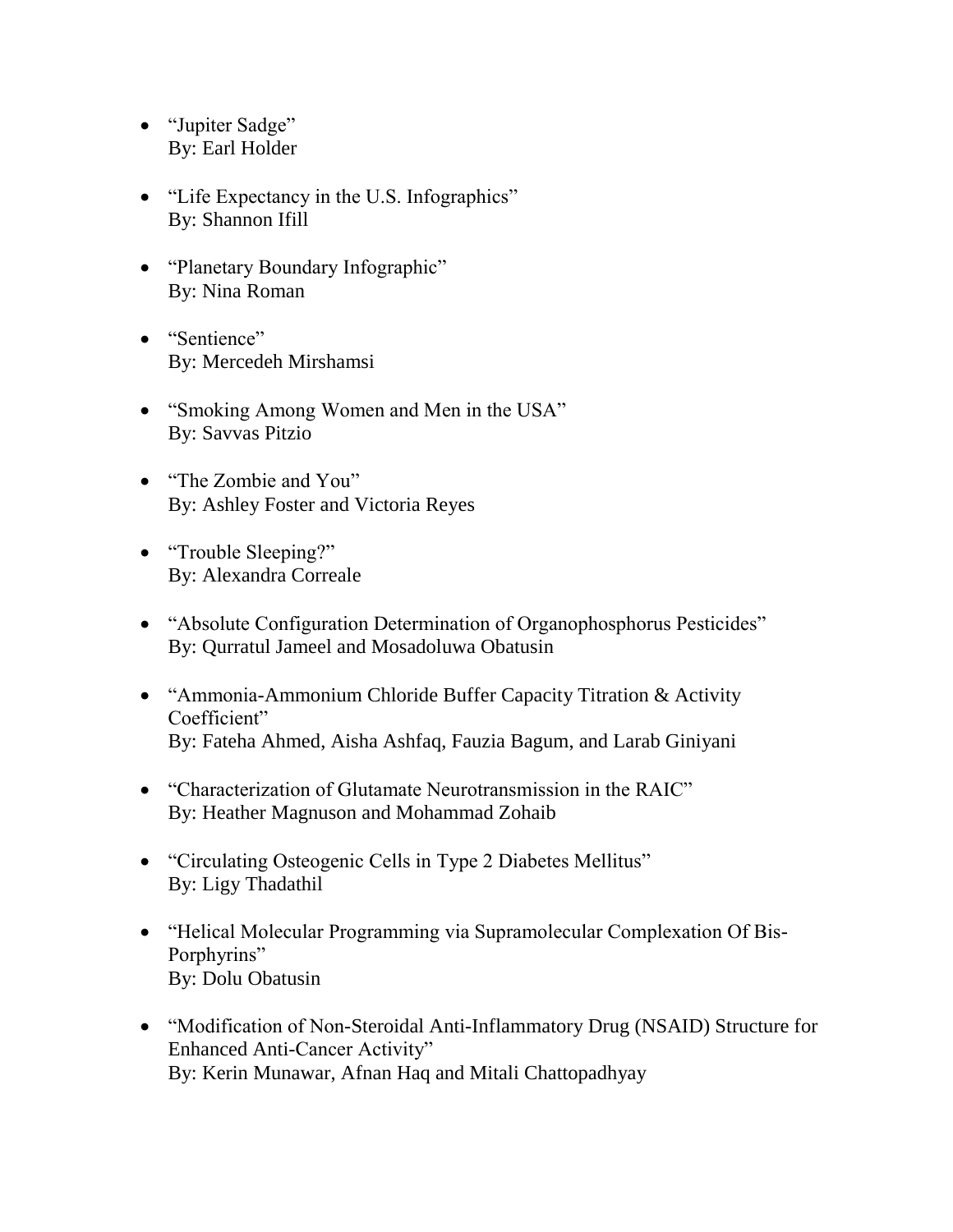- "Control Cell Counts: Normal and Cancerous Tissue Sections" By: Nisha Rowzani, Roshan Chhatlani and Binju Bose
- "Does Territorial Aggression In Wild Blue Monkeys (Cercopithecus Mitis) Escalate With Limited Food Supply?" By: Aisha Ashfaq and Fauzia Bagum
- "Epidemiology and Diagnosis of Y. pestis" By: Saila Mukta, Crystal Haroon, Amanda Eng, and Charlotte Chen
- "Exploring the Expression of Y. Pestis Virulence Factors" By: Julie Tang, Neetu Shaji, Andrew Shehata, Alvin Babu, and Irshad Ally
- "FCSC M02 Methods of Storage for Renewable Energies" By: Frank Annunziata, Brian Matthews, Donald Hebel, William Chen, and Gerald Park
- "FCSC-101: The Future of Organ Transplantation" By: Ilona Aleksandrovich, Joy Otibu, Monay Clancy, and Erik Singletary
- "Fragile X Syndrome: the FMR1 Gene Inactivation Affects Production of FMRP" By: Jennifer Ardila
- " Hydrogen Sulfide-Releasing Aspirin Inhibits The Growth of Colon Cancer Cells And Induces the Phase II Enzyme NQO1" By: Thuy Tien Le Cao
- "Tangent Line Method for Determining Titration Equivalence Point" By: Ronika Sethi
- "The United Nations as a Forum for Undergraduate Nursing Global Education" By: Jeannette Cruz, Christian Velez, Jenna Callahan and Shanie Kowlessar
- "Bill #A1977-B/S2553-A: Education: Registered Nurses to Earn a Bachelors Degree within 10 Years of Licensure" Team Leader: Jenna Callahan Vicky Adelson, Hanna Dawidowicz, Viktoria Fodor, Radhaisi Gomez, Sherly George, Hyun Joo Kim and Angie Theronier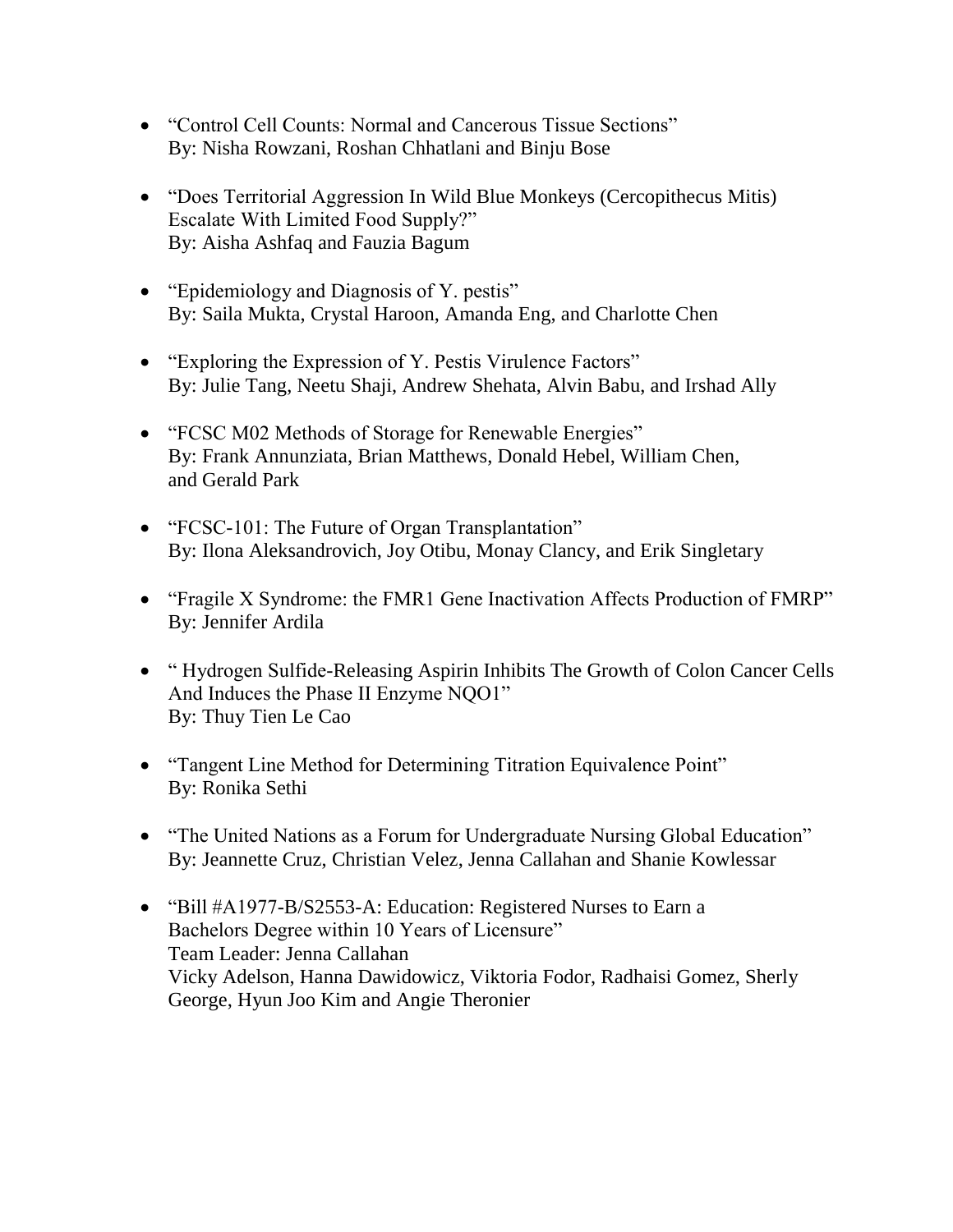- "Bill # A921/S4553: Practice: Establish Minimum Nurse to Patient Staffing Ratios in Acute Care Facilities" By: Team Leader: Katie Oswald Christine Gasser, Kristin Schmidt, Mary Carson, Shanie Kowlessar and Ruth Bonilla
- "Bill # A1370-B/S2470-B: Policy: Safe Patient Handling Policies to Reduce Lifting Injuries Among Nurses" By: Team Leader: Kiranjit Sahota Christian Velez, Jeanette Cruz, Fatima Agunaga, Sherry John and Neenu Puthusseril
- "Education and Experience: What Affects Physician Assistants' Reporting of Child Abuse?" By: Ashley Uhuad, Laura Wagner, Ashley Hill, Jessica Remstein and Matthew Conte
- "An Assessment of New York State Physician Assistants' Utilization of Interpreting Services" By: Allison Mead, Danielle Camenzuli, Laura Michel and Jessica Pollak
- "Is Community Acquired Methicillin-Resistant Staphylococcus auerus Colonizing Primary Care Facilities?" By: Jessica Stein, Heather Strahl, Ryan Black and Kerby Pierre-Louis
- "Eve of Construction" By: Colton Sheehan
- "Arts, Science and Technology" By: Amina Tayyub
- "Musical Art History" By: Jeed Ahmed Alam-El-Deen
- "Clockwork Workclock" By: William Labourier
- "The Opportunities and Challenges Brought by Growing China" By: Sitan Jin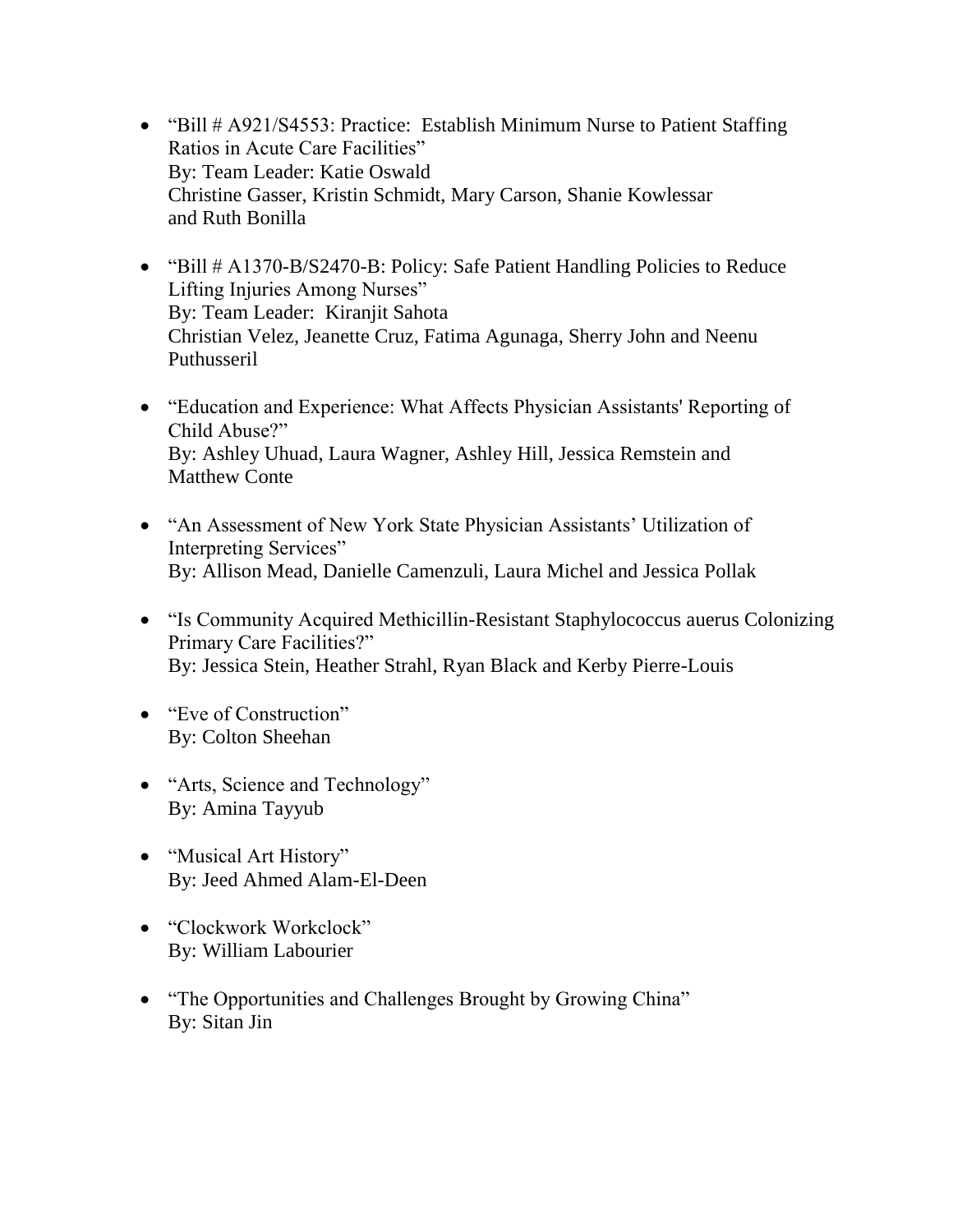### **Xalkori: Non-Small Cell Lung Cancer (NSCLC) Treatment**

| <b>Student Name:</b>   | Irshad Ally                           |
|------------------------|---------------------------------------|
| <b>Faculty Mentor:</b> | Kevin LaGrandeur                      |
| Department:            | English, College of Arts and Sciences |

Lung cancer is a pathology of the lungs marked by deregulated cell growth, the most common of which is non-small cell lung cancer (NSCLC) (Chen & Zieve, 2011). Current treatment options include surgery, chemotherapy, and radiation therapy. While these treatments work, they are not very effective, and come with numerous severe side-effects. As a result, new treatment options are needed. Xalkori is a new drug that is effective in treating ALK-mutation related adenocarcinomas (Anonymous, 2011). In this technical report, the effectiveness of Xalkori is examined in terms of cost, and response rate. The data suggests that while Xalkori is costly, it is an effective, and necessary, alternative to traditional cancer treatments.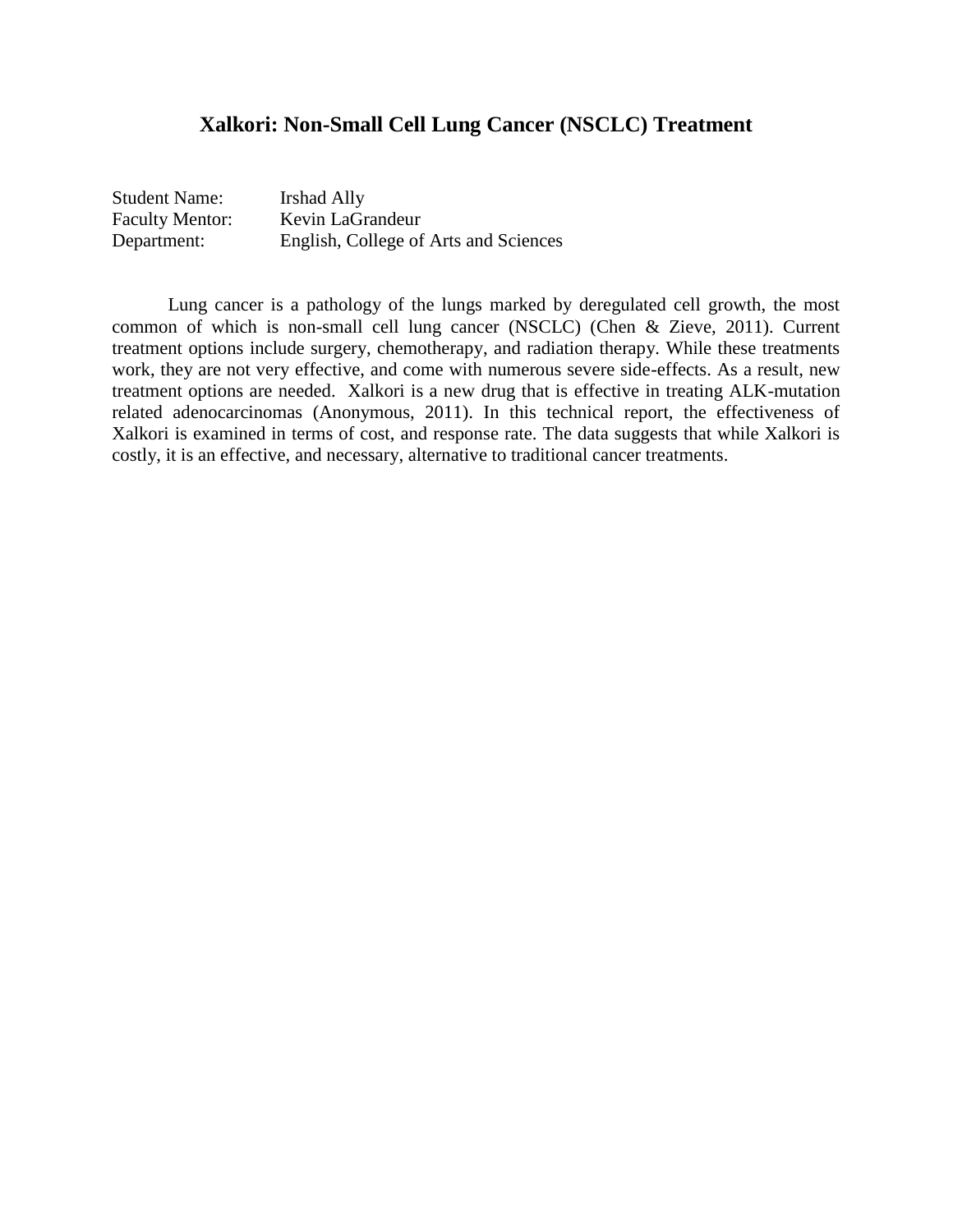# **Levi's Ad Campaign**

| <b>Student Name:</b> | Robert Wimmer                                    |
|----------------------|--------------------------------------------------|
| Faculty Mentor:      | James Wyckoff                                    |
| Department:          | Communication Arts, College of Arts and Sciences |

I presented this ad campaign in Professor Wyckoff's Advertising Copywriting course. The object of the assignment was to tell a story while provoking the emotions. I chose to speak about people that triumphed through adversity and homelessness. The campaign consists of a creative brief, two print ads, a video commercial storyboard and a radio commercial script.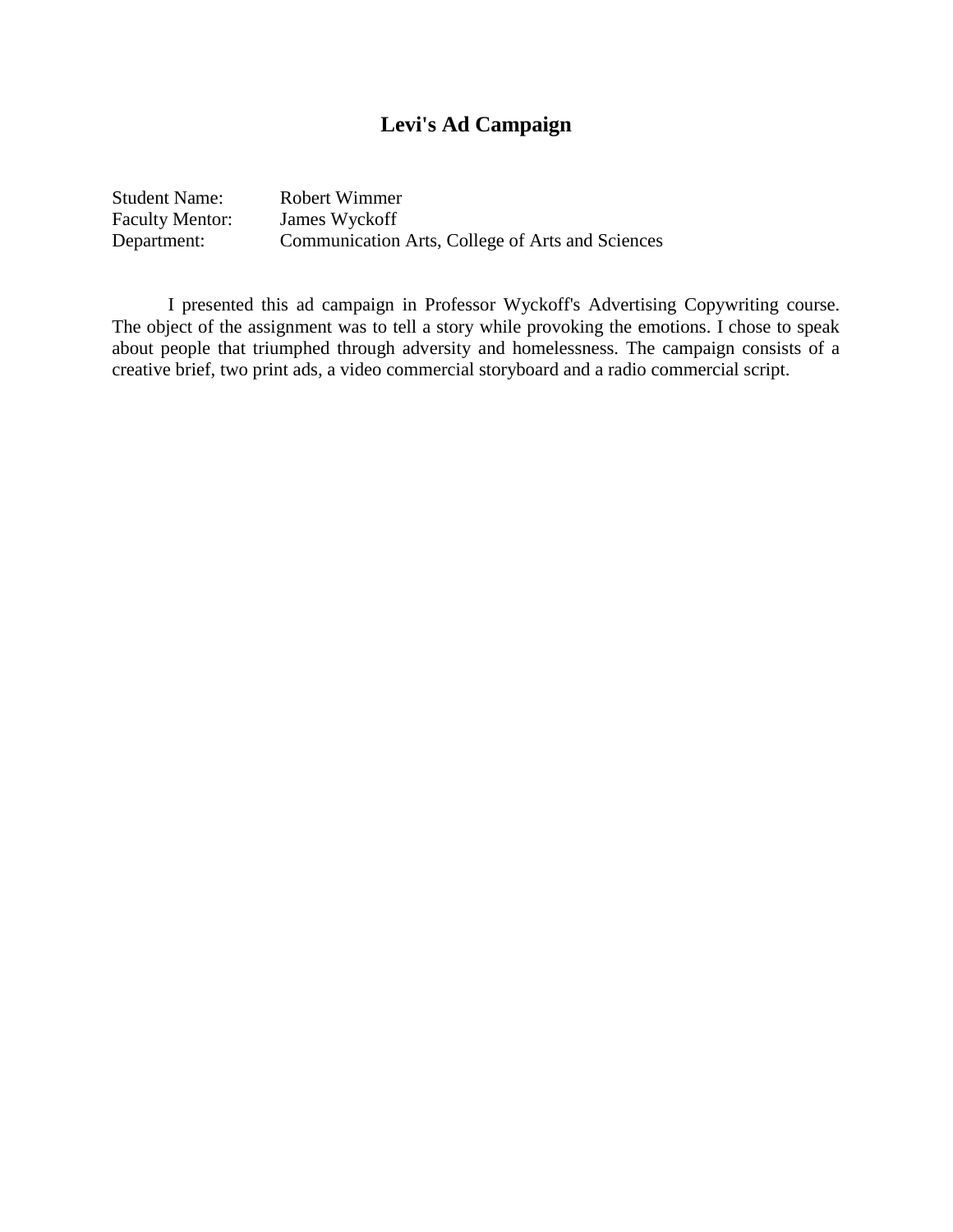## **Ethiopian Refugee Camp Design**

Student Name: Jamena Grant Faculty Mentor: John Dameron Department: School of Architecture and Design

There is a humanitarian crisis in Ethiopia. Somali, Eritrean and Sudanese people are fleeing to this country to escape drought and civil unrest in their own nations. The influx of people has resulted in a crisis. Unfortunately drought, famine and violence against women are not always left behind but exist in the camps as well. Drought is a natural disaster like no other. It does not come suddenly and bring havoc. It persist for years slowly unraveling the societies affected. To combat drought I added a rainwater collection plate on the perimeter of the roof. There is significant rainfall in areas not bordering but closer to the Red Sea which would have higher benefit than some other drier areas. Unfortunately there is no way to make rain appear but another way to combat drought is to provide nomadic people with a safe place to return when the search for water is over. Due to the civil unrest traditionally nomadic people are unsafe traveling as they always have. The need for stable homes has never been greater. Violence against women is also a major concern in the camps and I planned a route of travel based on the traditional Eritrean home to assist with this horrific problem. The doors are pocket doors that allow an open community feel while open but when closed provide safety with a lock. Nearly all traditional structures which are the majority of the shelters used in the refugee camps do not have locks adding to the insecurity of vulnerable residents like women and children. The exterior of the home uses earth bricks which are comprised of 5%-10% concrete resulting in a low carbon footprint. The roof is inspired by a thatched roof made of dried plants but is instead made of shredded recycled plastic to resemble braided leaves. The majority of the food and water are imported in from humanitarian organizations introducing plastic waste into the environment. This is an opportunity to begin a recycling initiative and utilize the plastic waste. A sewage disposal solution was not required for this competition but for this particular site it is worth exploring. Most residents travel to use the bathroom, which again leaves women and children vulnerable. A separate toilet area for women and men would assist with maintaining a safe environment for women. Instead of traveling alone to use the bathroom, in areas that are secluded unisex areas, women can begin to use women only facilities creating structure and order for this essential function. There are also many options for toilet facilities including a space like toilet system, which can convert waste to liquid fertilizer, or an ecological type toilet system made for poverty stricken areas. This design combines traditional elements of Sudanese aqal homes, Eritrean hidmos and Somali tukuls with regional cultural practices to create a home that reflects the African cultures residing at the camps. With all the conflicts the residents have fled, the goal of this design was to harmoniously but also distinctly reflect each culture and provide a safe place of refuge.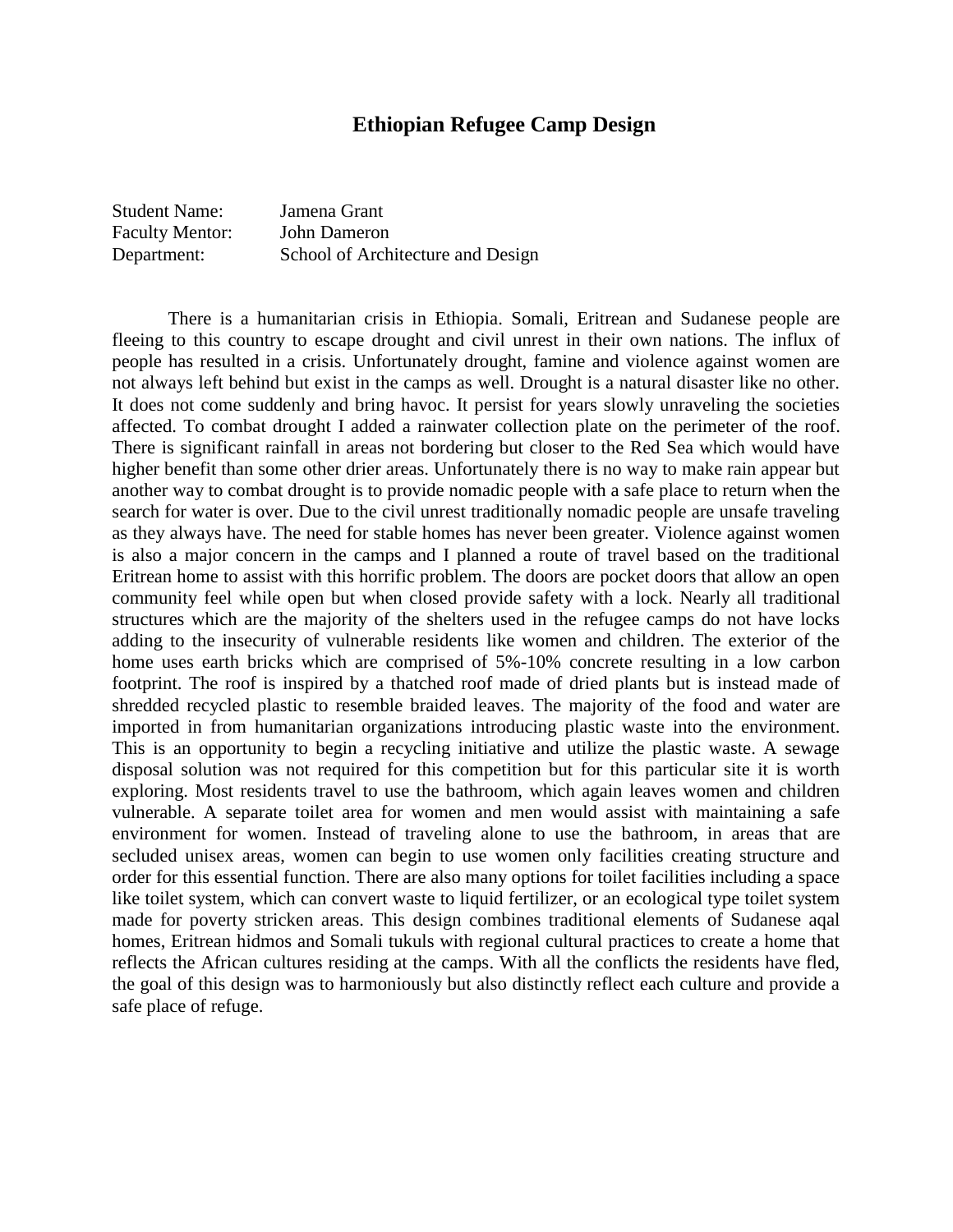## **Manufacturing Infographic**

| <b>Student Name:</b>   | Tanisha Isaacs                          |
|------------------------|-----------------------------------------|
| <b>Faculty Mentor:</b> | Patty Wongpakdee                        |
| Department:            | Fine Arts, College of Arts and Sciences |

Manufacturing in the United States has shown a decline in the past ten years. This Infographic is based on a survey sponsored by General Electric and was conducted in August 2011 by the Economist Intelligence Unit. In this survey 360 senior executives of manufacturing firms across a range of industries were asked about their attitudes toward the future of manufacturing in the U.S. I chose this topic because I am extremely interested in American manufacturing and how it affects job creation and the U.S. economy. A lot of the products commonly used by Americans are made in other countries and I was interested in how that foreign production and lower cost competition takes a toll on the state of manufacturing in the U.S. The information gathered from visualizing.org was presented in a spreadsheet format. Transforming the data into a visual graph helps the viewer to understand the topic in a clear and concise way.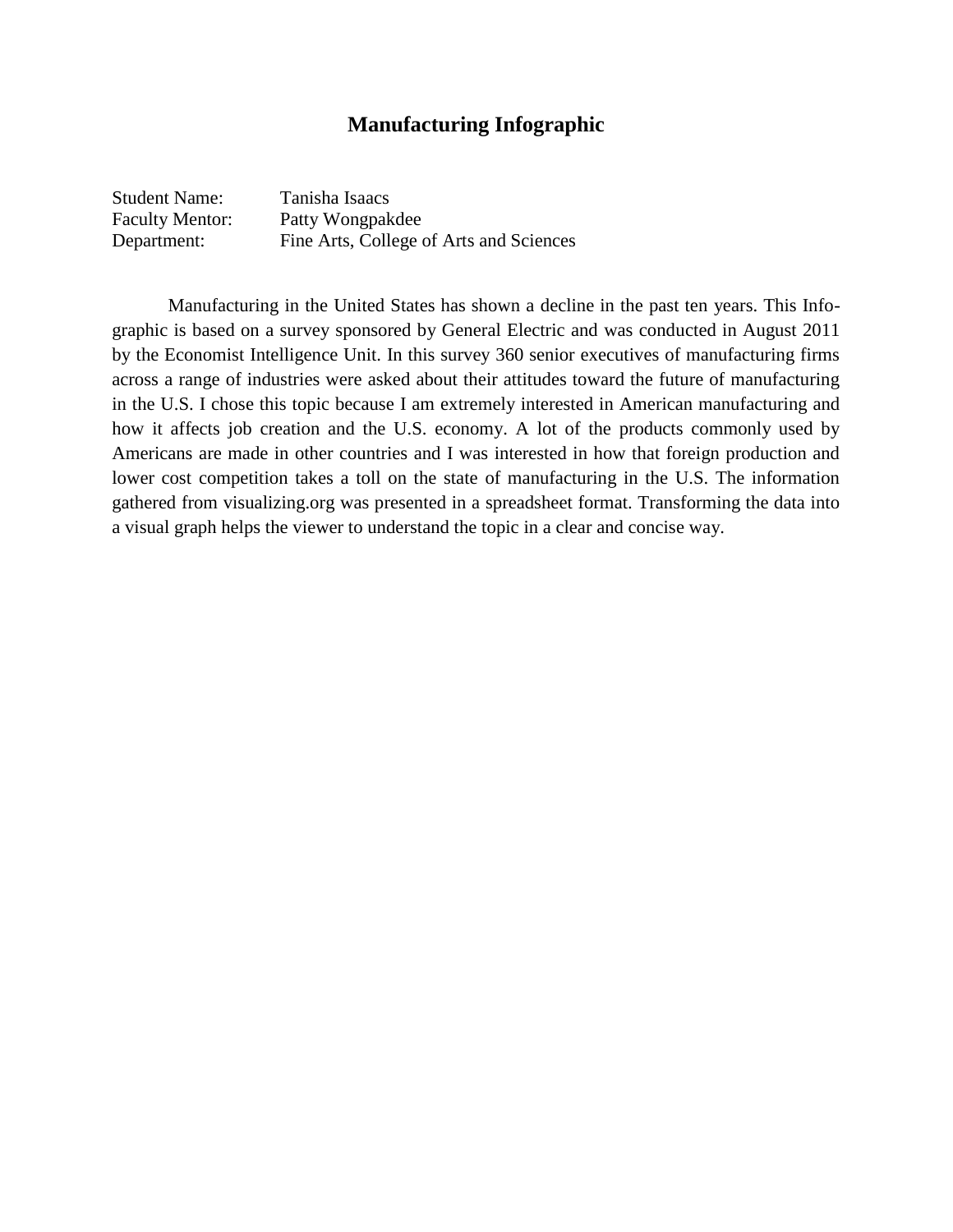## **Structural Composition of Myocardial Infarction Scar Does Not Differ Between Male and Female Middle-Aged Rats**

| <b>Student Name:</b>   | Eugene Bogatyryov, Molly Kelly, Lance Christensen,<br>and Robert Tomanek |
|------------------------|--------------------------------------------------------------------------|
| <b>Faculty Mentor:</b> | <b>Eduard Dedkov</b>                                                     |
| Department:            | <b>Biomedical Sciences, NYCOM</b>                                        |

In recent years, the accumulating body of knowledge derived from experimental animal studies and clinical research has established a key role of the sex-based differences in the severity, progression and outcome of cardiovascular diseases, including an MI. A number of studies indicate that females have a better reparative response in earlier stages of MI compared to the male counterparts. Nevertheless, little is known concerning the sex-related differences in a later stage of MI healing such as LV scar formation and maturation. Accordingly, we designed our study to determine whether the composition of the LV scar is affected by the biological sex of post-MI animals. A large MI was induced in middle-age (12-month-old) male (M-MI) and female (F-MI) Sprague-Dawley rats by ligation of the left descending coronary artery. Four weeks after an MI, rats with transmural infarctions, greater than 50% of the LV free wall, were selected for a final evaluation. Their hearts were arrested in diastole by the infusion of 2% lidocaine, excised, and perfuse-fixed with 4% paraformaldehyde in phosphate-buffered saline. Then the hearts were cut transversely into 2-mm-thick parallel slices with a blade guillotine. From each heart, a mid-ventricular slice was processed and embedded in paraffin. Transverse 8.0- $\hat{A}$ µm-thick sections were prepared with the use of a rotatory microtome, placed on the glass slides and processed for histological staining with picro-sirius red stain (to identify collagen fibrils and cardiac myocytes) and immunohistochemical staining with an antibody against smooth muscle  $\hat{I}$ +-actin (to visualize myofibroblasts and vascular smooth muscle cells). Regular light images from the stained scar region of each heart were captured on a computer. Morphometric and stereological analyses were conducted on assembled figures by using Image-Pro Analyzer 7.0 software. The fractional volume of fibrillar collagen (FC), cardiac myocytes (CM), myofibroblasts (MF) and vascular smooth muscle cells (VSMC) were determined in each scar. We found that that the LV chamber of F-MI and M-MI rats underwent a similar degree of transversal enlargement though the compensatory increase in LV mass was less prominent in female hearts. At the same time, the mean scar size and thickness were comparable between F-MI and M-MI rats  $(61.3\text{\AA} \pm 3.9\% \text{ vs. } 63.8\text{\AA} \pm 2.5\% \text{ and } 0.66\text{\AA} \pm 0.04 \text{ mm vs. } 0.73\text{\AA} \pm 0.05 \text{ mm}$ , respectively). Although, there was a great degree of heterogeneity in spatial distribution of the analyzed structural components within an individual scar, their mean content showed no significant differences between F-MI and M-MI rats (FC:  $53.3\hat{A} \pm 6.6\%$  vs.  $61.6\hat{A} \pm 4.5\%$ ; CM:  $3.1\hat{A} \pm 0.4\%$  vs.  $3.3\hat{A} \pm 0.4\%$ ; MF:  $9.6\hat{A} \pm 1.2\%$  vs.  $9.6\hat{A} \pm 1.7\%$ ; VSMC:  $3.4\hat{A} \pm 0.5$  vs.  $2.3\hat{A} \pm 0.5\%$ ). Our data are the first to demonstrate that biological sex does not influence the structural composition of the MI scar in middle-aged rats.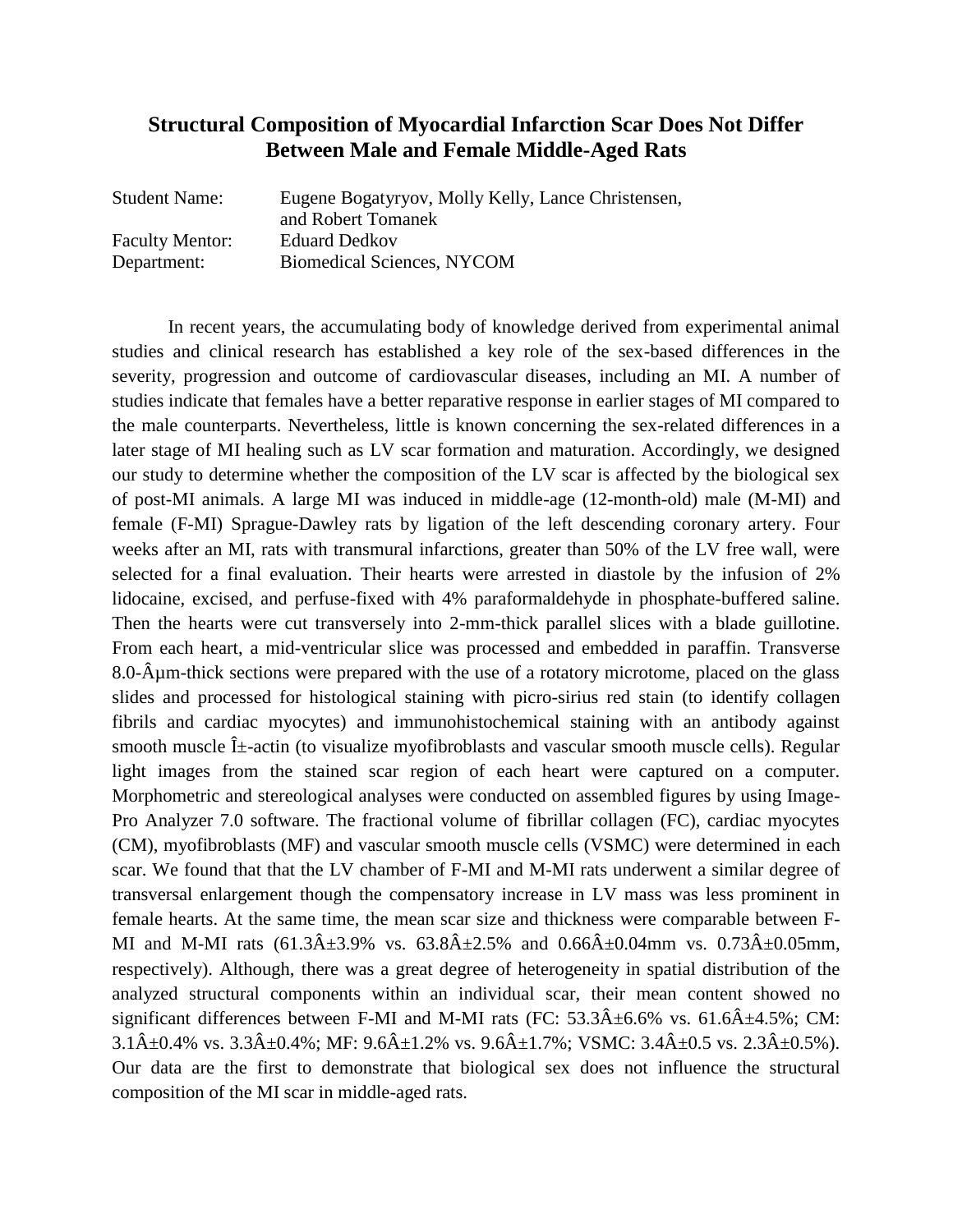## **Effects Of Banning Alcohol Advertising Versus Counter-Alcohol PSAs on Alcohol Consumption**

Student Name: Roshni Ashar Faculty Mentor: Jueman Zhang Department: Communication Arts, College of Arts and Sciences

Many studies have revealed that increasing exposure to alcohol messages leads to the youth being inclined towards alcohol consumption (e.g., Collins, Ellickson, McCaffery, & Hambarsoomians, 2007; Russell, Russell, & Grube, 2009; Snyder, Milici, Slater, Sun, & Strizhakova, 2006; Stacy, Zogg, Unger, & Dent, 2004). Other influential factors include identification with characters portrayed as drinking in the program (Russell, et al., 2009), and advertisement likeability (Chen, Grube, Bersamin, Waiters, & Keefe, 2005). However, in these studies, not much has been established about how to decrease alcohol consumption. According to some researchers, banning alcohol advertisements may have little or no effect on alcohol consumption (Motta, 1997). Moreover, several studies have found that alcohol consumption level even increases with bans of alcohol advertisements (Nelson, 2000; Smart & Culter, 1976). One plausible explanation is that banning alcohol advertisements means less advertising cost for alcohol companies, which in turn gives them the leverage to decrease their prices and decreased price can lead to more sales (Motta, 1977). Another reason could be that advertisers take on to subliminal advertising. For instance, they advertise their brand as "sparkling water" instead of vodka or beer. Former Surgeon General Koop's Drunk Driving Panel postulated that the problem of underage drinking and other problems associated with alcohol consumption can be substantially reduced by "matching the level of alcohol advertising with equivalent exposure for effective pro-health and safety messages to provide more complete and accurate information," according to the U.S. Department of Health and Human Services (1989). This can be achieved by making such public service announcements (PSAs) federally mandatory and juxtaposing them in the same programming that is loaded heavily with alcohol advertising so as to influence the most affected target audience (Primack, Kraemer, Fine, & Dalton, 2009). Along this line of research, this study intends to investigate how alcohol advertisements combined with counteralcohol PSAs may affect alcohol consumption amongst the youth. Furthermore, this study will compare it with the impact of bans of alcohol advertisements on alcohol consumption. The study will use a 2 (a combination of advertisements and PSAs v. bans) by 2 (pre- and post-tests) mixed factorial design. Half of the participants will be shown 12 advertisements and 8 PSAs as inserts between recorded TV programs whereas the other half will be shown just the recorded TV programs. Before and after the exposure to the stimuli, participants will be asked to complete questionnaires regarding their alcohol consumption.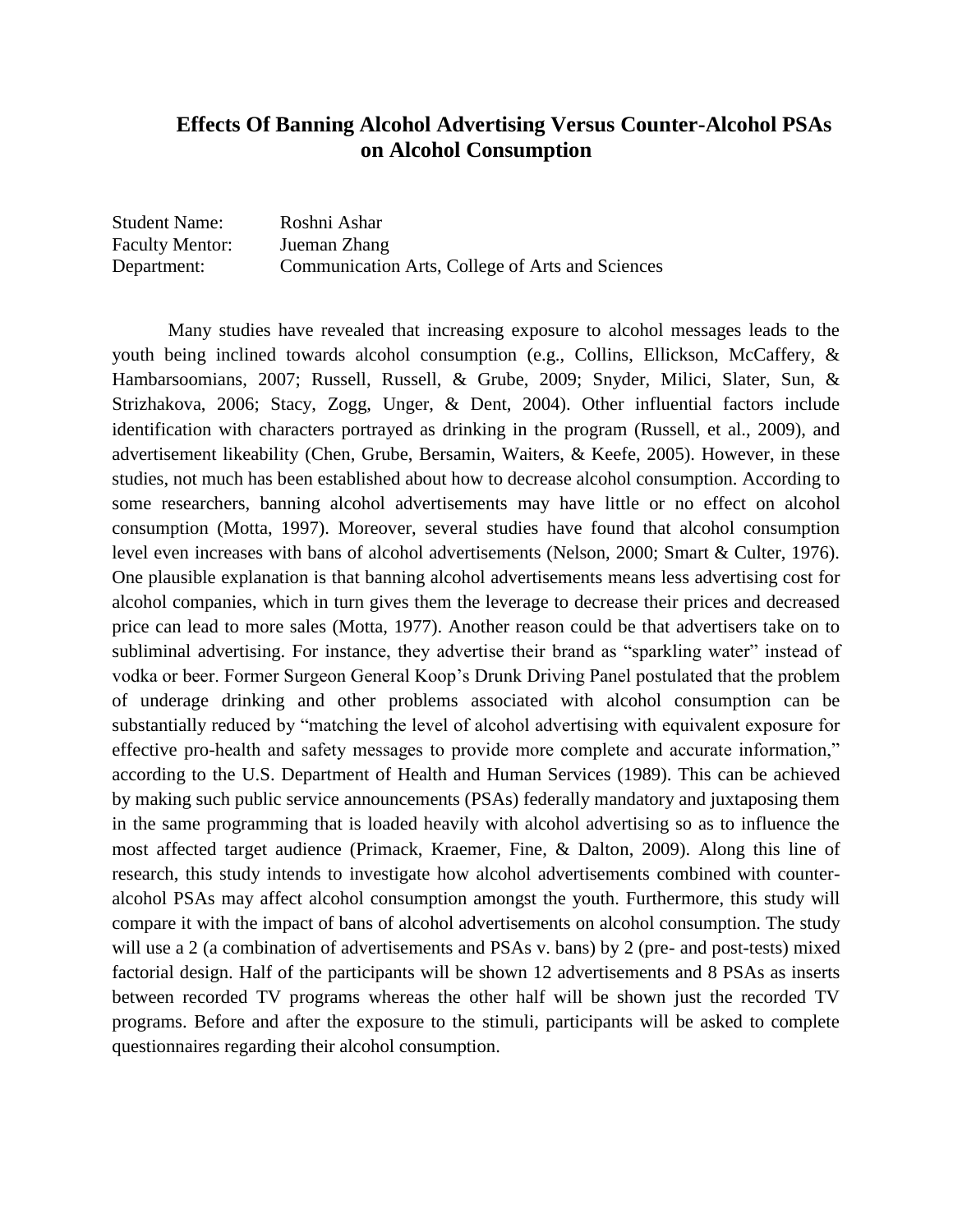### **Photo Portfolio Demo Reel**

Student Name: Andrew Lai Faculty Mentor: Paul Demonte Department: Communication Arts, College of Arts and Sciences

My project is a compiled portfolio of my photography work during my past two years at NYIT. Most of my photos were taken at events that the School of Management held throughout the past two years such as business meetings, leadership conferences, honor galas, and dinner cruises. Instead of taking the usual slideshow transition and music approach, I have decided to create this portfolio through the use of Adobe After Effects and give the images the ability to stand out through my abilities.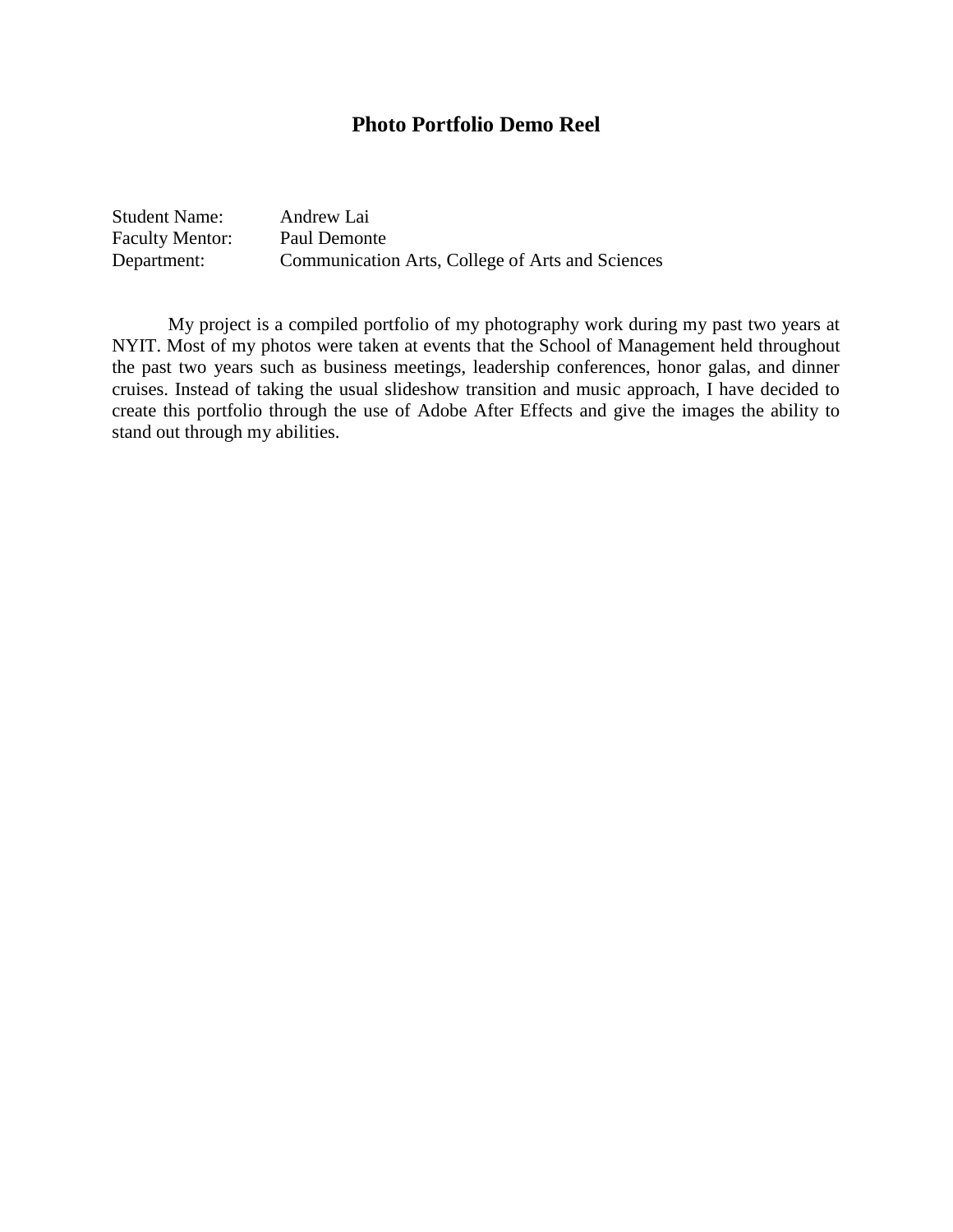#### **Point of Care Learning Preferences of Physician Assistants**

| Matthew Graupman, Amanda Russell, Kristen Cofer,          |
|-----------------------------------------------------------|
| and Stephanie Burkhardt                                   |
| Lawrence Herman                                           |
| Physician Assistant Studies, School of Health Professions |
|                                                           |

Objective: Point of care learning for medical professionals is increasingly utilized. The Association of American Medical Colleges (AAMC) defines point of care learning as "learning that occurs at the time and place of a health professional-patient encounter" (Ebell, Cervero, Joaquin, 2011). While identifying specific resources and methodologies utilized is desirable, no data are currently available identifying physician assistant practices. Especially in this electronic age where tradition changes rapidly, it is important to determine which point of care resources physician assistants utilize when the need for timely clinical information arises during a patient encounter. Methods and Participants: A study of practicing physician assistants was conducted through the use of an online survey instrument which was distributed utilizing a database of practicing physician assistants representative of the profession. Physician assistants surveyed were all members of the American Academy of Physician Assistants (AAPA) and the database was facilitated by AAPA. Respondent demographic information collected included age, sex, years of practice, area of practice, and primary zip code of practice. The remaining questions determined specific point of care learning preferences of the sampled physician assistants. The data was analyzed using multivariate analysis. Results: A total of 6,109 physician assistants were selected from the entire AAPA membership database and this sample was specifically designed to be a representative sampling of PAs by age, gender, practice specialty, time in practice, and geography. These individuals were contacted via an email and asked to respond to the survey. Of those sent emails, 81.6% (N=4,986) had email addresses that allowed delivery, and 18.2% (N=875) of the emails were opened by individual PAs, and precisely 400 PAs responded, a 45.7% response rate for emails opened by recipients, and a 8.0% response rate for all emails apparently received. All data collected were self-reported. The mean age of respondents participants was 44 years of age, ranging from 24 to 75 years of age with nearly two-thirds of the respondents being female (64.5%). Average time in clinical practice was 13 years with a range of 1 to 38 years. Of those that responded, 74% (N=293) chose an electronic resource over a textbook or journal for the primary method of accessing medical information. Internet access regardless of the type of device utilized was chosen by 84% (N=331) of the respondents. Conclusions: The internet and especially readily available smartphone applications are the overwhelming point of care resources preferred by physician assistants. This has implications for not only practicing PAs, but PA educational programs and continuing medication education providers.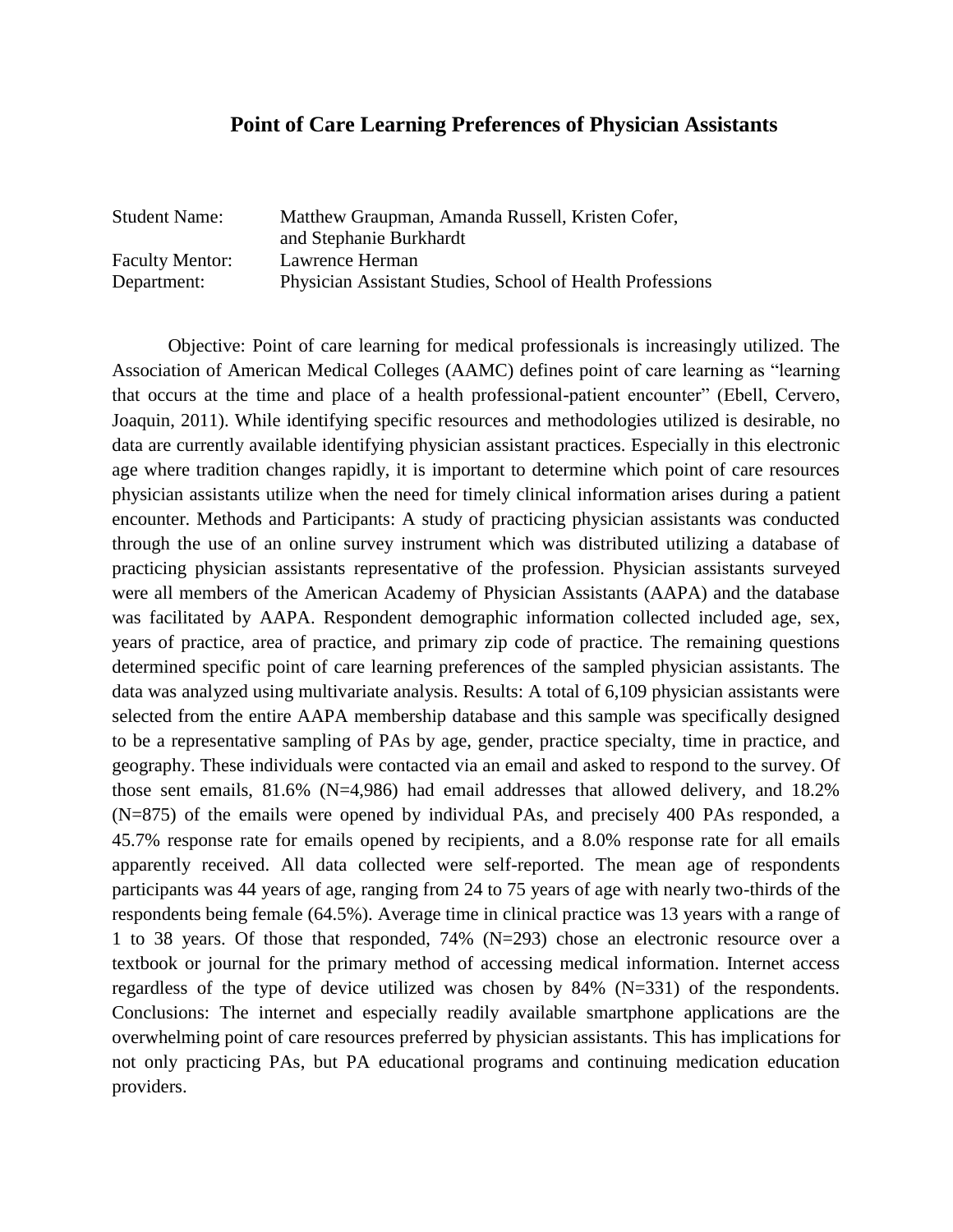#### **Optimal Control System of a Wind Turbine**

Student Name: Hassan Mughal and Omer Zia Faculty Mentor: Felix Fischman Department: School of Engineering and Computing Sciences

In today's world wind turbines are manufactured in terms of vertical axis and horizontal axis. Various types of wind turbines are used in tasks as small as charging battery to the tasks as vast as large grid-connected arrays of turbines producing commercial electric power. Our area of research focuses on the horizontal axis wind turbines. Our research objective is to maximize the electrical power yield by using key parameters that greatly influence the operation and the output of the system. The research team concentrated on four different procedures to achieve the optimal control system of the wind turbine. We used hydraulic cylinders between the nacelle and the base tower to change the wind turbine's orientation toward the wind. The advantage of using hydraulic cylinders is that they will optimize the life span of the system, by decreasing the drag force on it in extreme weather conditions. In order to maximize the total power output during low wind speeds, we considered pitch-control as the best option. In pitch-control each blade is rotated along its own axis, using stepper motors, to encounter maximum possible wind. The undesired change in the direction of the wind flow significantly decreases the desired output. In order to overcome this obstacle, the team brought in the implementation of the yawing-effect. In yawing-effect, the whole nacelle is rotated in a desired direction so that the blades can experience the maximum lift force, resulting in higher rpm. A major reason in blade failure includes the shear stress produced at the center of a blade because the difference between the velocities of the blade's tip and its base. These shear stresses can be minimized, by adding two more tips equilaterally spaced and oriented form the existing tip. The additional tips will not only increase the aerodynamic efficiency of the system, but also provide more strength to the blade because the junction of these three tips will be a replica of the blade's base, which is the strongest part of a blade. Our research team suggests that using these above mentioned advancements, we can minimize the chances of failure the system against drastic weather conditions, increase the life span of the system, maximize the possible power output in low wind speed, increase the aerodynamic efficiency, and decrease the risk of blade failure by modifying the blades' dynamics. We will further our research by introducing sensors that will help the wind turbine system to be operated from a central controlling unit, which will be responsible for feeding essential data to each wind turbine active on the wind turbine farm. These sensors will also help us to observe and study the changes in the parameters of each component of the system, making it more robust and controllable.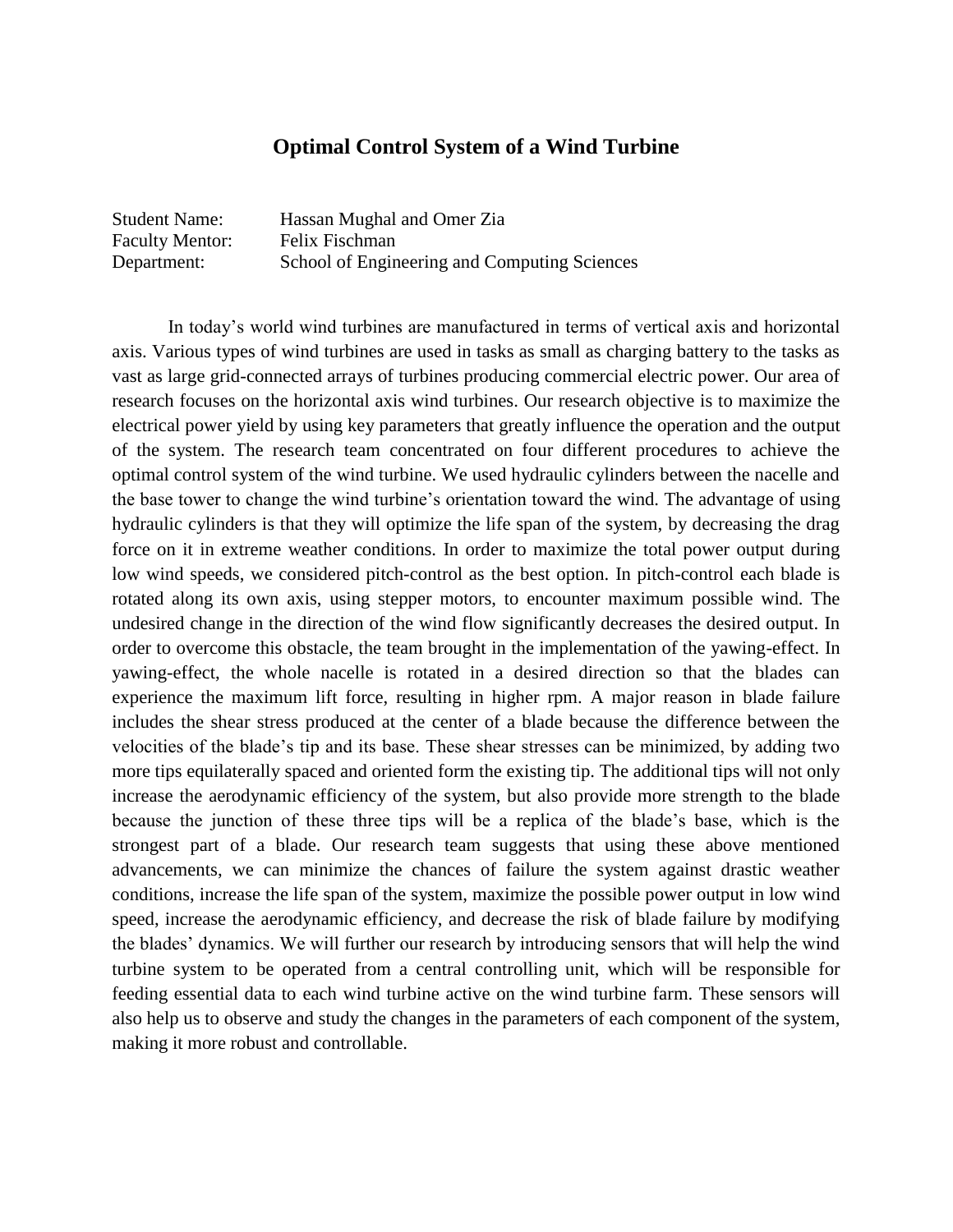## **A Palimpsest of Ideas**

Student Name: Julianne Cantelmi Faculty Mentor: Daniel Quigley Department: English, College of Arts and Sciences

The most prominent element that I noticed within the site was the idea that the site itself is a palimpsest: just walking along the street, it becomes a timeline in itself as shown through (this) diagram. Throughout the site, you can see these layers of history unfolding throughout the 1800s, 1900s, and 2000s to the present. Different elements from different time periods are revealed in elevations of these various building facades, each reflecting their history. Paralleling this palimpsest within the site, the shoe I chose was Nat-2, a shoe created with this same idea that along a timeline, layers can be added or subtracted in order to accommodate for the current situation. Nat-2's shoes are layered shoes, which come in 2in1 and 4in1 collections where a zipper functions to either unzip a sneaker to become a sandal, or by adding layers onto a sneaker to become boots. In working through this program, I used the idea of a palimpsest to layer program spaces on top of one another at various levels and push and pull the walls, actually bringing the specific program criteria to the exterior boundaries and creating edges that define areas from the outside for specific program purposes.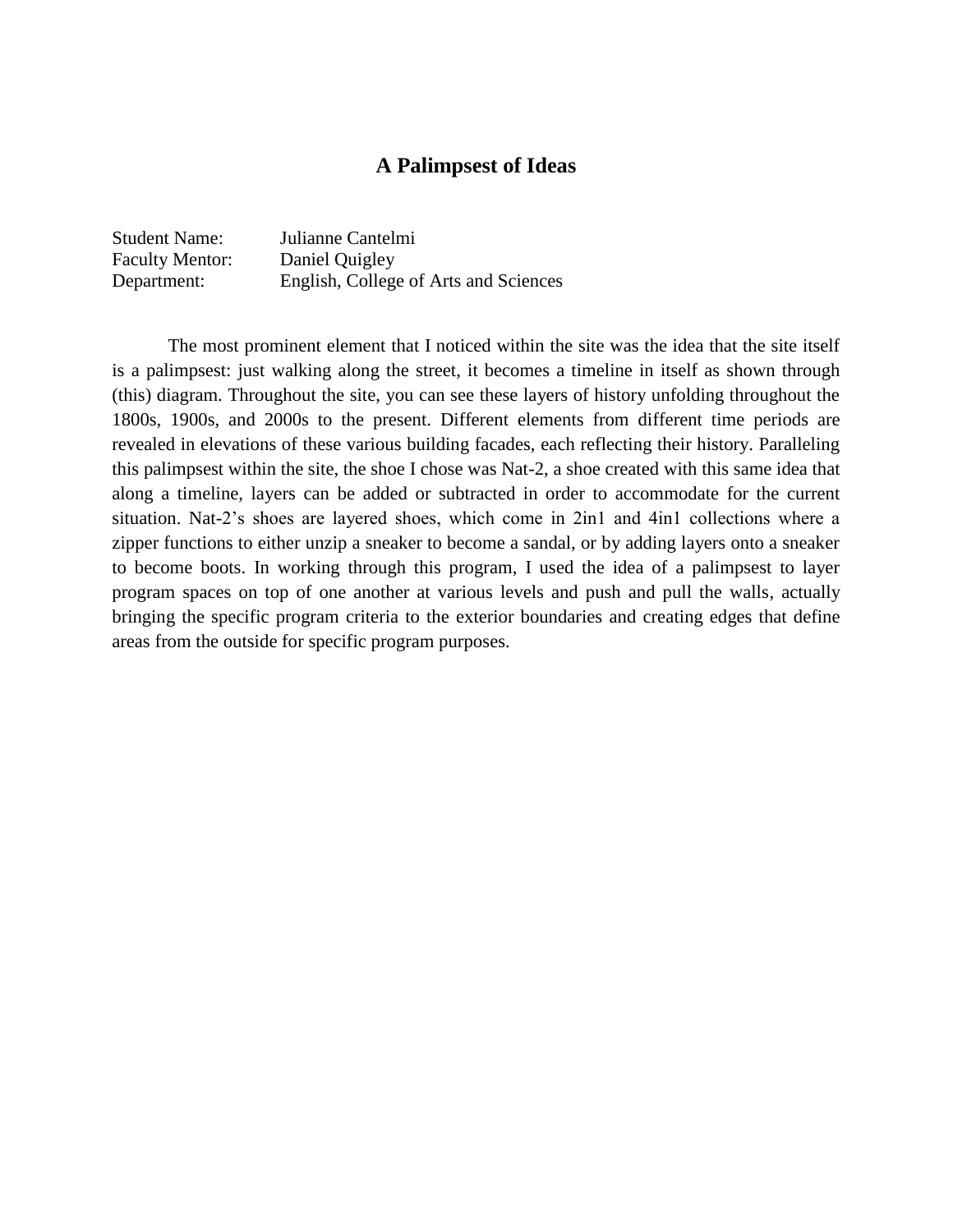#### **All They Have Is A Pomegranate**

| <b>Student Name:</b>   | Nina Mirhabibi                          |
|------------------------|-----------------------------------------|
| <b>Faculty Mentor:</b> | Lynn Pocock                             |
| Department:            | Fine Arts, College of Arts and Sciences |

The intricate environment of Iran has been leading Iranians to abandon the country in a large scale. The reason of this massive desertion is "Oil", their enemy and their wealth (friend), while it is being used towards a better life in foreign countries, it has always been a motive for powerful people/countries to manipulate Iranian's political and social life in different ways. I did and am looking forward to demonstrate the experience that I'm having currently in the USA.

I moved to the United States to continue my higher education at the age of thirty. I have my Iranian taste and attached strings to my country but I'm not sure, except my family, where they are coming from. I need to find my lost identification as well as my roots and the reason behind my taste of art. Although my transitional life, from Iran to United States, helped me out to have a better understanding of my repressed voice and desires inside, it's undeniable that I've been taken apart from my roots. This self-portrait series is expressing my high contrast, bothered feelings, a conceptual visualization of the shared experience among most Iranian immigrants/non-immigrants who were forced to leave their homeland, physically or mentally. Maybe it does not sound hurtful or savagery but to me, it's been a crime. This project and the one that I am working on currently, supposedly will lead me towards the final thesis project.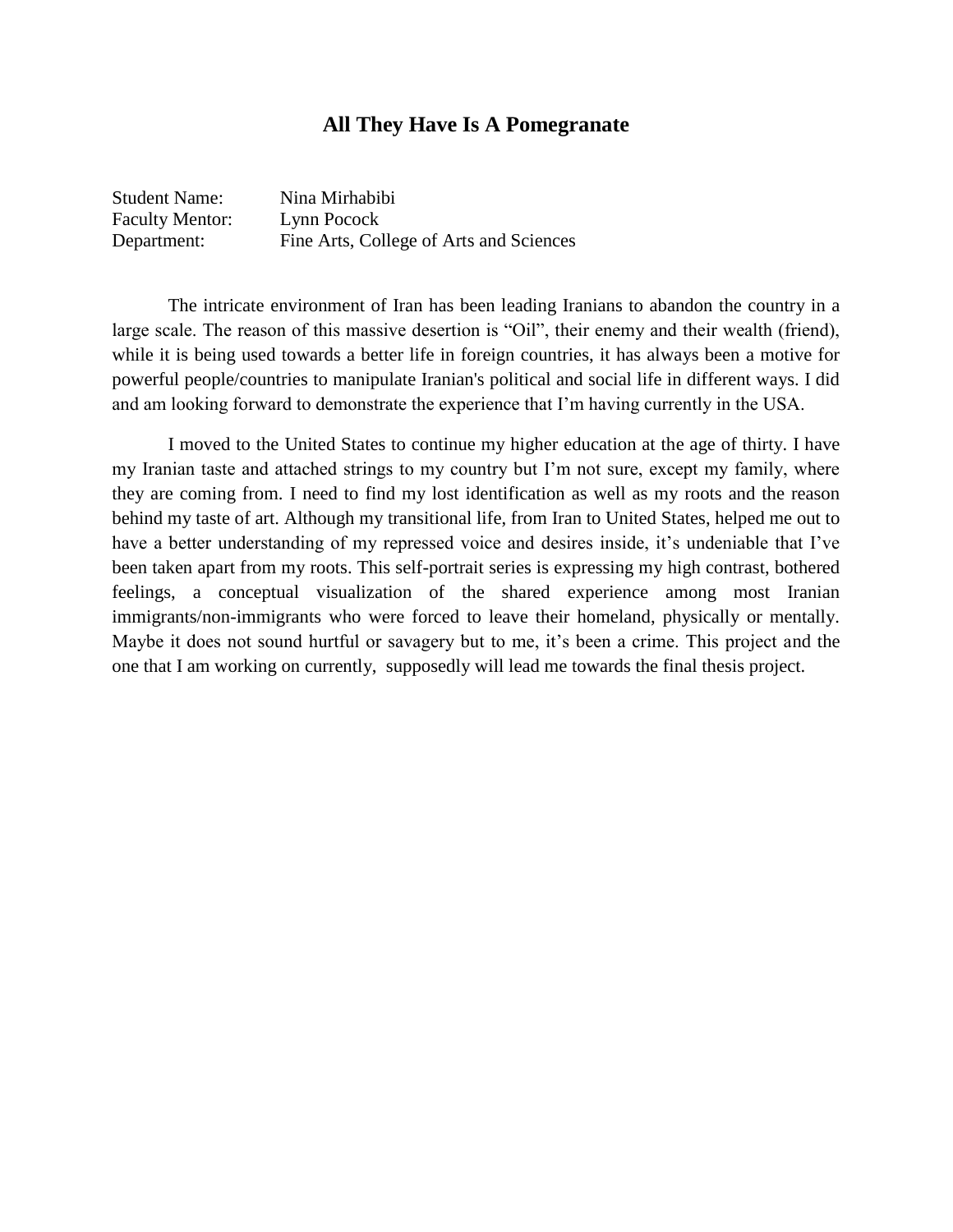# **Art and the African American Experience**

| <b>Student Name:</b>   | <b>Briana Strong</b> |
|------------------------|----------------------|
| <b>Faculty Mentor:</b> | Vera Manzi-S         |
| Department:            | Fine Arts, Col       |

i-Schacht epartment: Fine Arts, College of Arts and Sciences

My project will display, through painting by African American artists, the lives and the experience of living within the Black culture. I have incorporated an art history class as well as a history course I'm taking on the African American Experience to create this project.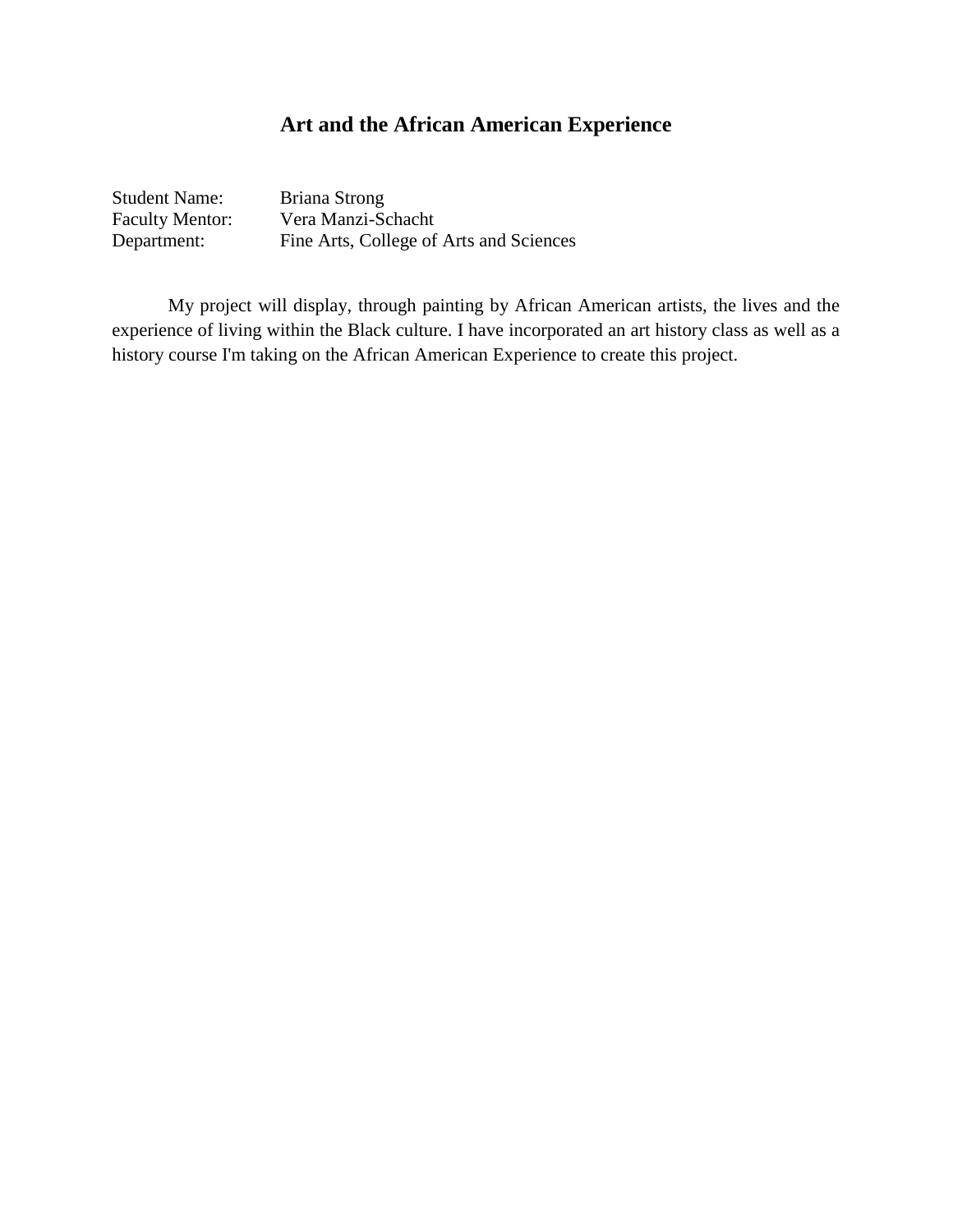# **Jupiter Sadge**

| <b>Student Name:</b>   | Earl Holder                             |
|------------------------|-----------------------------------------|
| <b>Faculty Mentor:</b> | Terry Nauheim Goodman                   |
| Department:            | Fine Arts, College of Arts and Sciences |

"Jupiter Sadge" is a [hand drawn] print comic about an extra-terrestrialite with a psychokinetic talent called "Micro-PK" ability, which allows him to control the odds of any situation and psychically alter them in his favor. I made this comic using pencil and pen and will be presenting at least 6 images and an accompanying narrative for my presentation.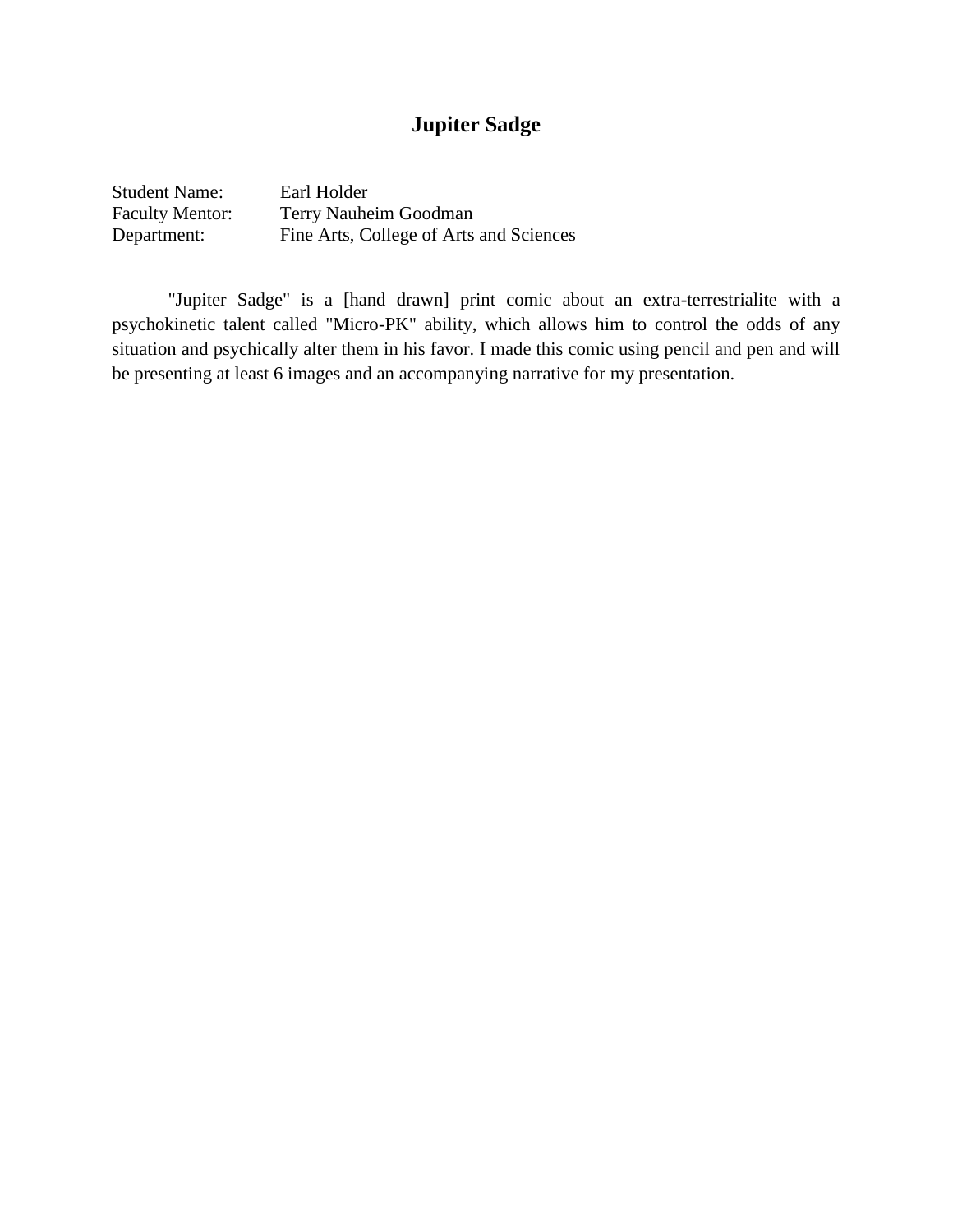### **Life Expectancy in the U.S. Infographics**

| <b>Student Name:</b>   | Shannon Ifill                           |
|------------------------|-----------------------------------------|
| <b>Faculty Mentor:</b> | Patty Wongpakdee                        |
| Department:            | Fine Arts, College of Arts and Sciences |

"Life expectancy" refers to the average number of years that a person is expected to live [at a given age]. It is often times used in relation to calculating human populations within a given area, country, etc. In the United States between 1970 and 2006, the average life expectancy of males and females overall increased. I chose this topic because it appealed to my interest in studies regarding the changes in human lifestyle over a period of time; a determining factor that is involved in the study of life expectancy. Using infographics helped to present this information in a way that is easy to understand and engaging to read. A topic such as this one contains a significant amount of data. Therefore, it is essential that the information is presented in a clear, simplified way in order for it to be easily read and understood. It could be overwhelming to view this particular data on a basic spreadsheet, having few words and seeing numbers all over. The infographics combine four sets of data into two groups in a way that allows the viewer to visualize the contrasts that the numbers are explaining, as well as incorporate other visual elements to complement the data.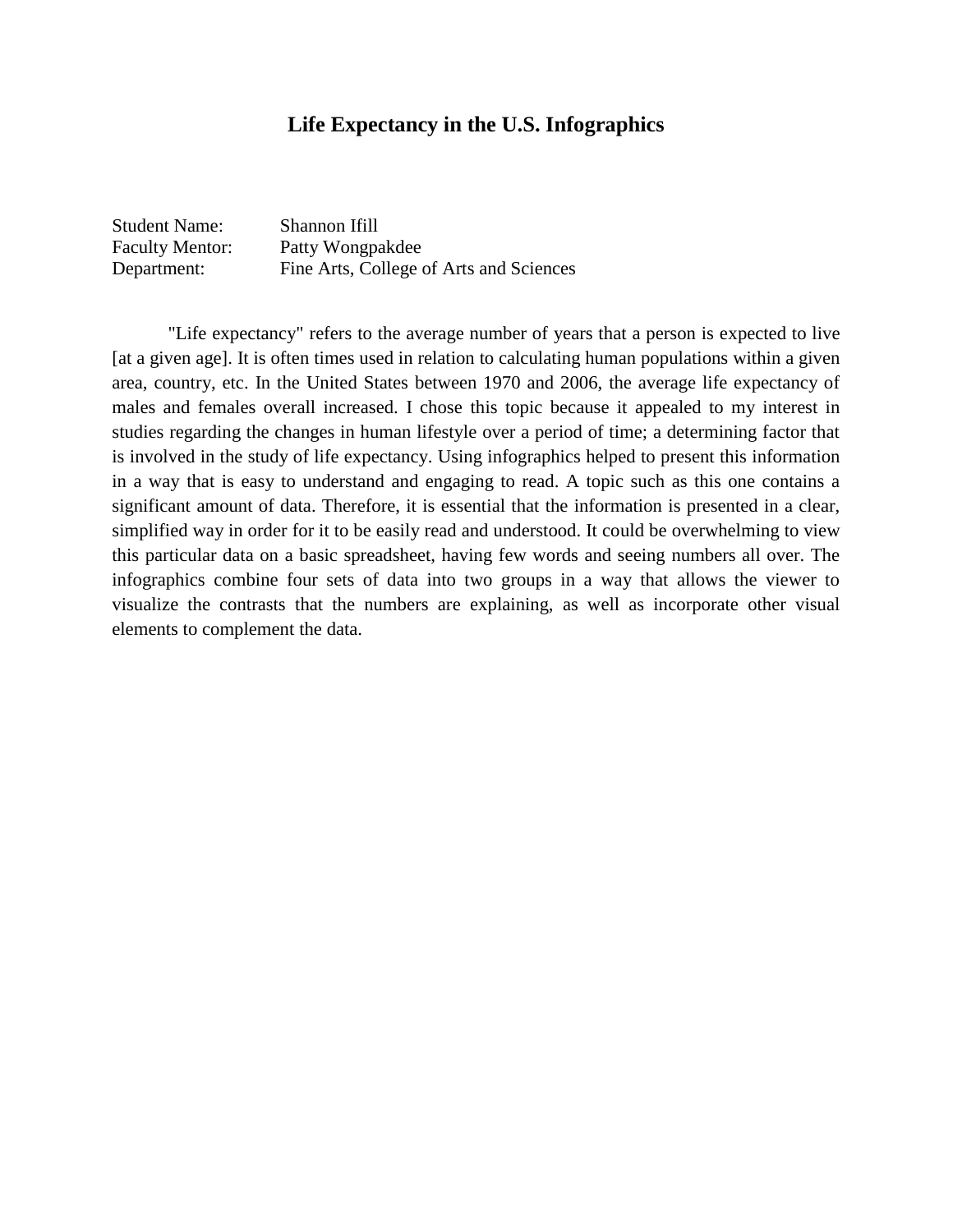### **Planetary Boundary Infographic**

| <b>Student Name:</b>   | Nina Roman                              |
|------------------------|-----------------------------------------|
| <b>Faculty Mentor:</b> | Patty Wongpakdee                        |
| Department:            | Fine Arts, College of Arts and Sciences |

This infographic describes the Earth's biophysical thresholds; each has its own limit that once passed that limit could lead to disastrous consequences. The information was gathered from [http://visualizing.org](http://visualizing.org/) and was deciphered by Professor Wongpakdee and myself. I wanted to show the urgency of each boundary element and its value. Elements such as Global Freshwater and the increase of the Phosphorus cycle are putting the world at risk. The world cannot naturally replenish through natural process if we continue at this alarming rate. Unfortunately for some boundaries, such as Biodiversity, we have passed the point of no return. Some studies suggest we are in the midst of a mass extinction. The selected elements are represented by using a bar graph in combination with color to show how far man has pushed each element to its point of no return. This infographic helps illustrate to the viewer that we are part of the problem but fortunately, we also have the power to keep some at a safe value if we choose not to ignore the signs.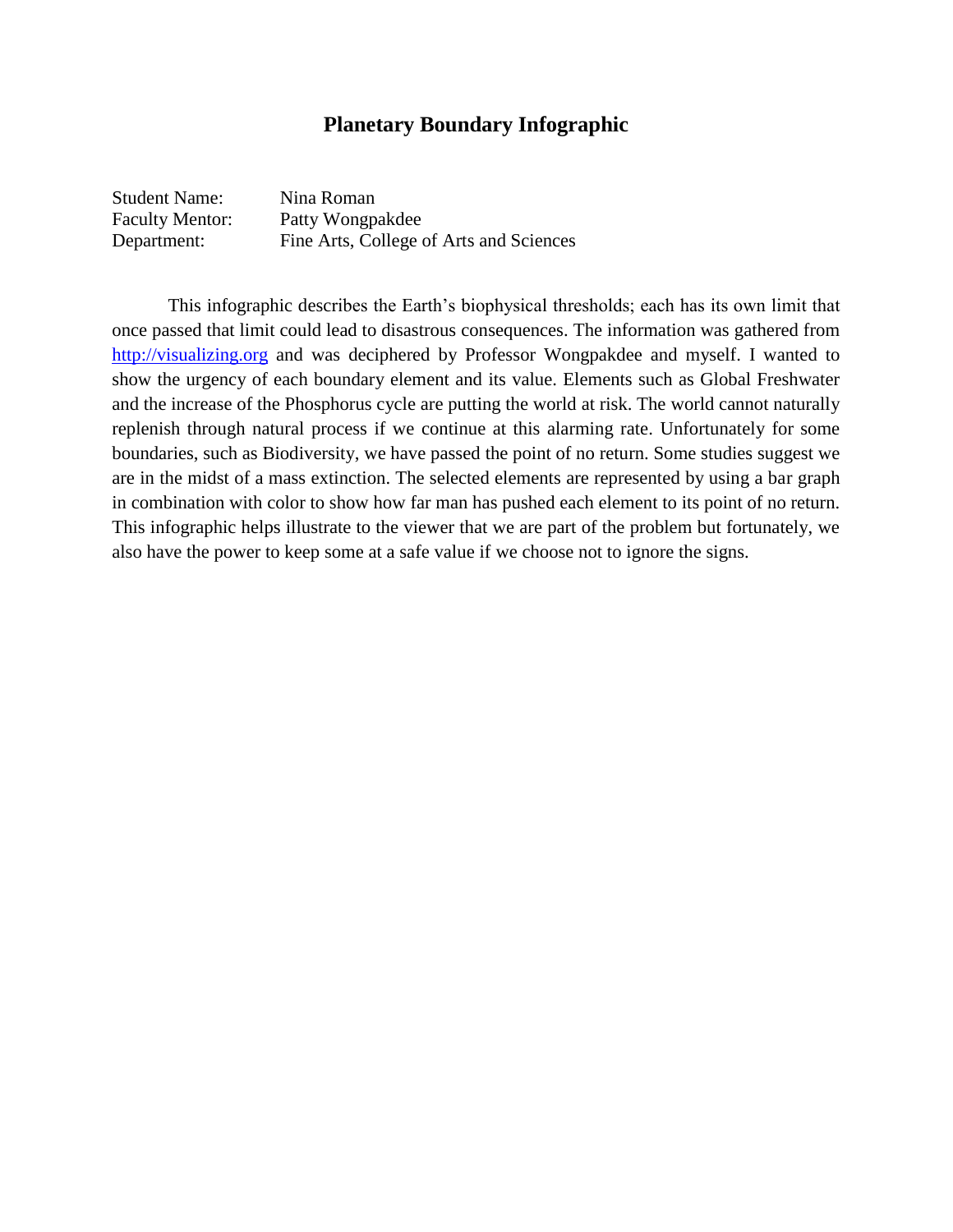## **Sentience**

| <b>Student Name:</b>   | Mercedeh Mirshamsi                      |
|------------------------|-----------------------------------------|
| <b>Faculty Mentor:</b> | Terry Nauheim Goodman                   |
| Department:            | Fine Arts, College of Arts and Sciences |

The project is called "Sentience". It is a photographic body of work featuring portraits from my recent world travels depicting underprivileged women and children from several diverse cultures in Asia and Africa.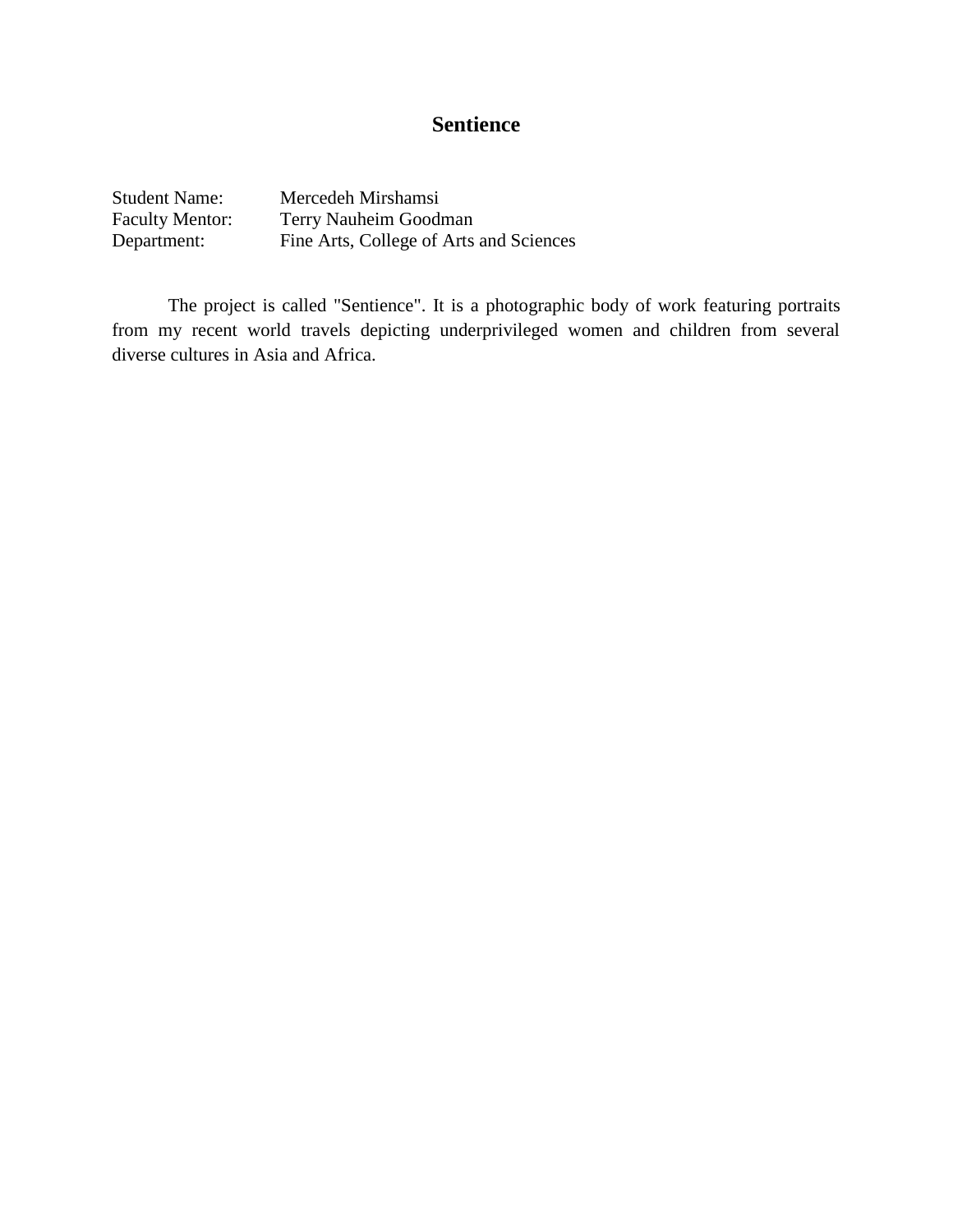### **Smoking Among Women and Men in the USA**

| <b>Student Name:</b>   | Savvas Pitzio                           |
|------------------------|-----------------------------------------|
| <b>Faculty Mentor:</b> | Patty Wongpakdee                        |
| Department:            | Fine Arts, College of Arts and Sciences |

My subject for this infographics is smoking among men and women who were born between 1965 and 2007. I have chosen this particular subject for two main reasons: I am personally a smoker and would like to see this information being presented in a more clear and fun way, and secondly because infographics are very important. That is because they make info more appealing and they have the power to easily grab people's attention given the colors and graphics, and provide a clear and easy understanding of the information provided.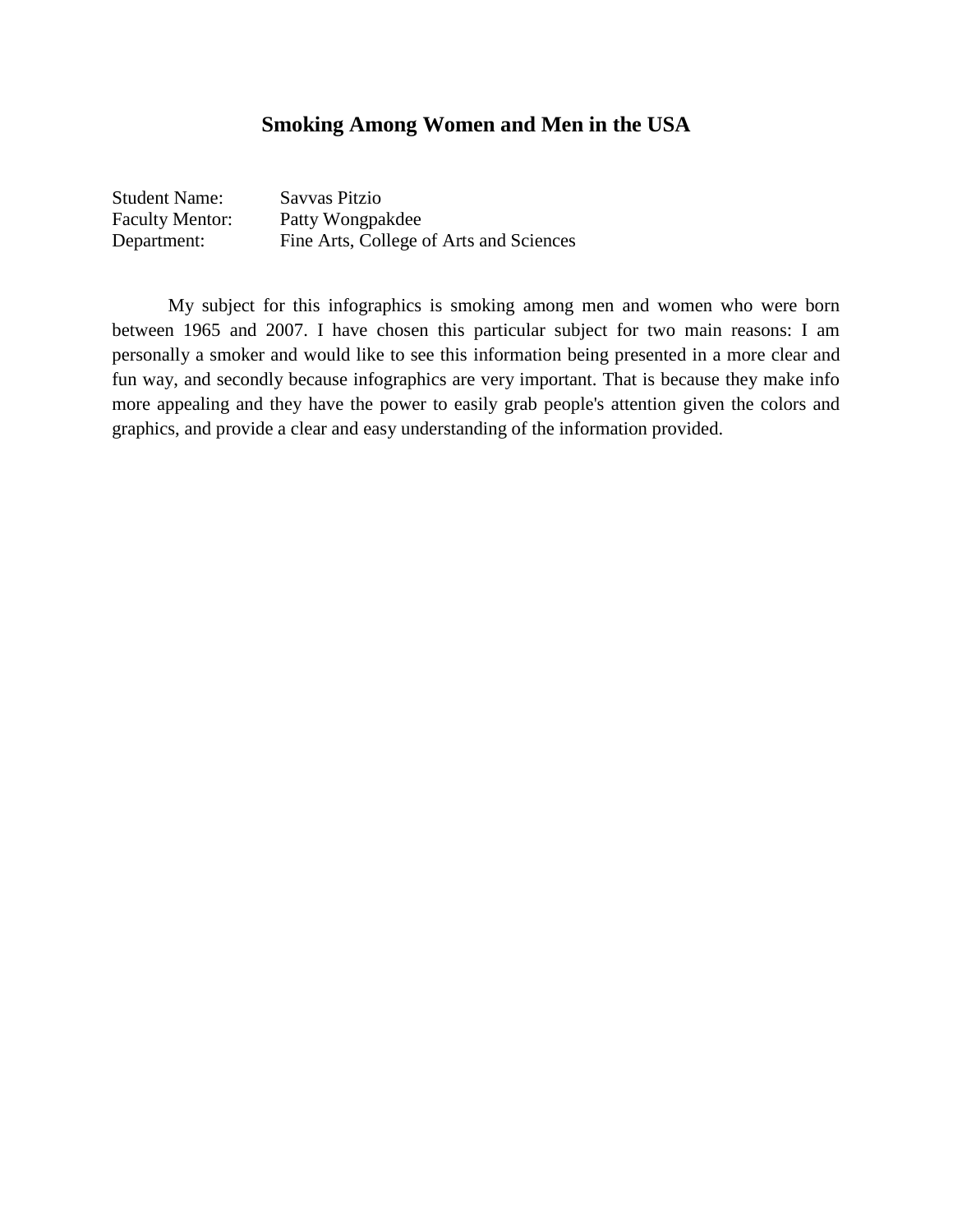#### **The Zombie and You**

| <b>Student Name:</b>   | Ashley Foster and Victoria Reyes        |
|------------------------|-----------------------------------------|
| <b>Faculty Mentor:</b> | Yuko Oda                                |
| Department:            | Fine Arts, College of Arts and Sciences |

We are artists and while sketching and designing for class projects some of our designs were only just drawings never developed beyond that. We asked what made some clothing so special? Their designs were simple and some hardly were funny and most people just brought shirts because they were brand name. We wanted to create shirts that were different, that went beyond the 8.5 x 11 inch square designs we were restricted to. Why couldn't shirts be simple and funny or just plain amusing? Well we decided they could. After creating designs we started to spread the word. Our target audience are people from the ages of 14 to 30 but we are not only for that age group. We continue to strive to get our simple idea out there by using our skills in film, animation to make stories that will show our personality and talents as well as attract possible buyers. We don't expect to be like Mark Zuckerberg (Facebook founder) or Kira Plastinina (fashion designer, who started her own line before the age of 16) nor do we want to. What we want is to create simple fun shirts. With each shirt there is a story behind the character or the design. It is easy to sell a product but what we have is personality. We want to bring that personality and attention to detail to everyone. What we want to show at SOURCE is our artistic skills and the technique used to create our animated film as well as our personalities, and if you get a good laugh out of it then that's a plus.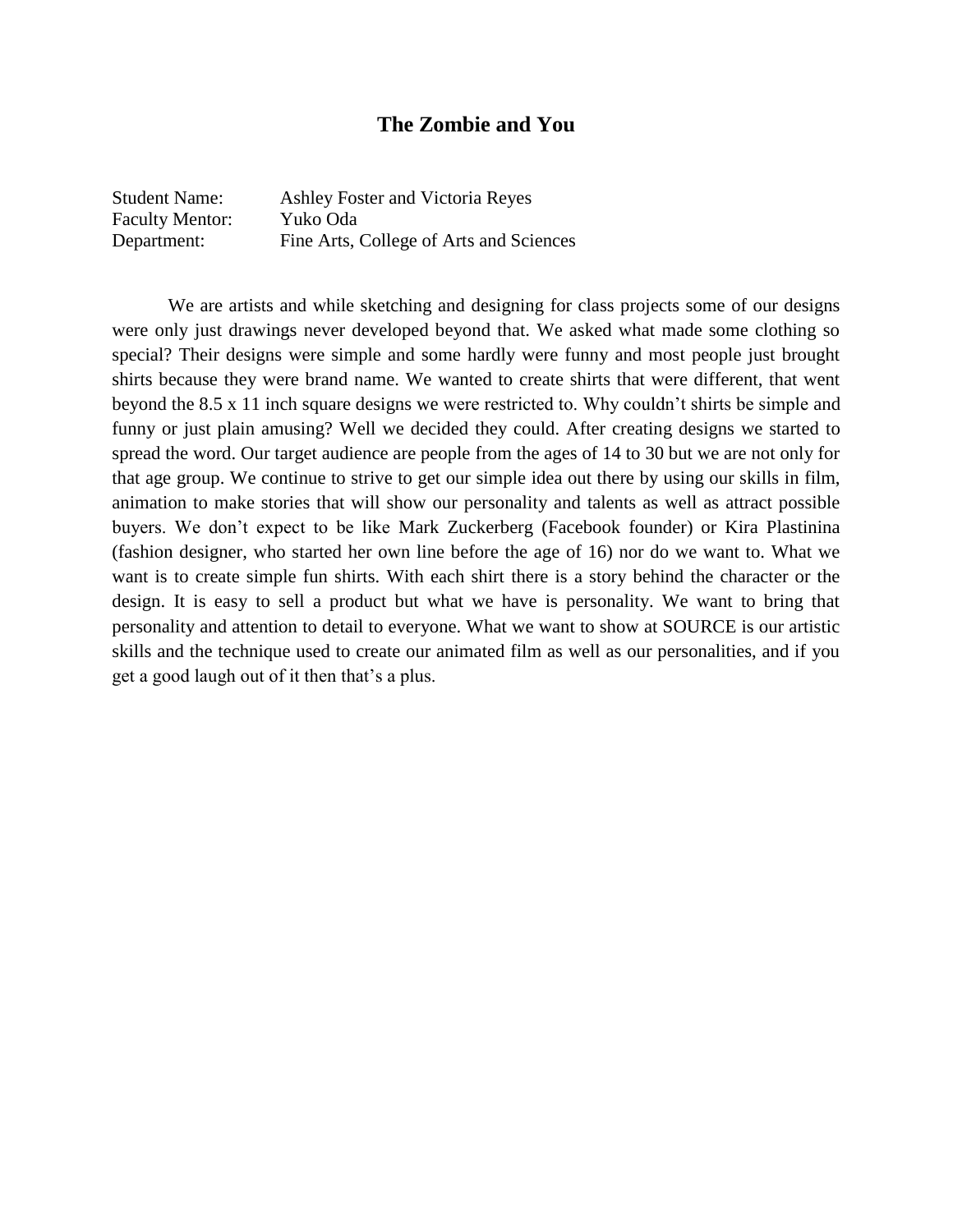### **Trouble Sleeping?**

| <b>Student Name:</b>   | Alexandra Isabella Correale             |
|------------------------|-----------------------------------------|
| <b>Faculty Mentor:</b> | Patty Wongpakdee                        |
| Department:            | Fine Arts, College of Arts and Sciences |

As an adult living in the 21st Century it is difficult to escape the fast pace of our world. You would think with technology aiding us, our lives would become simpler, but that is not the case. Today, we are so overburdened and pressured to perform, we don't understand the negative impact it has on our health. Our generation expects instant results, but our bodies have not evolved as quickly as technology has. As a remedy, society turns to quick fixes like sleeping pills and stimulants in order to function throughout the day. A logical solution to alleviate stress would be to slow down and limit the use of external devices in hopes of getting a better night sleep. However, according to the CDC/NCHS, National Health and Nutrition Examination Survey, the sleep deprivation and pill dependency problem is getting worse. This infographic illustrates the significant number of adults with the ever-increasing problem of sleep deprivation and pill dependency.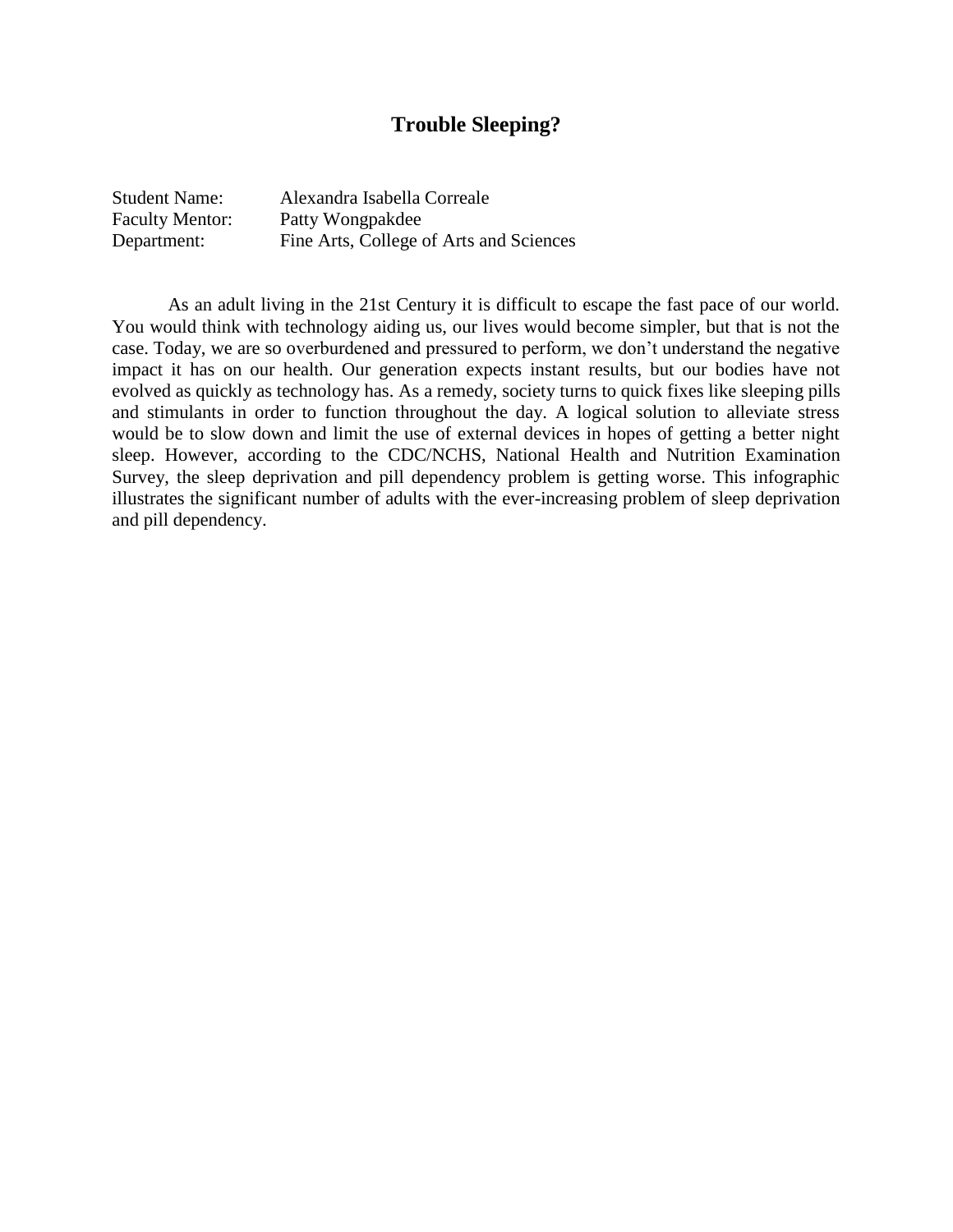### **Absolute Configuration Determination of Organophosphorus Pesticides**

| <b>Student Name:</b>   | Qurratul A. Jameel and Mosadoluwa Obatusin  |
|------------------------|---------------------------------------------|
| <b>Faculty Mentor:</b> | Ana Petrovic                                |
| Department:            | Life Sciences, College of Arts and Sciences |

The environmental significance of chirality in organophosphorus pesticides (OPs) is currently of great interest. All OPs used in agriculture are applied in their racemic forms, but the enantiomers usually differ in their biological activities and degradation processes. Therefore, it is of importance to isolate them and define their chirality. Knowledge of the Absolute Configuration (AC) is essential in furthering their utility as pesticides with minimal adverse consequences on health and overall ecosystem wellbeing. Our goals are to isolate the enantiomers of selected OPs and employ sinergy of three chiroptical methods to reliably estalish the AC. Chiroptical elucidations will involve complementary experimental and quantum mechanical studies, as this combined approach serves as reliable means for establishing the AC. In addition, the studies will provide an assessment of: a) which chiroptical method gives the most dependable and cost-effective AC assignment; b) which cases favor the use of more than one method.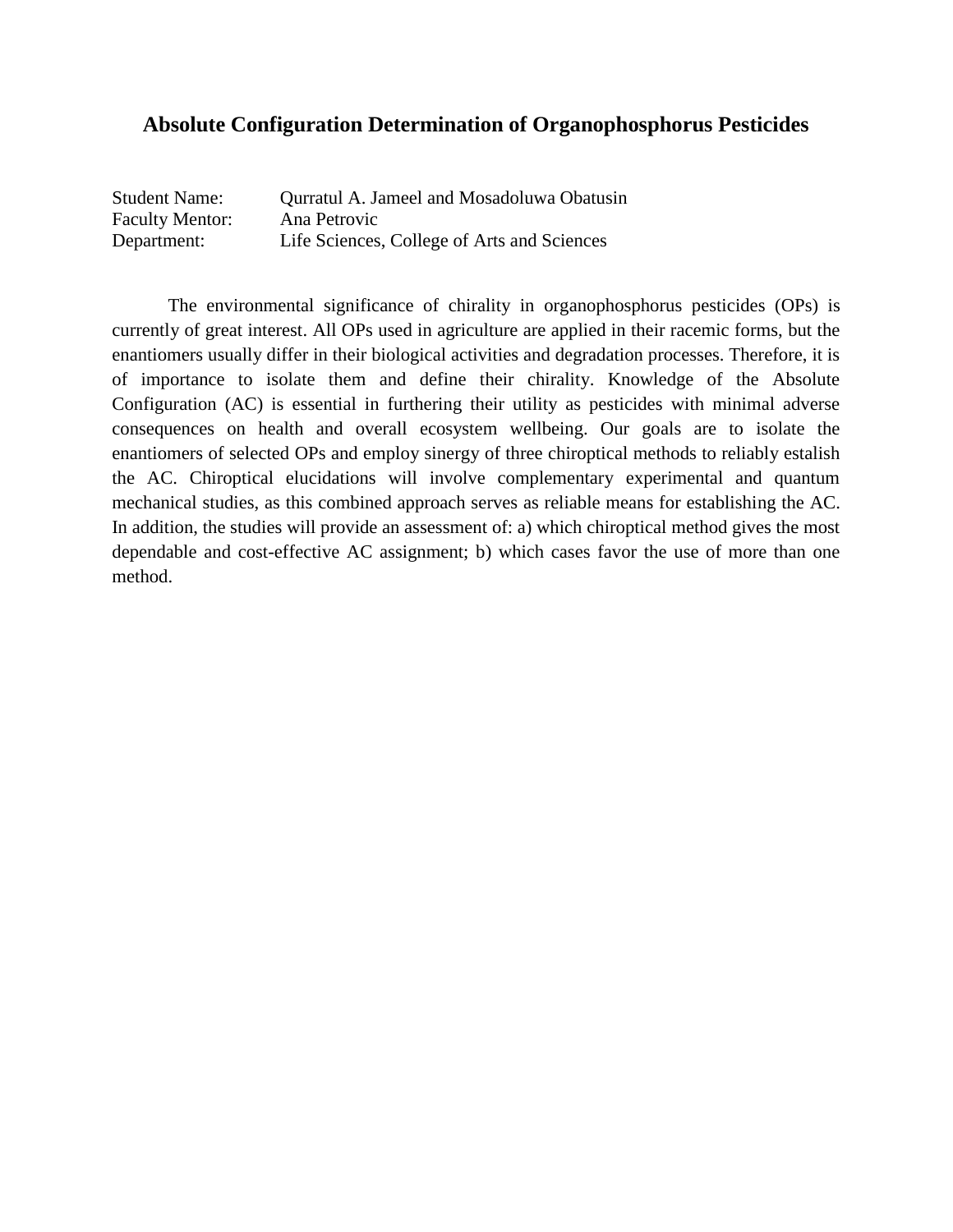## **Ammonia-Ammonium Chloride Buffer Capacity Titration & Activity Coefficient**

| <b>Student Name:</b>   | Fateha Ahmed, Aisha Ashfaq, Fauzia Bagum, and Larab Giniyani |
|------------------------|--------------------------------------------------------------|
| <b>Faculty Mentor:</b> | <b>Grady Carney</b>                                          |
| Department:            | Life Sciences, College of Arts and Sciences                  |

Buffers are important in environment, biology, food industry, and chemical research. The purpose of this study was to determine the buffer capacity of NH3/NH4Cl buffers of various molarities. The buffer solution is composed of a weak acid and its salt or a weak base and its salt. In addition of a strong acid or a base, the hydrogen ions or hydroxide ions get removed respectively by one of the components of the mixture. Activity constants are needed when solutions that contain ionic solutes do not behave ideally. The activity is proportional to the concentration by activity coefficient  $E^{\prime}=10-0.509\hat{a}^{\,\circ}\hat{sl}\frac{1}{4}\hat{A}$ . In the course of this experiment, we have obtained the data needed to determine the activity coefficients for the buffer salt NH4Cl. As such, this research provides a new route to activity coefficients.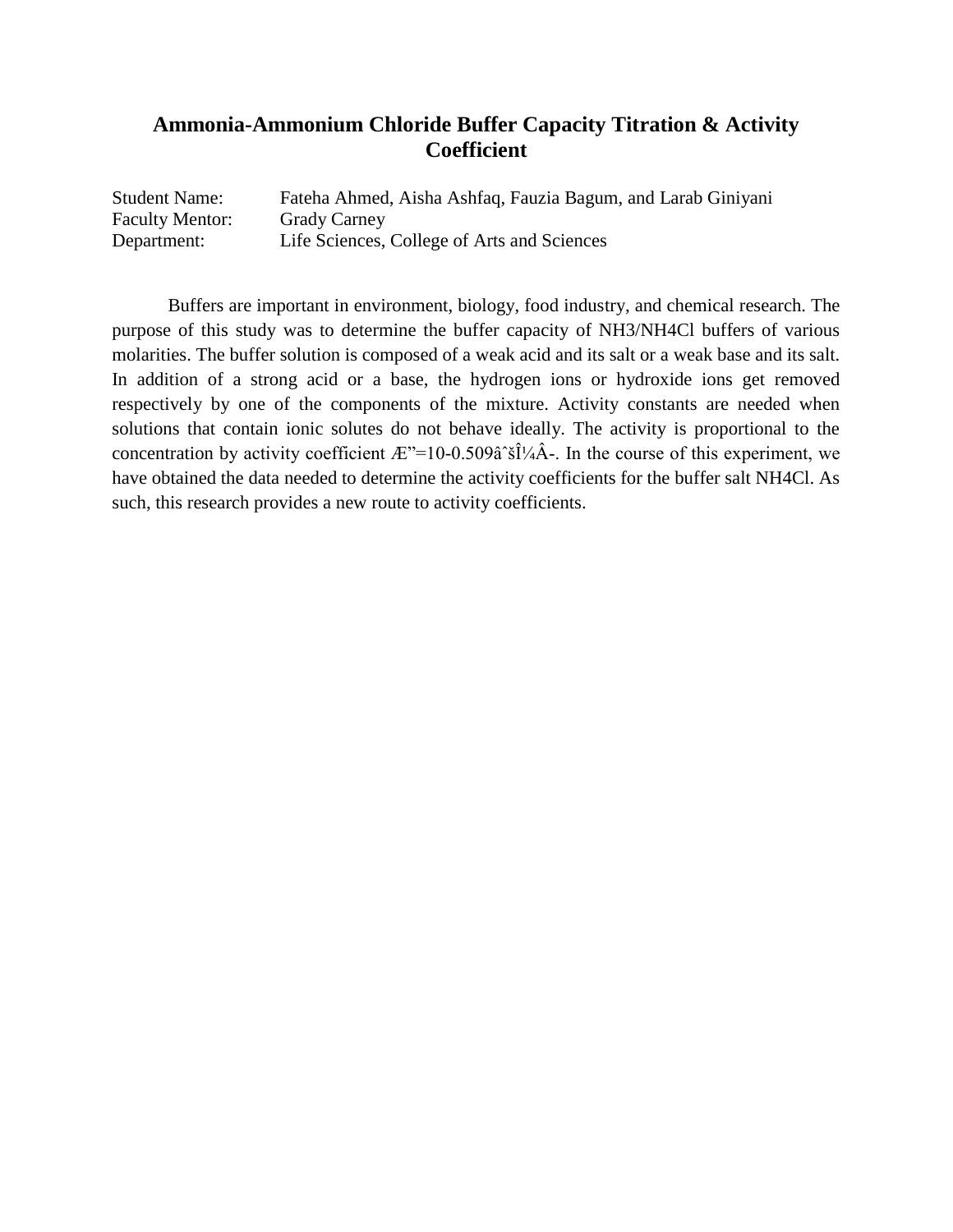#### **Characterization of Glutamate Neurotransmission in the RAIC**

| <b>Student Name:</b>   | Heather Magnuson and Mohammad Zohaib        |
|------------------------|---------------------------------------------|
| <b>Faculty Mentor:</b> | Niharika Nath                               |
| Department:            | Life Sciences, College of Arts and Sciences |

Naqvi et al. [2007] recently made the eye-opening discovery that patients with a lesion in the insular cortex suddenly abandoned their smoking habit, suggesting its obligatory role in nicotine craving. The RAIC is a lesser-known part of the brain reward circuit in the lateral part of the cortex. We found that the evoked response in the RAIC (i.e. response by populations of RAIC neurons to an electrical-pulse stimulation of the white matter) is mediated by the neurotransmitter glutamate. We therefore want to characterize the various components of the evoked response so as to facilitate our understanding of the interaction between glutamate and dopamine in the RAIC. In rat brain slices, we tested for the glutamate ionotropic receptors,  $1\pm$ amino-3-hydroxyl-5-methyl-4-isoxazole-propionate receptor (AMPAr) and N-Methyl-D-Aspartate receptor (NMDAr) and its subtypes. With the bath-application of APV, a specific blocker of the NR2A and NR2B subtypes of NMDA receptor, the second negative wave in the evoked response (N2) was strongly inhibited, indicating that N2 is predominantly mediated by activation of the NR2A and NR2B subtypes of the NMDAr. To study these 2 subtypes individually, we bath-applied a specific NR2A blocker, TCN-201, while electrically evoking the response. We observe a moderate reduction of the N2 response. When we applied R025-6981, a specific blocker of the NR2B-containing NMDAr, N2 was mildly inhibited in most slices. Since not all parts of the response were affected, we conclude that the NR2B receptors are postsynaptically situated. Curiously, R025-6891 enhanced the N2 responses in some slices, possibly due to disinhibition through the drug's inhibition of cortical internuerons normally inhibiting pyramidal cells. Neither APV nor the TCN/ R025-6891combination completely blocked the evoked response, indicating the presence of response components mediated by yet other receptor subtypes. We therefore tested for the activity of NR2C and NR2D subtypes of the NMDAr. A saturating APV dose (100 microM) was first applied to a slice to block the NR2A and B subunit-containing receptors. Then, we applied this concentration of APV mixed with PPDA, a blocker of NR2C and D subunit-containing NMDAr. Since this drug has significant affinity for the NR2A and B receptor, co-application with APV was necessary to improve its specificity. With the application of the PPDA/APV mixture, the evoked response was further reduced, revealing the normal contribution of NR2C-and NR2D- containing NMDAr subtypes in the RAIC's evoked response. Finally, we tested an earlier-occurring negative component of the evoked response (N1) with NBQX, a specific AMPAr blocker. NBQX almost completely blocked the N1 wave, showing that N1 is mediated by the glutamate AMPAr activation. Our results characterized the response of ionotropic glutamate receptors in the RAIC. We will further test for metabotropic receptors in the RAIC.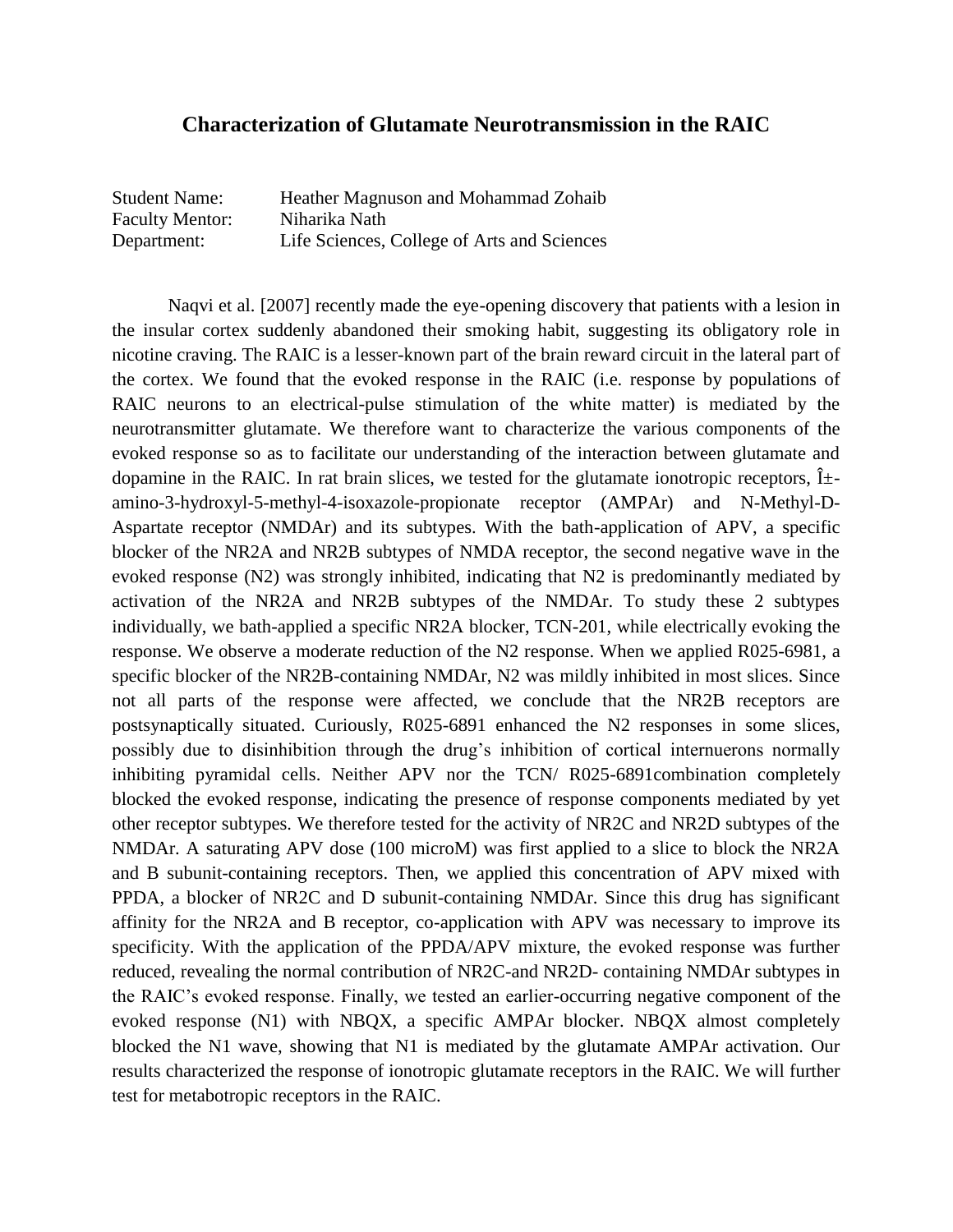#### **Circulating Osteogenic Cells in Type 2 Diabetes Mellitus**

| <b>Student Name:</b>   | Ligy Thadathil                              |
|------------------------|---------------------------------------------|
| <b>Faculty Mentor:</b> | John Manavalan                              |
| Department:            | Life Sciences, College of Arts and Sciences |

Circulating osteogenic cells provide an understanding of the pathogenesis of bone diseases in diabetic patients. Osteogenic cells play an important role in the maintenance and formation of bone and knowing the effects of these cells in patients with Type 2 diabetes (T2D) can lead to better treatment for the condition of diabetes. Osteogenic cells can be detected in the blood through the use of markers such as osteocalcin (OCN) and early stem cell markers CD34 and CD146. Aim: To evaluate the effects of T2D on osteogenic cells 28 T2D subjects and 28 non-diabetic controls were studied. Results: The percentage of OCN+ cells expressed by peripheral blood cells were lower in T2D versus the control  $(0.7 \text{ Å} \pm 0.4 \text{ vs. } 1.3 \text{ Å} \pm 0.6\%);$ p<0.0001). T2D patients co-expressed the early markers CD34 and CD146. OCN+ cells that coexpressed CD34 and CD146 was increased in T2D (53.7  $\hat{A} \pm 40$  vs, 6.5  $\hat{A} \pm 6\%$ ; p<0.0001) in T2D and in CD146. The OCN+ cells that co-expressed CD146 (5.8  $\hat{A} \pm 7$  vs. 2.9  $\hat{A} \pm 3\%$ ; p=0.06) in T2D. Levels of OCN+ cells were found to be inversely related to HgbA1c levels. Conclusion: T2D patients have a significant decrease in circulating osteogenic cells and an increase in the expression of early cell markers.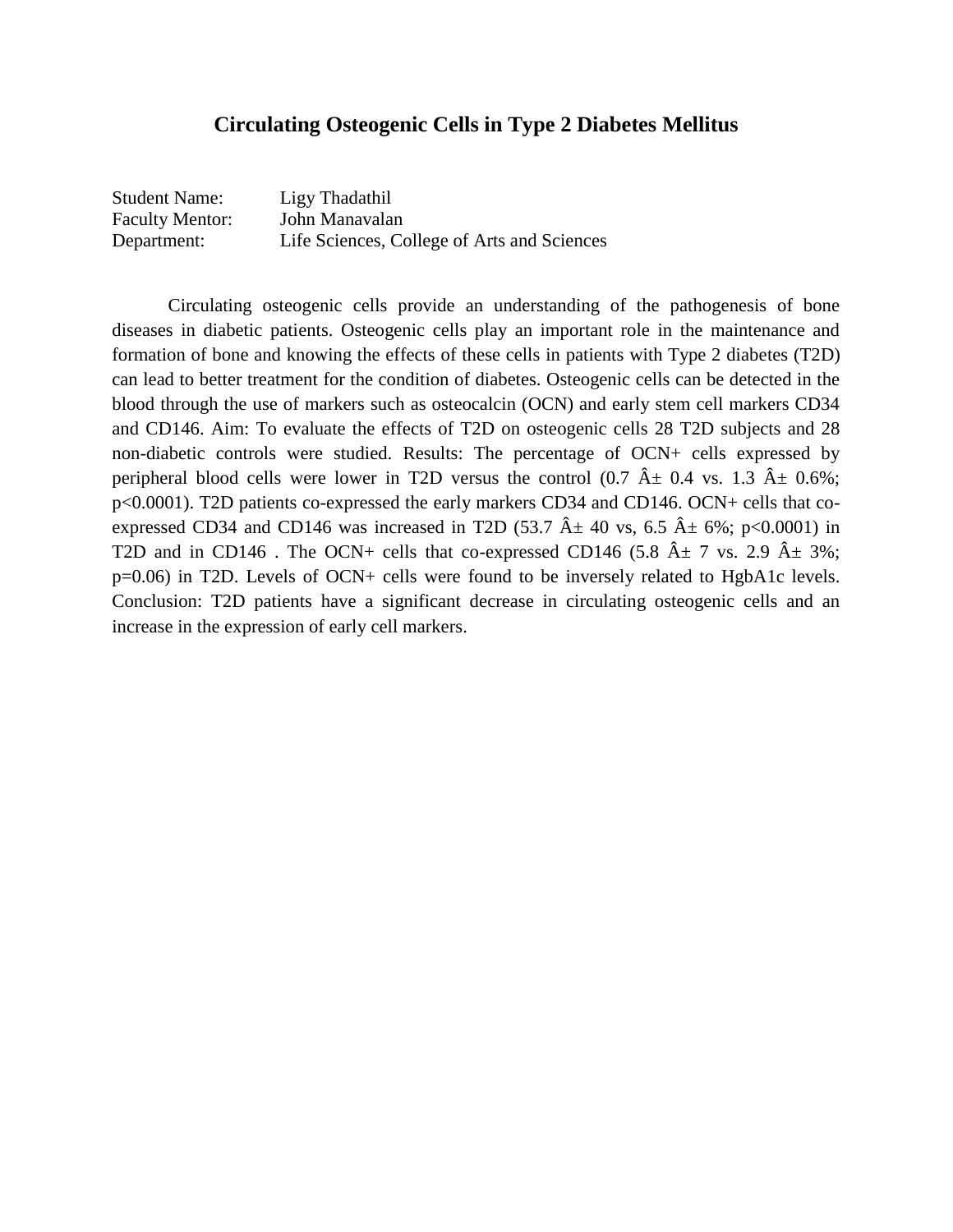### **Helical Molecular Programming via Supramolecular Complexation Of Bis-Porphyrins**

| <b>Student Name:</b>   | Dolu Obatusin                               |
|------------------------|---------------------------------------------|
| <b>Faculty Mentor:</b> | Ana Petrovic                                |
| Department:            | Life Sciences, College of Arts and Sciences |

The transfer of chirality from a guest molecule to an achiral host is the subject of noteworthy interest. The ability to induce supramolecular chirality by controlling the twist-sense and degree of helicity of double-stranded helices plays a vital role in the frontier of biomolecular recognition, material science and information storage. Although helical-induction of singlestranded helices has been performed in the past, for example, by covalently adhering enantiopure chiral additives to foldable polymers1,2, the induction of double-stranded helices is rare. The double-stranded helical structures are frequently found in nature and are closely related to the physiological functions of biomolecules, such as nucleic acids (DNA, RNA, even PNA) and proteins. This work presents molecular modeling investigations that aim to develop a novel tool for helical-sense programming of double-stranded architectures. These investigations are based on Monte Carlo and Stochastic Dynamics searches: Torsional, Mixed Torsional / Low-mode, and Systematic Torsion Sampling In order to impart a uniform double-stranded helical chirality, we came to understanding that the ladder has to exhibit a dynamic balance of two factors: a) sufficient flexibility for chirality to propagate from down the backbone of the ladder, b) sufficient hydrogen bond reinforcement that keeps the two ladders from collapsing into randomcoil conformations. 1. Yashima, E.; Katsuhiro, M. Macromolecules (Review).  $2008$ ,  $41$ ,  $3â€$  "12. 2. Sanji, T.; Takase, K.; Sakuria, H. J. Am. Chem. Soc. 2001, 123, 12690–12691.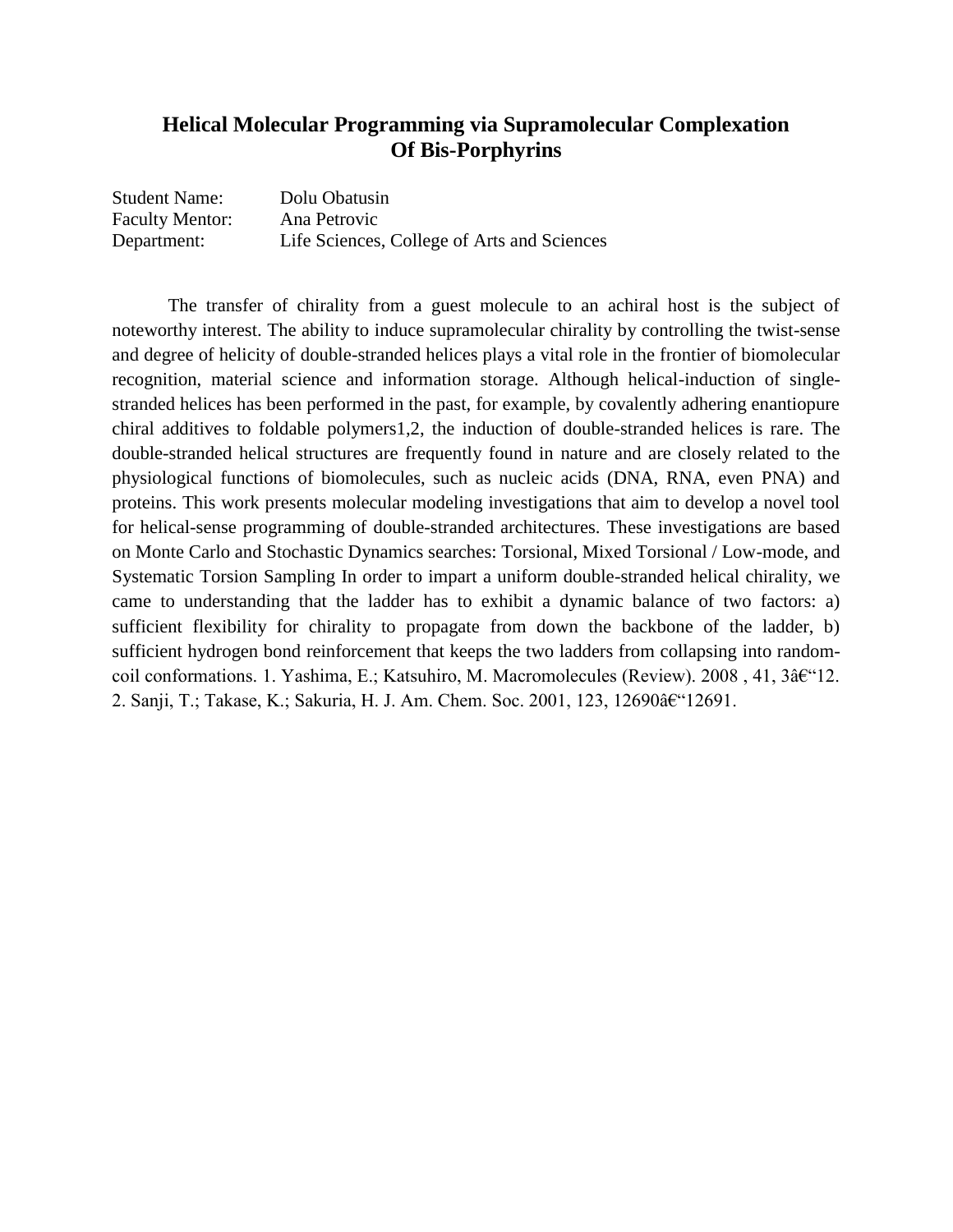### **Modification of Non-Steroidal Anti-Inflammatory Drug (NSAID) Structure for Enhanced Anti-Cancer Activity**

| <b>Student Name:</b>   | Kerin Munawar, Afnan Haq and Mitali Chattopadhyay |
|------------------------|---------------------------------------------------|
| <b>Faculty Mentor:</b> | Niharika Nath                                     |
| Department:            | Life Sciences, College of Arts and Sciences       |

Introduction: Chronic inflammatory diseases lead to increased risk of cancer. Among the molecular mediators, NFKappaB is a transcription factor and a key mediator of inflammationinduced carcinogenesis. Currently, there is enough evidence to support the use of non-steroidal anti-inflammatory drugs (NSAIDs) as cancer chemopreventive agents. However, their wide use is precluded due to significant toxicity. Recently, a new class of hydrogen sulfide-releasing NSAIDs have been described in which the parent NSAID is covalently linked to a dithiolethione moiety which release hydrogen sulfide. We compared naproxen and its hydrogen sulfidereleasing analog (HS-naproxen) using a human colon cancer cell line and evaluated its effect on NF-kappaB whose induction is strongly implicated in some cancers. Methods: HS-naproxen was synthesized and purified at our lab and provided to us. The colorectal cancer cell line HT-29 human adenocarcimoma was grown in culture medium. Cell growth was measured by MTT assay. NFkappaB protein levels were examined by resolution by SDS-PAGE, western blotting, followed by immunodetection. Results: HS-naproxen inhibited the growth of HT-29 cells with an IC50 of 72  $\hat{A} \pm 5$   $\hat{A} \mu$ M whereas for naproxen the IC50 was 2800  $\hat{A} \pm 120$   $\hat{A} \mu$ M at 24h. NfkappaB (p65) protein amounts in these cells were reduced in a concentration dependent manner with increasing doses of HS-naproxen. Therefore, by decreasing this key inflammatory mediator and inhibiting the growth of HT-29 cells, these data suggest that HS-naproxen has potential as a chemopreventive agent against colon cancer and should be evaluated further.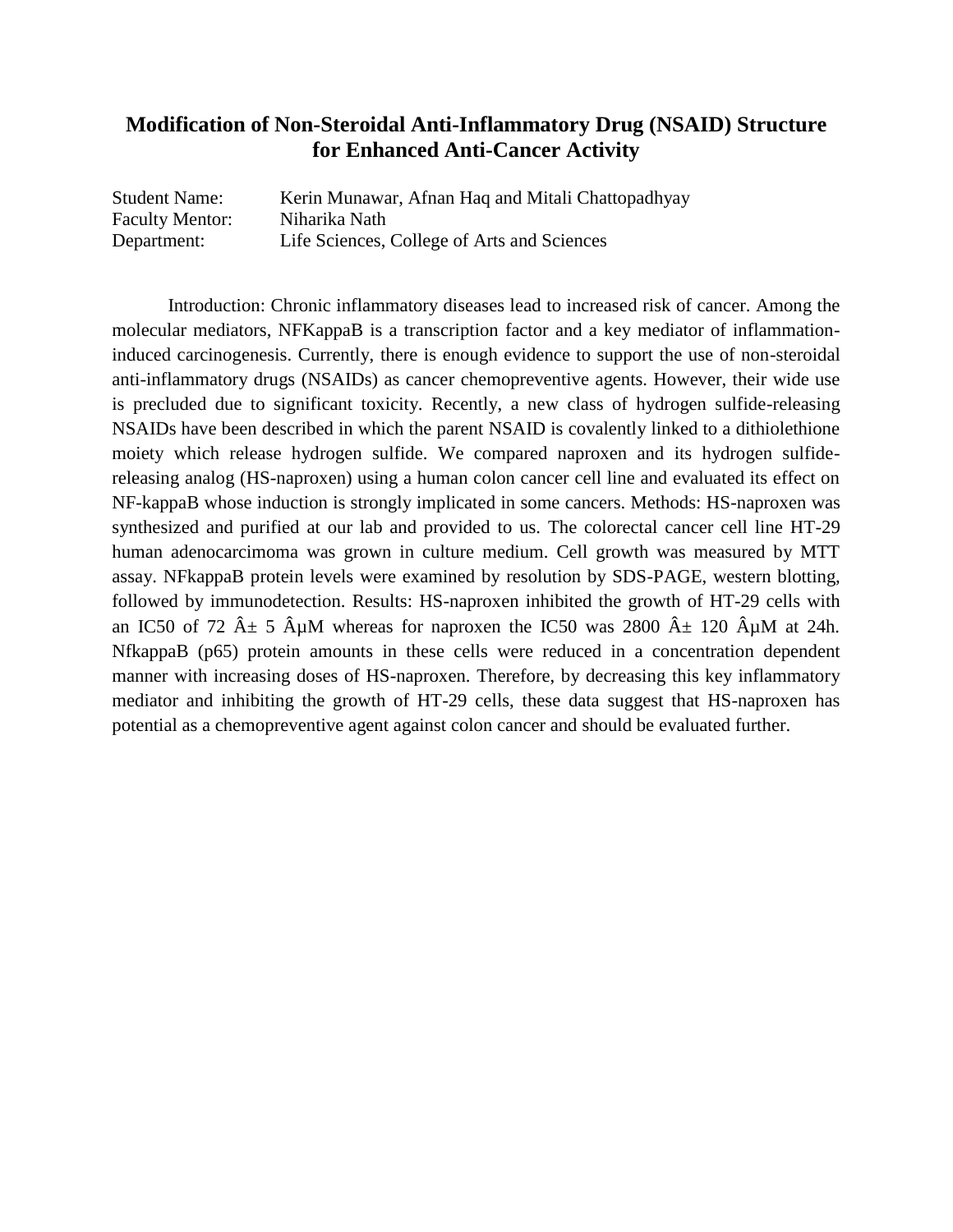#### **Control Cell Counts: Normal and Cancerous Tissue Sections**

| <b>Student Name:</b>   | Nisha Rowzani, Roshan Chhatlani and Binju Bose |
|------------------------|------------------------------------------------|
| <b>Faculty Mentor:</b> | Claude Gagna                                   |
| Department:            | Life Sciences, College of Arts and Sciences    |

Melanoma is the most dangerous type of human skin cancer. It is the number one cause of death out of all the skin ailments. Melanocytes contain melanin which is responsible for skin color. These melanocytes are the cells within the human epidermis that are affected when a patient suffers from melanoma. Melanoma is a growing concern for physicians because of the rising rate of the disease. As part of a research project with Dr. Claude E. Gagna, Department of Life Sciences, students in his Biomedical Research I course (BIOL-425) helped him with a research project involving cell counts in normal control tissues (non-cancer), as part of the melanoma project. Melanoma tissues and control slides were fixed in ten percent neutral buffered formalin and processed histotechnologically to produce microscope slides with tissue sections  $(2.5 \text{ Å}\mu\text{m}$  thick) on them. These human tissues were obtained commercially from US Biomax, Inc (unstained tissue sections: paraffin-embedded). The role of the students was to help Dr. Gagna perform cell counts of the biopsied tissue (US Biomax, Inc.) surrounding the melanoma sites (normal noncancerous tissue). We are helping Dr. Gagna with an experiment in which he was immunostaining tissue samples of melanoma with different antibody probes, namely, anti- B-DNA, anti-Z-DNA, and anti-single-stranded DNA antibodies. Like any other experiment, you need controls. With a lot of NYIT students counting cells from different samples, we were able to help him speed up the process. In conclusion, the control studies performed by NYIT students of normal cell counts revealed no cancer cells.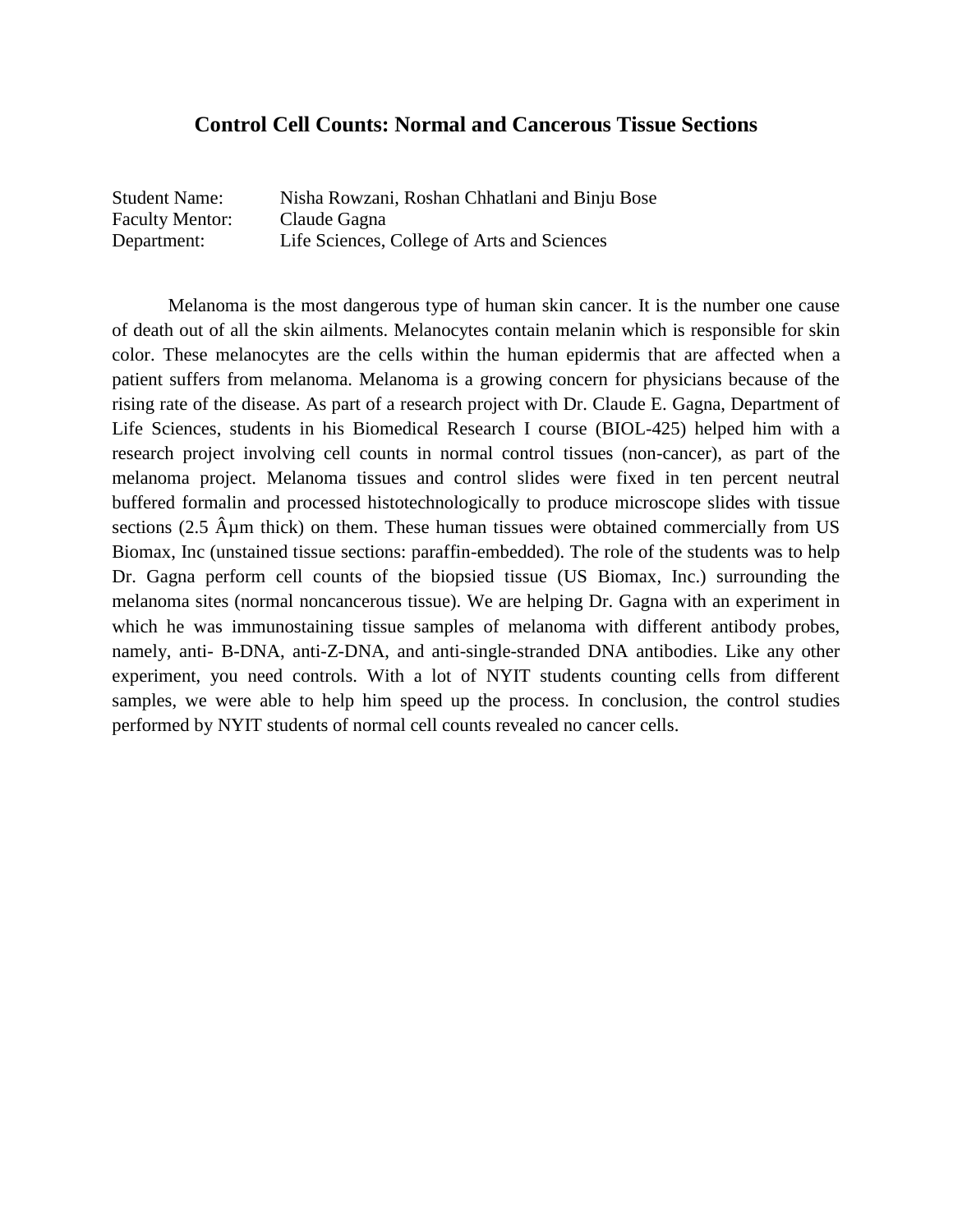## **Does Territorial Aggression In Wild Blue Monkeys (Cercopithecus Mitis) Escalate With Limited Food Supply?**

| <b>Student Name:</b>   | Aisha Ashfaq and Fauzia Bagum               |
|------------------------|---------------------------------------------|
| <b>Faculty Mentor:</b> | Eleni Nikitopoulos                          |
| Department:            | Life Sciences, College of Arts and Sciences |

In our study, we focused on social behavior, specifically aggressive territorial intergroup encounters (IGEs) in blue monkeys (Ceropithecus mitis) living in Kakamega Forest, Kenya. Blue monkeys typically live in multi-female groups with one non-natal, resident adult male. Blue monkeys are arboreal and female are territorial. Females adhere to social dominance hierarchies and appear to be the driving forces of IGEs. We hypothesize that limiting resources shape the pattern of IGEs. We predict that duration and intensity of IGEs will be greater when food is less available. We also predict that the duration of an IGE positively correlates with its intensity. Phenological evidence supports that food is readily available at the end of the dry season. We will examine the seasons of the IGE as a proxy for food availability. Our analysis covers data from four social groups of C. mitis over a time period of five years.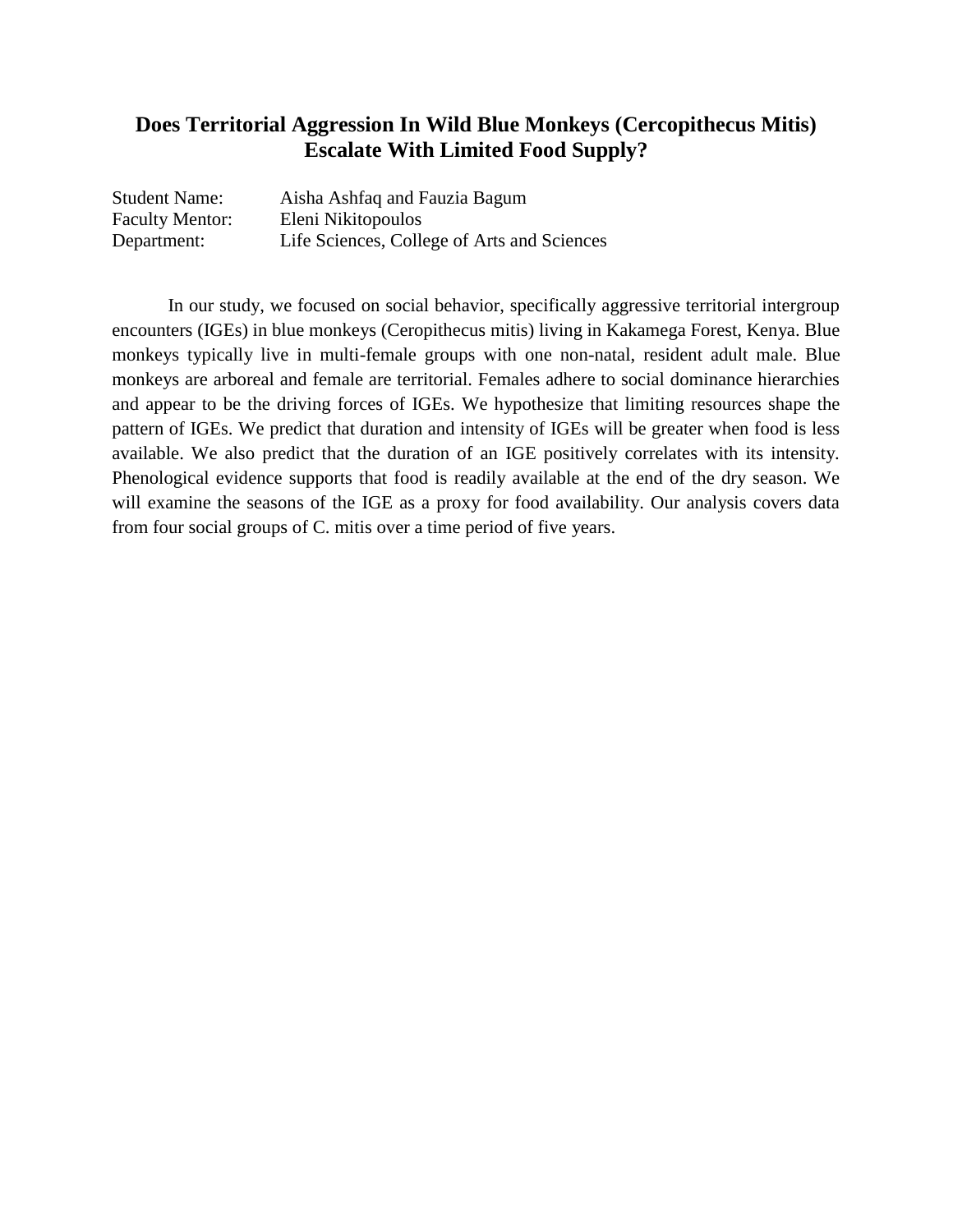### **Epidemiology and Diagnosis of Y. pestis**

| <b>Student Name:</b>   | Saila Mukta, Crystal Haroon, Amanda Eng, and Charlotte Chen |
|------------------------|-------------------------------------------------------------|
| <b>Faculty Mentor:</b> | Lisa Runco                                                  |
| Department:            | Life Sciences, College of Arts and Sciences                 |

Yersinia pestis is a Gram-negative bacterium that causes the plague, a highly infectious disease transmitted to humans by the bite of infected fleas. Although globally plague infections are currently controlled, dangerous epidemics and sporadic outbreaks remain an ever-looming possibility. Y. pestis research is especially important given the ever-present threat of bioterrorism because the pneumonic form of the plague is easily transmissible between humans via respiratory droplets. Left untreated, a Y. pestis infection has a mortality rate greater than 50%. Studying the methods of transmission during major plague pandemics throughout history has allowed scientists to determine the contributing factors of Y. pestis pathogenesis. Specifically, how the bacterium inflicts harm on its host and is able to transmit rapidly. Using this knowledge, the medical community realizes the importance of rapid diagnosis and treatment of a plague infection. Rapid identification of the disease-causing pathogen allows scientists and physicians to quickly treat a patient, increasing the chance of survival. This study addresses methods to improve diagnostic tests to ultimately increase survival and prevent the spread of plague outbreaks.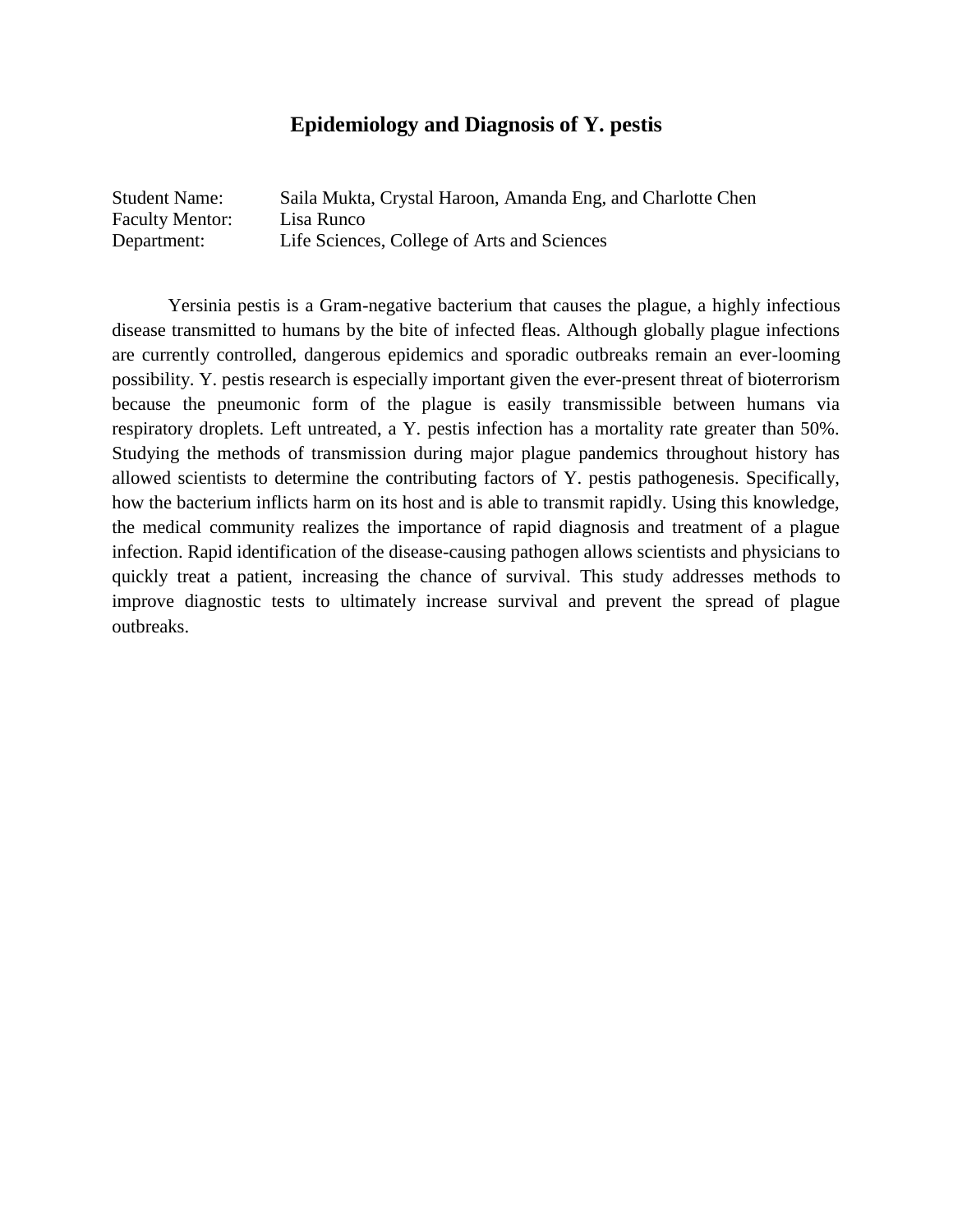#### **Exploring the Expression of Y. Pestis Virulence Factors**

| <b>Student Name:</b>   | Julie Tang, Neetu Shaji, Andrew Shehata, Alvin Babu, and Irshad Ally |
|------------------------|----------------------------------------------------------------------|
| <b>Faculty Mentor:</b> | Lisa Runco                                                           |
| Department:            | Life Sciences, College of Arts and Sciences                          |

There are three known species of Yersinia: Y. pestis, Y. enterocolitica, and Y. pseudotuberculosis. Y. pestis is the bacterial agent responsible for causing the bubonic plague, the infamous "Black Death" that killed a quarter of Europe's population in the 1300s. During the infectious cycle in the human host, Y. pestis utilizes several evasive mechanisms that offer it protection from phagocytic host immune cells. Because phagocytosis is a rapid process activated by interactions between the bacterium and the phagocytes, evasion of this process by Y. pestis must also be rapid and precise. To avoid and inhibit phagocytosis, Y. pestis expresses a Type III Secretion System (T3SS) and a Fraction 1 (F1) capsule-like antigen. The T3SS protects the bacterium by injecting Yop proteins into a host cell through the use of an injectisome and prevents phagocytosis of the bacteria. The F1 antigen forms a capsule that covers the entire surface of the bacterium, cloaking bacterial antigens that are recognized by the immune system. Together, these two systems help inhibit the binding of Y. pestis to surface receptors on phagocytes and prevent phagocytosis, allowing the bacteria to survive and proliferate in the host. Live vector vaccines using attenuated Salmonella strains to deliver plague antigens have been recently studied. Based on the expression of virulence factors by Y. pestis, we created a model illustrating Y. pestis gene expression during the human infection pathway and provide insight into possible targets for vaccine development.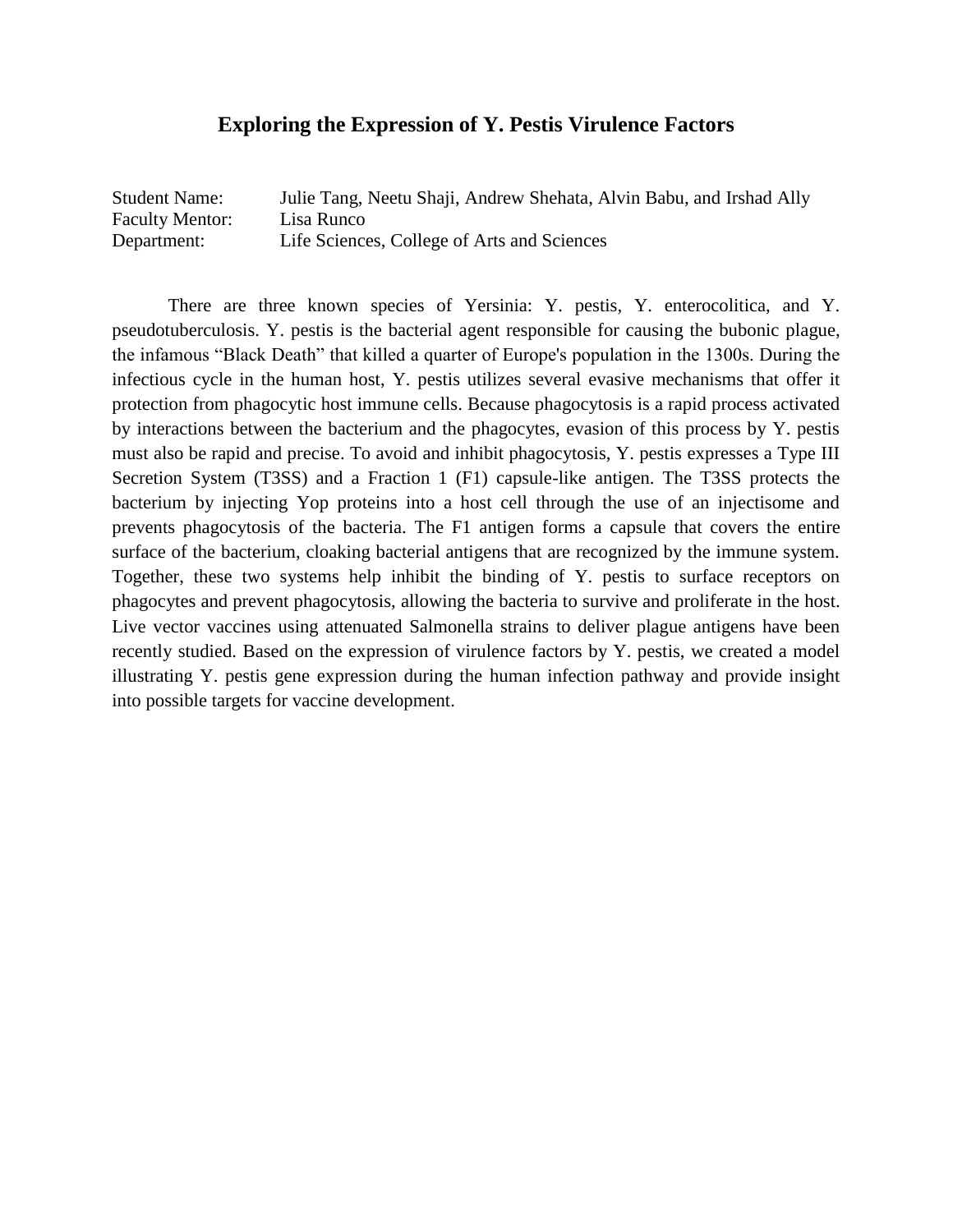#### **FCSC M02 Methods of Storage for Renewable Energies**

| <b>Student Name:</b>   | Frank Annunziata, Brian Matthews, Donald Hebel, William Chen, |
|------------------------|---------------------------------------------------------------|
|                        | and Gerald Park                                               |
| <b>Faculty Mentor:</b> | Eleni Nikitopoulos                                            |
| Department:            | Life Sciences, College of Arts and Sciences                   |

Today's world relies on fossil fuels for its energy. Taking into consideration the threat of global warming and other catastrophic events due to our carbon footprint and the fact that fossil fuels will run out eventually, studies are being conducted around the world to replace fossil fuels with renewable energy sources. The objective of the studies being conducted today is, to make renewable energy available during our peak usage. The problem lies in the storage of renewable energy due to the fact that the methods for storage are either too costly and/or rely on fossil fuels to transfer them from storage to electrical power. We will discuss the current methods for renewable energy storage and the plans for the future. For example, testing the use of boilers for homes controlled like a network in order to store and distribute energy. If you find that interesting wait until you hear how it all works.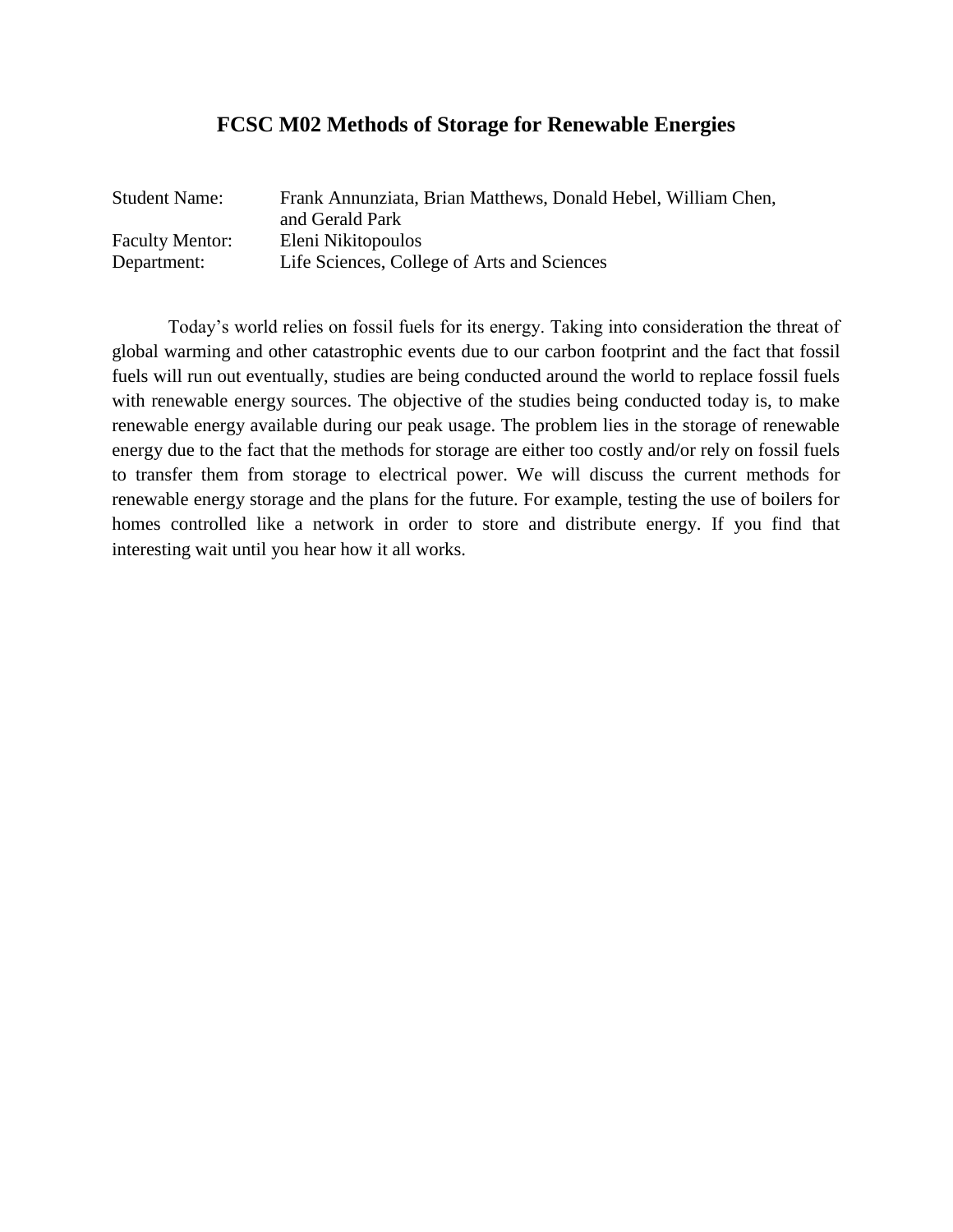#### **FCSC-101: The Future of Organ Transplantation**

| <b>Student Name:</b>   | Ilona Aleksandrovich, Joy Otibu, Monay Clancy, and Erik Singletary |
|------------------------|--------------------------------------------------------------------|
| <b>Faculty Mentor:</b> | Ana Petrovic                                                       |
| Department:            | Life Sciences, College of Arts and Sciences                        |

An organ transplant is a medical procedure in which a failing or damaged organ in the human body is removed and replaced with a healthy organ. The donated organ may be taken from a deceased donor, a living donor, or even an animal. However, sometimes an artificial organ is used. Our presentation will focus on the method known as Xenotransplantation, which involves transfer of organs from one species to another. This method can serve as the solution of filling a huge gap between the number of available human donors and the number of needy recipients. It is well known that regardless of the origin of the transplanted organ, there is a risk for organ rejection. Interestingly, recent studies shows and that molecule referred to as programmed death ligan-1 (PD-L1) molecule in the endothelial cells of pig arteries could be used a therapeutic agent to enhance tolerance of Xenotransplant. These biomedical engineering studies demonstrate a promising potential to overcome current challenges related to successful pig-human organ transplantations.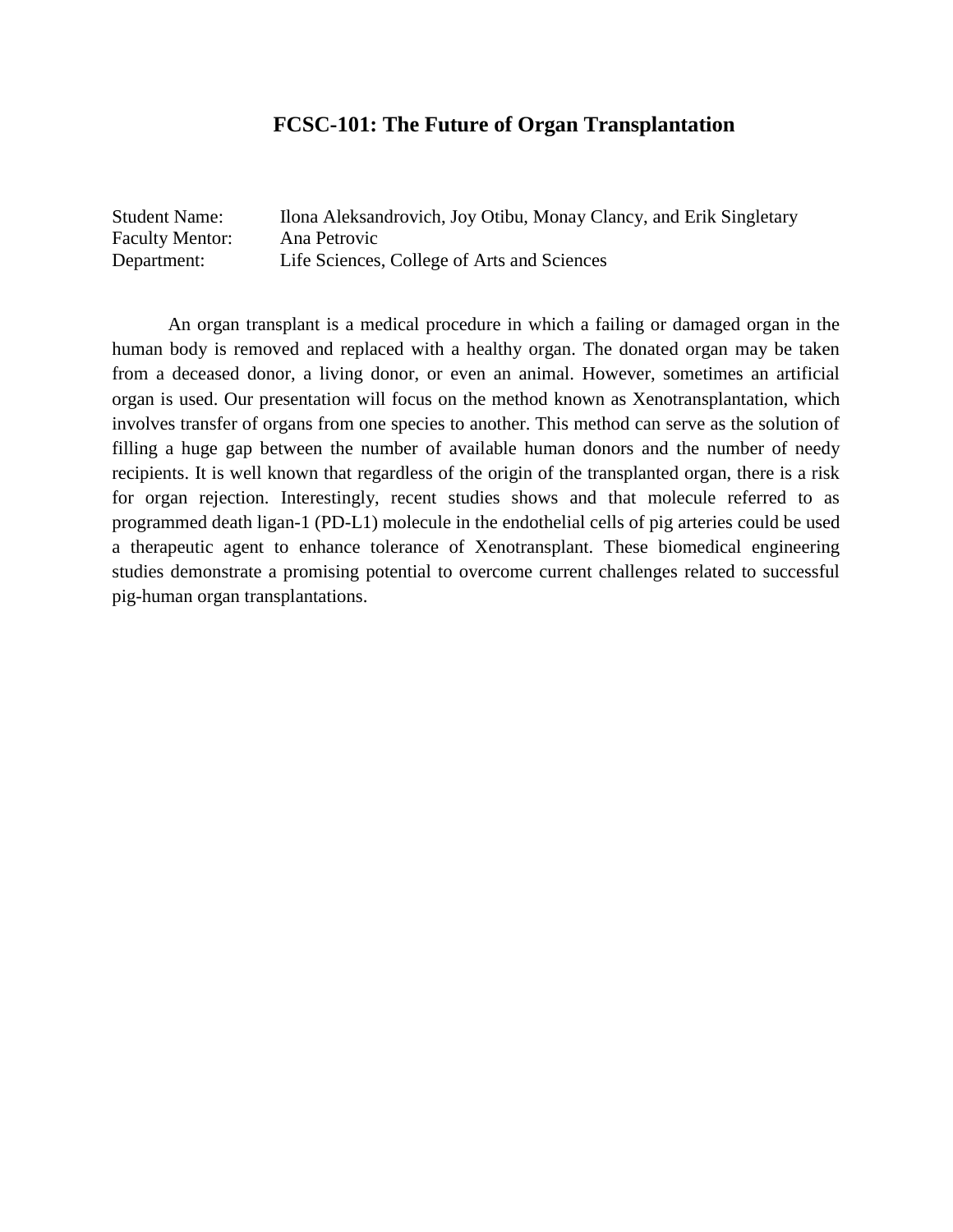### **Fragile X Syndrome: the FMR1 Gene Inactivation Affects Production of FMRP**

Student Name: Jennifer Ardila Faculty Mentor: Marianne Land Department: Life Sciences, College of Arts and Sciences

Fragile X Syndrome (FXMR) is known to be an inherited form of mental retardation. Those affected with this disease possess behavioral and psychological characteristics. An individual person diagnosed with Fragile X Syndrome has physical characteristics such as large ears and flat feet and behavioral characteristics such as hyperactivity and tantrums. It is caused by the missing FMRP due to transcriptional silencing of FMR1 (Fragile Mental Retardation) gene on the X chromosome. The FMR1 gene is not able to produce FMRP (Fragile Mental Retardation Protein) leading to this type of disease. The severity of an individual with Fragile X Syndrome depends on the amount of FMRP in the individual's body. The disease has been found to be associated with trinucleotide repeat expansion. The expansion of more than two hundred repeats due to abnormal methylation on the active X chromosome. The FMR1 gene inactivation affects the production of FMRP either not enough or none was produced. The promoter region of the FMR 1 gene contains repeats of a specific CGG (cytosine-guanine-guanine) sequence that controls the level of activity of the gene in order to produce FMRP. Therefore, Fragile X Syndrome deals with a mutated FMR 1 gene on the promoter to have hundreds of repeated sequences inactivating the gene. This mutation affects the gene to produce FMRP. The hypermethylation in FXMR prevents binding of specific transcription factors which regulate FMR1 expression. The FMRP is an important RNA binding protein that is ubiquitously expressed that regulates protein synthesis involved in the transport of mRNAs to the synapses and repression of mRNA translation. It binds RNA through three RNA binding domains which are two K homology (KH1 and KH2) domains and one RGG (arginine-glycine-glycine) box. FMRP can be phosphorylated but if dephosphorylation occurs then it will trigger the translation of FMRP-associated mRNAs. There are certain test methods that detect FXMR include the Southern Blotting technique in which genomic DNA is digested with specific restriction enzymes to determine size and methylation status of FMR 1 mutations while using PCR (Polymerase Chain Reaction) method is difficult to amplify using a loaded high resolution gel electrophoresis platform since FMR 1 mutations involve long CGG repeat sequences. The current effective treatment available for Fragile X syndrome as of today includes selective serotonin reuptake inhibitors (SSRIs).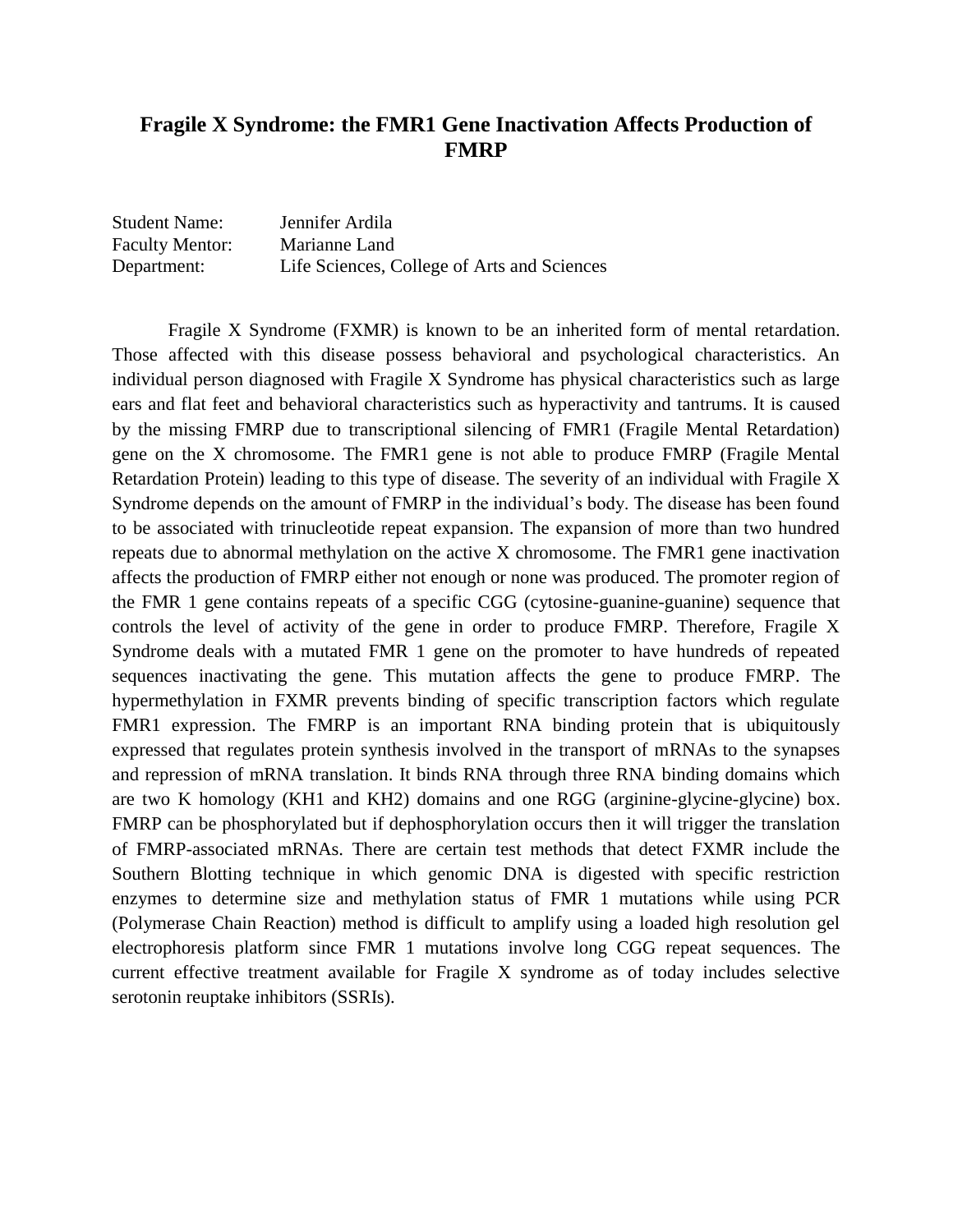## **Hydrogen Sulfide-Releasing Aspirin Inhibits The Growth of Colon Cancer Cells And Induces the Phase II Enzyme NQO1**

| <b>Student Name:</b>   | Thuy Tien Le Cao                            |
|------------------------|---------------------------------------------|
| <b>Faculty Mentor:</b> | Niharika Nath                               |
| Department:            | Life Sciences, College of Arts and Sciences |

Introduction: Aspirin is the prototypical chemopreventive agent against colorectal cancer. However, significant side effects (gastrointestinal, renal, others) preclude its widespread use. Hence there is a search for a "better aspirin". Hydrogen sulfide-releasing aspirin (HS-ASA) is a new compound with significant anti-inflammatory properties. Rational for its development is that H2S has similar properties as prostaglandins within the gastric mucosa and may lead to increased mucosal blood flow and repair. HS-ASA consists of aspirin covalently attached to 5-(4 hydroxyphenyl)-3H-1,2-dithiole-3-thione, which releases hydrogen sulfide. Our initial studies indicate that HS-ASA has chemopreventive properties. Xenobiotic metabolizing enzymes are classified as phase-I (oxidation/reduction) and phase-II (conjugation) enzymes. The Phase I detoxification system is composed mainly of the cytochrome P450 supergene family of enzymes. The phase II enzyme NAD(P)H quinone oxidoreductase 1 (NQO1) catalyzes quinone detoxification and protects cells from oxidative stress. In this study, we evaluated the effect of HS-ASA on cell growth and on P450 1A1 (CYP 1A1) and NQO1.

Methods: HS-ASA was synthesized and purified by our senior lab members. Cell lines used were HT-29 human colon adenocarcinoma and Hepa 1c1c7 mouse liver adenocarcinoma. Cell growth inhibition was performed by MTT assay. Levels of cytochrome P450 1A1 (CYP 1A1) and NAD(P)H:quinone oxireductase (NQO) enzymeswere examined by SDS-PAGE, western blot, followed by immunodetection.

Results: HS-ASA strongly inhibited the growth of HT-29 and Hepa 1c1c7 cells compared to aspirin. The IC50 of HS-ASA was  $2.5 \pm 0.3$   $\mu$ M in HT-29 cells and  $2.9 \pm 0.4$   $\mu$ M in Hepa 1c1c7 cells whereas the IC50 for aspirin in both cell lines was very high, approximately >5000 µM at 24h. The fold potency of HS-ASA compared to traditional aspirin was at least 1000-fold higher. In these two cell lines, levels of NQO1 enzyme were increased when the protein levels were examined. However, there was no change in CYP1A1 protein levels. The protein level of the housekeeping gene actin was constant. Other Phase I and II enzymes are being examined for study.

Conclusions: HS-ASA is more potent than aspirin in inhibiting the growth of colon and liver cancer cells. HS-ASA induces certain metabolizing enzymes such as NQO1. This represents one mechanism by which HS-ASA exhibits chemopreventive properties.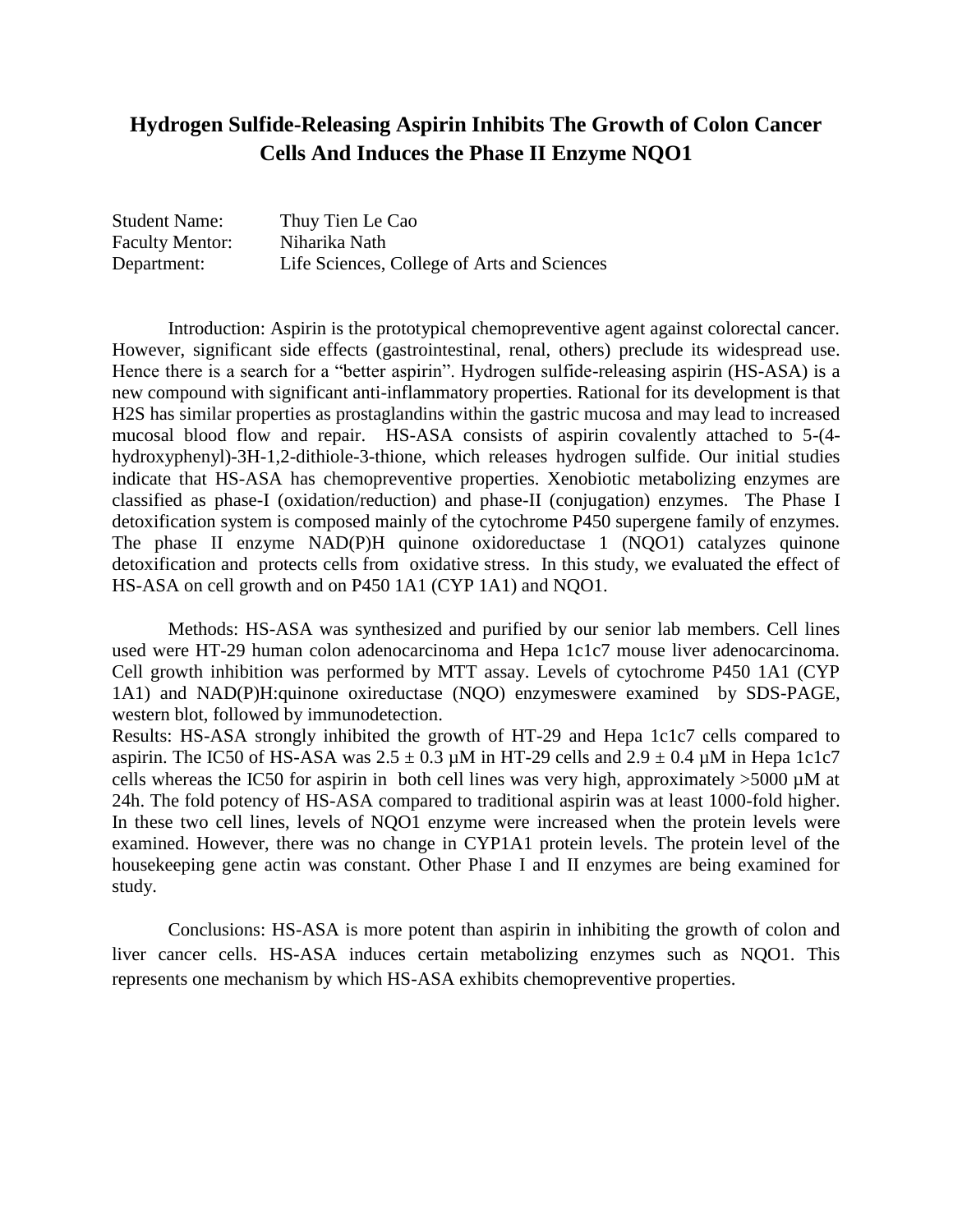#### **Tangent Line Method for Determining Titration Equivalence Point**

Student Name: Ronika Sethi Faculty Mentor: Grady Carney Department: Life Sciences, College of Arts and Sciences

Two methods were used to determine the equivalence points of various titrations. The methods that were compared was the least square method and the parallel line method. The least square method is a method which uses a straight line and a given set of data to determine the equivalence point of a titration. The purpose of this research was to determine which method, least square method or parallel line method, is more accurate when trying to determine the equivalence point of a titration. My concluding statement for this research is that the parallel line method is the best method to use when calculating the equivalence point. This paper investigates variations of the tangent line method for determining titration equivalence point from experimental potentiometric data for the following titrations: potassium hydrogen phthalate/NaOH, dilute vinegar/NaOH, HCl/NaOH, NaCl/AgNO3 and also a theoretical titration curve calculated by means of the systematic method for dilute acetic acid/NaOH titration. For these titrations end-points were noted and equivalence points calculated using Tangent Line (TL), Gran Plot (GP) and Direct-search non-linear least-squares (DSNLLS) methods. The GP and DSNLLS methods are introduced in undergraduate quantitative analysis and physical chemistry courses. Benchmarking accuracy in determination of equivalence point to values obtained by the DSNLLS method reveals the parallel-line Tangent Line Analysis to be superior to the other Tangent Line methods and also to the FS and BS Gran Plot methods. Computer programs were created to assist in the data processing necessary for this research.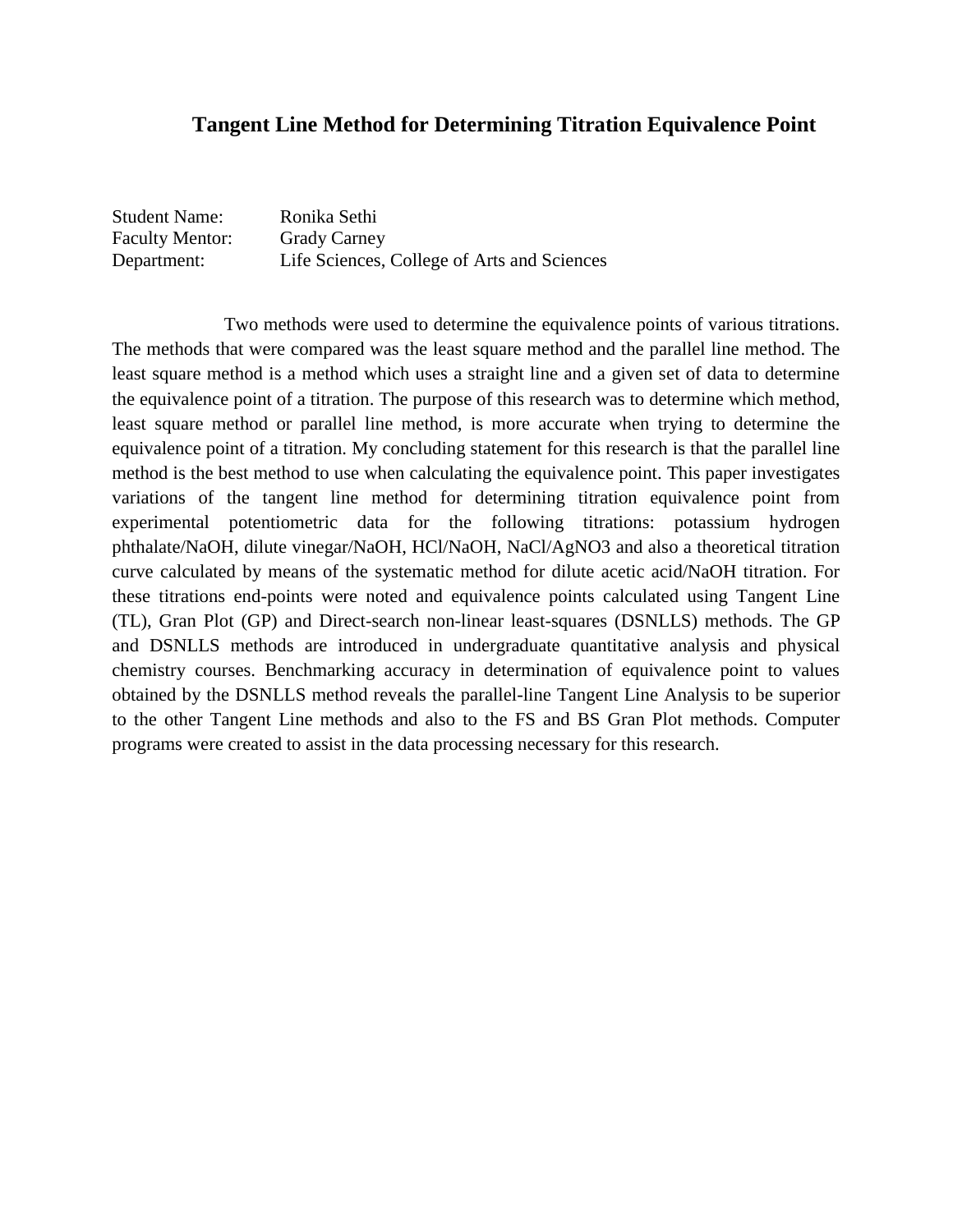#### **The United Nations as a Forum for Undergraduate Nursing Global Education**

| <b>Student Name:</b>   | Jeannette Cruz, Christian Velez, Jenna Callahan and Shanie Kowlessar |
|------------------------|----------------------------------------------------------------------|
| <b>Faculty Mentor:</b> | Maureen Cardoza                                                      |
| Department:            | Nursing, School of Health Professions                                |

The purpose of this educational program is to incorporate global nursing into an undergraduate Community Health nursing curriculum utilizing an on-site visit to the United Nations (UN) in New York City. This experiential visit acquainted undergraduate nursing students with the missions and global health initiatives undertaken by the United Nations that are congruent with the practice of nursing locally, nationally and internationally. A description of the United Nations humanitarian, peacekeeping initiatives and the 8 Millennium Developmental Goals that guide nursing practice and are supported by nursing organizations such as: Sigma Theta Tau International Honor Society of Nursing and the International Council of Nursing will be identified. Topics presented include the curriculum design and program objectives; a review of the purpose and main bodies of the UN and an exploration of the Millennial Developmental Goals and Non-communicable Disease initiatives pertinent to nursing practice and the UN humanitarian efforts. A summary of delegate briefings at both the United Nations and the United States Mission to the United Nations and a collection of student nurse reflective statements will be included.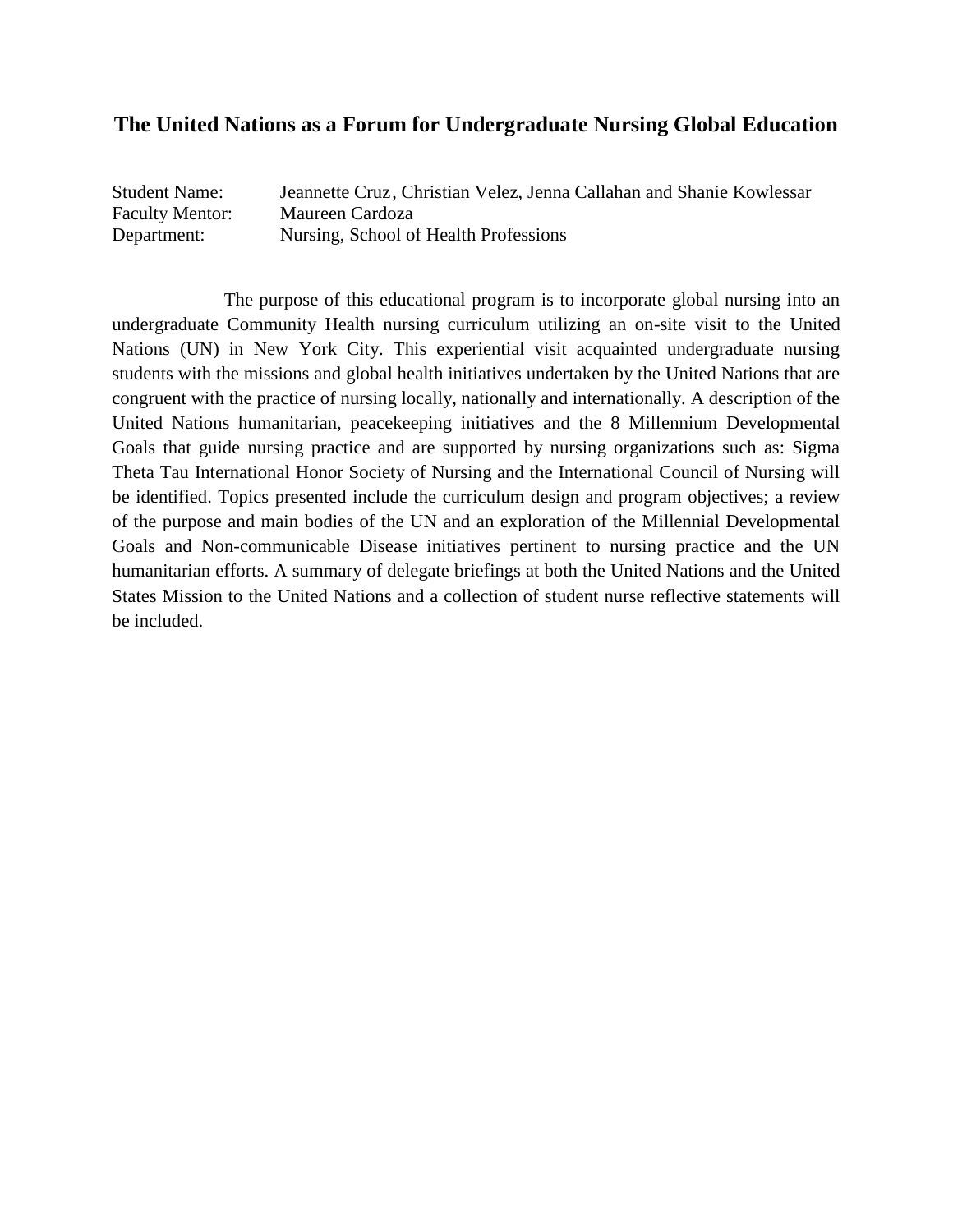## **Bill #A1977-B/S2553-A: Education: Registered Nurses to Earn a Bachelors Degree within 10 Years of Licensure**

| Team Leader:            | Jenna Callahan                                                          |
|-------------------------|-------------------------------------------------------------------------|
| <b>Student Name:</b>    | Vicky Adelson, Hanna Dawidowicz, Viktoria Fodor, Radhaisi Gomez,        |
|                         | Sherly George, Hyun Joo Kim and Angie Theronier                         |
| <b>Faculty Mentors:</b> | Cheryl Zauderer, Susan Neville, Elaine Della Vecchia and Lisa Sparacino |
| Department:             | Nursing, School of Health Professions                                   |

The Manhattan group will be lobbying in Albany for Bill #A1977-B/S2553-A: Education: Registered Nurses to Earn a Bachelor's Degree within 10 Years of Licensure. As student nurses graduating with a bachelor's degree we value the necessity of education and the opportunities education affords us. Lobbying this bill will allow nurses to have more autonomy seeing that knowledge is power. As graduating nurses embarking on our careers we must acknowledge the need for higher education and the ability to apply it to everyday evidence based practice.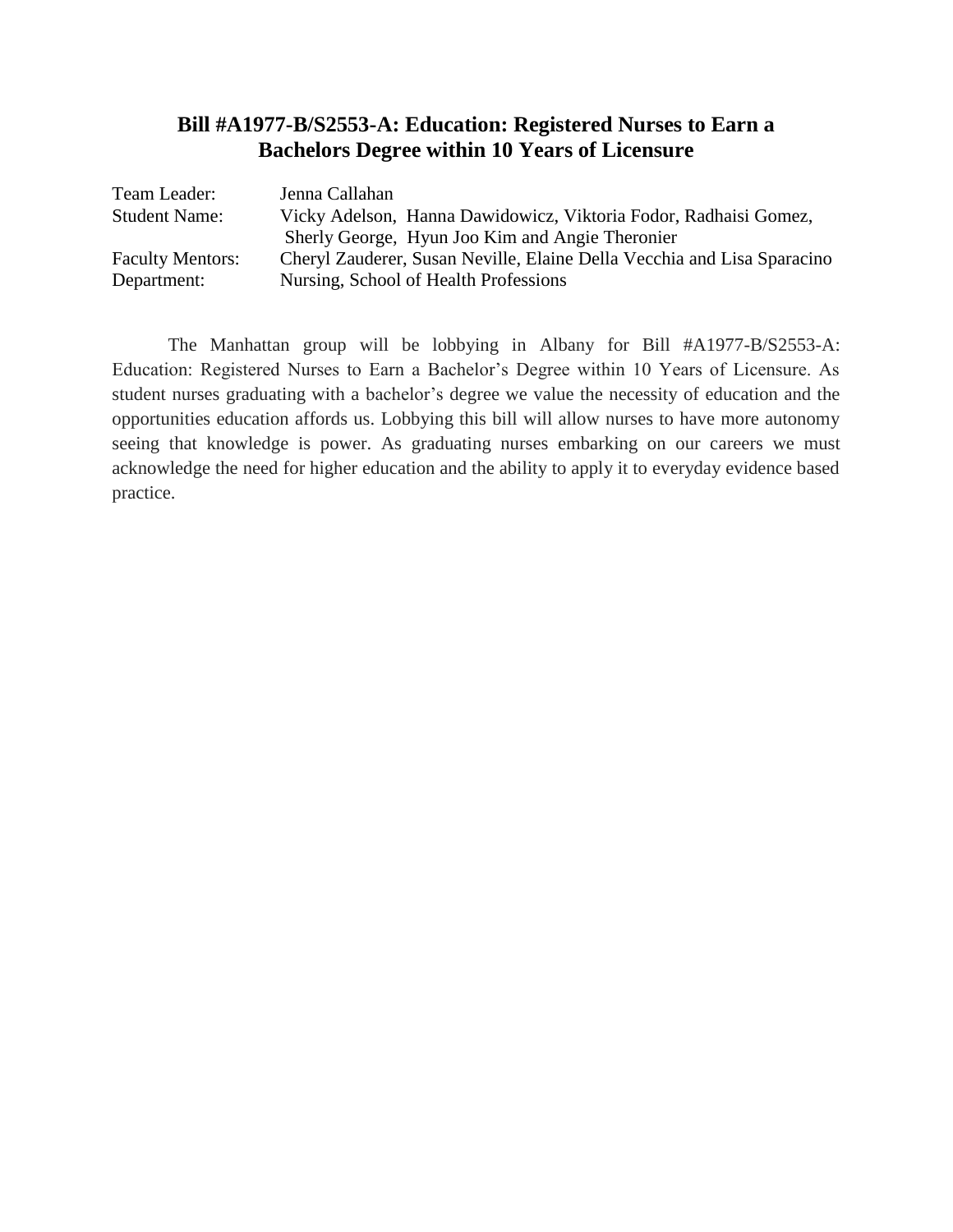## **Bill # A921/S4553: Practice: Establish Minimum Nurse to Patient Staffing Ratios in Acute Care Facilities**

| Team Leader:            | Katie Oswald                                                            |
|-------------------------|-------------------------------------------------------------------------|
| <b>Student Name:</b>    | Christine Gasser, Kristin Schmidt, Mary Carson, Shanie Kowlessar        |
|                         | and Ruth Bonilla                                                        |
| <b>Faculty Mentors:</b> | Cheryl Zauderer, Susan Neville, Elaine Della Vecchia and Lisa Sparacino |
| Department:             | Nursing, School of Health Professions                                   |

Our group is lobbying for Bill # [A921/](http://assembly.state.ny.us/leg/?default_fld=%0D%0A&bn=A921&Summary=Y)S4553: Practice: Establish Minimum Nurse to Patient Staffing Ratios in Acute Care Facilities. Our team chose this bill because we think passage of the bill would promote the value of the nursing profession and facilitate evidenced based practice. By establishing minimum nurse to patient ratios this will provide the potential to improve quality care of all patients and decrease adverse patient events. We intend to lobby for this bill by providing evidenced based nursing statistics to back up our reasoning as to why this bill should be passed.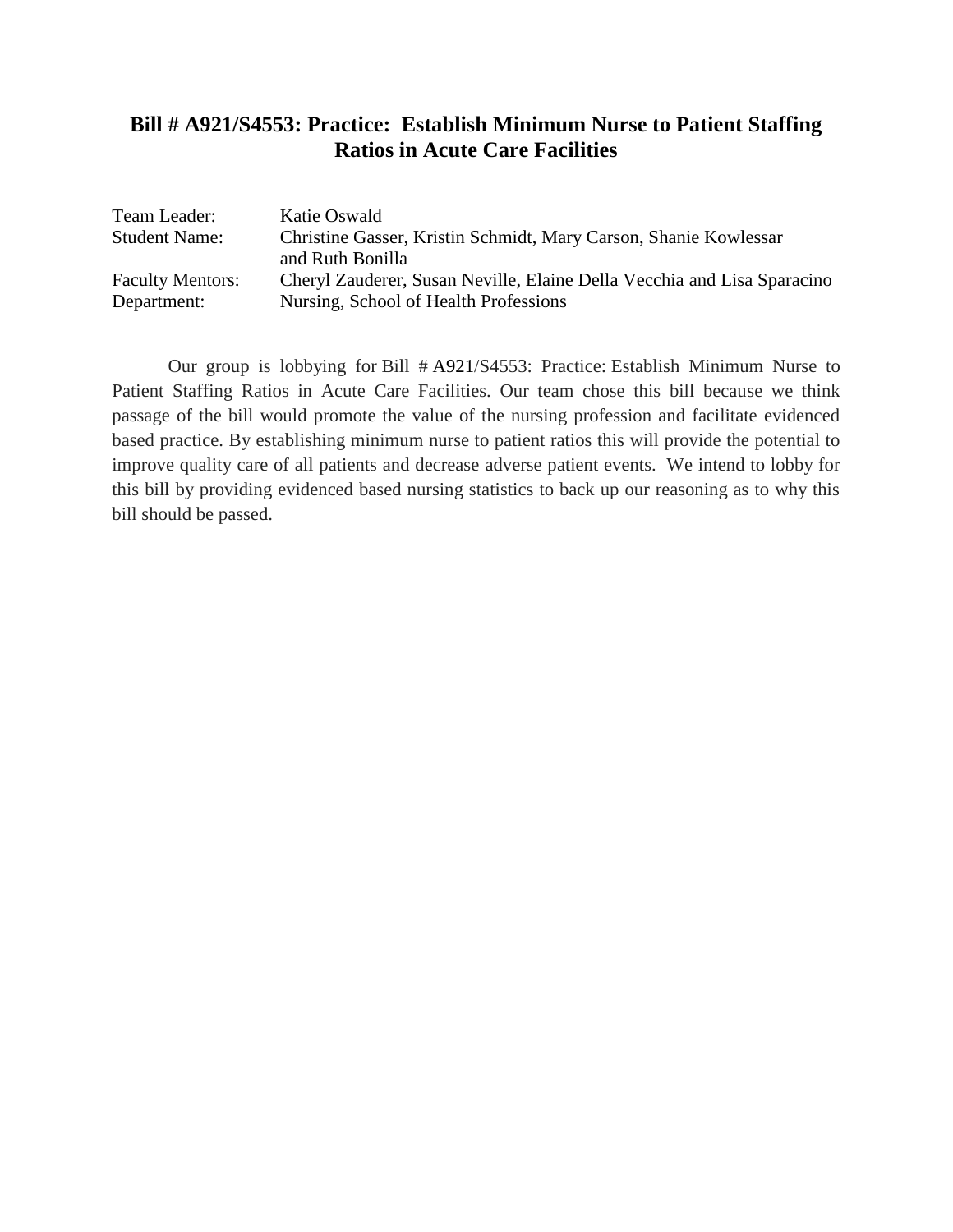## **Bill # A1370-B/S2470-B: Policy: Safe Patient Handling Policies to Reduce Lifting Injuries Among Nurses**

| Team Leader:            | Kiranjit Sahota                                                         |
|-------------------------|-------------------------------------------------------------------------|
| <b>Student Name:</b>    | Christian Velez, Jeanette Cruz, Kiranjit Sahota, Fatima Agunaga,        |
|                         | Sherry John and Neenu Puthusseril                                       |
| <b>Faculty Mentors:</b> | Cheryl Zauderer, Susan Neville, Elaine Della Vecchia and Lisa Sparacino |
| Department:             | Nursing, School of Health Professions                                   |

We chose Bill #  $\triangle 1370-B/S2470-B$ : "Safe Patient Handling Policies to Reduce Lifting Injuries Among Nurses" because we cannot afford to lose nurses due to work related injuries, specifically musculoskeletal injuries.

To lobby our viewpoints we intend to discuss with Senator Carl L. Marcellino and Assemblywoman Michelle Schimel, the benefits of supporting this bill through the provision of statistical data. Our aim is to garner more support and attention to this matter.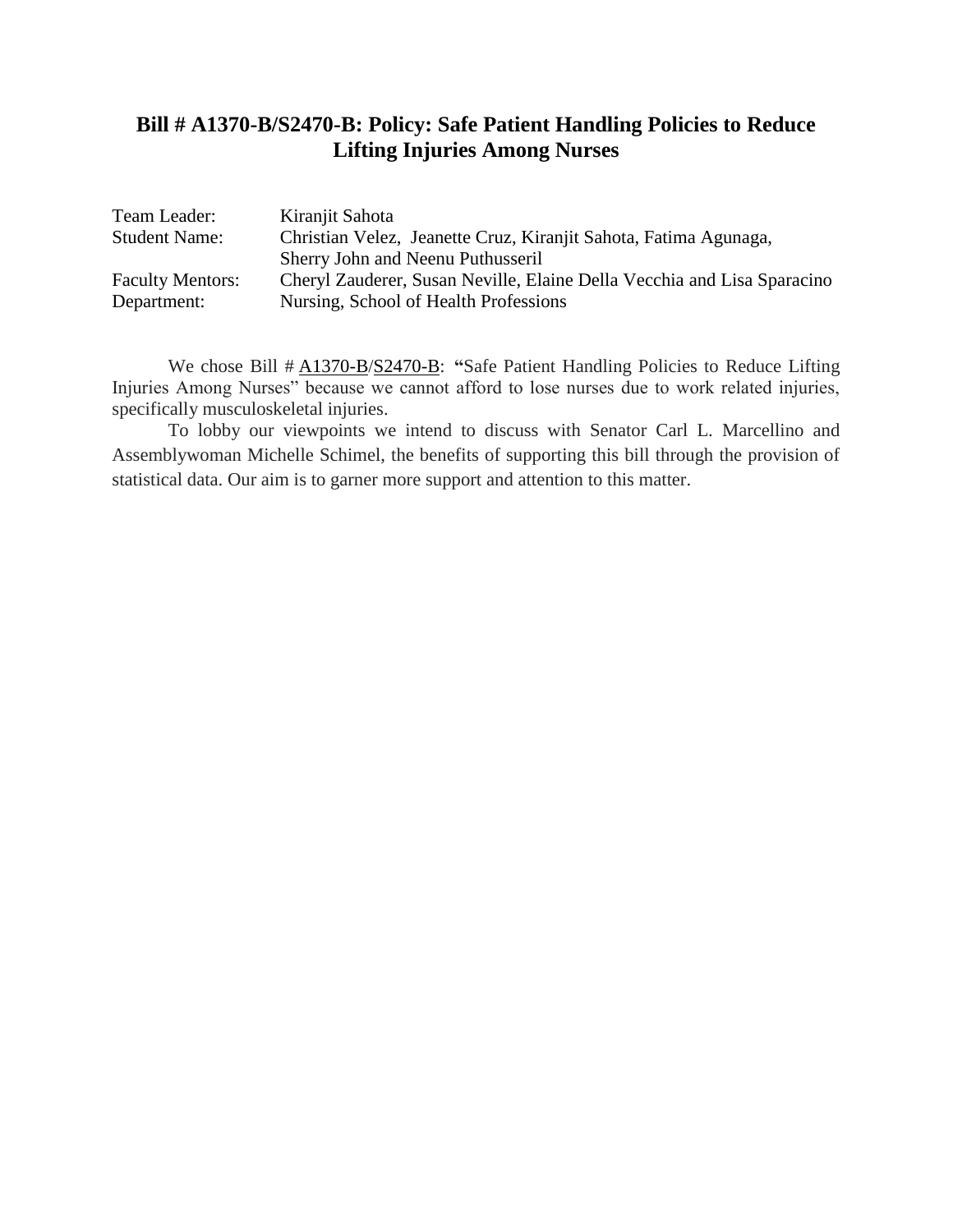### **Education and Experience: What Affects Physician Assistants' Reporting of Child Abuse?**

| <b>Student Name:</b>   | Ashley Uhuad, Laura Wagner, Ashley Hill, Jessica Remstein |
|------------------------|-----------------------------------------------------------|
|                        | and Matthew Conte                                         |
| <b>Faculty Mentor:</b> | Zehra Ahmed                                               |
| Department:            | Physician Assistant Studies, School of Health Professions |

Background and Purpose. In the United States, health care professionals underreport child abuse. This can be detrimental to the child and can ultimately lead to numerous consequences for the victim. The purpose of this study is to assess the education, training and experience Physician Assistants (PAs) have and how confident they feel in their ability to recognize child abuse and report it to the appropriate authorities. The study also examines whether or not there is a positive correlation between education and experience and an increase in the number of cases reported by PAs. Problem. The problem is child abuse is underreported in the United States by health care professionals. Methods. A survey was administered to clinically practicing members of the New York State Society of Physicians Assistants (NYSSPA) via the organization's email list. Permission has been conditionally granted by the NYSSPA board pending IRB approval. The survey asked general questions on how often the PAs have seen and reported child abuse. The survey asked the PAs to rank their level of agreement on varying statements that focused on competency, training, education, and reporting to proper authorities. Results. A total of 99 currently practicing PAs took the survey. Of the total, 59% were female, and the majority has been practicing for 6-10 years. The majority of respondents either worked in Emergency Medicine or Family Practice, each category receiving 40%. 98% of respondents practice in NY State. Of the 99 PAs surveyed, 23 suspected between one and five cases of child abuse in the last year. When asked if PAs felt that they should be trained to evaluate the medical aspects of child abuse, 82% of respondents strongly agreed. 60% answered that they agreed that PAs are currently educated to a level where they can recognize child abuse. As a profession, PAs are confident in their diagnostic skills, with 97% of responding PAs agreeing that they could recognize child abuse based on their education and experiences. Conclusion. This study proves that physician assistants are frontline mid-level practitioners that are able to recognize and report suspected child abuse. While a majority of PAs report that that they have the adequate education and training in the area of child abuse, many still desire to receive continuing education on the topic. This can be attributed to the fact that medicine is a continually evolving practice, which requires PAs to continuously expand their knowledge. If this study has an effect on the medical society as a whole, the results may help implement further avenues to train and educate PAs on child abuse throughout the nation.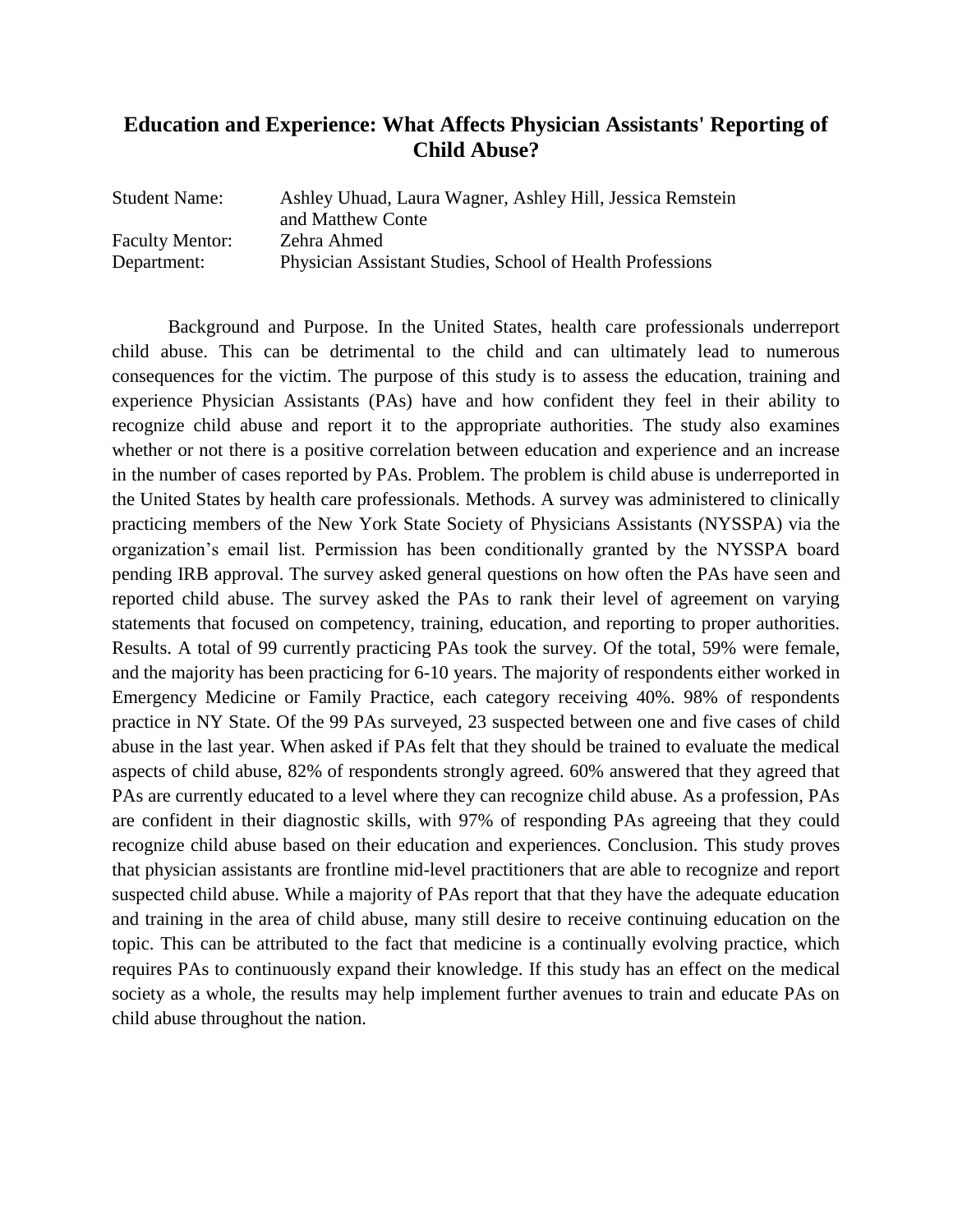### **An Assessment of New York State Physician Assistants' Utilization of Interpreting Services**

Student Name: Allison Mead, Danielle Camenzuli, Laura Michel and Jessica Pollak Faculty Mentor: Zehra Ahmed Department: Physician Assistant Studies, School of Health Professions

Inspired by the 39% expected increase of the physician assistant profession and the projected growth of the limited English proficiency (LEP) population, the objective of this research was to: (1) evaluate physician assistants' communication practices with LEP patients and (2) if physician assistants were trained by their institutions on how to utilize high-quality language interpreting services. Based on this evaluation, conclusions were drawn as to whether physician assistants utilize low- or high-quality language interpreting services and if their lack of training contributed to greater use of low-quality services. This helped determine if there was a lack of high-quality language interpreting training and over-utilization of low-quality interpreting services. A descriptive survey was distributed electronically to approximately 1,000 PAs in New York State via email through NYSSPA's (New York State Society of Physician Assistants) membership database. One hundred seventy four responses were collected and 165 responses met the inclusion criteria for the study of being clinically practicing physician assistants. Participants were asked questions about (1) basic demographics (2) interactions with LEP patients (3) available interpretive services at their place of practice (4) utilization of interpreting services and (5) training and use of interpreting services. Across all practice settings, 81% of participants encountered LEP patients on a regular basis and only 22% of participants were bilingual. At least 60% of LEP patients interact with physician assistants that are not bilingual. Participants most frequently utilized low-quality interpretive services relying on "ad hoc interpreters" as opposed to professional high-quality interpreting services. Approximately 50% of participants had not received training regarding the use of professional interpretive services and 55% of participants responded that they were willing to receive further training. Physician assistants are underutilizing high-quality interpretive services and are consistently using lowquality services for a variety of reasons that can be addressed with additional resources. Physician assistants lack training with the professional interpretive services available at their institutions and it can be concluded that with proper training and implementation of these professional language services PAs have greater opportunity to effectively communicate with LEP patients.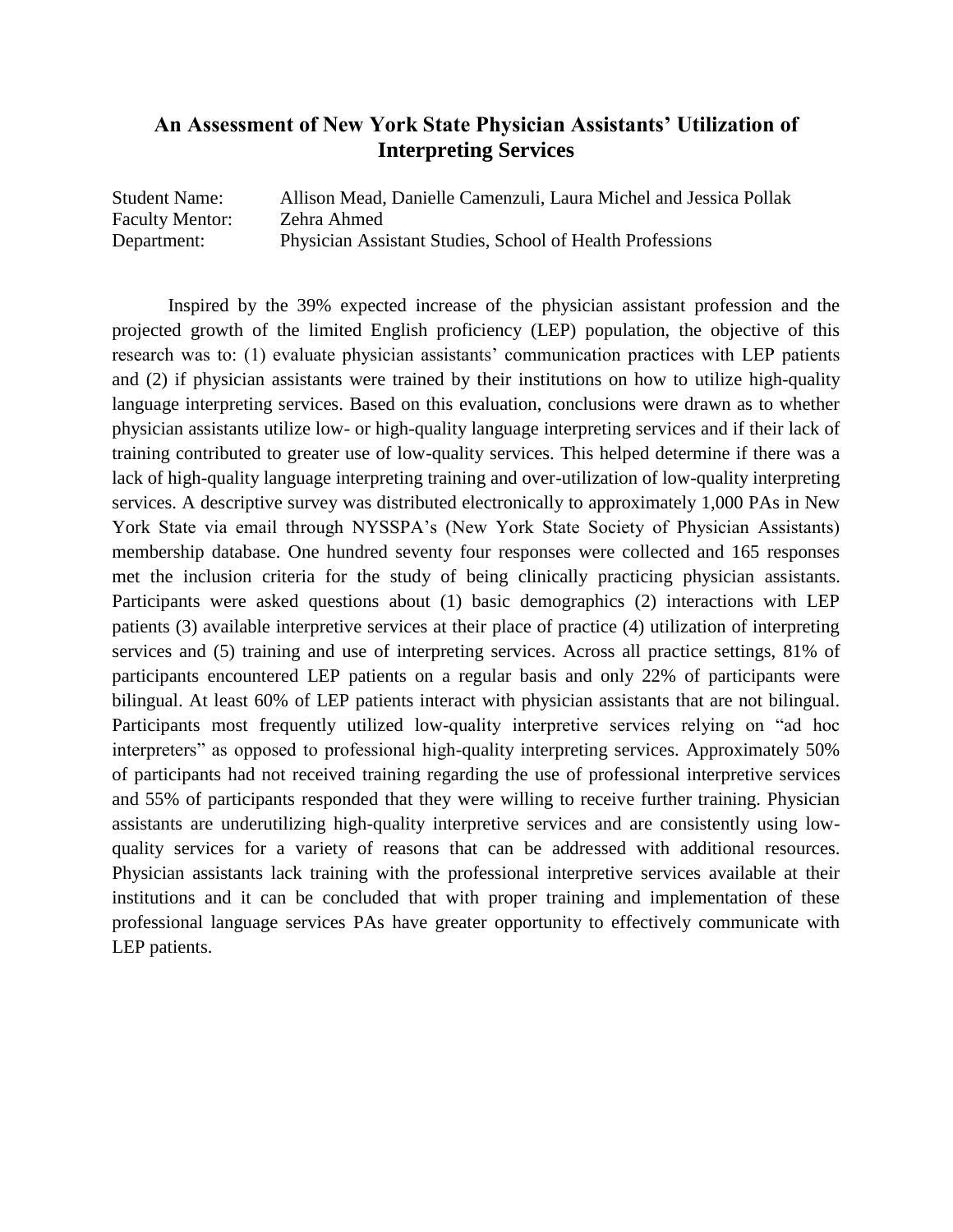## **Is Community Acquired Methicillin-Resistant Staphylococcus auerus Colonizing Primary Care Facilities?**

Student Name: Jessica Stein, Heather Strahl, Ryan Black and Kerby Pierre-Louis Faculty Mentor: Lawrence Herman Department: Physician Assistant Studies, School of Health Professions

Community Acquired Methicillin-Resistant Staphylococcus aureus (ca-MRSA) has become one of the most prevalent bacteria causing skin infections in patients since its emergence in the early to mid 1990s. Inspired by growing prevalence of ca-MRSA and limited research in the colonization of ca-MRSA in various medical settings, the objective of this study is to test the most frequently touched surfaces in primary care clinics, and determine if they are colonized with ca-MRSA. Seven primary care offices were swabbed for MRSA in Suffolk County, NY. Seven of the most commonly touched items were swabbed within each office including the pen that patient's sign-in with, the arm of a chair in the waiting room, the seat of a chair in waiting room, an exam table, the receptionist's keyboard, the pulse oximetry sensor, and a magazine located in the waiting room. It is important to note that one office did not have a pulse oximetry, and therefore there was no swab for that item at that location. The swabs were sent to Sunrise Medical Laboratories. Samples were cultured utilizing standardized laboratory methods for MRSA. Our laboratory methods only allowed us to differentiate between MRSA and MSSA. All 48 samples collected tested negative for Methicillin Resistant Staphylococcus aureus. As such, we were unable to do molecular testing on the strains to distinguish if colonization was from ha-MRSA or from ca-MRSA. There has been significant concern that ca-MRSA has colonized medical facilities including outpatient clinics. The results of this project can lead one to assume that although there is potential for primary outpatient care clinics to harvest ca-MRSA on different inanimate surfaces, the risk of transmission is decreased with proper sterilization techniques. While there are few absolutes in medicine, a larger study may be necessary to come to a more definitive conclusion.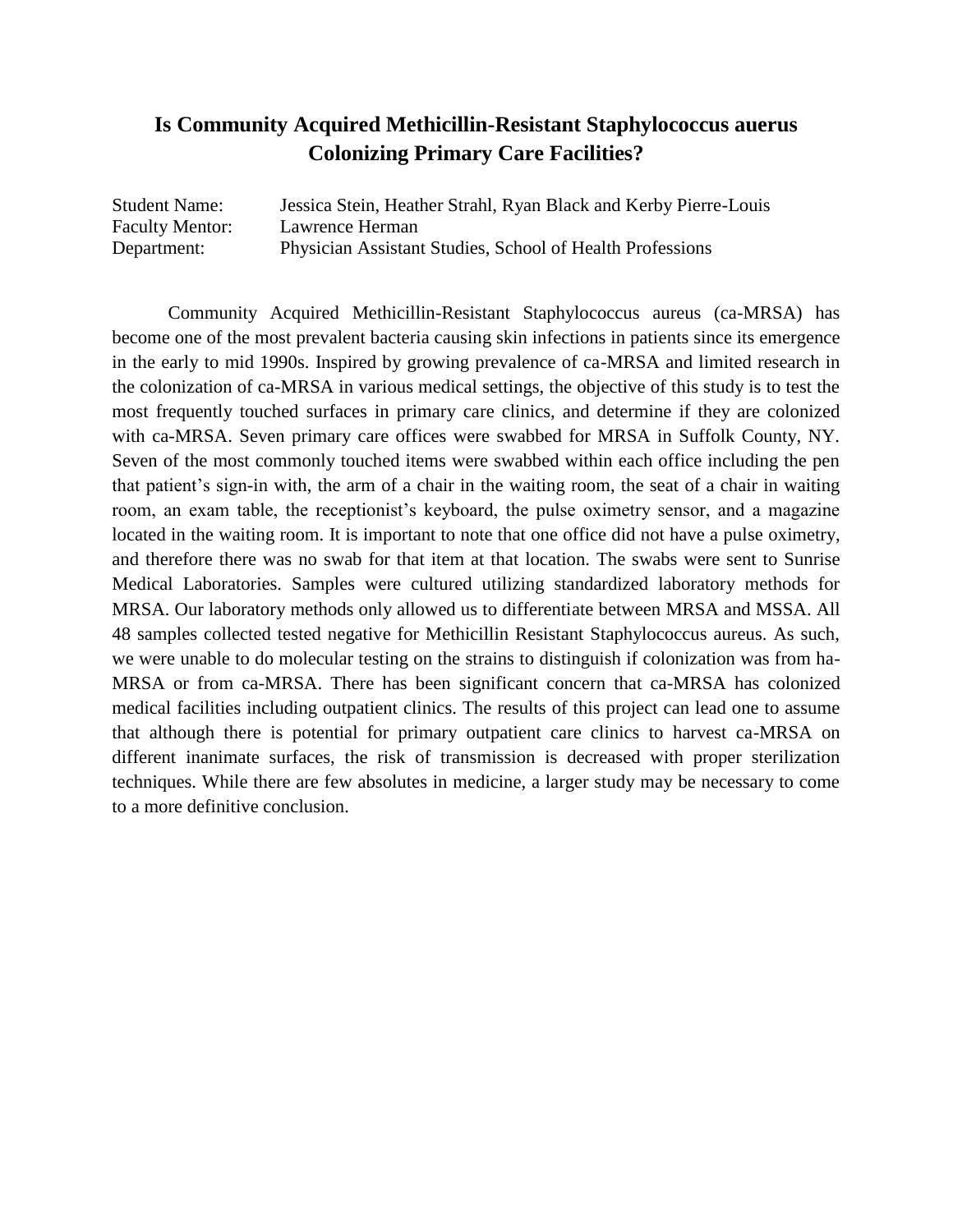## **Eve of Construction**

| <b>Student Name:</b>   | <b>Colton Sheehan</b>                            |
|------------------------|--------------------------------------------------|
| <b>Faculty Mentor:</b> | Assia Lakhlif                                    |
| Department:            | Communication Arts, College of Arts and Sciences |

Civil unrest at the global level is at an all time high. Occupy Wall Street and the Occupy Movement at large is playing a huge part in support of global equality. While the media is selling the Mayan's 2012 prediction as an apocalypse their actual prediction is closer to a global awakening and shift in consciousness. As the Occupy Movement acts as the catalyst for the Mayan's 2012 prediction, an average man is chosen as the leader for the movement and must leave his significant other to fulfil his destiny to lead the human race towards a more perfect future.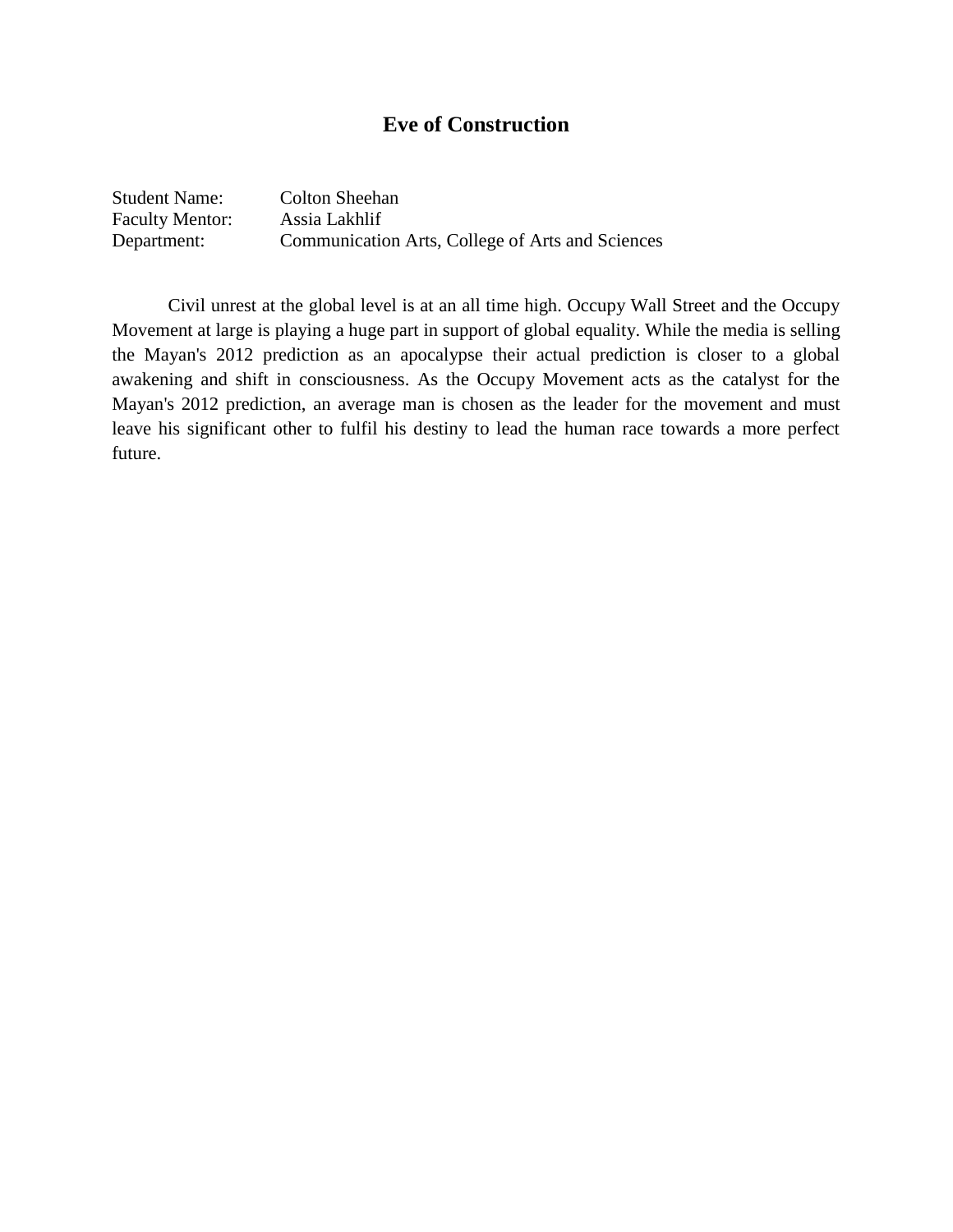#### **Arts, Science and Technology**

| <b>Student Name:</b>   | Amina Tayyub                            |
|------------------------|-----------------------------------------|
| <b>Faculty Mentor:</b> | Pierre Pepin                            |
| Department:            | Fine Arts, College of Arts and Sciences |

Arts and Science are seen as two completely separate fields but we can produce something artistic from creative scientific experiments. My project is about combining arts and science. In the experiments I used food colors/ink and using a dropper I poured drops of the colors into a glass tank filled with water. The liquid colors made patterns, which I photographed. I then manipulated these photographs using Adobe Photoshop to make artistic prints. Even though every time I poured the drops of colors into the water tank, different patterns were made, the ink flowed through water in a specific manner, which can be explained scientifically. The experiment was set up using a large glass bowl, food colors (blue, green, yellow), ink (black), tripod and a camera. Using a dropper, I dripped different colors into the water bowl and photographed the patterns of ink and food colors. I then researched why and how the water and ink particles moved the way they did. The photographs were then transferred to the computer and I used Adobe Photoshop to color correct them and create two-dimensional posters. Finally, using Adobe Photoshop I created posters that gave depth to the images and provided a threedimensional feel to them by using layers, blending modes, and filters. This project intends to demonstrate "complimentary function" between art and science. This concept, described by NYIT Assistant Professor of Management, Stephen Wright in his book "Change the Environment: Change the Behavior" states: "the concept of complimentary function was created to define situations where two or more seemingly unlike ideas or situations found in human interactions can be shown to work together and create a specific benefit instead of conflict." By working with two seemingly divergent aspects of our world a more beautiful expression of form and function takes shape.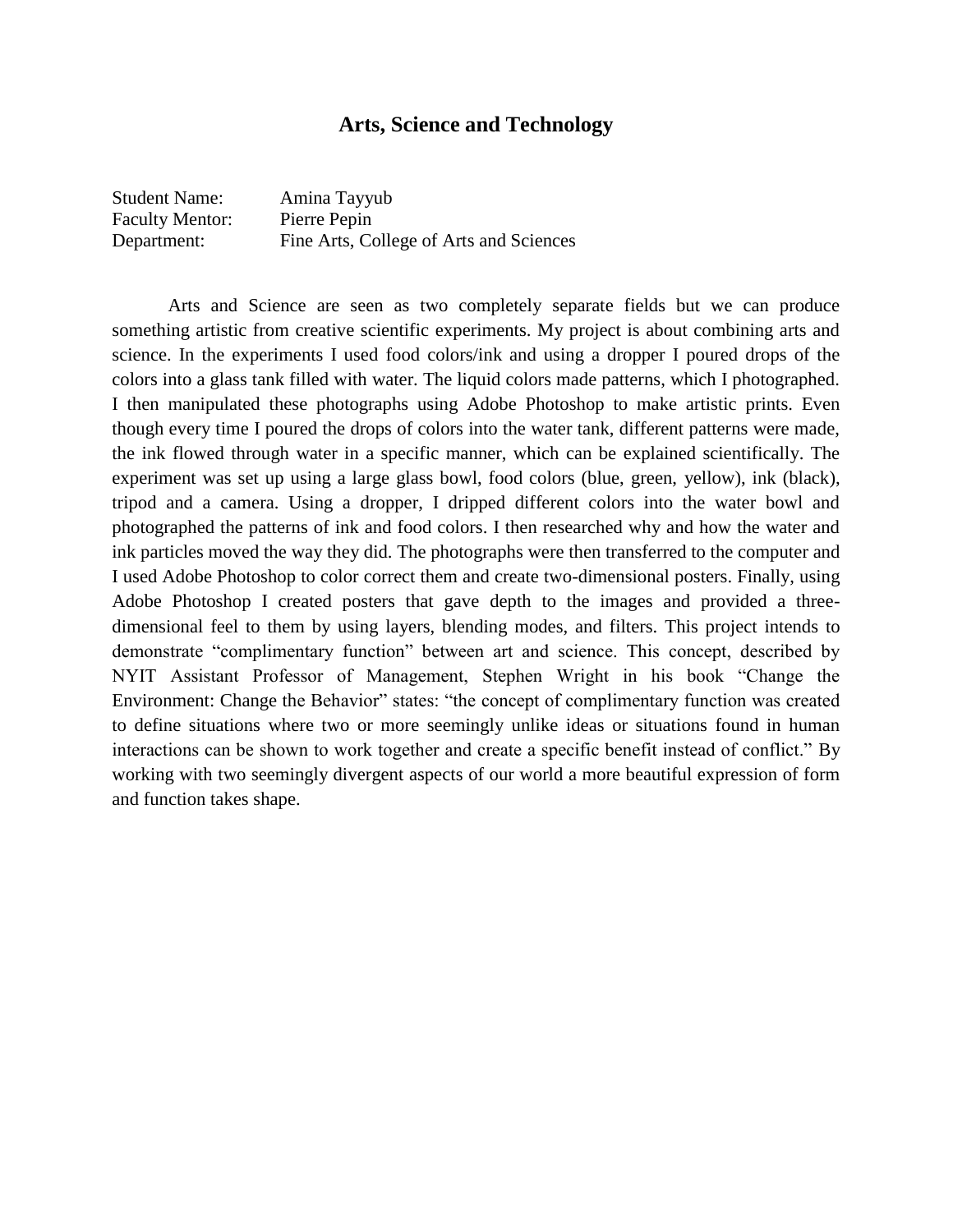#### **Musical Art History**

Student Name: Jeed Ahmed Alam-El-Deen Faculty Mentor: Jacqueline Taylor Basker Department: Fine Arts, College of Arts and Sciences

History is a word, when it's heard, people think that the subject is going to be boring. When I first entered NYIT to study Computer Graphics/Fine Arts, I was so excited to be studying what I love. I realized that I would finally be taking courses that I would be interested in. But then I heard I would have to take art history classes! I thought these would be really difficult and very boring. But, I was mistaken. I was blessed with a professor who showed me the beauty of art history. I realized that I could not hate the origins of art, my passion. I'm a person who loves all kinds of art, from fine arts to digital arts to musical arts. I very much enjoyed art history so when I had to do a timeline for the periods of art for an art history class, I decided to share my experience and changed opinion. I now believed art history is fun. I decided to turn art history into something entertaining and enjoyable by using new media to produce a film featuring the old styles and periods. I first researched art history styles, then arranged the images according to their dates and listed them in their historic period, with brief descriptions. I concluded that watching a video could be more fun than looking through a book for many. That's why I made a movie out of those slides. But also as artists do, I began to think outside of the box, and mixed medias together, adding interesting transitions, visual effects, and also music to my video. But I realized the trick to producing a successful video was to provide a variety of music. Just hearing one type throughout a movie could be boring, but matching the music with the period would be more interesting. It takes us back in time to specific different periods. So I researched music history and tried to match the art with the music. We can imagine the different artists' life styles and personalities and that perhaps they were listening to this type of music while producing their amazing art works. I believe my film is a successful combination of art history and technology, and a way to help people who would not normally be interested in art history to enjoy watching beautiful images from the past and not be bored!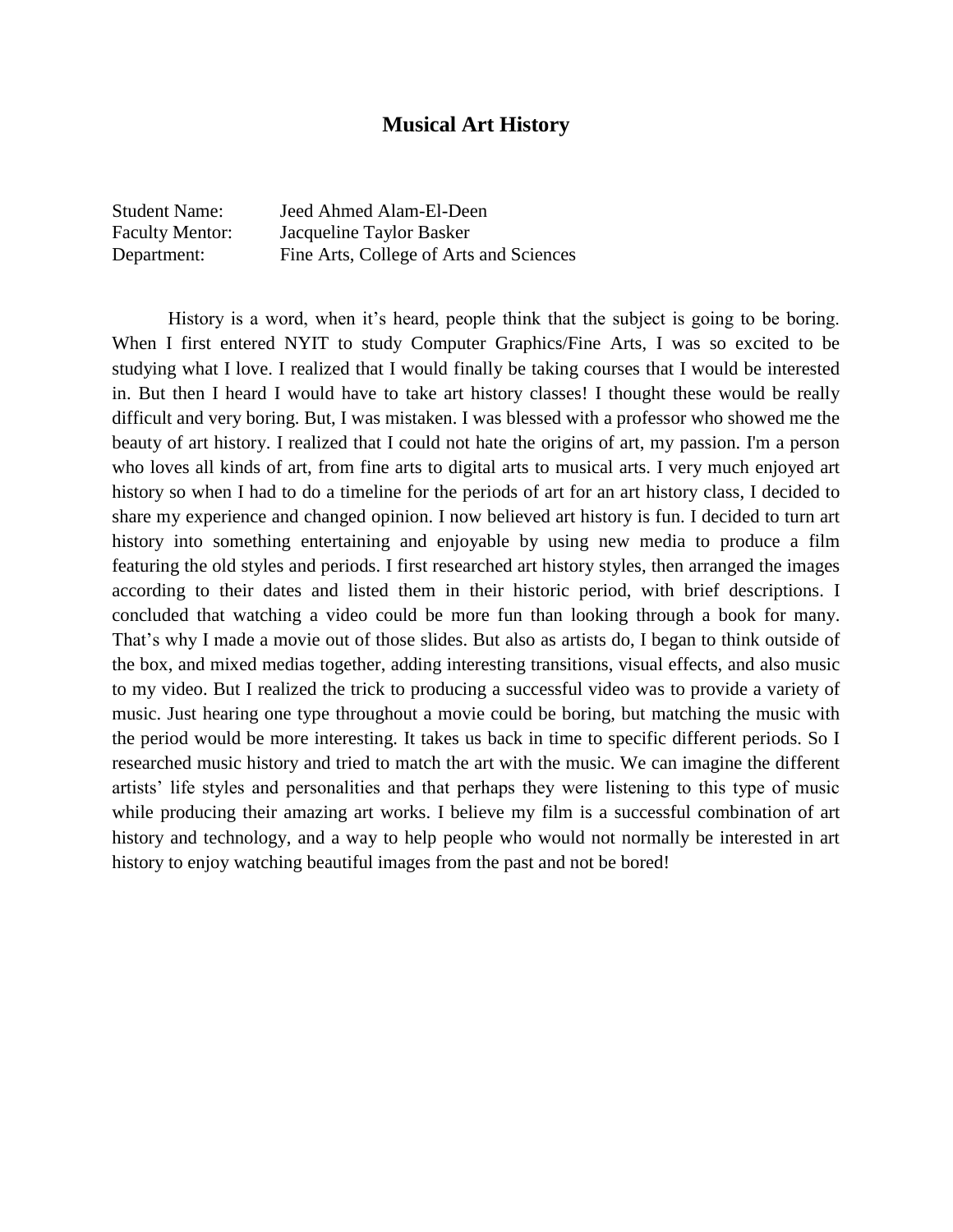## **Clockwork Workclock**

Student Name: William Labourier Faculty Mentor: Assia Lakhlif Department: Communication Arts, College of Arts and Sciences

"Clockwork Workclock" is a short film that depicts an individual, as we all are in New York City, and his journey to work. It shows the boundaries that time sets for us and questions the purpose of a dull routine taking us from point A to point B trapped in the fangs of boredom.